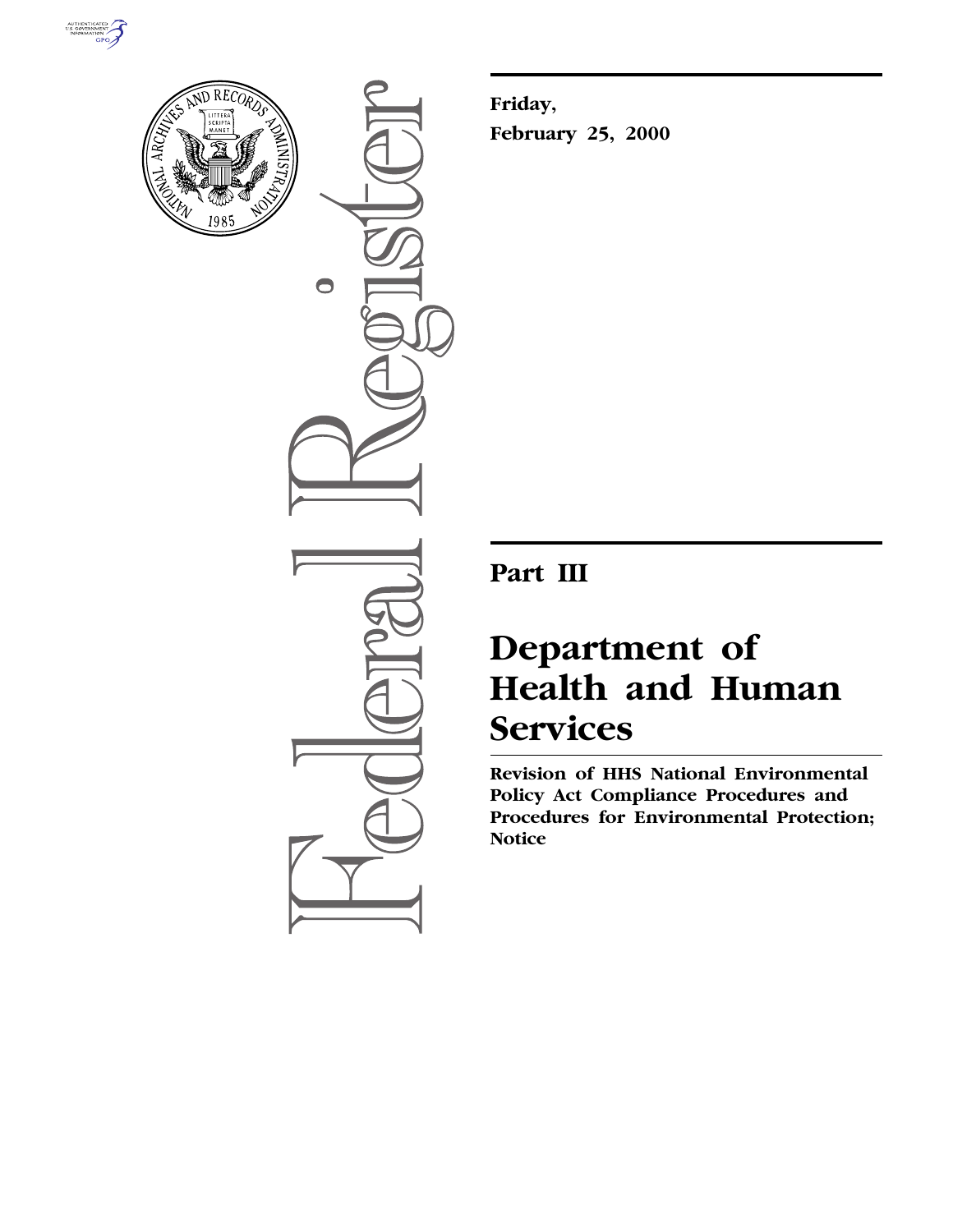## **DEPARTMENT OF HEALTH AND HUMAN SERVICES**

## **Revision of HHS National Environmental Policy Act Compliance Procedures and Procedures for Environmental Protection**

**AGENCY:** Department of Health and Human Services, Office of the Secretary. **ACTION:** Final Notice of Revision of HHS NEPA Procedures.

**EFFECTIVE DATE:** February 25, 2000. **SUMMARY:** In accordance with the provisions of the National Environmental Policy Act of 1969 (NEPA), as amended, and other related environmental laws, executive orders, and regulations, the Department of Health and Human Services published procedures in 1980 for conducting environmental reviews, preparing necessary documentation and making program decisions to ensure that environmental protection is an integral part of HHS operations. These procedures have been revised and updated. The revised procedures were published in the January 11, 1999, **Federal Register** for comment. Changes recommended by EPA and the Council on Environmental Quality have been included in the final document.

**FOR FURTHER INFORMATION CONTACT:** Dick Green, Office of Facilities Services, Department of Health and Human Services, Hubert H. Humphrey Building, Room 729D, 200 Independence Avenue, SW, Washington, DC, 20201. Telephone (202) 619–1994, FAX (202) 619–2692, Emain Address: DGREEN@OS.DHHS.GOV.

Dated: January 31, 2000.

**John J. Callahan,**

*Assistant Secretary for Management and Budget.*

## **Revised General Administration Manual, HHS Part 30, Environmental Protection**

## **PART 30—ENVIRONMENTAL PROTECTION**

## *Contents*

#### Chapter and Title

- 30–00 Environmental Protection
- 30–10 Policy
- 30–20 Administrative Requirements 30–30 General Environmental Review
- Procedures 30–40 Natural Asset Review
- 30–50 National Environmental Policy Act (NEPA) Review
- 30–60 Emergency Planning and Community Right-To-Know Act of 1986 (EPCRA) Requirements
- 30–70 Pollution Prevention Act of 1990 (PPA) Requirements
- 30–80 Executive Order 12856, Federal Compliance with Right-To-Know Laws and Pollution Prevention Requirements
- 30–90 Executive Order 13101, Greening the Government Through Waste Prevention, Recycling, and Federal Acquisition

#### **Subject: Environmental Protection**

- 30–00–00 Purpose
- 30–00–10 Chapter Organization and Content
- 30–00–20 Environmental Statutes and Executive Orders 30–00–30 Definitions

### *30–00–00 Purpose*

This Part summarizes and provides guidance on many current statutory, regulatory and Executive Order environmental authorities. It does not create or confer any rights on any person and it is not intended to be used as the sole source of information for any of the reference environmental compliance requirements. The Department recognizes that any of the authorities described herein may be revised after the issuance of this Part. The current specific environmental statute, regulation or Executive Order should be reviewed when questions or conflicts arise. To the extent that any statement in this Part should contradict or conflict with a current applicable statutory, regulatory or Executive Order requirement, that statutory, regulatory or Executive Order requirement shall supersede any inconsistent provision of this GAM Part. Additional questions should be referred to the OPDIV environmental officer, the Departmental environmental program manger, and/or the Office of the General Counsel.

Part 30 of the General Administration Manual establishes Departmental policy and procedures with respect to protection of the environment and the preservation of natural resources. Under Federal statutes, regulations, and Executive Orders, all Federal Departments and agencies are required to comply with all applicable Federal, State and local environmental statutes, laws and regulations and must take into account the environmental consequences of their activities. In many cases, the activities of non-Federal organizations which operate under the authority or with the support of Federal Departments or agencies are also included.

Consistent with the 1994 Presidential Memorandum on Government-to-Government Relations with Native American Tribal Governments, and Executive Order 13084 on Consultation and Coordination with Indian Tribal Governments, consultation and cooperation with Tribal Governemtns

must be done where appropriate. Additionally, in certain programs. ''Eligible Tribes'' can be treated in the same manner as States. Some of these programs include certain Clean Air Act programs, Emergency Planning and Community Right-To-Know Act, Safe Drinking Water Act, Clean Water Act, Toxic Substances Control Act, and certain roles and responsibilities under the Comprehensive Environmental Response, Compensation and Liability Act.

This part supersedes HHS Part 30, Environmental Protection, 1980, with the exception that Part 30, Chapter 30– 40, Cultural Asset Review (Historical Preservation) remains in effect until a separate revised Chapter dealing with this subject is published.

## *30–00–10 Chapter Organization and Content*

The chapters of Part 30 are organized as follows:

• Chapter 30–00 provides a list and summary descriptions of certain environmental laws and Executive Orders, and a list of definitions.

• Chapters 30–10 and 30–20 provide overall Departmental policy with respect to environmental protection and a summary of internal administrative procedures with Departmental organizations must implement.

• Chapter 30–30 provides a general summary of the environmental review process for Departmental activities under the National Environmental Policy Act, and statutes and Executive Orders that require protection and preservation of natural and cultural assets.

• Chapters 30–40 through 30–90 provide detailed requirements for certain environmental statutes and Executive Orders covered by Part 30.

## *30–00–20 Environmental Statutes and Executive Order*

Federal agencies are potentially subject to more than 150 Federal statutes and Executive Orders governing the environment. Many of these laws are noted in Table 1.

Environmental laws and implementing regulations that significantly impact the Department are summarized in the following subsections. Detailed guidance is contained in other chapters of Part 30 for certain environmental statutes and Executive Orders. Table 1, as follows, indicates the location of statutes or Executive Orders that are discussed in Part 30.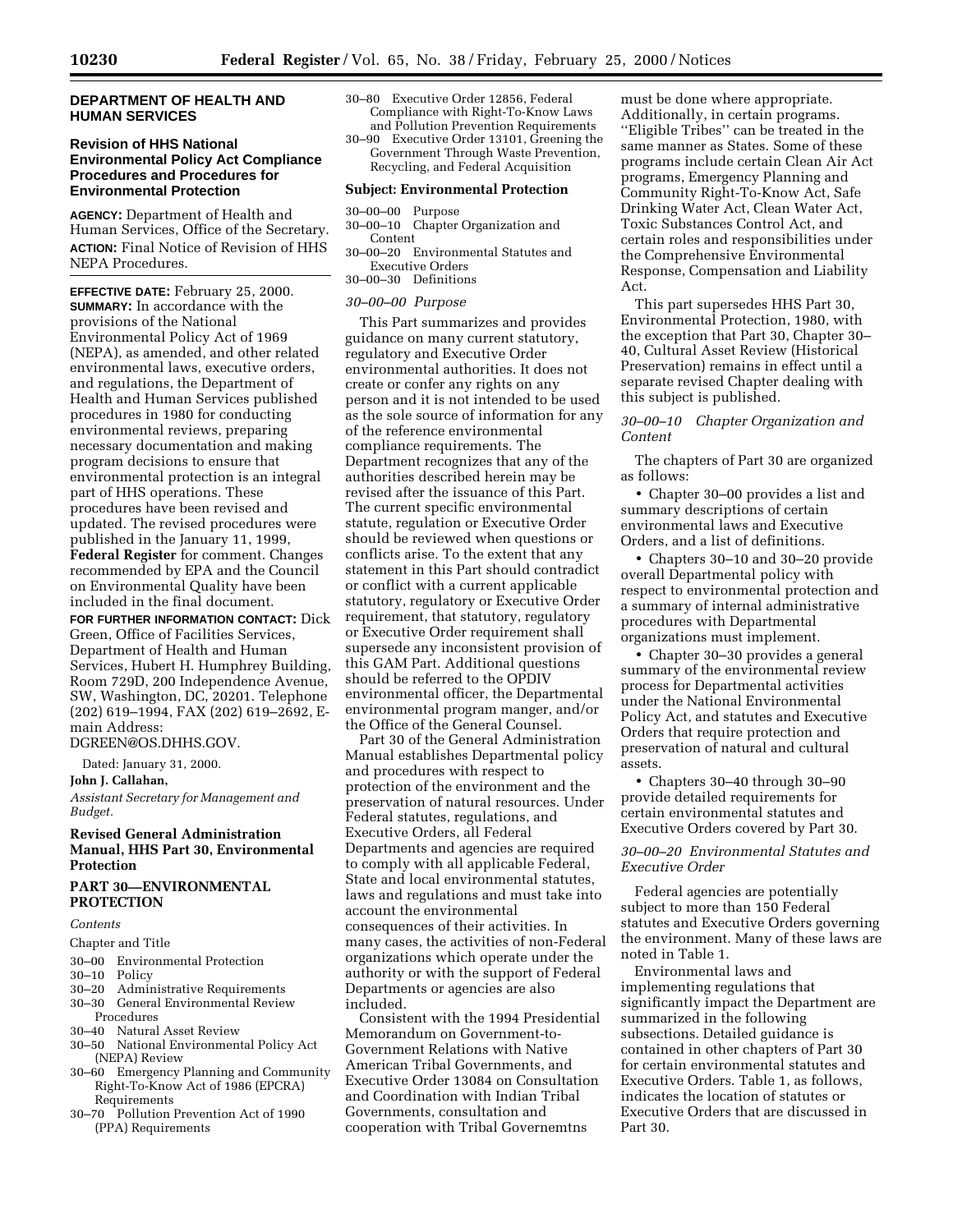## TABLE 1.—STATUTES AND EXECUTIVE ORDERS

| Environmental statute or executive order                               | Citation                                                   | Part 30 location     |
|------------------------------------------------------------------------|------------------------------------------------------------|----------------------|
|                                                                        | 42 U.S.C. §§ 8901 to 8912.                                 |                      |
|                                                                        | 33 U.S.C. §§ 1901 to 1912.                                 |                      |
|                                                                        | 16 U.S.C. §§ 1501 to 1510.                                 |                      |
|                                                                        | 42 U.S.C. § 1996.                                          |                      |
|                                                                        | 16 U.S.C. §§ 2461 to 2466.                                 |                      |
|                                                                        |                                                            | $30 - 00 - 20K$      |
| Archeological and Historic Preservation Act of 1974                    |                                                            | $30 - 00 - 20K$      |
| Asbestos Hazard Emergency Response Act of 1986                         | 16 U.S.C. §§ 470aa to 470mm.<br>15 U.S.C. §§ 2641 to 2656. |                      |
|                                                                        | 42 U.S.C. §§ 2011 to 2297g-4.                              |                      |
| Aviation Safety and Noise Abatement Act of 1979                        | 49 U.S.C. app. §§ 2101 to 2125.                            |                      |
|                                                                        |                                                            | $30 - 00 - 20A$      |
|                                                                        | 33 U.S.C. § 1322 note.                                     |                      |
| Clean Water Act [Federal Water, Pollution Control Act]                 |                                                            | $30 - 00 - 20B$      |
|                                                                        | 16 U.S.C. §§ 3501 to 3510.                                 |                      |
| Coastal Wetlands Planning, Protection, and Restoration Act             | 16 U.S.C. §§ 3951 to 3956.                                 | 30-00-20C; Ch. 30-40 |
| Community Environmental Response Facilitation Act                      | 42 U.S.C. § 9620 note.                                     |                      |
| Comprehensive Environmental Response, Compensation, and Li-            | 42 U.S.C. §§ 9601 to 9675                                  | $30 - 00 - 20D$      |
| ability Act of 1980 ["Superfund"].                                     |                                                            |                      |
| Emergency Planning and Community Right-to-Know Act of 1986             |                                                            | 300-20E; Ch. 30-60   |
|                                                                        | 16 U.S.C. §§ 3901 to 3932.                                 |                      |
|                                                                        |                                                            | 30-00-20F; Ch. 30-40 |
|                                                                        |                                                            | $30 - 00 - 20G$      |
|                                                                        |                                                            |                      |
| Energy Supply and Environmental Coordination Act of 1974               |                                                            |                      |
| Environmental Programs Assistance Act of 1984                          |                                                            |                      |
| Environmental Quality Improvement Act of 1970                          |                                                            |                      |
|                                                                        |                                                            |                      |
|                                                                        | 42 U.S.C. §§6903, 6908, 6924, 6927,                        |                      |
|                                                                        | 6939c, 6939d, 6961, 6965.                                  |                      |
| Federal Insecticide, Fungicide, and Rodenticide Act                    |                                                            | 30-00-20H            |
| Federal Land Policy and Management Act of 1976                         |                                                            |                      |
| Federal Oil and Gas Royalty Management Act of 1982                     |                                                            |                      |
|                                                                        | 16 U.S.C. §§ 742a to 742d, 742e to 742j-2                  |                      |
|                                                                        |                                                            | 30-00-201; Ch. 30-40 |
|                                                                        | 42 U.S.C. §§ 2414 to 4001 to 4129                          |                      |
| Forest and Rangeland Renewable Resources Planning Act of 1974          |                                                            |                      |
| Forest and Rangeland Renewable Resources Research Act of<br>1978.      |                                                            |                      |
| Forest Ecosystems and Atmospheric Pollution Research Act of            |                                                            |                      |
| 1988.<br>Geothermal Energy Research, Development and Demonstration Act |                                                            |                      |
| of 1974.                                                               |                                                            |                      |
|                                                                        |                                                            |                      |
| Hazardous Substance Response Revenue Act of 1980                       | 26 U.S.C. §§ 4611-4612, 4661-4662.                         |                      |
| Historic Sites Act of 1935 [Historic Sites, Buildings, and Antiquities |                                                            | $30 - 00 - 20J$      |
| Act.<br>Indian Environmental General Assistance Program Act of 1992    | 42 U.S.C. § 4368b.                                         |                      |
|                                                                        | 15 U.S.C. §§ 2681 to 2692.                                 |                      |
|                                                                        | 42 U.S.C. §§ 4821 to 4846.                                 |                      |
|                                                                        | 42 U.S.C. §§ 300j-21 to 300j-26.                           |                      |
|                                                                        | 42 U.S.C. §§ 2021b to 2021j.                               |                      |
|                                                                        | 16 U.S.C. §§ 1361 to 1421h.                                |                      |
| Marine Protection, Research, and Sanctuaries Act of 1972               | 16 U.S.C. §§1431 to 1445a; 33 U.S.C.<br>§§ 1401 to 1445.   | 30-00-20K; Ch. 30-40 |
|                                                                        | 42 U.S.C. §§ 6992 to 6992K.                                |                      |
|                                                                        | 16 U.S.C. §§ 703 to 712.                                   |                      |
| Mining and Mineral Resources Research Institute Act of 1984            | 30 U.S.C. §§ 1221 to 1230a.                                |                      |
|                                                                        | 16 U.S.C. §§ 528 to 531.                                   |                      |
|                                                                        | 15 U.S.C. §§ 2901 to 2908.                                 |                      |
| National Contaminated Sediment Assessment and Management Act           | 33 U.S.C. § 1271 note.                                     |                      |
|                                                                        | 16 U.S.C. §§472a, 521b, 1600, 1611 to                      | 30-00-20L; Ch. 30-50 |
|                                                                        | 1614.                                                      |                      |
|                                                                        | 20 U.S.C. §§ 5501 to 5510.                                 |                      |
|                                                                        |                                                            | $30 - 00 - 20J$      |
| Native American Graves Protection & Repatriation Act                   | 25 U.S.C. §§ 3001 to 3013.                                 |                      |
|                                                                        | 42 U.S.C. §§4901 to 4918.                                  |                      |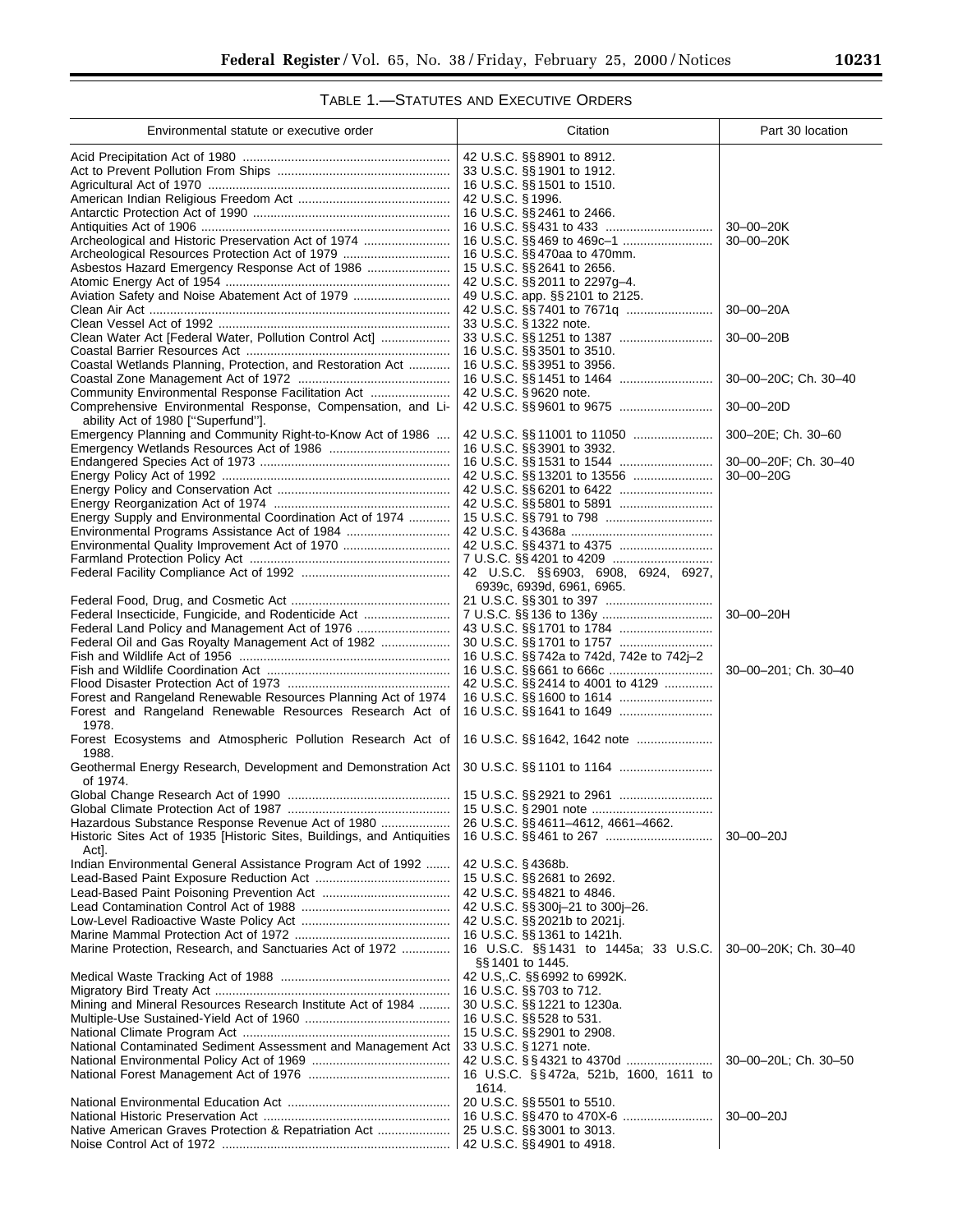۳

| Environmental statute or executive order                                                                 | Citation                                                                 | Part 30 location     |
|----------------------------------------------------------------------------------------------------------|--------------------------------------------------------------------------|----------------------|
| Nonindigenous Aquatic Nuisance Prevention and Control Act of<br>1990.                                    | 16 U.S.C. §§4701 to 4751.                                                |                      |
|                                                                                                          | 42 U.S.C. §§ 10101 to 10270.                                             |                      |
|                                                                                                          |                                                                          | 30-00-20M            |
|                                                                                                          | 33 U.S.C. §§ 1412a, 1414a to 1414c.                                      |                      |
|                                                                                                          | 33 U.S.C. §§ 2701 to 2761.                                               |                      |
| Organotin Antifouling Paint Control Act of 1988                                                          | 33 U.S.C. §§ 2401 to 2410.                                               |                      |
| Outer Continental Shelf Lands Act Amendments of 1978                                                     | 43 U.S.C. §§ 1331 to 1356.<br>43U.S.C. §§ 1344 to 1356, 1801 to 1866; 30 |                      |
|                                                                                                          | $U.S.C.$ § 237.                                                          |                      |
|                                                                                                          |                                                                          | 30-00-20N; Ch. 30-70 |
|                                                                                                          | 42 U.S.C. § 4321 note.                                                   |                      |
| Power Plant and Industrial Fuel Use Act of 1978                                                          | 42 U.S.C. §§ 8301 to 8483.                                               |                      |
|                                                                                                          | 33 U.S.C. §407.                                                          |                      |
|                                                                                                          | 16 U.S.C. §§ 1671 to 1676.                                               |                      |
| Residential Lead-Based Paint Hazard Reduction Act of 1992                                                | 42 U.S.C. §§4851 to 4856.                                                |                      |
| Resource Conservation and Recovery Act of 1976 [Solid Waste<br>Disposal Act].                            |                                                                          | $30 - 00 - 200$      |
| Rivers and Harbors Appropriation Acts (Selected sections)                                                | 33 U.S.C. §§401 to 426p and 441 to 454.                                  |                      |
|                                                                                                          |                                                                          | 30-00-20P; Ch. 30-40 |
|                                                                                                          | 33 U.S.C. §§ 2601 to 2609, 2621 to 2623.                                 |                      |
| Soil and Water Resources Conservation Act of 1977                                                        | 16 U.S.C. §§ 2001 to 2009.                                               |                      |
| Surface Mining Control and Reclamation Act of 1977                                                       | 30 U.S.C. §§ 1201 to 1328.                                               |                      |
|                                                                                                          |                                                                          | 30-00-20Q            |
| United States Public Vessel Medical Waste Antidumping Act of<br>1988.                                    | 33 U.S.C. §§ 2501 to 2504.                                               |                      |
| Uranium Mill Tailings Radiation Control Act of 1978                                                      | 42 U.S.C. §§ 7901 to 7942.                                               |                      |
|                                                                                                          | 42 U.S.C. §§ 10301 to 10309.                                             |                      |
|                                                                                                          |                                                                          | 30-00-20R; Ch. 30-40 |
|                                                                                                          | 15 U.S.C. §§ 4901 to 4916.<br>16 U.S.C. §§ 1331 to 1340.                 |                      |
|                                                                                                          | 16 U.S.C. §§ 1131 to 1136.                                               |                      |
|                                                                                                          | 16 U.S.C. §§ 1681 to 1687.                                               |                      |
|                                                                                                          | 61 FR 26771 (1996).                                                      |                      |
| Executive Order 12902, Energy Efficiency and Water Conservation                                          | 59 FR 11463 (1994).                                                      |                      |
| at Federal Facilities.<br>Executive Order 12898, Federal Actions to Address Environmental                |                                                                          | $30 - 00 - 20S$      |
| Justice in Minority Populations and Low-Income Populations.                                              |                                                                          |                      |
| Executive Order 13101, Greeting the Government Through Waste                                             |                                                                          | 30-00-20N; Ch. 30-90 |
| Prevention, Recycling, and Federal Acquisition.<br>Executive Order 12866, Regulatory Planning and Review | 58 FR 51735 (1993).                                                      |                      |
| Executive Order 12856, Federal Compliance With Right-to-Know                                             |                                                                          | 30-00-20E; Ch. 30-80 |
| Laws and Pollution Prevention Requirements.                                                              |                                                                          |                      |
| Executive Order 12852, President's Council on Sustainable Devel-                                         | 58 FR 35841 (1993), as amended by E.O.                                   |                      |
| opment.                                                                                                  | 12855, 58 FR 39107 (1993); 42 U.S.C.                                     |                      |
|                                                                                                          | §4321 note.                                                              |                      |
| Executive Order 12845, Requiring Agencies to Purchase Energy-Ef-                                         | 58 FR 21887 (1993).                                                      |                      |
| ficient Computer Equipment.<br>Executive Order 12844, Federal Use of Alternative Fueled Vehicles         |                                                                          |                      |
| Executive Order 12843, Procurement Requirements and Policies for                                         | 58 FR 21885 (1993).<br>58 FR 21881 (1993).                               |                      |
| Agencies for Ozone-Depleting Substances.                                                                 |                                                                          |                      |
|                                                                                                          | 56 FR 55195 (1991); 28 U.S.C. § 519 note                                 |                      |
| Executive Order 12777, Implementation of Section 311 of the Fed-                                         | 56 FR 54757 (1991); 33 U.S.C. § 1321 note                                |                      |
| eral Water Pollution Control Act of October 18, 1972, as Amend-                                          |                                                                          |                      |
| ed, and the Oil Pollution Act of 1990.                                                                   |                                                                          |                      |
| Executive Order 12761, Establishment of President's Environmental                                        | 56 FR 23645 (1991); 42 U.S.C. § 4321 note                                |                      |
| and Conservation Challenge Awards.<br>Executive Order 12759, Federal Energy Management                   | 56 FR 16256 (1991); 42 U.S.C. § 6201 note                                |                      |
| Executive Order 12630, Governmental Actions and Interference                                             | 53 FR 8859 (1988); 5 U.S.C. § 601 note.                                  |                      |
| With Constitutionally Protected Property Rights.                                                         |                                                                          |                      |
| Executive Order 12612, Federalism Considerations in Policy For-                                          | 54 41685 (1987); 5 U.S.C. § 601 note.                                    |                      |
| mulation and Implementation.                                                                             |                                                                          |                      |
| Executive Order 12580, Superfund Implementation                                                          | 52 FR 2923 (1987), as amended by E.O.                                    |                      |
|                                                                                                          | 12777, 56 FR 54757 (1991); 42 U.S.C.                                     |                      |
|                                                                                                          | §§9615 note.                                                             |                      |
| Executive Order 12114, Environmental Affects Abroad of Major<br>Federal Actions.                         | 44 FR 1957 (1979); 42 U.S.C. § 4321 note                                 | 30-00-20M; Ch. 30-50 |
| Executive Order 12088, Federal Compliance With Pollution Control                                         | 43 FR 47707 (1978), as amended by E.O.                                   | $30 - 00 - 20T$      |
| Standards.                                                                                               | 12580, 52 FR 2923 (1987); 42 U.S.C.<br>$§$ 4321 note.                    |                      |

# TABLE 1.—STATUTES AND EXECUTIVE ORDERS—Continued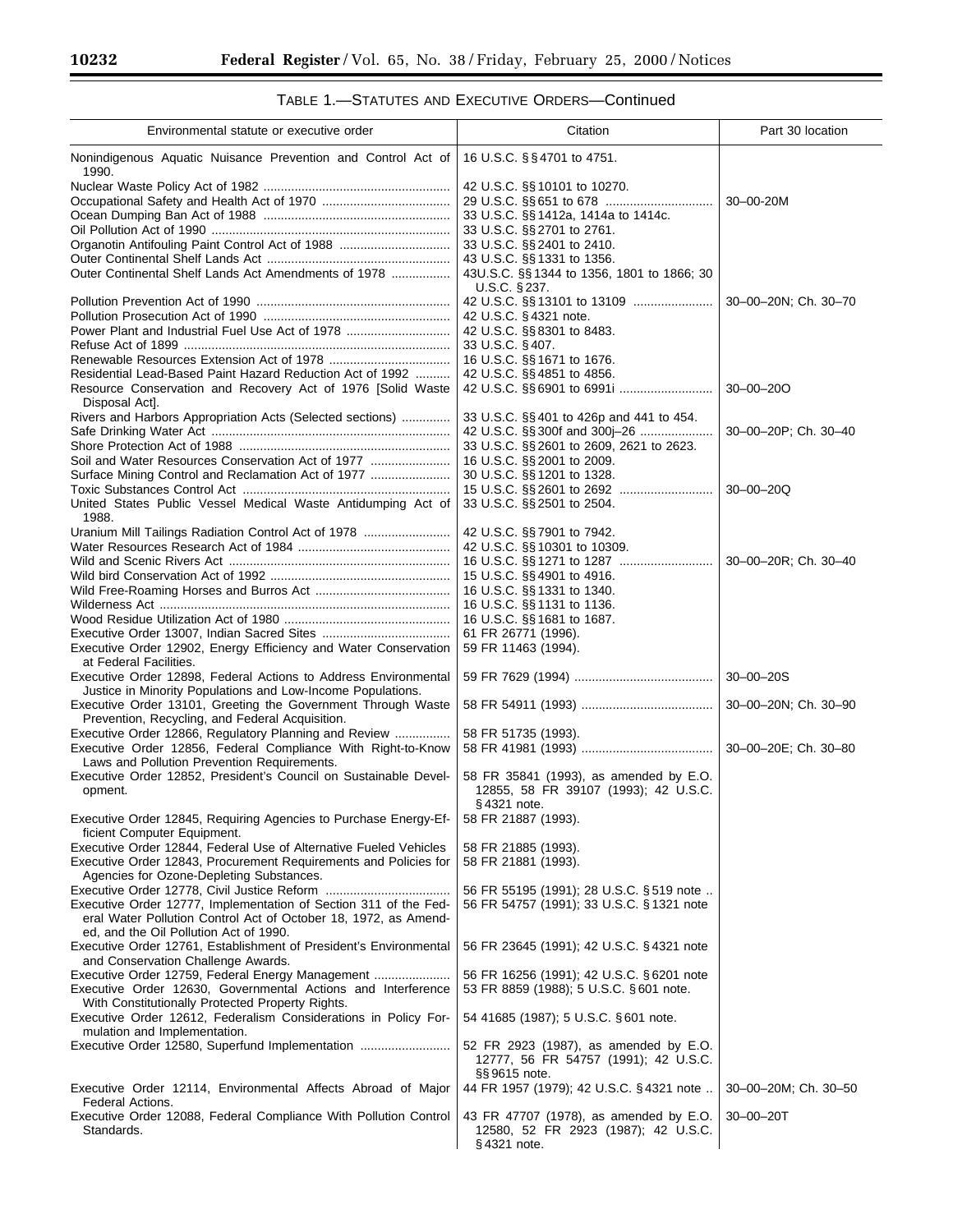| Environmental statute or executive order                                                                                                                         | Citation                                                                                                                                                                                                                                        | Part 30 location     |
|------------------------------------------------------------------------------------------------------------------------------------------------------------------|-------------------------------------------------------------------------------------------------------------------------------------------------------------------------------------------------------------------------------------------------|----------------------|
| Executive Order 11990, Protection of Wetlands                                                                                                                    | 42 FR 26961 (1997), as amended by E.O.<br>12608, 52 FR 34617 (1987); 42 U.S.C.<br>§4321 note.                                                                                                                                                   | 30-00-20L; Ch. 30-40 |
| Executive Order 11988, Floodplain Management                                                                                                                     | 42 FR 26951 (1977), as amended by E.O.<br>12148, 44 FR 43239 (1979); 42 U.S.C.<br>§4321 note.                                                                                                                                                   | 30-00-20L; Ch. 30-40 |
| Executive Order 11912, Delegation of Authorities Relating to En-<br>ergy Policy and Conservation.                                                                | 42 FR 26949 (1977); 42 U.S.C. §4321 note<br>41 FR 15825 (1976); as amended by E.O.<br>12003, 42 FR 37523 (1977), E.O. 12038,<br>43 FR 4957 (1978), E.O. 12148, 44 FR<br>43239 (1979), E.O. 12375, 47 FR 34105<br>(1982); 42 U.S.C. § 6201 note. | $30 - 00 - 20$ L     |
| Executive Order 11738, Administration of the Clean Air Act and the<br>Federal Water Pollution Control Act With Respect to Federal<br>Contracts, Grants or Loans. | 38 FR 25161 (1973); 42 U.S.C. §7606 note.                                                                                                                                                                                                       |                      |
| Executive Order 11644, Use of Off-Road Vehicles on Public Lands                                                                                                  | 37 FR 2877 (1972), as amended by E.O.<br>11989, 42 FR 26959 (1977), E.O. 12608,<br>52 FR 34617 (1987); 42 U.S.C. §4321<br>note.                                                                                                                 |                      |
| Executive Order 11593, Protection and Enhancement of the Cul-<br>tural Environment.                                                                              | 36 FR 8921 (1971); 16 U.S.C. §470 note                                                                                                                                                                                                          | $30 - 00 - 20J$      |
| Executive Order 11514, Protection and Enhancement of Environ-<br>mental Quality.                                                                                 | 35 FR 4247 (1970), as amended by E.O.<br>11991, 42 FR 26967 (1977); 42 U.S.C.<br>§4321 note.                                                                                                                                                    | $30 - 00 - 20L$      |

TABLE 1.—STATUTES AND EXECUTIVE ORDERS—Continued

A. *Clean Air Act (CAA).* The Clean Air Act of 1970, 42 U.S.C. 7401–7671q, as amended, establishes five major programs that cover (1) the attainment and maintenance of air quality standards; (2) reduction of hazardous air pollutants; (3) development of emission standards for motor vehicles and fuels; (4) protection of the stratospheric ozone; and (5) reduction of acid rain deposition.

1. *National Ambient Air Quality Standards Program (NAAQS).* All new and existing sources of air pollution are subject to ambient air quality regulation. The Clean Air Act directs the Environmental Protection Agency (EPA) Administrator to identify pollutants which ''may reasonably be anticipated to endanger public health and welfare'' and to issue air quality criteria for them. EPA is also required to publish primary and secondary national ambient air quality standards (NAAQS are designed to protect public health with an adequate margin of safety, and secondary NAAQS are designed to protect the public welfare. In 40 CFR part 50, EPA has promulgated NAAQS for six pollutants: sulfur dioxide  $(SO<sub>2</sub>)$ , particulate matter, nitrogen dioxide (NO2), carbon monoxide, ozone, and lead.

Each State and eligible tribe is given primary responsibility for assuring that air quality within its borders is maintained at a level consistent with the NAAQS. The NAAQS are implemented through source-specific emission limitations established by States in State Implementation Plans (SIPs). SIPs must

meet minimum criteria set forth in the Clean Air Act and are reviewed by EPA. A SIP may be enforced by the State or EPA. EPA must promulgate a Federal Implementation Plan (FIP) if a State fails to make a required submission or if a SIPs submission is disapproved and the State does not remedy the deficiency within a specified period.

(a) *Nonattainment Areas.* SIPs must adopt, at a minimum, reasonably available control technology (RACT) for existing sources and provide for annual incremental reductions in emissions of nonattainment pollutants. The CAA also contains additional requirements for SIPs in areas that do not attain the NAAQS, including specific

requirements for certain pollutants.

(b) *New Source Performance Standards (NSPS).* New sources of pollution are subject to more stringent control technology and permitting requirements than existing sources. EPA is authorized to establish new source performance standards, which impose Federal technology-based requirements on emissions from new or modified major stationary sources of pollution. The Clean Air Act directs EPA to establish standards for new sources that reflect the degree of emission limitation achievable through the application of the best system of emission reduction which the EPA Administrator determines has been adequately demonstrated to be the best. These standards may be promulgated as design equipment, work practice, or operational standards where numerical emission limitations are not feasible.

EPA has developed NSPS standards for a new of industry categories which are published at 40 CFR part 60. Each NSPS identifies the types of facilities to which the standards apply.

(c) *Prevention of Significant Deterioration Program (PSD).* A permit must be obtained under the PSD program before a ''major'' new source may be constructed or ''major modification'' made to an existing major source in an area that attains the NAAQS or is designated unclassifiable. The CAA requires each SIP to ''contain emission limitations and such other measures as may be necessary \* \* \* to prevent significant deterioration of air quality'' in each region of the state in which the air quality exceeds national standards. EPA's PSD regulations are codified at 40 CFR part 51.

(d) *Nonattainment Program.* Regions that have failed to meet the NAAQS for one or more criteria pollutants are designated as ''nonattainment'' areas. New or modified major stationary sources proposed for nonattainment areas are required to comply with stringent permitting requirements, including a showing that the decrease in emissions from existing sources in the area is sufficient to offset the increase in emissions from the new or modified source and achievement of the ''lowest achievable emission rate'' (LAER).

2. *National Emission Standards for Hazardous Air Pollutants (NESHAP).* The 1970 Clean Air Act authorized EPA to establish health-based national emission standards for hazardous air pollutants (NESHAP) to protect the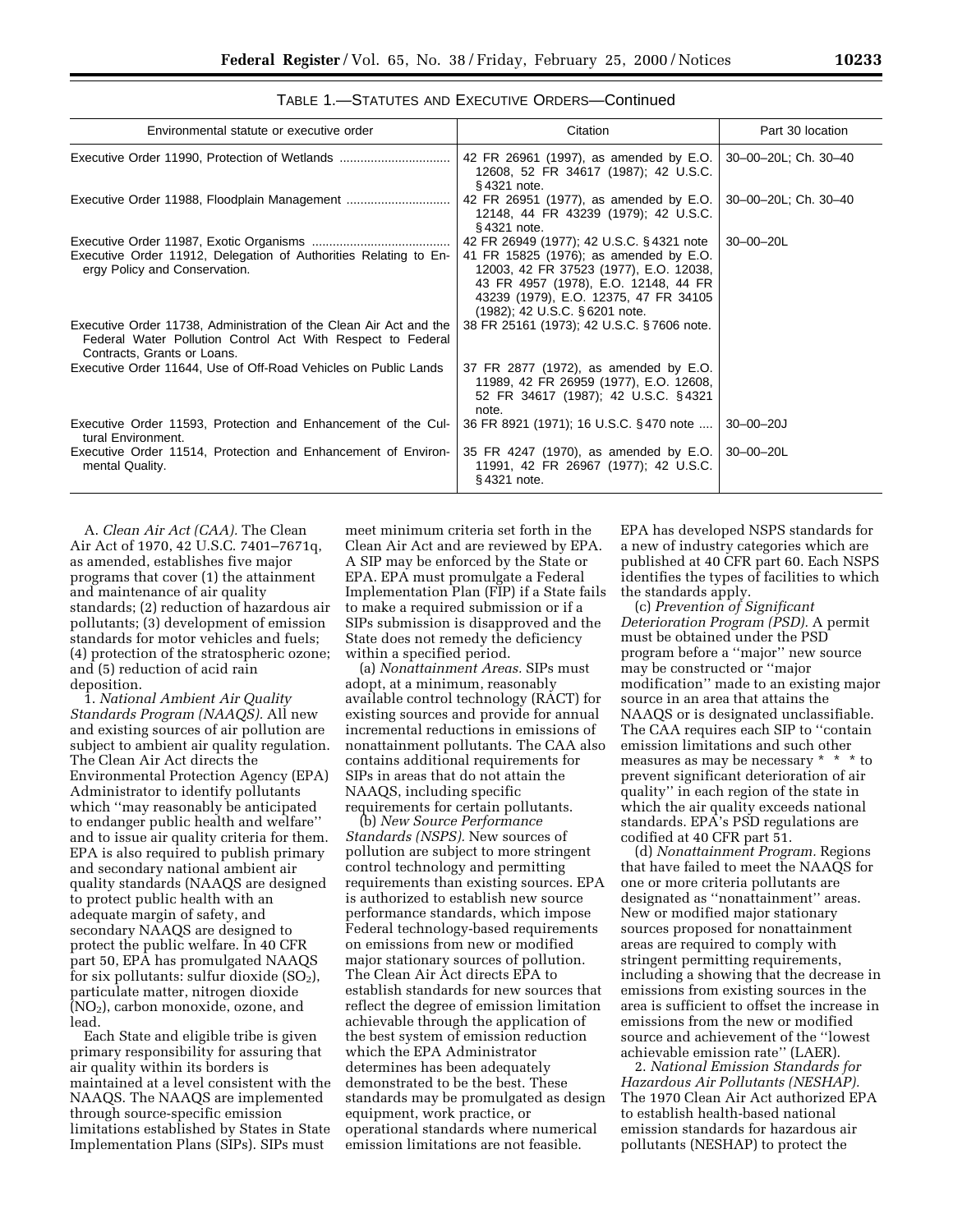public from these pollutants. EPA has established standards for seven hazardous substances. EPA's NESHAP regulations are published at 40 CFR part 651. The 1990 CAA amendments direct EPA to establish technology-based standards for 189 hazardous substances based on the use of ''maximum achievable control technology'' (MACT).

3. *Emission Standards for Mobile Sources and Fuel-Related Programs.* EPA is authorized to establish allowable levels of auto emissions and to control fuels and fuel additives. The 1990 CAA amendments establish lower emission standards for automobiles and other vehicles and provide for the use of ''clean'' alternatives fuels and ''clean fuel'' vehicles.

4. *Stratospheric Ozone Protection.* Title VI of the Act, added in 1990, addresses scientific concerns related to stratospheric ozone depletion and global warming by providing for the phase-out of ozone-depleting substances. Title VI calls for the phase-out of most ozonedepleting substances by the year 2000 and the imposition of other controls designed to minimize the emissions of such substances prior to their elimination.

5. *Acidic Deposition.* The 1990 CAA amendments added Title IV of the Act which authorizes EPA to establish an acid rain program to reduce the adverse effects of acidic deposition. The program imposes sulphur dioxide  $(SO<sub>2</sub>)$ and nitrogen oxide  $(NO<sub>X</sub>)$  controls on existing and new electric utility plants.

6. *Permits.* The 1990 CAA amendments added Title V which establishes an operating permit program for existing stationary sources. The permit program is modeled on the Clean Water Act permit program (NPDES program—see 30–00–20B) Each State

must develop and implement a Clean Air Act operating permit program. EPA is required to issue permit program regulations that are to be followed by the States in establishing their programs; approve each State's permit program; and establish a Federal permit program if a State fails to implement an approved program. EPA is also authorized to review each permit issued by a State. EPA regulations addressing the minimum requirements for State operating permit programs are contained in 40 CFR part 70.

7. *Civil and Criminal Penalties.* EPA is authorized to seek compliance with the Act's provisions through administrative, civil, and criminal enforcement sanctions. The maximum penalties that may be imposed for violation of the CAA are contained in Table 2.

TABLE.—Maximum Penalties for Violation of Clean Air Act 42 U.S.C. § 7413(b)–(d).

| Violation                                                                                                      | Administrative penalty                                                                                                                                               | Civil penalty          | Criminal penalty                                                                                                                                              |
|----------------------------------------------------------------------------------------------------------------|----------------------------------------------------------------------------------------------------------------------------------------------------------------------|------------------------|---------------------------------------------------------------------------------------------------------------------------------------------------------------|
| Violation of CAA requirement                                                                                   | \$25,000<br>per day (maximum<br>\$200,000 may be waived by<br>EPA and DOJ jointly). Alter-<br>native: recovery of projected<br>economic value of noncompli-<br>ance. | \$25,000 per violation | Up to $$250,000$ per day and/or up<br>to 5 yrs. imprisonment. Cor-<br>poration subject to \$500,000<br>per violation. Penalty doubled<br>after first offense. |
| "Field citation" for minor violations                                                                          | \$5,000 per day                                                                                                                                                      |                        |                                                                                                                                                               |
| False statement or failure to file or<br>maintain records or reports.                                          |                                                                                                                                                                      |                        | Up to $$250,000$ and/or up to 2<br>yrs. imprisonment; \$500,000 for                                                                                           |
| Knowing failure to pay fee                                                                                     |                                                                                                                                                                      |                        | corporation. Penalty doubled<br>after first offense.<br>Up to $$250,000$ and/or up to 1 yr.                                                                   |
|                                                                                                                |                                                                                                                                                                      |                        | imprisonment; \$1 million per<br>day for corporations. Penalty<br>doubled after first offense.                                                                |
| Knowing release of HAP or "ex-<br>tremely hazardous substance"                                                 |                                                                                                                                                                      |                        | Up to \$25,000 per day and/or up<br>to 15 yrs. imprisonment; \$1 mil-                                                                                         |
| placing another in "imminent<br>danger of death or serious bodily<br>injury".                                  |                                                                                                                                                                      |                        | lion per day for corporations.<br>Penalty doubled after first of-<br>fense.                                                                                   |
| Negligent release of air toxic plac-<br>ing another in "imminent danger<br>or death of serious bodily injury". |                                                                                                                                                                      |                        | Up to \$100,000 and/or up to 1 yr.<br>imprisonment;<br>corporations<br>subject to \$200,000. Penalty<br>doubled after first offense.                          |

B. *Clean Water Act (CWA).* The Clean Water Act, 33 U.S.C. 1251–1387, was originally enacted as the Federal Water Pollution Control Act of 1972. The Act was substantially amended in 1977 and became the Clean Water Act. The objective of the CWA is to ''restore and maintain the chemical, physical and biological integrity of the Nation's waters.'' The Act establishes as a national policy ''that the discharge of toxic pollutants in toxic amounts be prohibited.'' Among the goals established by the Act are achievement of a level of water quality which ''provides for the protection and propagation of fish, shellfish and

wildlife  $* * *$  [and]  $* * *$  for recreation in and on the water'' and elimination of the discharge of pollutants into navigable waters.

The CWA prohibits ''the discharge of any pollutant by any person \* \* \* from a point source to waters of the United States, except in accordance with the Act's permit requirements, effluent limitations, and other provisions.

1. *Water Quality Standards.* A water quality standard defines the water quality goals of a water body by designating the uses to be made of the water, by setting criteria necessary to protect the uses, and by setting anti-

degradation policy. States and eligible tribes are responsible for establishing water quality standards. The standards are designed to protect public health or welfare, enhance the quality of water, and serve the other purposes of the Clean Water Act. States and eligible tribes are required to review their water quality standards at least once every three years. EPA reviews and approves or disapproves State/Tribe-adopted water quality standards in accordance with regulations codified at 40 CFR part 131.

(a) *Water Uses.* Each State and eligible tribe must specify appropriate water uses to be achieved and protected. The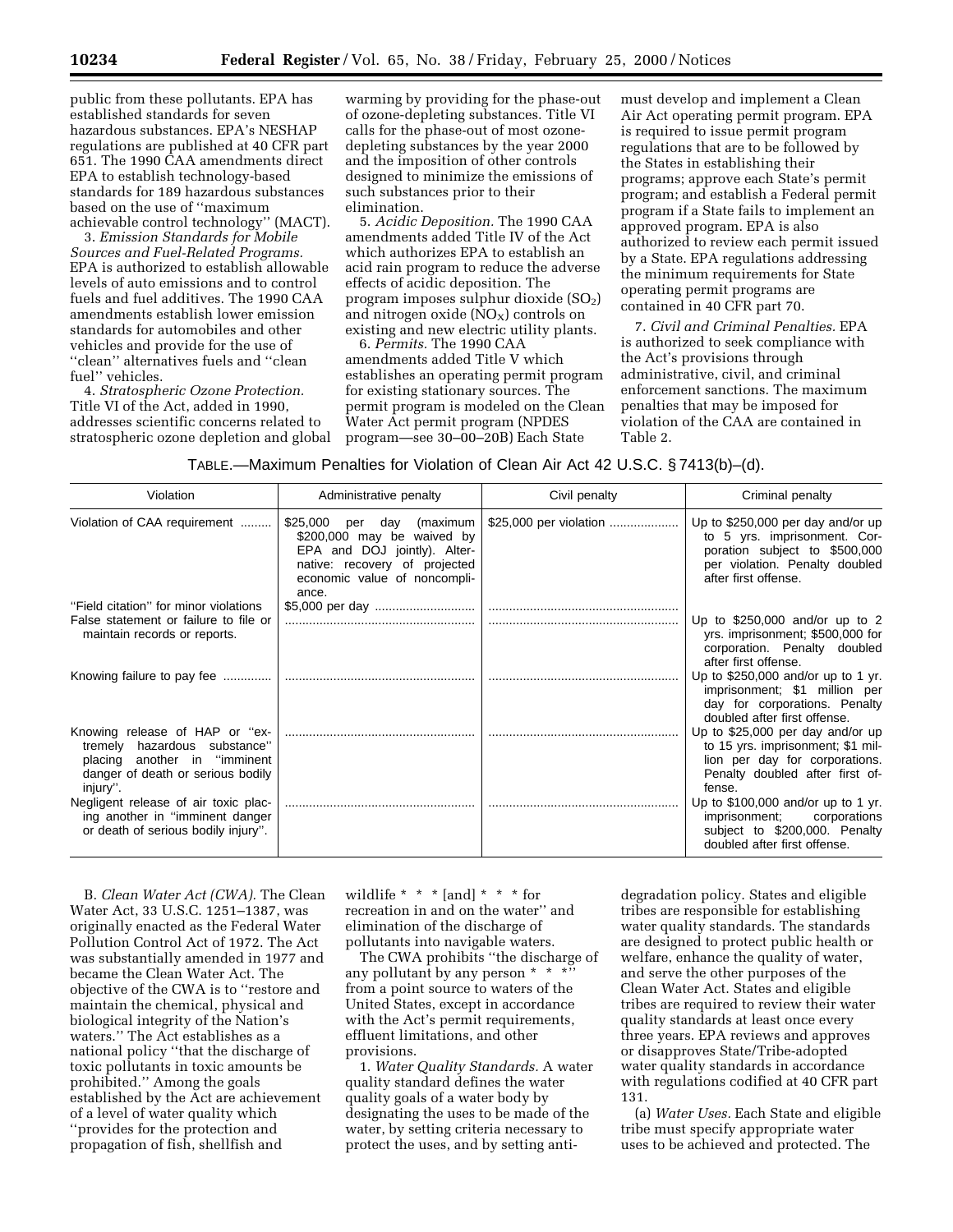classification of the waters of the State must take into consideration the use and value of water for public water supplies, protection and propagation of fish, shellfish and wildlife, recreation in and on the water, agricultural, industrial, and other purposes including navigation. In no case shall a State adopt waste transport or waste assimilation as a designated use for any waters of the United States.

(b) *Water Quality Criteria.* States and eligible tribes must adopt those water quality criteria that protect the designated use. Criteria are elements of State water quality standards, expressed as constituent concentrations, levels, or narrative statements, representing a quality of water that supports a particular use.

(c) *Toxic Pollutants.* The Water Quality Act of 1987 amended the CWA to require States and eligible tribes to identify those waters that are adversely affected by toxic, conventional, and nonconventional pollutants; to identify where additional controls are needed; and to prepare individual control strategies. States must review water quality data and information on discharges to identify specific water bodies where toxic pollutants may be adversely affecting water quality or the attainment of the designated water use, or where the levels of toxic pollutants are at a level to warrant concern, and must adopt criteria for such toxic pollutants applicable to the water body sufficient to protect the designated use.

2. *Effluent Limitations.* The CWA directs EPA to issue effluent limitation guidelines, pretreatment standards, and new source performance standards for industrial dischargers. The EPA implementing regulations are based principally on the degree of effluent reduction attainable through the application of control technologies.

(a) *Direct Dischargers.* The effluent guidelines promulgated by EPA reflect the several levels of regulatory stringency specified in the Act, and they also focus on different types of pollutants.

(i) *Best Practicable Control Technology (BPT).* The CWA directs the achievement of effluent limitations requiring application of Best Practicable Control Technology (BPT). In general, effluent limitations that are based on Best Practicable Control Technology (BPT) represent the average of the best treatment technology performance for an industrial category.

(ii) *Conventional Pollutants—Best Conventional Pollutant Control Practical Technology (BCT).* For conventional pollutants listed in the Act, the CWA directs the achievement of effluent limitations based on the performance of best conventional pollutant control technology (BCT).

(iii) *Toxic Pollutants—Best Available Technology (BAT).* For the toxic pollutants listed in the CWA and for nonconventional pollutants, the Act directs the achievement of effluent limitations requiring application of Best Available Technology Economically Achievable (BAT). Effluent limitations based on BAT are to represent at a minimum the best control technology performance in the industrial category that is technologically and economically achievable.

(iv) *New Source Performance Standards (NSPS).* In addition to limitations for existing direct dischargers, EPA has established New Source Performance Standards (NSPS) for new direct dischargers. NSPS limitations must be as stringent, or more stringent, than BAT limitations for existing sources within the industry category or subcategory.

(v) *National Pollutant Discharge Elimination (NPDES) Permit.* The limitations and standards for direct dischargers are implemented in permits issued through the National Pollutant Discharge Elimination System (NPDES). Where there are no effluent guidelines or standards, technology-based limitations reflecting BPT/BCT/BAT are developed on a case-by-case basis using the permit writer's best professional judgement. Any NPDES permit issued must contain limitations sufficiently stringent to assure compliance with water quality standards.

(b) *Indirect Dischargers.*

(l) *Conventional Pollutants.* In general, EPA does not develop regulations to control conventional pollutants discharged by indirect dischargers because the publicly-owned treatment works (POTWs) receiving those wastes normally provide adequate treatment of these types of pollutants or they can be adequately controlled through local pretreatment limits.

(ii) *Pretreatment Standards.* Indirect dischargers are regulated by the general pretreatment regulations (40 CFR part 403), local discharge limits developed pursuant to Part 403, and categorical pretreatment standards for new and existing sources covering specific industrial categories. These categorical standards apply to the discharge of pollutants from non-domestic sources which interfere with or pass through POTWs, and are enforced by POTWs or by State or Federal authorities. The categorical pretreatment standards for existing sources covering specific industries are generally analogous to the BAT limitations imposed on direct

dischargers. The standards for new sources are generally analogous to NSPS.

3. *National Pollutant Discharge Elimination System (NPDES) Permit.*

(a) *Requirement.* The CWA states that a permit is required for the discharge of pollutants from a point source into waters of the United States. Under the NPDES, permits are required whenever a pollutant is: (1) discharged (2) by a person (3) from a point source (4) into navigable waters of the United States.

(b) *Waters of the United States.* The Clean Water Act applies to ''navigable water'', which are in turn defined as ''waters of the United States, including the territorial seas."  $(33 \text{ U.S.C. } 1362(7))$ . Navigable waters are broadly defined and are not limited to ''navigability in fact''. Waters of the United States include interstate waters and wetlands; all other waters such as intrastate lakes, rivers, streams (including intermittent streams), mudflats, sandflats, wetlands, sloughs, prairie potholes, wet meadows, playa lakes, or natural ponds, the use, degradation or destruction of which could affect interstate or foreign commerce; all impoundments of waters; tributaries; the territorial seas; and wetlands adjacent to other waters of the United States. (33 CFR 328.3(a)). Section 401(a)(1) of the CAA requires that prior to the issuance of any Federal license or permit for an activity which may result in a discharge to navigable waters, the applicant must obtain certification (from the State in which the discharge will occur) that the licensee will assure compliance with applicable portions of the CAA.

(c) *Storm Water Discharges.* Section 402(p) of the CWA clarifies that storm water discharges associated with industrial activity, including construction activity, to waters of the United States must be authorized by a NPDES permit. This section also regulates storm water discharges from municipal separate storm sewer systems serving a population greater than 100,000, and those storm water discharges designated for permitting a ''significant contributor of pollution.'' The CWA requires EPA to issue regulations establishing general permit standards for industrial storm water dischargers. Facility operators have to file notices of intent to be covered by the general permit and are required to develop pollution prevention plans to keep contaminants out of storm water. The general permits also establish special requirements for facilities that are subject to the Emergency Planning and Community Right-To-Know Act (EPCRA) section 313 reporting (see Chapters 30–60 and 30–80). The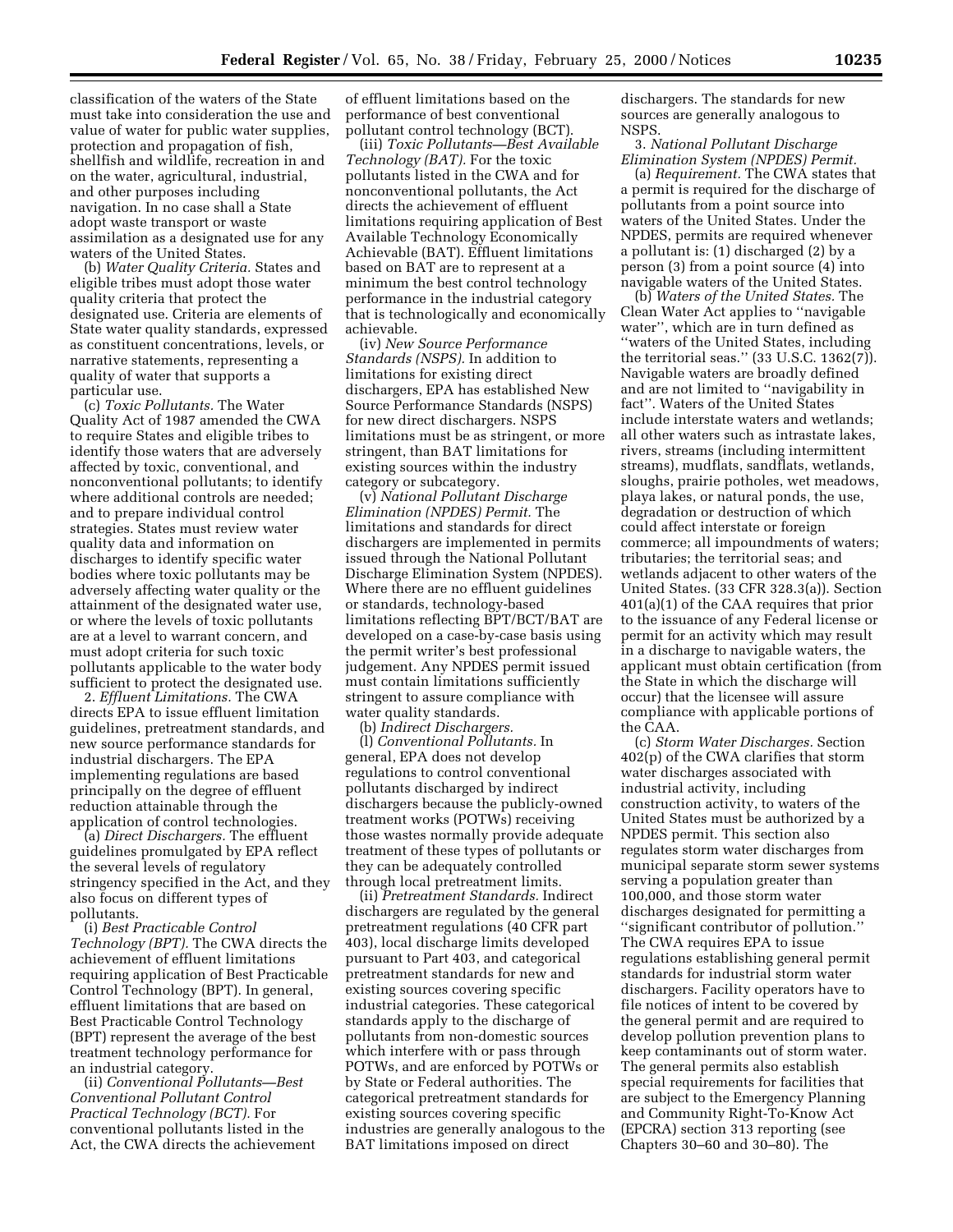regulations are codified at 40 CFR 122.26.

(d) *Recordkeeping and Monitoring.* The NPDES permits require holders to keep updated records and to install and maintain monitoring equipment, to take samples of effluents, and to report their findings to the EPA. The results must be in the form of a discharge monitoring report, which is a uniform method devised by the EPA for self-monitoring of permitted facilities.

4. *Spills of Oil and Hazardous Substances.* Under section 311, spills of listed hazardous substances in ''Reportable Quantities'' established by regulation must be reported to the National Response Center and promptly cleaned up. See 40 CFR parts 116–117 for designations of hazardous substances and reportable quantities. Spill Prevention Control and Countermeasure (SPCC) Plans must be adopted so as to prevent discharge of oil from onshore and offshore facilities into the navigable waters or adjoining shores. Requirements are set forth at 40 CFR part 112.

5. *Sole Source Aquifer Designation.* This designation is intended under 42 U.S.C. 300h–3 to protect underground drinking water sources. Proposed Federal financially-assisted projects that have the potential to contaminate the designated sole source aquifer are subject to EPA review.

6. *Civil and Criminal Penalties.* Administrative, civil, or criminal penalties may be imposed by EPA or a federal court for violation of the Act.

C. *Coastal Zone Management Act (CZMA).* The Coastal zone Management Act, 16 U.S.C. 1451 to 1464, requires that Federal activities in coastal areas be consistent with approved State Coastal Zone Management Programs, to the maximum extent possible. Procedures for consistency determinations under the CZMA requirements are codified at 15 CFR part 930 and are described in Chapter 30–40.

D. *Comprehensive Environmental, Response, Compensation and Liability Act (CERCLA).* The Comprehensive Environmental, Response, Compensation and Liability Act (''CERCLA''), 42 U.S.C. 9601 to 9675, is popularly known as the ''Superfund'' Act. The statute provides for a fund to address the problems of ''cleaning up'' abandoned or leaking hazardous waste sites. The 1980 statute was substantially revised in 1986 by the Superfund Amendments and Reauthorization Act of 1986 (SARA). It is implemented for federal agencies by Executive order 12580.

CERCLA authorizes the Environmental Protection Agency (EPA) to:

•–Utilize the Hazardous Substance Superfund (''Superfund'') to study and clean up sites that are listed on the National Priorities List (NPL);

• To recover costs expended from parties responsible; and,

• To order such parties to perform work.

1. *Hazardous Substance Superfund.* The Hazardous Substance Superfund is established through the imposition of taxes on certain industries and from general tax revenues. The Superfund is used to pay EPA's clean-up and enforcement costs, natural resource damage, and claims of private parties. Federal agencies are not eligible for funds from the Superfund.

2. *National Contingency Plan (NCP).* The National Oil and Hazardous Substances Pollution Contingency Plan (NCP) provides the organizational structure and procedures for preparing for and responding to discharges of oil and releases of hazardous substances, pollutants, and contaminants. The NCP is required by CERCLA section 105 and section 311(c)(2) of the CWA. In Executive Order 12580, 52 FR 2923 (1987), the President delegated to EPA the responsibility for the amendment of the NCP.

*National Priorities List (NPL).* CERCLA requires that the NCP include a list of national priorities among the known releases or threatened releases of hazardous substances, pollutants, or contaminants throughout the Untied States. The National Priorities List (NPL) constitutes this list. The identification of a site for the NPL is intended primarily to guide the Environmental Protection Agency (EPA) in determining which sites warrant further investigation to assess the nature and extent of public health and environmental risks associated with the site and to determine what CERCLAfinanced remedial action(s), if any, may be appropriate. Pursuant to section 105(a)(8)(B) of CERCLA, as amended by SARA, EPA has promulgate a list of national priorities among the known or threatened releases of hazardous substances, pollutants, or contaminants throughout the Untied States. That list, which is Appendix B of 40 CFR part 300, is the National Priorities List (''NPL'').

The NPL includes two sections, one of sites that are evaluated and cleaned up by EPA (the ''General Superfund Section''), and one of sites being addressed by other Federal agencies (the ''Federal Facilities Section'').

*Federal Facilities.* Under Executive Order 12580 (52 FR 2923, January 29, 1987) and CERCLA section 120, each Federal agency is responsible for carrying out most response actions at facilities under its own jurisdiction, custody, or control, although EPA is responsible for preparing a Hazard Ranking System (HRS) score and determining whether the facility is placed on the NPL. The HRS is a screening tool used by the EPA to evaluate risks associated with abandoned or uncontrolled or hazardous waste sites. EPA is not the lead agency at these sites, and its role at such sites is accordingly less extensive than at other sites. The Federal Facilities Section includes those facilities at which EPA is not the lead agency.

3. *Response and Remediation.* Sections 106 and 107 provide the primary authority for EPA, States, and private parties to recover the costs of cleanup or to abate an endangerment to public heath, welfare, or the environment. Section 106 authorizes EPA to seek judicial relief requiring a responsible party to abate an imminent and substantial endangerment to the public health or welfare or the environment because of an actual or threatened release of a hazardous substance from a facility. Section 107 imposes liability for cleanup and other response costs [costs incurred in responding to a release or a threatened release of a hazardous substance] upon (1) a ''responsible party'' for the (2) release or ''threatened release'' of (3) a hazardous substance from (4) a facility or vessel.

(a) *Potentially Responsible Party.* Section 107(a) of CERCLA, 42 U.S.C 9607(a), sets forth four categories of parties that are potentially subject to liability:

(1) *Current owner or operator:* owner or operator of a facility from which there is a release of a hazardous substance, or is the operator or owner when cleanup is performed or litigation initiated;

(2) *Former owner or operator:* A person who operated or owned a facility when the hazardous substance was disposed of at the facility;

(3) *Arranger:* Any person who ''arranged for disposal or treatment'' at a facility; and

(4) *Transporter:* A person who accepted hazardous substances for transport to a disposal or treatment facility or site that was selected by the transporter ''from which there is a release or threatened release.''  $(107(a)(4).$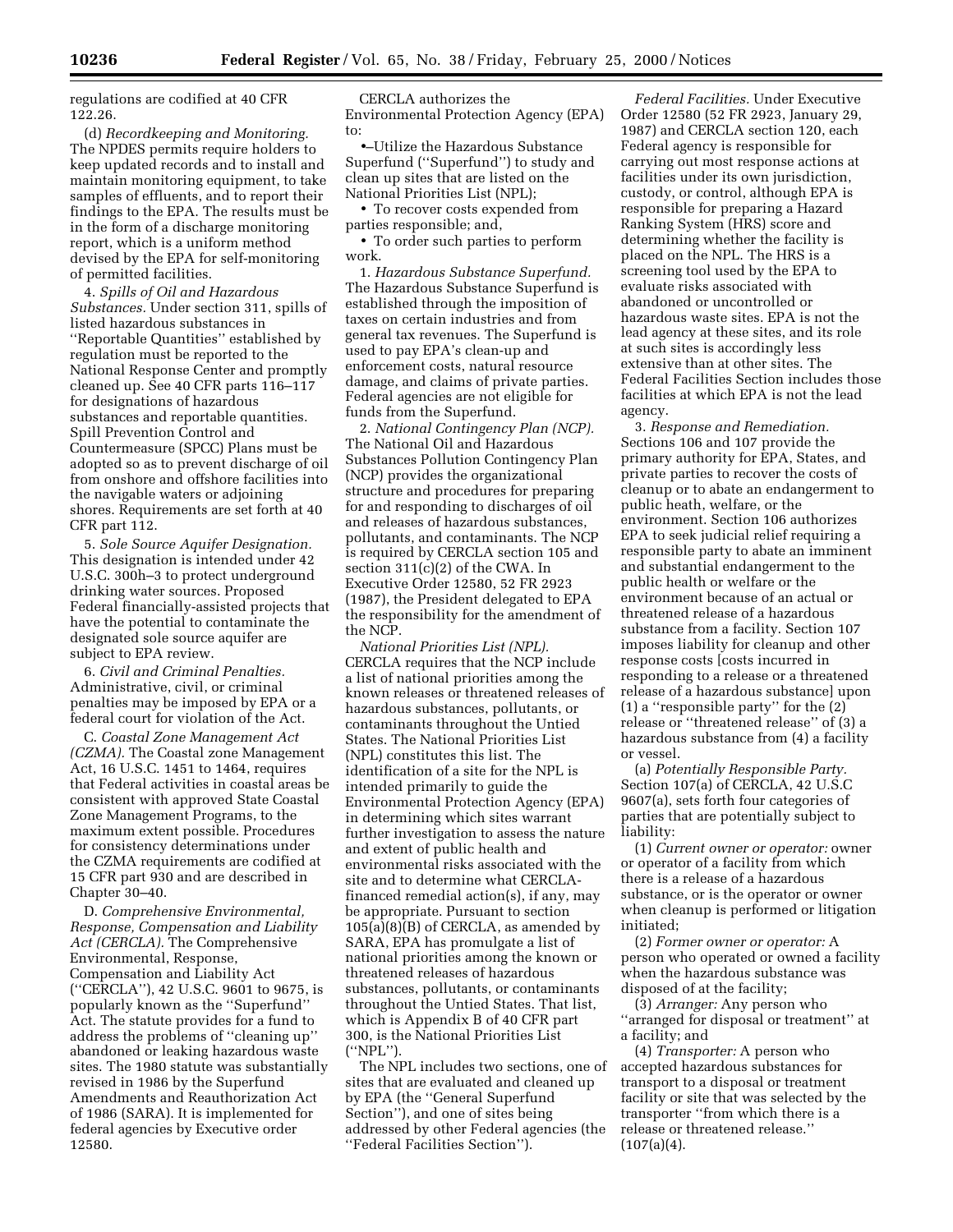**Note:** A current owner or operator may be liable even if it did not handle, dispose of, or tread hazardous wastes at the facility, and without regard to whether hazardous substances were disposed of at the facility during the period of ownership or operation.

(b) *Release or ''Substantial Threat of Release.''* The term ''release'' is defined broadly in the Act. A ''release'' any spilling, leaking, pumping, pouring emitting, emptying, discharging, injecting, escaping, leaching, dumping, or disposing into the environment \* \*\*\* The release of any quantity of a hazardous substance qualifies as a release under CERCLA. Certain types of releases are excluded from the definition: Engine exhaust, nuclear material and fertilizer application. 42 U.S.C. 9601(22).

(c) *Hazardous Substance.* ''Hazardous substances'' are defined in CERCLA section 101(14). A list of these substances can be found at 40 CFR part 302. The definition of ''hazardous substances'' incorporates lists of hazardous pollutants that have been developed under other Federal environmental statutes and wastes that exhibit characteristics of a hazardous waste under the Resource Conservation and Recovery Act (''RCRA''). Table 3, following, outlines hazardous pollutants considered to be hazardous substances under CERCLA.

## TABLE 3.—HAZARDOUS POLLUTANTS CONSIDERED TO BE HAZARDOUS SUBSTANCES UNDER CERCLA

| Type of pollutant                                                                                                                        | Statutory definition                                |
|------------------------------------------------------------------------------------------------------------------------------------------|-----------------------------------------------------|
| Hazardous Air Pollut-<br>ants.                                                                                                           | CAA, Section 112.                                   |
| Hazardous Sub-<br>stances.                                                                                                               | CWA, Section 311.                                   |
| Toxic Pollutants<br>Substances which<br>"may present sub-<br>stantial danger to<br>public health or<br>welfare or the envi-<br>ronment". | CWA, Section 307.<br><b>CERCLA, Section</b><br>102. |
| Listed Hazardous<br>Wastes: Char-<br>acteristic hazardous<br>wastes.                                                                     | RCRA, Section 3001.                                 |
| Imminently Haz-<br>ardous Chemical<br>Substances or Mix-<br>tures.                                                                       | TSCA, Section 7.                                    |

(1) *Petroleum Exclusion.* Petroleum, ''including crude oil or any fraction thereof,'' is excluded from the definition of ''hazardous substance.''

(2) *Pollutants or Contaminants.''* EPA may clean up a site polluted by either a ''hazardous substance'' or a ''pollutant or contaminant,'' but CERCLA does not authorize EPA to recover its cleanup

costs from private parties or to issue an order directing the parties to perform a cleanup when the substance involved is only a ''pollutant or contaminant.''

(d) *Response Costs.* CERCLA permits the recovery of ''response costs'', which includes the costs of removal, remedial action, and enforcement activities related thereto. In addition to liability for costs and damages related to response actions stemming from a release of a hazardous substance, liability may also be imposed for costs associated with the loss of a contaminated area's natural resources.

(e) *Application of Liability.* The statute does not set forth liability standards. The courts have consistently applie the following standards:

(1) *Strict liability;*

(2) *Joint and Several Liability;* and

(3) *Retroactive Liability.*

(f) *Defense to Liability.* The statute permits liability to be defended when the release was caused by:

(1) An act of God;

(2) An act of war; or

(3) The act or omission of a third party other than an employee or agent or one in a contractual relationship with the party being sought to be held liable.

4. *Penalties.* A party that refuses or fails to comply with a Section 106 order from EPA may be assessed up to \$25,000 per day of the violation of the order. Additional penalties may also be imposed.

5. *Executive Order 12580.* Executive Order 12580, Superfund Implementation, 52 FR 2923 (1987), as amended by Executive Order 12777, 56 FR 54757 (1991), 42 U.S.C. 9615 note, implements CERCLA by delegating functions under the Act vested in the President to Federal agencies.

E. *Emergency Planning and Community Right-To-Know Act (EPCRA)*

1. *EPCRA.* The Emergency Planning and Community Right-To-Know Act of 1986 (EPCRA), 42 U.S.C. 11001–11050, establishes a mechanism for providing the public with important information on the hazardous and toxic chemicals in their communities, and it creates emergency planning and notification requirements to protect the public in the event of a release of extremely hazardous substances. The Act requires owners and operators of certain facilities to annually submit toxic chemical release inventories to EPA, affected States, and Indian tribes. EPCRA requirements are set forth in chapter 30–60. Because it was enacted as Title III of the Superfund Amendments and Reauthorization Act of 1986 (SARA), the statute is

sometimes referred to as ''SARA, Title III''

2. *Executive Order 12856.* Executive Order 12856, Federal Compliance With Right-to-Know Laws and Pollution Prevention Requirements, 58 FR 41981 (1993), applies the requirements of EPCRA to Federal agencies. The requirements of the Order are described in chapter 30–80.

F. *Endangered Species Act (ESA).* The Endangered Species Act, 16 U.S.C. 1531–1543, directs Federal agencies to conserve endangered and threatened species and their critical habitats. Federal agencies must insure, in consultation with the Secretary of the Interior or the Secretary of Commerce, that any action authorized, funded, or carried our by the agency is not likely to jeopardize the continued existence of any endangered species or threatened species, or result in the destruction or adverse modification of critical habitat unless the agency has been granted an exemption under ESA. Environmental review requirements under ESA are covered in chapter 30–40.

G. *Energy Conservation.*

1. *Energy Policy Act.* The Energy Policy Act of 1992, 42 U.S.C. 13201 to 13556, requires the Secretary of Energy to work with other Federal agencies to significantly reduce the use of energy and reduce the related environmental impacts by promoting use of energy efficient and renewable energy technologies.

2. *Energy Policy and Conservation Act.* The Energy Policy and Conservation Act, 42 U.S.C. 6201–6422, authorizes the Secretary of Energy to promote energy efficiency and encourage energy conservation.

3. *Executive Order 12902.* Executive Order 12902, Energy Efficiency and Water Conservation at Federal Facilities, 59 FR 11463 (1994), requires each federal agency to develop and implement a program with the intent of reducing energy consumption by 30 percent by the year 2005. Each agency must develop and implement a program for its industrial facilities with the intent of increasing energy efficiency by at least 20 percent by the year 2005 and shall implement all cost-effective water conservation projects.

The Order directs each agency responsible for managing Federal facilities to develop and begin implementing a 10-year plan to conduct or obtain comprehensive facility audits, based on prioritization surveys on each of the facilities the agency manages. All agencies are to develop and implement programs to reduce the use of petroleum in their buildings and facilities by switching to a less-polluting and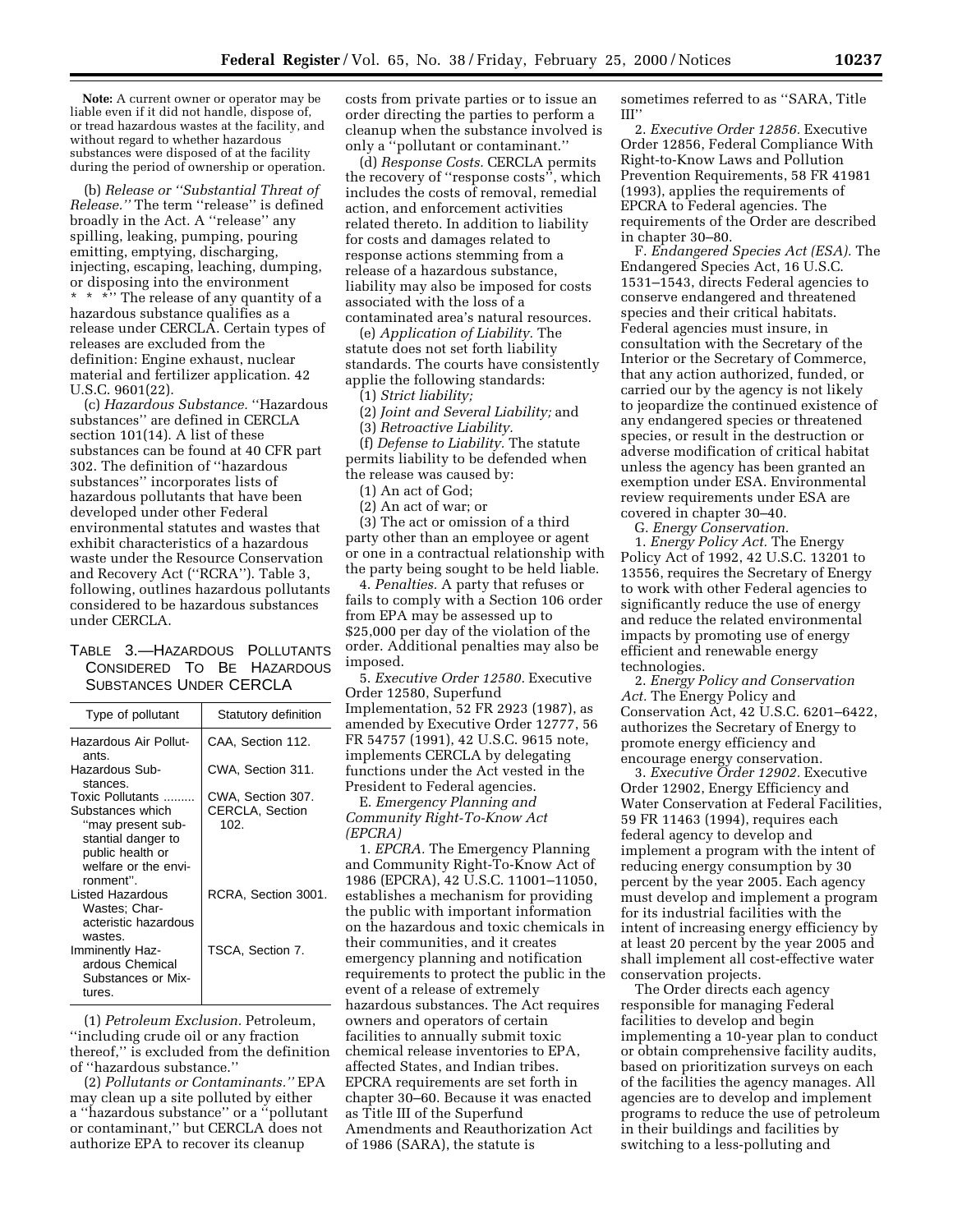nonpetroleum-based energy source, such as natural gas or solar and other renewable energy sources. The head of each agency shall report annually to the Secretary of Energy and OMB in achieving the goals of this order. Each agency head shall designate a senior official, at the Assistant Secretary level or above, to be responsible for achieving the requirements of Executive Order 12902. The agency senior official must coordinate implementation of the Order with the Federal Environmental Executive and Agency Environmental Executives established under Executive Order No. 12873 (see Chapter 30–90).

H. *Federal Insecticide, Fungicide, and Rodenticide Act (FIFRA).* The Federal Insecticide, Fungicide, and Rodenticide Act (FIFRA), 7 U.S.C. 136 to 136y, requires the registration of a pesticide before it may be sold and authorizes the EPA Administrator to limit the distribution, sale or use of unregistered pesticides. EPA is prohibited from registering a pesticide that will cause ''unreasonable adverse effects on the environment.'' Regulations implementing FIFRA govern the use, storage, and disposal of registered pesticides. Additionally, these regulations govern the requirements for training and certification of applicators, container labeling, and worker protection.

I. *Fish and Wildlife Coordination Act.* The Fish and Wildlife Coordination Act, 16 U.S.C. 661–666c, requires Federal agencies to protect fish and wildlife resources which may be affected by an agency plan to control or modify a national stream or body of water for any purpose. The agency also must provide for the development and improvement of wildlife resources that will be affected by its action. Before taking action, the agency must consult with the United States Fish and Wildlife Service, Department of the Interior, and with the head of the State agency exercising administration over the wildlife resources that will be affected to determine means and measures that should be adopted to prevent the loss of or damage to such wildlife resources, as well as to provide concurrently for the development and improvement of such resources. Consultation requirements under the Fish and Wildlife Coordination Act are described in chapter 30–40.

J. *Historic Preservation.*

1. *Antiquities Act of 1906.* he Antiquities Act of 1906, 16 U.S.C. 431– 433, authorizes the President to declare historic landmarks, historic and prehistoric structures, and other objects of historic and scientific interest that are

located on Federal lands to be national monuments.

2. *Archaeological and Historic Preservation Act of 1974.* The Archaeological and Historic Preservation Act of 1974, 16 U.S.C. 469 to 469c–1, directs Federal agencies to preserve significant scientific, prehistorical, historical and archaeological data.

3. *Historic Sites Act of 1935.* The Historic Sites Act of 1935, 16 U.S.C. 461 to 467, states that it is a national policy to preserve for public use historic sites, buildings, and objects of national significance for the inspiration and benefit of the public. The Act is also popularly called ''The Historic Sites, Buildings, and Antiquities Act.''

4. *National Historic Preservation Act.* The National Historic Preservation Act, 16 U.S.C. 470 to 470x–6, directs heads of Federal agencies to assume responsibility for the preservation of historic properties which are owned or controlled by such agencies.

5. *Executive Order 11593.* Executive Order 11593, Protection and Enhancement of the Cultural Environment, 36 FR 8921 (1971), 16 U.S.C. 470 note, requires Federal agencies to initiate measures and procedures to provide for the maintenance, through preservation, rehabilitation, or restoration of Federally-owned sites that are listed on the National Register of Historic Places.

K. *Marine Protection, Research and Sanctuaries Act.* The Marine Protection, Research and Sanctuaries Act of 1972, 16 U.S.C. 1431 to 1445a, 33 U.S.C. 1401 to 1445, provides for establishment of marine sanctuaries and directs Federal agencies to ensure that their actions are consistent with the intended use of such areas.

L. *National Environmental Policy Act (NEPA).*

1. *NEPA.* The National Environmental Policy Act of 1969 (NEPA), 42 U.S.C. 4321–4370d, establishes a comprehensive policy for protection and enhancement of the environment by the Federal government; creates the Council on Environmental Quality; and directs Federal agencies to carry out the policies and procedures of the act. NEPA is covered in chapter 30–50.

2. *Executive Order 12114.* Executive Order 12114, Environmental Effects Abroad of Major Federal Actions, 44 FR 1957 (1979), enables responsible officials of Federal agencies having ultimate responsibility for authorizing and approving certain Federal activities significantly affecting the environment of the global commons, or a foreign nation, or certain major Federal actions outside the United States which

significantly affect natural or ecological resources of global importance, to be informed of pertinent environmental considerations and to take such considerations into account in making decisions regarding such actions. Executive Order 12114 is implemented for HHS in chapter 30–50.

3. *Executive Order 11990.* Executive Order 11990, Protection of Wetlands, 42 FR 26961 (1977), as amended by Executive Order 12608, 52 FR 34617 (1987) 42 U.S.C. 4321 note, directs Federal agencies to avoid, to the extent possible, the long and short term adverse impacts associated with the destruction or modification of wetlands and direct or indirect support of new construction in wetlands wherever there is a practical alternative. Executive Order 11990 is covered in chapter 30– 40.

4. *Executive Order 11988.* Executive Order 11988, Floodplain Management, 42 FR 26951 (1977), as amended by Executive Order 12148, 44 FR 43239 (1979), 42 U.S.C. 4321 note, directs Federal agencies to take action to avoid, to the extent possible, the long and short term adverse impacts associated with the occupancy and modification of floodplains and to avoid direct or indirect support of floodplain development whenever there is a practical alternative. Executive Order 11988 is implemented for HHS in chapter 30–40.

5. *Executive Order 11514.* Executive Order 11514, Protection and Enhancement of Environmental Quality, 35 FR 4247 (1970), as amended by Executive Order 11991, 42 FR 26967 (1977), 42 U.S.C. 4321 note, requires Federal agencies to initiate measures needed to direct their policies, plans, and programs to meet national environmental goals. Federal agencies must develop procedures to ensure the fullest practicable provision of timely public information and understanding of Federal plans and programs with environmental impact in order to obtain the views of interested parties. In carrying out their responsibilities under NEPA and Executive Order 11514, Federal agencies are to comply with regulations issued by the Council on Environmental Quality, except where compliance would be inconsistent with statutory requirements.

M. *Occupational Safety and Health Act (OSHA).* The Occupational Safety and Health Act of 1970, 29 U.S.C 651 to 658, regulates the use, storage, and handling of hazardous materials in the workplace and provides for the Department of Labor to establish standards governing workplace safety and health requirements.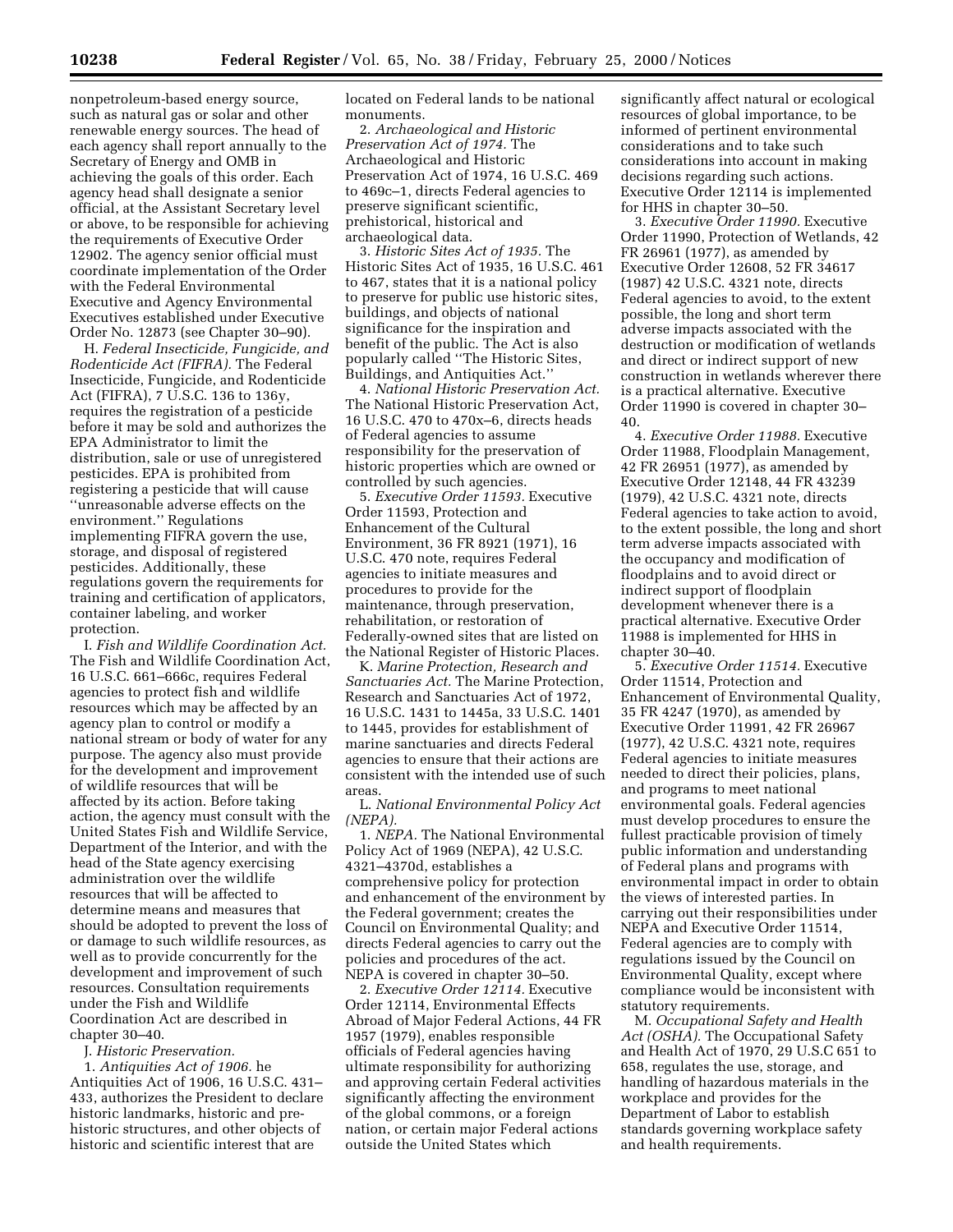N. *Pollution Prevention and Recycling* 1. *Pollution Prevention Act (PPA).* The Pollution Prevention Act of 1990, 42 U.S.C. 13101–13109, requires the reporting of efforts to reduce toxic chemical releases through source reduction and recycling. The PPA establishes national policy that pollution is to be prevented or reduced at the source, and the Act requires the Environmental Protection Agency (EPA) to submit biennial reports to Congress that analyze the source reduction and recycling data submitted to it and provide other pollution prevention information that has been gathered from private businesses and Federal agencies. The Act also requires the Administrator of EPA to develop a strategy to promote source reduction; to make matching grants to States to promote the use of source reduction techniques by businesses; and to establish a Source Reduction Clearinghouse. The requirements of the PPA are described in more detail in chapter 30–70.

2. *Executive Order 13101.* Executive Order 13101, Greening the Government Through Waste Prevention, Recycling, and Federal Acquisition, Sep 1998, requires Federal agencies to strive to increase the procurement of products that are environmentally preferable or that are made with recovered materials and to set annual goals to maximize the number of recycled products purchased, relative to non-recycled alternatives. Each agency is to establish goals for solid waste prevention and for recycling to be achieved by the years 2000, 2005 and 2010 and to annually report progress in attaining the goals. Executive Order 13101 is implemented for HHS in chapter 30–90.

O. *Resource Conservation and Recovery Act (RCRA).* The Resource Conservation and Recovery Act of 1976, 42 U.S.C. 6901 to 6991i, governs the generation, storage, and disposal of hazardous waste, and amends the Solid Waste Disposal Act.

P. *Safe Drinking Waster Act (SDWA).* The Safe Drinking Water Act, 42 U.S.C. 300f to 33j–26, is intended to protect drinking water sources. The statute authorizes EPA to determine if an action which will have an environmental effect on a sole or principal drinking water source would also constitute a significant hazard to a human population and, if so, to prohibit such an action. The SDWA protects the quality of drinking water by establishing regulations (1) governing the quality of water delivered by public water systems and (2) preventing the endangerment of drinking water sources from underground injection. The SDWA also allows EPA to take any action necessary

to protect the health of persons where contamination of a drinking water source poses an imminent and substantial endangerment to health.

Q. *Toxic Substances Control Act (TSCA).* The Toxic Substances Control Act of 1976 (TSCA), 15 U.S.C. 2601 to 2692, provides controls over the manufacture process, use, distribution and disposal of certain toxic materials. *e.g.,* polychlorinated biphenyls, leadbased paint, asbestos containing materials and radon.

R. *Wild and Scenic Rivers Act.* The Wild and Scenic Rivers Act, 16 U.S.C. 1271 to 1287, directs Federal agencies to consider and preserve the values of wild and scenic areas in the use and development of water and land resources.

S. *Executive Orders* 1. *Executive Order 12898.* Executive Order 12898, Federal Actions to Address Environmental Justice in Minority Populations and Low-Income Populations, 59 FR 7629 (1994), requires each Federal agency to make achieving environmental justice part of its mission by identifying and addressing, as appropriate, disproportionately high and adverse human health or environmental effects of its programs, policies, and activities on minority populations and low-income populations. Federal agencies which conduct activities that substantially affect human health or the environment should have implemented an agencywide environmental justice strategy which identifies and addresses disproportionately high and adverse human health or environmental effects of its programs, policies, and activities on minority populations and lowincome populations.

The environmental justice strategy includes a listing of programs, policies, planning and public participation processes, enforcement, and/or rulemakings, related to human health or the environment and should, at a minimum: (a) Promote enforcement of all health and environmental statutes in areas with minority populations and low-income populations; (b) ensure greater public participation; (c) improve research and data collection relating to the health of and environment of minority populations and low-income populations; and (d) identify differential patterns of consumption of natural resources among minority populations and low-income populations. In addition, the environmental justice strategy includes, where appropriate, a timetable for undertaking identified revisions and consideration of economic and social implications of the revisions. To assist in identifying the need for

ensuring protection of populations with differential consumption patterns, agencies whenever practicable and appropriate, must collect, maintain, and analyze information on the consumption patterns of populations who rely principally on fish and/or wildlife for subsistence.

2. *Executive Order 12088.* Executive Order 12088, Federal Compliance with Pollution Control Standards, 43 FR 47707 (1978), as amended by Executive Order 12580, 52 FR 2923 (1987), 42 U.S.C. 4321 note, makes the head of each Federal agency responsible for ensuring that all necessary actions are taken for the prevention, control, and abatement of environmental pollution with respect to Federal facilities and activities under the control of the agency.

3. *Executive Order 11987.* Executive Order 11987, Exotic Organisms, 42 FR 25949, 42 U.S.C. 4321 note, directs Federal agencies, to the extent permitted by law, to restrict the introduction of exotic species into the natural ecosystems on lands and waters which they own, lease, or administer.

#### *30–00–30 Definitions*

The following terms are defined solely for the purpose of implementing the supplemental procedures provided by this chapter and are not necessarily applicable to any statutory or regulatory requirements. To the extent that a definition of one of these terms should conflict with a definition in an applicable statute, regulation or Executive Order, that statute, regulation or Executive Order definition shall supersede the GAM definition.

A. *Action*—a signed decision by a responsible Department official resulting in:

1. Approval, award, modification, cancellation, termination, use or commitment of Federal funds or property by means of a grant, contract, purchase, loan, guarantee, deed, lease, license or by any other means;

2. Approval, amendment or revocation of any official policy, procedures or regulations including the establishment or elimination of a Department program; or

3. Submission to Congress of proposed legislation which, if enacted, the Department would administer.

B. *Asset*—an entity, group of entities or specific environment as defined in the individual related acts and which the individual related acts seek to protect or preserve. Assets include cultural assets (e.g., historic properties) and natural assets (e.g., wild and scenic rivers, and endangered species).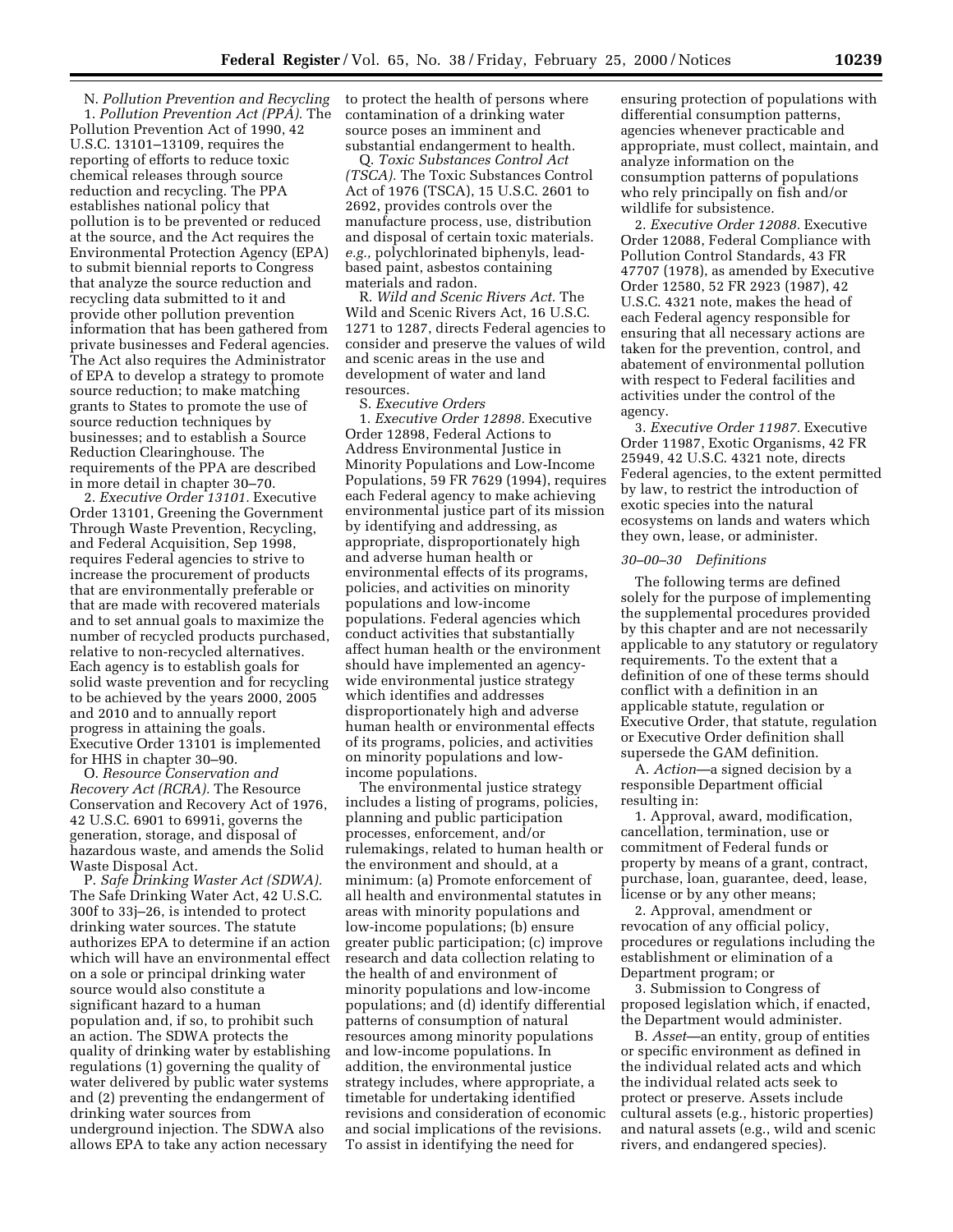C. *Environmental Acts*—all authorities listed in Section 30–00–20 or authorities that might be designated under other statutes or Executive Orders.

D. *Environmental Assessment*—a concise public document, as defined in the regulations implementing NEPA, that serves to provide sufficient evidence and analysis for determining whether to prepare an environmental impact statement or a finding of no significant impact.

*Environmental Effects*—effects, as defined under NEPA, include direct effects, which are caused by the action and occur at the same time and place, indirect effects, which are caused by the action and are later in time or farther removed in distance, but are still reasonably foreseeable, and cumulative effects, which are caused by the incremental impact of the action when added to other past, present, and reasonably foreseeable future actions.

F. *Environmental Impact Statement* a detailed written statement, as required under NEPA, on: (1) The environmental impact of the proposed action, (ii) any adverse environmental effects which cannot be avoided if the action is implemented, (iii) alternatives to the proposed action, (iv) the relationship between local short-term uses of man's environment and the maintenance and enhancement of long-term productivity and (v) any irreversible and irretrievable commitments of resources which would be involved in the proposed action should it be implemented.

G. *Environmental Review*—the process, including necessary documentation, which a Departmental organization uses to determine whether a proposed action will cause an environmental affect.

H. *Finding of No Significant Impact* a document by a federal agency, as required under NEPA, briefly presenting the reasons why an action will not have a significant effect on the human environment and for which an environmental impact statement therefore will not be prepared.

I. *Major Federal Action*—includes actions, as defined by NEPA, with effects that may be major and which are potentially subject to federal court and responsibility.

J. *HHS Operating Division (OPDIV)* The following is a current listing (which may change at some future date) of OPDIVs: Administration of Aging (AoA), Administration for Children and Families (ACF) Agency for Health Care Research and Quality (AHCRQ), Centers for Disease Control and Prevention (CDC), Agency for Toxic Substances and Disease Registry (ATSDR), Food and

Drug Administration (FDA), Health Care Financing Administration (HCFA), Health Resources and Services Administration (HRSA), Indian Health Service (IHS), National Institutes of Health (NIH), Office of the Secretary (OS), Program Support Center (PSC), and Substance Abuse and Mental Health Services Administration (SAMHSA).

K. *HHS Staff Division (STAFFDIV)* The following is a current listing (which may change at some future date) of STAFFDIVs: Office of the Assistant Secretary for Legislation (ASL), Office of the Assistant Secretary for Management and Budget (ASMB), Office of the Assistant Secretary for Planning and Evaluation (ASPE), Office of the Assistant Secretary for Public Affairs (ASPA), Departmental Appeals Board (DAB), Office for Civil Rights (OCR), Office of General Counsel (OGC), Office of Inspector General (OIG), and Office of Public Health and Sciences (OPHS).

L. *Program Review*—a review by OPDIVs/STAFFDIVs of all their actions to determine:

1. Those categories of actions which normally do not individually or cumulatively cause significant environmental effects and therefore may be categorically excluded from further environmental review; and

2. Those categories of actions which require an environmental review because they may cause significant environmental effects under NEPA; and

3. Those categories of actions which require an environmental review because they normally do cause significant environmental effects under NEPA.

#### **Subject: Department of Health and Human Services Environmental Policy**

30–10–00 Policy Statement 30–10–10 Vision statement 30–10–20 Goals and Objectives 30–10–30 Strategy

#### *30–10–00 Policy Statement*

The Department of Health and Human Services is committed to complying with all applicable Federal, state and local environmental laws, statutes and regulations, protecting the environment, and conserving our environmental resources by being proactive and cost effective in our environmental stewardship. It is HHS policy that pollution be prevented or reduced at the source. All HHS organizations shall give first priority to avoiding or reducing the generation of hazardous substances, pollutants, and contaminants at the source. Pollution that cannot be prevented or recycled must be treated in an environmentally safe manner to

reduce volume, toxicity, and/or mobility.

Only as a last resort should disposal or other release into the environment be employed, and such disposal or release must be conducted in accordance with all applicable authorities and in an environmentally safe manner. Managers and employees are expected to execute their responsibilities in a way that is proactive and cost effective in the protection and conservation of our environmental resources and in a manner that complies with all applicable Federal, state, and local environmental laws, statutes and regulations.

#### *30–10–10 Vision Statement*

All HHS managers and employees are guardians of the environment when carrying out their responsibilities. Proactive efforts at all organizational levels must be focused on managing environmental risks to ensure that the environment is always protected and our environmental resources are conserved.

OPDIVs/STAFFDIVs must give weight to preservation of the environment and protection of historic or cultural assets in reaching substantive program decisions. All HHS organizations shall assess environmental costs and benefits as well as program goals and objectives in determining a particular course of action. In conducting this assessment, OPDIVs/STAFFDIVs should devote reasonable time, effort, and resources to consideration of environmental risks associated with a program-related course of action.

#### *30–10–20 Goals and Objectives*

The goals of our environmental efforts are to prevent harm to the environment, and enhance the quality of human health by conserving our environmental resources.

This goal are satisfied by meeting the following objectives:

1. Compliance—To comply with all applicable Federal, state, and local environmental laws, statutes and regulations:

2. Conservation—To protect and conserve our environmental resources through pollution prevention, waste reduction and recycling;

3. Pollution Prevention—To protect and conserve our environmental resources through source reduction in facility management and acquisition, where practicable, as the primary means of achieving and maintaining compliance with applicable Federal, state and local environmental laws, statutes and regulations; and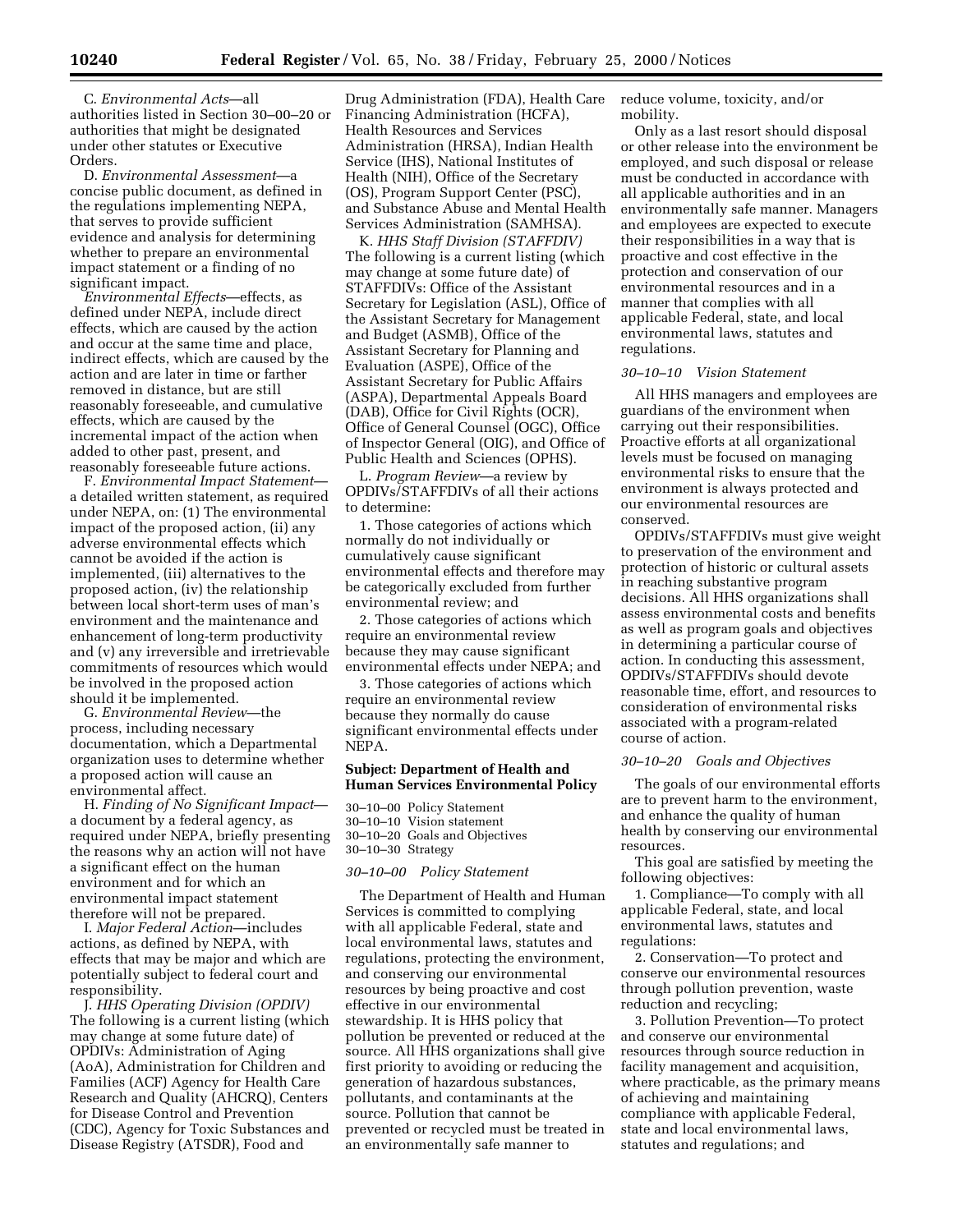4. Restoration—To restore, when possible, facilities, land, and waters damaged through past practices.

#### *30–10–30 Strategy*

HHS has adopted and will adhere to a Code of Environmental Management Principles (CEMP) to help achieve the goals of the HHS environmental protection program. As part of the effort to implement these principles throughout HHS, all OPDIVS/ STAFFDIVS will integrate the following principles into their environmental protection programs:

1. *Management Commitment—* Written top management commitment to improved environmental performance by establishing policies which emphasize pollution prevention and the need to ensure compliance with environmental requirements.

2. *Compliance Assurance and Pollution Prevention—*Proactive programs that aggressively identify and address potential compliance problem areas and utilize pollution prevention approaches to correct deficiencies and improve environmental performance.

3. *Enabling Systems—*Necessary systems to enable personnel to perform their functions consistent with regulatory requirements, HHS environmental policies, and the HHS overall mission.

4. *Performance and Accountability*— Measures to address employee environmental performance and ensure full accountability of environmental functions.

5. *Measurement and Improvement*—A program to assess progress toward meeting organization environmental goals, and which uses the results of that assessment to improve environmental performance.

#### **Subject: Administrative Requirements**

- 
- 30–20–00 Background Responsibilities 30–20–20 Approval Authority and
- Delegations of Authority
- 30–20–30 Process for Establishing Categorical Exclusions
- 30–20–40 Categories of Exclusion
- 30–20–50 Environmental Review Procedures

#### *30–20–00 Background*

This chapter establishes an administrative framework in the Department of environmentally-related activities. Specifically, this chapter (1) describes the assignment of relative responsibilities in the Department regarding environmental activities; (2) establishes procedures for program reviews; and (3) establishes other ongoing administrative requirements.

#### *30–20–10 Responsibilities*

A. *Office of the Secretary.* The Secretary shall designate an official as the Department Environmental Officer, who will be responsible for:

1. Preparing Departmental guidelines and other policy documents for issuance by the Secretary or other appropriate Department official pertaining to environmental protection and preservation of natural or cultural assets;

2. Approving lead agency agreements having Department-wide applicability;

3. Providing training to HHS program officials with respect to carrying out the requirements of environmental statutes and Executive Orders;

4. Maintaining liaison with the Council on Environmental Quality (CEQ), Environmental Protection Agency (EPA), and other Federal agencies charged with direct responsibility for administering environmental statutes and Executive Orders;

5. Coordinating the review of environmental statements originating from outside of HHS. This responsibility is delegated to the Centers for Disease Control and Prevention, National Center for Environmental Health (FR, Vol. 43 no. 164, Aug. 23, 1978); and

6. Reviewing and making recommendations to the Assistant Secretary for Management and Budget with respect to determinations by OPDIVs/STAFFDIVs that certain activities are categorically excluded from environmental review.

B. *OPDIVs/STAFFDIVs*. Heads of OPDIVs/STAFFDIVs are responsible for ensuring that organizational units under their authority, including regional, comply with all provisions of all applicable Federal, State, and local environmental laws, statutes, regulations and Executive Orders and with the procedures of part 30. An OPDIV/STAFFDIV head may designate an environmental officer, who may act in either a full-time capacity or in addition to other duties, to assist in fulfilling these responsibilities.

## *30–20–20 Approval Authority and Delegations of Authority*

A. *Delegation of Authority.* The OPDIV/STAFFDIV head may redelegate all of their environmental responsibilities to subordinate program managers except for the authority of an OPDIV/STAFFDIV head to approve the designation of actions as categorically excluded. OPDIV/STAFFDIV heads shall obtain concurrence from the Assistant Secretary for Management and Budget with respect to activities

designated to be categorically excluded from environmental reviews.

B. *Excluded Material.* The exclus8ion of material from environmental impact statements on the basis of national security and trade secrets requires approval by the HHS Office of the General Counsel. (See Section 30<del>O</del>–30– 40.)

C. *Natural Assets.* Proposed actions which will have an effect on certain natural assets may require concurrence or approval from other Federal agencies and/or entities prior to taking the action. (See chapter 30–40.)

D. *Floodplains/Wetlands.* OPDIV/ STAFFDIV heads shall sign determinations pursuant to Executive Order 11988, Floodplain Management, and Executive Order 11990, Protection of Wetlands, except:

1. The Secretary shall approve proposed actions requiring environmental impact statements on projects affecting floodplains; and

2. The Secretary shall approve proposed actions requiring environmental assessments or environmental impact statements for new construction in wetlands.

#### *30–20–30 Program Reviews*

a. *Actions Requiring Environmental Review.* All HHS activities will be evaluated to determine whether such activities are actions that require environmental review. In a program review, an OPDIV/STAFFDIV evaluates actions it will be taking in order to determine the potential of these actions to cause an environmental effect under an applicable environmental statute or Executive Order. OPDIVs/STAFFDIVs should have already completed an initial review.

OPDIVs/STAFFDIVs may undertake additional program reviews subsequently whenever they deem it appropriate.

As a result of program review, an OPDIV/STAFFDIV shall divide each of its actions in one of three groups:

*Group 1 (categorically excluded)*— Those actions which do not individually or cumulatively have a significant effect on the human environment or affect a natural or cultural asset protected by an environmental statute or Executive Order.

*Group 2*—Those actions which require an environmental review because they may cause a significant environmental effect under NEPA or may affect a protected cultural or natural asset protected by an environmental statute or Executive order.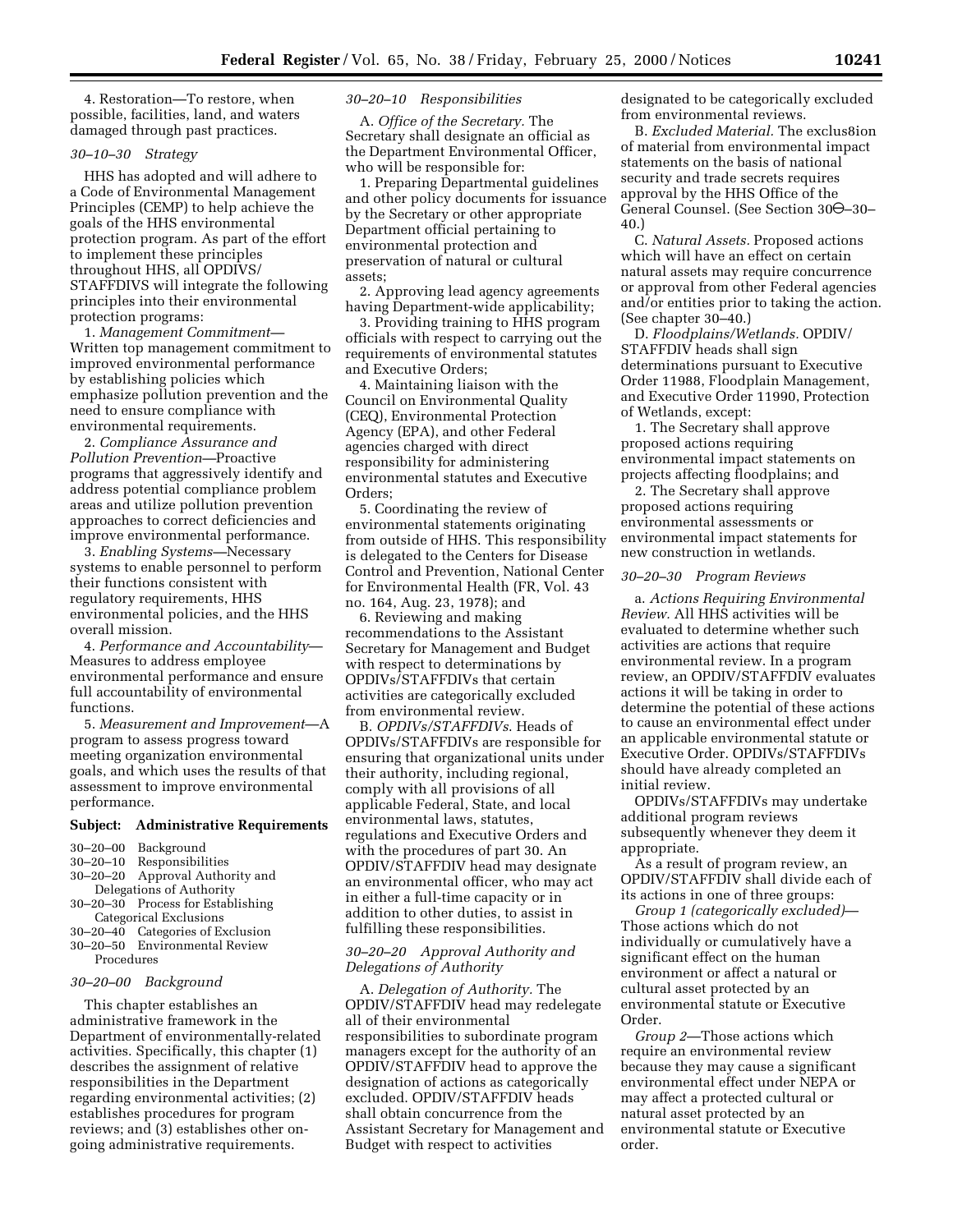*Group 3*—Those actions which normally do cause a significant environmental effect under NEPA or affect a cultural or natural asset protected by an environmental statute or Executive Order.

In grouping each of its actions OPDIVs/STAFFDIVs shall use the exclusion categories described in Section 30–20–40. If an action falls within one of these exclusion categories, then it may be included in Group 1. Such actions do not require environmental reviews, except in circumstances described in 30–20–40. If an action does not fall within one of these exclusion categories, then an OPDIV/STAFFDIV must perform an environmental review prior to taking the action. Chapters 30–30 and 30–50 describe the procedures for conducting an environmental review.

Each OPDIV/STAFFDIV shall maintain as part of its organizational guidance documents lists of these actions which it has determined fall under Groups 1, 2, and 3 or shall have procedures that address such actions. These lists shall supplement other internal directives or instructions concerning environment-related responsibilities.

B. *Approval.* A determination by an OPDIV/STAFFDIV that an action falls within Group 1 (Categorically Excluded) is effective upon approval by the OPDIV/STAFFDIV head or, as required, after the issuance of specific guidance. However, OPDIVs/STAFFDIVs must report these determinations to the Assistant Secretary for Management and Budget. Determination that an action falls within Group 1 (Categorically Excluded) is effective until rendered inapplicable because of changes in the underlying program authority or regulation.

C. *Publication of Additional Categorical Exclusions by OPDIVs/ STAFFDIVs.* An OPDIV/STAFFDIV may establish additional categorical exclusions that pertain to the actions of that OPDIV/STAFFDIV after review by the Assistant Secretary for Management and Budget and publication for public comment in the **Federal Register,** in accordance with the procedures established by that OPDIV/STAFFDIV. All categorical exclusions not covered by the general listing in **Federal Register**.

*30–20–40 Categories of Exclusion*

A. *Application of Categorical Exclusions*

1. *Required Determinations.* To find that an action is categorically excluded, an OPDIV/STAFFDIV shall determine the following:

(a) *Falls Within Exclusion Category.* The proposed action falls within one of the three exclusion categories described in this section. This determination may take place as the result of a program review of an OPDIV's/STAFFDIV's actions, in which case the action is listed in the OPDIV's/STAFFDIV's administrative issuance system as being categorically excluded from further environmental reviews.

(b) *Absence of Extraordinary Circumstances.* There are no extraordinary circumstances related to the proposal that may affect the significance of the environmental effects of the proposal. Extraordinary circumstances are unique situations presented by specific proposals, such as scientific controversy about the environmental effects of the proposal; uncertain effects or effects involving unique or unknown risks; or unresolved conflicts concerning alternate uses of available resources within the meaning of section 102(2)(E) of NEPA; and where it is reasonable to anticipate a cumulatively significant impact on the environment. See 40 CFR 1508.27 for examples.

2. All categorical exclusions in this Part may be applied by any organizational element of HHS.

3. A class of actions includes activities foreseeably necessary to proposals encompassed within the class of actions (such as associated transportation activities and award of implementing grants and contracts).

B. *Categories of Actions Which May Be Excluded From Environmental Review.* Categories of actions which may be excluded from environmental review include, but are not limited to the following:

1. *Category No. 1—General Exclusions:*

(a) When a law or regulation grants an exception, unless precluded by an OPDIV/STAFFDIV regulation;

(b) When the courts have found that the action does not require environmental review; and

(c) When an action implements actions outside the territorial jurisdiction of the United States and such actions are excluded from review by Executive Order 12114.

2. *Category No. 2—Functional Exclusions:*

(a) Routine administrative and management support, including legal counsel, public affairs, program evaluation, monitoring and individual personnel actions;

(b) Appellate reviews when HHS was the plaintiff in the lower court decision (*e.g.,* a case involving failure by a

nursing home to comply with fire and safety regulations);

(c) Information technology management;

(d) Education and training grants and contracts (*e.g.,* grants for remedial training programs or teacher training) except projects involving construction, renovation, or changes in land use;

(e) Grants for administrative overhead support (*e.g.,* regional health or income maintenance program administration);

(f) Grants for social services (*e.g.,* support for Head Start, senior citizen programs or drug treatment programs) except projects involving construction, renovation, or changes in land use;

(g) Liaison functions (*e.g.,* serving on task forces, ad hoc committees or representing HHS interests in specific functional areas in relationship with other governmental and nongovernmental entities);

(h) Maintenance (*e.g.,* undertaking repairs necessary to ensure the functioning of an existing facility), except for properties on or eligible for listing on the National Register of Historic Places;

(i) Statistics and information collection and dissemination (*e.g.,* collection of health and demographic data and publication of compilations and summaries);

(j) Technical assistance by HHS program personnel (*e.g.,* providing assistance in methods for reducing error rates in State public assistance programs or in determining the cause of a disease outbreak); and

(k) Adoption of regulations and guidelines pertaining to the above activities (except technical assistance and those resulting in population changes).

(e) *Category 3—Program Exclusions.* These exclusions, when applicable, result from a substantive review and determination by an OPDIV/STAFFDIV that certain programs or certain activities within a program will not normally (a) significantly affect the human environment (as defined by NEPA) or (b) affect an asset (as defined in an applicable environmental statute or Executive Order) regardless of the location or magnitude of the action. For example, and OPDIV/STAFFDIV, following its review, might determine that the following are unlikely to cause an environmental effect: assigning a member of the commissioned Corps to a locality to supplement existing medical personnel or providing funds to support expansion of emergency medical services in existing hospitals.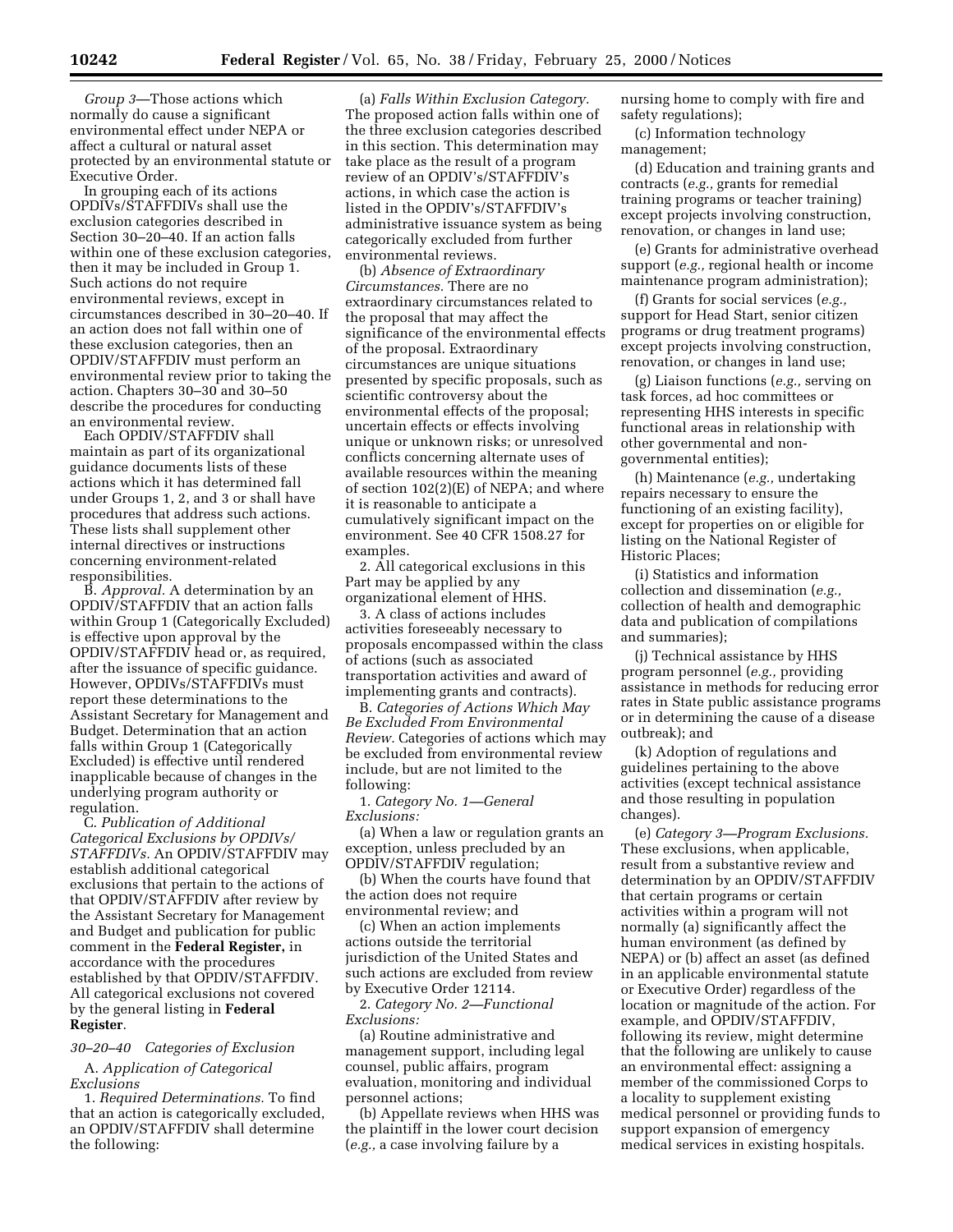## *30–20–50 Environmental Review Procedures*

An OPDIV/STAFFDIV must conduct environmental reviews with respect to all proposed actions that are subject to an environmental statute or Executive Order which do not fall under categorical exclusions 1, 2, or 3. Chapters 30–30 and 30–50 discuss the process for conducting an environmental review with respect to a specific proposed action and for fulfilling documentation and other requirements. Each OPDIV/STAFFDIV shall ensure that its programs have appropriate procedures for conducting environmental reviews, for completing required documentation, and for ensuring public involvement and intergovernmental consultation. These procedures must be in writing and be included in the internal organizational guidance documents or regulations. These procedures must, at a minimum, address the following:

A. A list of those actions which the OPDIV/STAFFDIV has categorically excluded from further environmental review requirements. Note that for any particular action, there still must be absence of extraordinary circumstances as noted in 30–20–40, A.1.(b).

B. A list of those actions or circumstances when actions require an environmental review prior to taking the action.

C. Designation of officials responsible for environment-related activities including determinations as to whether to prepare an environmental impact statement or an environmental assessment, if one is required.

D. Procedures for preparing and circulating environmental statements (including data required by the applicable environmental statute or Executive Order for the type of action covered).

E. Procedures for ensuring the coordination of environmental review with program decision-making, including concurrent development and circulation of environmental documents with program documents and the identification of key decision-making points.

F. Procedures for consulting with other Federal agencies responsible for the environmental statutes or Executive Orders, if necessary.

G. Procedures for developing lead agency agreements (as described in 30– 30–20B and 30–50).

H. A prohibition against precluding or prejudicing selection of alternatives in an environmental impact statement without regard to environmental risks.

I. Procedures for establishing a reviewable record, including making environmental statements and related decision-making materials part of the record of formal rule-making and adjudicatory proceedings.

J. Provisions for early consultation and assistance to potential applicants and non-Federal entities in planning actions and developing information necessary for later Federal involvement (as described in 30–30–20C and 30–50).

K. Descriptions of circumstances which preclude completion of environmental reviews within reasonable time frames because of public health and safety considerations and procedures for after-the-fact completion.

L. Provision for ensuring that applications and other materials from potential grantees or other recipients of Departmental funds, on a program-byprogram basis, include information necessary to conduct an environmental review. Such information shall include the identification of any properties which may be eligible for listing on the National Register of Historic Places.

M. Provision for identifying cultural assets which a program controls through leases or Federal ownership, and for nominating such historic properties to the National Register of Historic Places.

#### **Subject: General Environmental Review Procedures**

- 30–30–00 Overview
- 30–30–10 Summary Description
- Environmental Review
- 30–30–30 Environmental Statements
- 30–30–40 Intergovernmental Consultation and Document Review

#### *30–30–00 Overview*

Certain environmental statutes and Executive Orders require an environmental review of proposed Federal actions to determine whether such actions will have environmental effects.

The purpose of this chapter is to describe overall the steps which Department officials must take in conducting environmental reviews of specific proposed actions. Within these general steps, the individual environmental acts differ significantly with respect to public involvement, intergovernmental consultation, and documentation required. The chapters at 30–40 and 30–50 following (entitled Natural Asset Review and NEPA Review) discuss these specific requirements in greater detail.

**Note:** The procedures and requirements in chapters 30–40 and 30–50 take precedence over the general statements in this chapter and must be consulted before determining the steps that must be taken with regard to a specific action. The discussion in this

chapter generally does not apply to chapters 30–60 to 30–90.

## *30–30–10 Summary Description*

The following is a summary description of the general types and sequence of activities which Departmental officials should carry out in reviewing specific proposed actions under this Part.

A. Determine that a proposed activity constitutes an action as defined under Section 30–00–30 (Definitions) that is subject to an environmental statute or Executive Order.

B. Determine whether the proposed action is categorically excluded from all environmental review requirements. If it is excluded, no further environmental review is necessary.

C. For proposed actions not categorically excluded, conduct an environmental review in accordance with applicable program environmental review procedures to determine whether the proposed action will cause an environmental effect under one or more of the environmental statutes or Executive Orders.

D. Determine whether it is necessary to prepare an environmental document, *e.g.,* an environmental assessment, and if necessary, an environmental impact statement under NEPA. Circulate the environmental document among the public, Federal, State and local agencies, and other interested parties, as appropriate.

E. Carry out the requirements for public involvement and intergovernmental consultation as required under the applicable environmental statutes or Executive Orders, including any necessary approvals.

F. Prepare the necessary environmental documentation and proceed with the program decisionmaking process.

#### *30–30–20 Environmental Review*

A. *General.* OPDIVs/STAFFDIVs must perform an environmental review for each proposed action not categorically excluded in accordance with the OPDIV's/STAFFDIV's environmental procedures. The purpose of an environmental review is to answer the following general questions: (Individual environmental acts differ with respect to the specific scope and methodology required in conducting an environmental review.)

1. Which environmental statutes or Executive Orders apply to the proposed action?

2. Will a proposed action have an environmental effect under any of the environmental statutes or Executive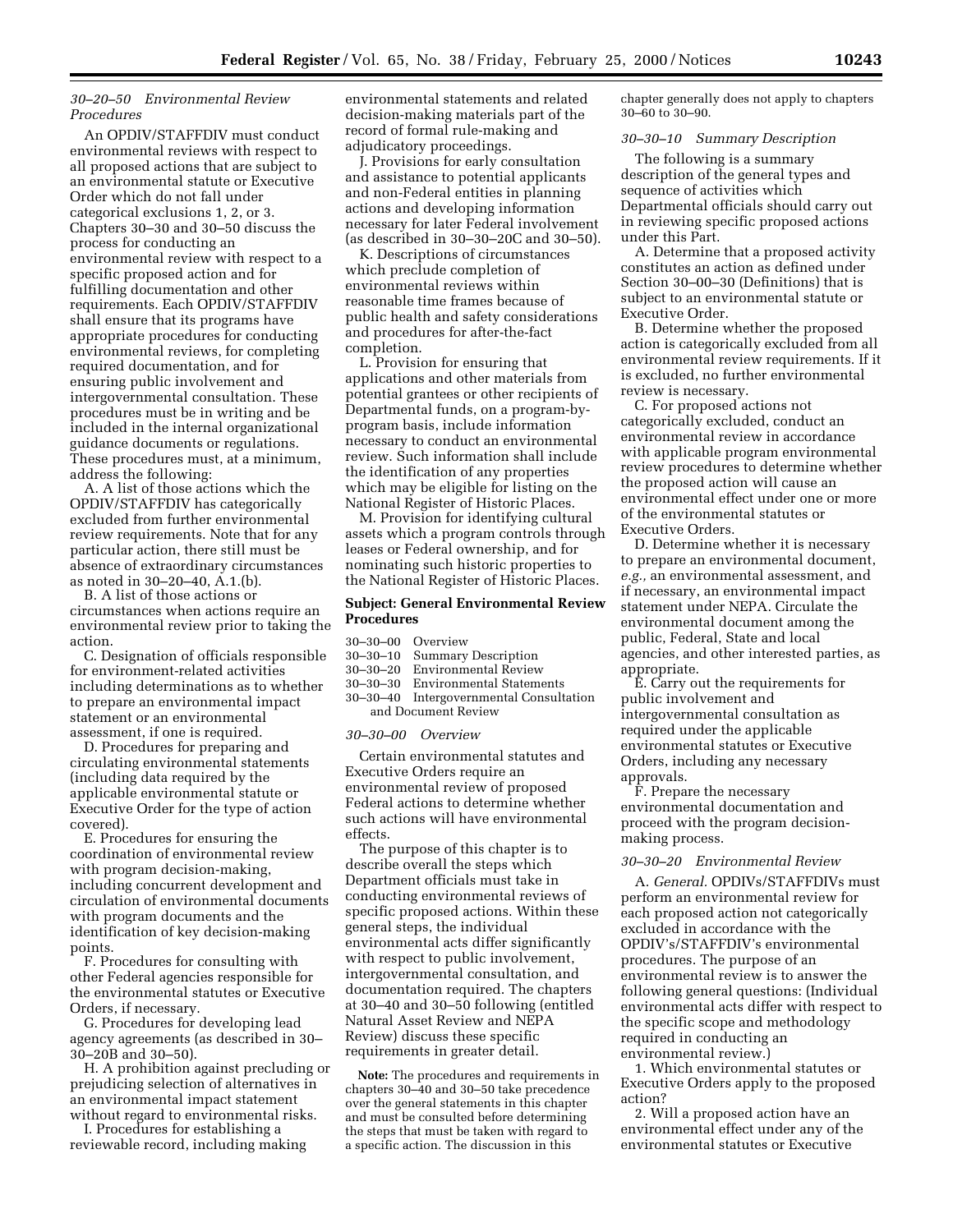Orders, as defined in regulation or by court interpretation?

3. Should this HHS OPDIV/ STAFFDIV prepare an environmental assessment or an environmental impact statement, given the environmental statutes and Executive Orders involved and the kinds and degree of environmental effects anticipated?

B. *Agreements with Other Agencies.* When two or more agencies are engaged in the same action, a lead agency agreement provides one agency with the authority to conduct the environmental review. These agreements determine the content and type of statement and specify which Federal agency will prepare it. The agreement includes a schedule for the preparation and circulation of the document, as well as an assignment of important tasks among the agencies involved. Lead agency agreements may be signed with other agencies for individual actions or for a particular type of action.

C. *Non-Federal Agencies.* Whenever an HHS program requests or permits a non-Federal agency to perform an environmental review, the program shall outline the type of information required, perform an independent evaluation, and assume responsibility for the scope and content of the material.

#### *30–30–30 Environmental Documents*

A. On the basis of the environmental review, OPDIVs/STAFFDIVs shall determine what type of environmental document to prepare. Under NEPA, either an environmental assessment and finding of no significant impact or an environmental impact statement would generally be required. Environmental impact statements are prepared in two stages: draft and final. A final statement includes a consideration of comments submitted by persons or organizations reviewing the draft statement. Under some laws covered by this Part, an environmental assessment may also have to be prepared in draft for review and comment before being finalized.

The chapters at 30–40 and 30–50 following (Natural Asset Review and NEPA Review) discuss these different requirements in greater detail and must be consulted to ascertain the specific requirements of NEPA and each of the related statutes and Executive Orders.

B. *Description.*

1. *Environmental Impact Statements.* An environmental impact statement is a detailed written statement on, (i) the environmental impact of the proposed action, (ii) any adverse environmental effects which cannot be avoided, (iii) alternatives to the proposed action, (iv) the relationship between local short-

term uses of man's environment and the maintenance and enhancement of longterm productivity and (v) and irreversible and irretrievable commitments of resources which would be involved in the proposed action should it be implemented. Draft environmental impact statements shall not exhibit biases in favor of the proposed action. A final statement may include a recommendation with a rationale for a preferred action (see chapter 30–50 for correct NEPA terminology and process).

2. *Environmental Assessments.* An environmental assessment is generally a concise document which provides sufficient evidence and analysis for determining whether to prepare an environmental impact statement or a finding of no significant impact. It shall include, in detail, the environmental impact of reasonable alternatives. OPDIVs/STAFFDIVs generally can use an environmental assessment in order to satisfy any review, consultation, and public notice requirements of the applicable environmental statutes and Executive Orders and to otherwise inform individuals and organizations who may be interested in or affected by the proposed action (see chapter 30–50 for correct NEPA terminology and process).

C. *Alternatives.* Environmental impact statements must explore and evaluate reasonable alternatives to the proposed action in terms of their environmental consequences, benefits and costs, and contribution to the underlying purpose or goal. Discussion of alternatives must be sufficiently in-depth to permit a meaningful comparison of alternative courses of action.

Environmental impact statements shall consider the following categories of alternatives, as appropriate:

1. *No Action By Any Organization.* This alternative serves as a baseline against which to measure the environmental consequences, costs, and benefits of the proposed action and other alternatives.

2. *Action Alternatives.* One or more alternative courses of action directed at achieving the underlying purpose or goal. The environmental impact statement cannot automatically exclude actions:

• Outside the expertise or jurisdiction of Departmental organizations, *e.g.,* examining the possible use of other real properties other than that proposed for transfer by HHS; or

• Which only partially achieve an underlying goal or objective, *e.g.,* funding a health care facility at a lower capacity for patient care. However, action alternatives considered must be

reasonably available, practicable, and be related to the underlying purpose or goal. An environmental impact statement must include all reasonable alternatives.

3. *Alternative Safeguards.* These are alternative actions which could mitigate the adverse environmental consequences of one or more of the action alternatives.

4. *Delayed Action Alternative.* This alternative is to postpone or delay a proposed action in order to conduct more research or for other reasons.

5. *Alternative Uses.* When a proposed action would affect a scarce or valuable resource (e.g., prime agricultural farmland), the potential alternative uses of the resource must be identified so that they may be compared with the value of the proposed action.

#### *30–30–40 Intergovernmental Consultation and Document Review*

OPDIVs/STAFFDIVs are responsible for meeting the various requirements under environmental statutes and Executive Orders for intergovernmental consultation and public involvement. These requirements differ significantly. OPDIVs/STAFFDIVs must refer to the more detailed descriptions in 30–40 and 3–50 and should consult an environmental officer for guidance.

As required, OPDIVs/STAFFDIVs shall circulate draft environmental impact statements for review and comment, and otherwise make them available to the public upon request to the extent such statements are not protected from disclosure by existing law applicable to the agency's operation. Statements should be circulated to the Federal agency responsible for administering the applicable environmental act, involved non-Federal agencies at the State or local level, and interested public persons or groups within the geographic area of the environment affected. The review period is generally no less than 30 days for a draft environmental assessment and no less than 60 days for a draft environmental impact statement. Whenever a draft environmental impact statement is significantly revised because of comments received or because the nature or scope of the proposed action changes significantly, OPDIVs/STAFFDIVs shall prepare a new draft environmental impact statement for circulation. Circulation of certain portions of the document is not necessary when it involves the following:

A. *National Security.* Circulation of classified sections of environmental documents is subject to regulations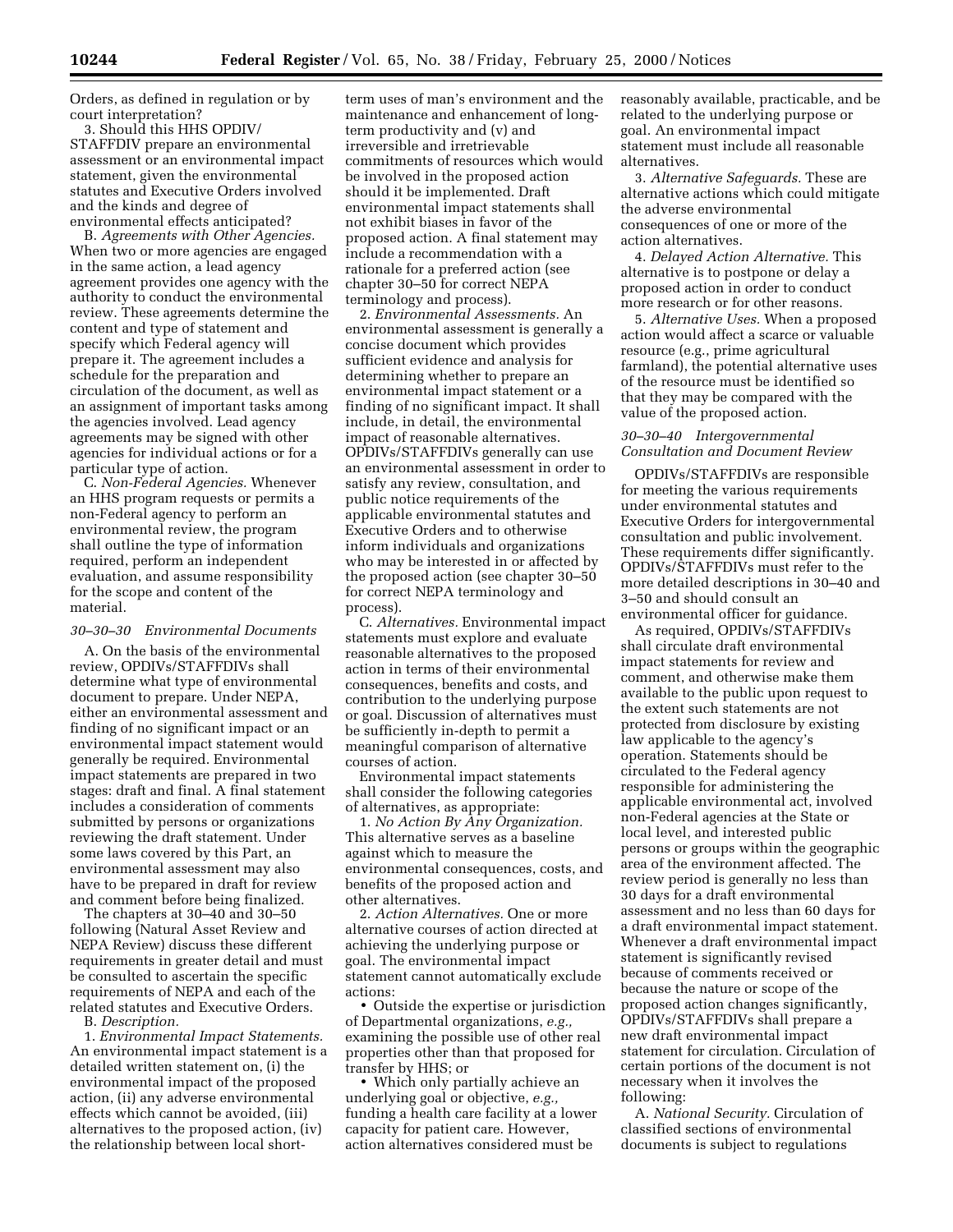pertaining to matters of national security.

B. *Trade Secrets.* Circulation of sections of environmental documents that disclose a trade secret is subject to 18 U.S.C. 1905 or 21 U.S.C. 331(j) governing the protection and disclosure of trade secrets.

#### **Subject: Natural Asset Review**

30–40–00 Applicability of Consultation Requirements

- 30–40–05 Integration with NEPA Review Process
- 30–40–10 Coastal Zone Management Act of 1972 30–40–20 Endangered Species Act of 1973
- 30–40–30 Fish and Wildlife Coordination Act<br>30–40–40 Floodplain Management 30–40–50 Marine Protection, Research, and
- Sanctuaries Act of 1972
- 30–40–60 Safe Drinking Water Act (Sole Source Aquifers)

30–40–70 Wetlands Protection 30–40–80 Wild and Scenic Rivers Act

*30–40–00 Applicability of Consultation Requirements*

The environmental statutes and Executive Orders described in this chapter require consideration of the effects of a proposed action on specific types of places or species. Generally, they prohibit further action until the Federal agency proposing to take action has consulted with the Federal or State agency responsible for administering the law. The species requiring consideration are listed by the Department of the Interior. The places requiring consideration are:

A. Coastal Zones (as identified in a State coastal zone management plan);

B. Habitats of Endangered Species (as identified by the Department of the Interior);

C. Streams and other bodies of water; D. Floodplains (as identified on HUD floodplain maps);

E. Marine Sanctuaries (as identified by the Secretary of Commerce);

F. Sole Source Aquifers (as identified by the Environmental Protection Agency);

G. Wetlands (all); and

H. Wild and Scenic Rivers (as identified by the Departments of the Interior and Agriculture).

Table 1 indicates whether the administering agency has published regulations implementing the consultation requirement. OPDIVs/ STAFFDIVs are responsible for consulting with the appropriate Federal or State agency before taking action in accordance with the procedures in this chapter and in the applicable statute, Executive Order, or implementing regulation.

| TABLE 1.-AGENCY CONSULTATION PROCEDURES |  |  |
|-----------------------------------------|--|--|
|-----------------------------------------|--|--|

| Natural asset statute or executive order                 | Citation                                                                                                                   | Consultation procedures                                                                  |  |
|----------------------------------------------------------|----------------------------------------------------------------------------------------------------------------------------|------------------------------------------------------------------------------------------|--|
|                                                          | 16 U.S.C. §§ 1451–1464<br>16 U.S.C. §§ 661-666c                                                                            | 15 CFR Part 930.<br>50 CFR Part 402.<br>16 U.S.C. §662.                                  |  |
| Executive Order 11988, Floodplain Management             | 42 FR 26951 (1977), as amended by<br>E.O. 12148, 44 FR 43239 (1979); 16<br>U.S.C. § 4321 note.                             | Floodplain Management Guidelines,<br>U.S. Water Resources Council. 43<br>FR 6030 (1978). |  |
| Marine Protection, Research, and Sanctuaries Act of 1972 | 16 U.S.C. §§1431-1445a; 33 U.S.C.<br>§§ 1401–1445.                                                                         |                                                                                          |  |
| Executive Order 11990, Protection of Wetlands            | 42 U.S.C. §§ 300f-300j-26<br>42 FR 26961 (1977), as amended by<br>E.O. 12608, 52 FR 34617 (1987); 42<br>U.S.C. §4321 note. | 42 U.S.C. § 300h-3; 40 CFR Part 149.                                                     |  |
|                                                          | 16 U.S.C. §§ 1271–1287                                                                                                     | 36 CFR Part 297.                                                                         |  |

#### *30–40–05 Integration With NEPA Review Process*

OPDIVs/STAFFDIVs are responsible for reviewing all proposed actions to determine whether they will affect places and species described in this chapter. OPDIVs/STAFFDIVs are to evaluate the potential effects of a proposed action in accordance with the procedures for National Environmental Policy Act (NEPA) review in chapter 30–50. If an environmental assessment (EA) or environmental impact statement (EIS) is required to be prepared for the proposed action, the documentation required by the applicable statute or Executive Order and the administering agency regulations are to be included in the EA or EIS. In addition, the consultation procedures required by the environmental statute or Executive Order shall be followed.

## *30–40–10 Coastal Zone Management Act of 1972*

A. *Purpose.* The Coastal Zone Management Act of 1972 (CZMA), 16 U.S.C. 1451–1464, declares that it is the national policy ''to preserve, protect, develop, and where possible, to restore or enhance, the resources of the Nation's coastal zone \* \* \*''. In furtherance of this policy, the Act provides Federal assistance to States for developing and implementing coastal zone management programs. Section 307(c)(1)(A) of the CZMA (16 U.S.C. 1456(c)(1)(A)) provides that ''[each Federal agency activity within or outside the coastal zone that affects any land or water use or natural resource of the coastal zone shall be carried out in a manner which is consistent to the maximum extent practicable with the enforceable policies of approved State management programs.''

National Oceanic and Atmospheric Administration (NOAA) regulations codified at 15 CFR part 930, Subpart C— Consistency for Federal Activities, implements section 307 of the CZMA. These ''consistency'' regulations are designed to assure that all Federally conducted or supported activities, including development projects, directly affecting the coastal zone are undertaken in a manner consistent to the maximum extent practicable with approved State coastal management programs.

B. *Definitions.*

1. *Federal activity.* The term ''Federal activity'' means any functions performed by or on behalf of a Federal agency in the exercise of its statutory responsibilities. The term ''Federal activity'' does not include the issuance of a Federal license or permit to an applicant or person or the granting of Federal assistance to an applicant agency.

2. *Federal development project.* The term ''Federal development project'' means a Federal activity involving the planning, construction, modification, or removal of public works, facilities, or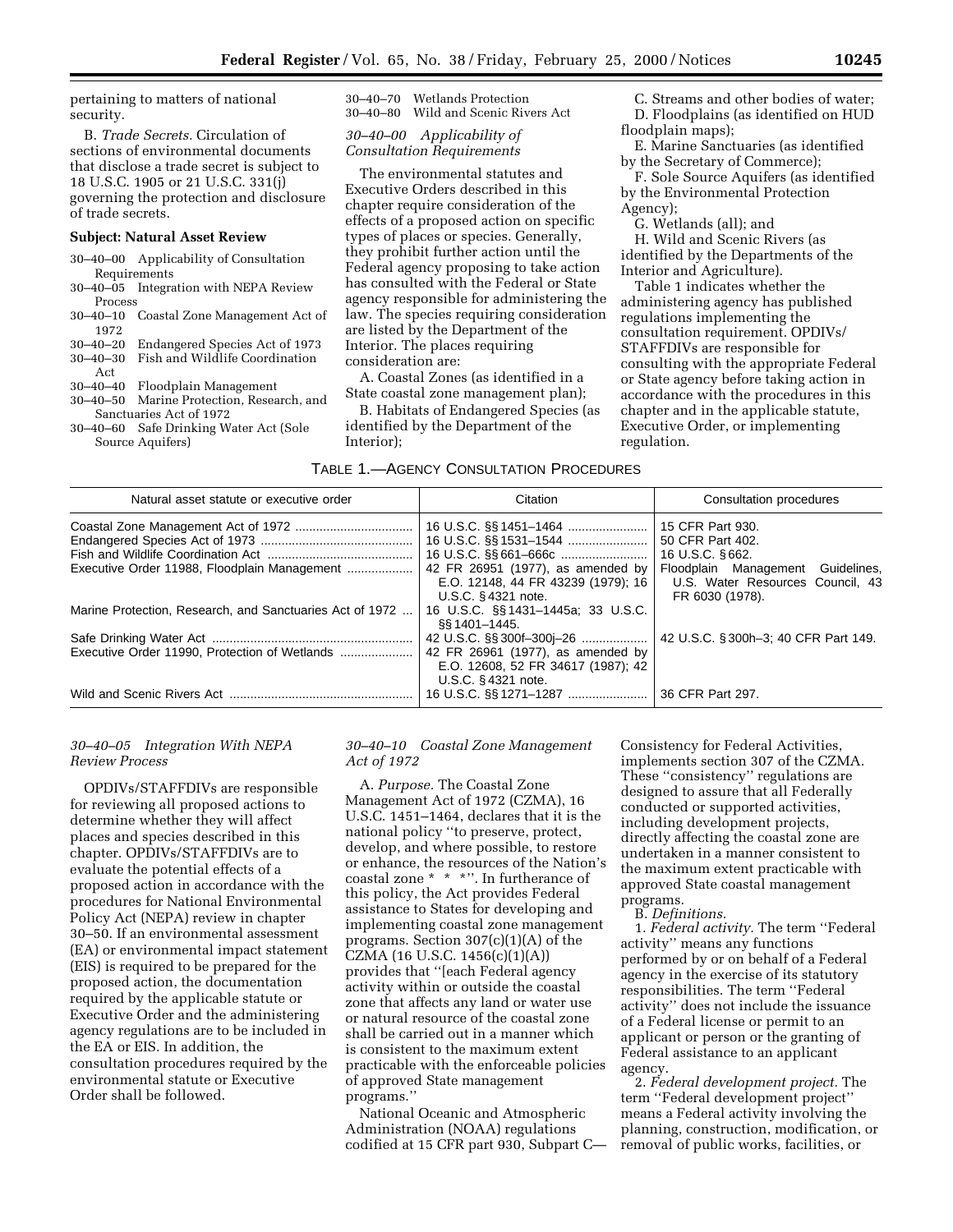other structures, and the acquisition, utilization, or disposal of land or water resources.

3. *Coastal Zone.* The CZMA defines the term ''coastal zone'' as ''the coastal waters (including the lands therein and thereunder) and the adjacent shorelands (including the waters therein and thereunder), strongly influenced by each other and in proximity to the shorelines of the several coastal states, and includes islands, transitional and intertidal areas, salt marshes, wetlands, and beaches.'' Zone boundaries are described in 16 U.S.C. 1453(1). The CZMA excludes from the definition of coastal zone lands the use of which is by law subject solely to the discretion of or which is held in trust by the Federal Government, its officers, or agents (*e.g.,* nonterminated California Indian rancherias).

4. ''*Consistent to the maximum extent practicable.*'' The term ''consistent to the maximum extent practicable'' describes the requirement for Federal activities, including development projects, directly affecting the coastal zone of States with approved management programs to be fully consistent with such programs unless compliance is prohibited based upon the requirements of existing law applicable to the Federal agency's operations.

C. *Requirement.* An OPDIV/ STAFFDIV undertaking any development project in the coastal zone of a State shall ensure that the project is, to the maximum extent practicable, consistent with the enforceable policies of approved State management programs.

OPDIVs/STAFFDIVs shall determine which of their activities directly affect the coastal zone of States with approved management programs. OPDIVs/ STAFFDIVs shall consider all development projects within the coastal zone to be activities directly affecting the coastal zone. All other types of activities within the coastal zone are subject to OPDIV/STAFFDIV review to determine whether they directly affect the coastal zone. Federal activities outside of the coastal zone are subject to OPDIV/STAFFDIV review to determine whether they directly affect the coastal zone.

*Integration with NEPA.* OPDIVs/ STAFFDIVs are to evaluate the potential effects of a proposed action affecting a coastal zone in accordance with the procedures for National Environmental Policy Act (NEPA) review in Chapter 30–50. If an environmental assessment (EA) or environmental impact statement (EIS) is required to be prepared for the proposed action, a consistency

determination, described in 30–40–10E, shall be included in the EA or EIS.

E. *Consistency Determination.* OPDIVs/STAFFDIVs shall provide State agencies with consistency determinations for all Federal activities directly affecting the coastal zone. OPDIVs/STAFFDIVs are encouraged to consult with State agencies during their efforts to assess whether an action will be consistent to the maximum extent practicable with a State management program.

A consistency determination should be prepared following development of sufficient information to determine reasonably the consistency of the activity with the State's management program, but before the OPDIV/ STAFFDIV reaches a significant point of decision-making in its review process. An OPDIV/STAFFDIV shall provide a consistency determination to the relevant State agency designated under section 306(d)(6) of the CZMA (16 U.S.C. 1455(d)(6)) at the earliest practicable time in the planning or reassessment of the activity, but in no case later than 90 days before final approval of the Federal activity, unless both the OPDIV/STAFFDIV and the State agency agree to a different schedule.

OPDIVs/STAFFDIVs must ensure that their activities are consistent to the maximum extent practicable with the enforceable, mandatory policies of the management program. However, OPDIVs/STAFFDIVs need only give adequate consideration to management program provisions which are in the nature of recommendations. Finally, OPDIVs/STAFFDIVs do not have to evaluate coastal zone effects for which the management program does not contain mandatory or recommended policies because, in the absence of such provisions, there is no basis for making a consistency determination with respect to such effects.

F. *Negative Determination.* If a OPDIV/STAFFDIV asserts that compliance with the management program is prohibited, it must clearly describe to the State agency the statutory provisions, legislative history, or other legal authority which limits the OPDIV's/STAFFDIV's discretion to comply with the provisions of the management program.

If a OPDIV/STAFFDIV decides that a consistency determination is not required for a Federal activity (1) identified by a State agency on its list or through case-by-case monitoring, (2) which is the same as or similar to activities for which consistency determinations have been prepared in the past, or (3) for which the OPDIV/

STAFFDIV undertook a thorough consistency assessment and developed initial findings on the effects of the activity on the coastal zone, the OPDIV/ STAFFDIV shall provide the State agency with a notification, at the earliest practicable time in the planning of the activity, briefly setting forth the reasons for its negative determination. A negative determination shall be provided to the State agency at least 90 days before final approval of the activity, unless both the OPDIV/ STAFFDIV and the State agency agree to an alternative notification schedule.

G. *Content of a consistency determination.* The consistency determination shall include a brief statement indicating whether or not the proposed activity will be undertaken in a manner consistent to the maximum extent practicable with the management program. The statement must be based upon an evaluation of the relevant provisions of the management program. The consistency determination shall also include a detailed description of the activity, its associated facilities, and their coastal zone effects, and comprehensive data and information sufficient to support the consistency statement. The amount of detail in the statement evaluation, activity description, and supporting information shall be commensurate with the expected effects of the activity on the coastal zone.

If HHS standards are more restrictive than standards or requirements contained in the State's management program, the State should be informed in the consistency determination of the statutory, regulatory, or other basis for the application of the stricter standards.

If an OPDIV/STAFFDIV asserts that compliance with the management program is prohibited, it must clearly describe to the State agency the statutory provisions, legislative history, or other legal authority which limits the OPDIV's/STAFFDIV's discretion to comply with the provisions of the management program.

H. *State Review Period.* A State agency is required to inform the OPDIV/ STAFFDIV of its agreement or disagreement with the consistency determination at the earliest practicable time. OPDIVs/STAFFDIVs may presume State agency agreement if the State agency fails to provide a response within 45 days from receipt of the consistency determination. State agency agreements shall not be presumed in cases where the State agency, within the 45 day period, requests an extension of time to review the matter.

OPDIVs/STAFFDIVs shall approve one request for an extension period of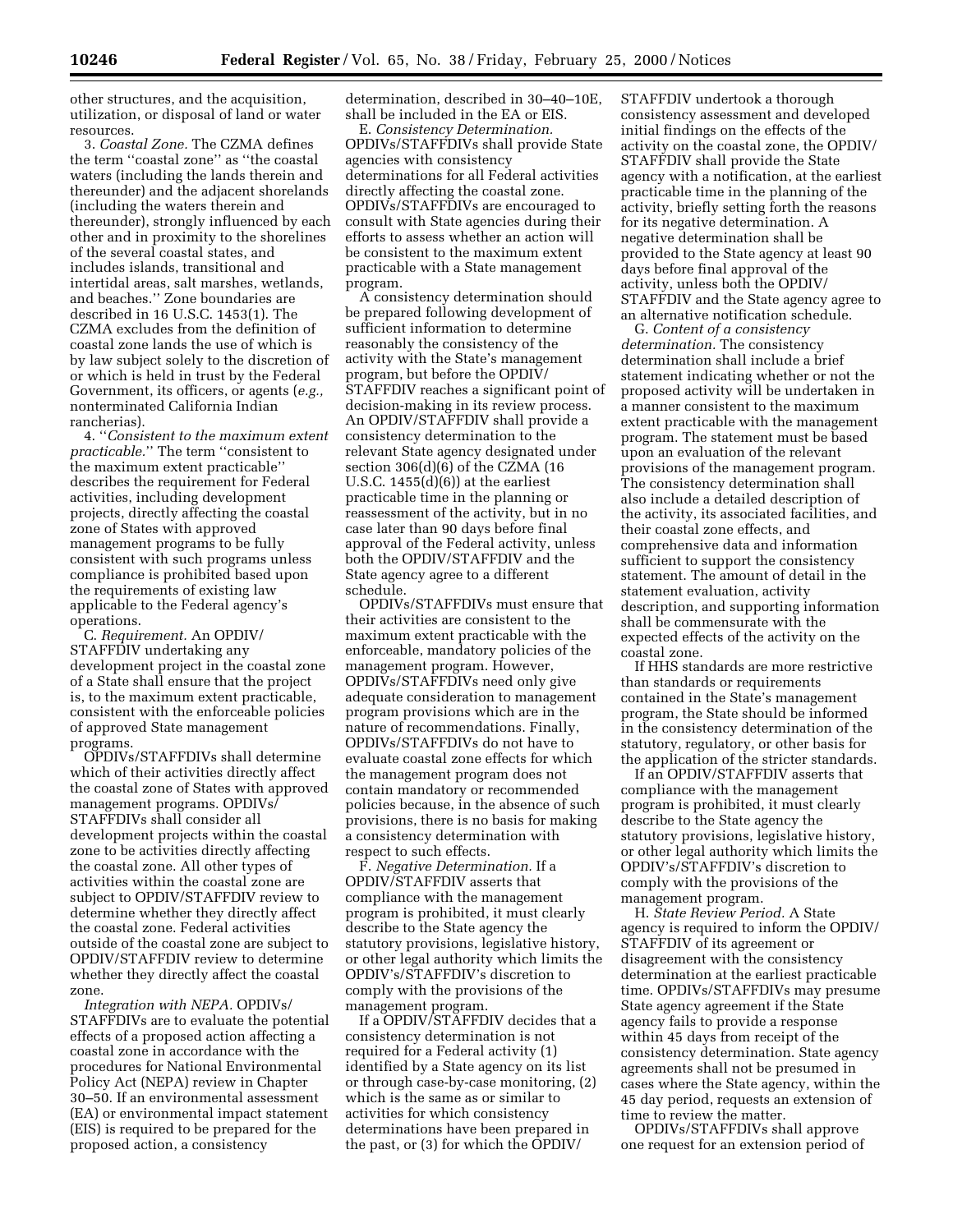15 days or less. In considering whether a longer or additional extension period is appropriate, consideration should be given by the OPDIV/STAFFDIV to the magnitude and complexity of the information contained in the consistency determination.

I. *Final Action.* An OPDIV/STAFFDIV shall not undertake final action sooner than 90 days from the issuance of the consistency or negative determination to the State agency unless both the OPDIV/ STAFFDIV and the State agency agree to an alternative period.

J. *Mediation by Secretary of Commerce.* In the event of a serious disagreement between an OPDIV/ STAFFDIV and a State agency regarding a determination related to whether a proposed activity directly affects the coastal zone, either party may seek the Secretarial mediation services provided for in Subpart G of 15 CFR part 930.

K. *Licenses, permits.* OPDIVs/ STAFFDIVs shall follow the procedures in 15 CFR part 930 when the action involves an applicant for a Departmental license or permit.

L. *Excluded Actions.* The requirements in this section shall not apply to those types of actions which are specifically excluded by the approved CZM plan.

#### *30–40–20 Endangered Species Act of 1973*

A. *Purpose.* The Endangered Species Act of 1973, 16 U.S.C. 1531–1544, directs Federal agencies, in consultation with either the Secretary of the Interior or of Commerce, as appropriate, to carry out conservation programs for endangered or threatened species of fish, wildlife, or plants (''listed species'') and habitat of such species that has been designated as critical (''critical habitat''). Such affirmative conservation programs must comply with applicable permit requirements for listed species and should be coordinated with the appropriate Secretary.

Section 7(a)(2) of the Act (16 U.S.C. 1536(a)(2)) requires every Federal agency, in consultation with the assistance of the appropriate Secretary, to ensure that any action it authorizes, funds, or carries out, is not likely to jeopardize the continued existence of any listed species or result in the destruction or adverse modification of critical habitat. The Act also requires Federal agencies to confer with the Secretary of the Interior or of Commerce on any action that is likely to jeopardize the continued existence of a proposed species or result in the destruction or adverse modification of a proposed critical habitat. The Act prohibits

Federal agencies from making any irreversible or irretrievable commitment of resources which has the effect of foreclosing the formulation or implementation of reasonable and prudent alternatives which would avoid jeopardizing the continued existence of listed species or the destruction or adverse modification of critical habitat. Section 9 of the Act prohibits any unauthorized ''take'' of listed species. The U.S. Fish and Wildlife Service (FWS) and the National Marine Fisheries Service (NMFS) share responsibilities for administering the Act.

B. *Governing Regulations and Organization Responsible for Consultation.* Interagency consultation procedures under the Endangered Species Act are codified at 50 CFR part 402. The Lists of Endangered and Threatened Wildlife and Plants are found in 50 CFR 17.11 and 17.12. The designated critical habitats are found in 50 CFR 17.95 and 17.96 and 50 CFR part 226. Endangered or threatened species under the jurisdiction of the NMFS are located in 50 CFR 222.23(a) and 227.4. If the subject species is cited in 50 CFR 222.23(a) or 227.4, an OPDIV/ STAFFDIV shall contact the NMFS. For all other listed species, an OPDIV/ STAFFDIV shall contact the FWS.

C. *Definitions.* The regulations governing interagency cooperation and consultation under the ESA in 50 CFR part 402 define many of the terms and phrases that are used in the regulations and this section.

1. *Biological Assessment.* A biological assessment is a document, prepared by or under the direction of a Federal agency, concerning listed and proposed species and designated and proposed critical habitat that may be present in the action area and the evaluation of potential effects of the action on such species and habitat.

2. *Biological Opinion.* A biological opinion is the document that states the opinion or the FWS or the NMFS as to whether or not a proposed Federal agency action is likely to jeopardize the continued existence of listed species or result in the destruction or adverse modification of critical habitat. The Service may issue one of two types of opinions:

(a) *Jeopardy Biological Opinion.* An opinion by the Service that the proposed Federal agency action is likely to jeopardize the continued existence of a listed species or result in the destruction or adverse modification of critical habitat is called a ''jeopardy biological opinion''.

(b) *No Jeopardy Biological Opinion.* An opinion by the Service that the

proposed Federal agency action is not likely to jeopardize the continued existence of a listed species or result in the destruction or adverse modification of critical habitat is called a ''no jeopardy'' biological opinion.

3. *Director.* The term ''Director'' refers to, as appropriate, the:

(a) Assistant Administrator for Fisheries for the National Oceanic and Atmospheric Administration or an authorized representative; or

(b) Fish and Wildlife Service Regional Director, or authorized representative, for the region where the action would be carried out.

4. *Listed Species.* Listed species means any species of fish, wildlife, or plant which has been determined to be endangered or threatened under section 4 of the Act. Listed species are found in 50 CFR 17.11–17.12.

5. *Service.* The term ''Service'' means the U.S. Fish and Wildlife Service or the National Marine Fisheries Service, as appropriate.

D. *Integration with NEPA.* The consultation, conference, and biological assessment procedures required by section 7 of ESA that are summarized in this section may be consolidated with interagency cooperation procedures required by other statutes, such as the National Environmental Policy Act (NEPA) (Chapter 30–50) or the Fish and Wildlife Coordination Act (FWCA) (Chapter 30–40). Satisfying the requirements of these other statutes, however, does not in itself relieve an OPDIV/STAFFDIV of its obligations to comply with the procedures set forth in 50 CFR part 402 or the substantive requirements of section 7 of ESA. Where the consultation or conference has been consolidated with the interagency cooperation procedures required by other statutes such as NEPA or FWCA, the results should be included in the documents required by those statutes.

E. *Conference Regarding Proposed Species or Critical Habitat.* An OPDIV/ STAFFDIV shall confer with the Director of the FWS or the NMFS, as appropriate, on any action which is likely to jeopardize the continued existence of any proposed species or result in the destruction or adverse modification of proposed critical habitat. The conference is an informal process that is designed to assist in identifying and resolving potential conflicts at an early stage in the planning process and can result in advisory recommendations from the Service regarding ways to minimize or avoid adverse effects from the proposed action. If the proposed species is subsequently listed or the proposed critical habitat is designated prior to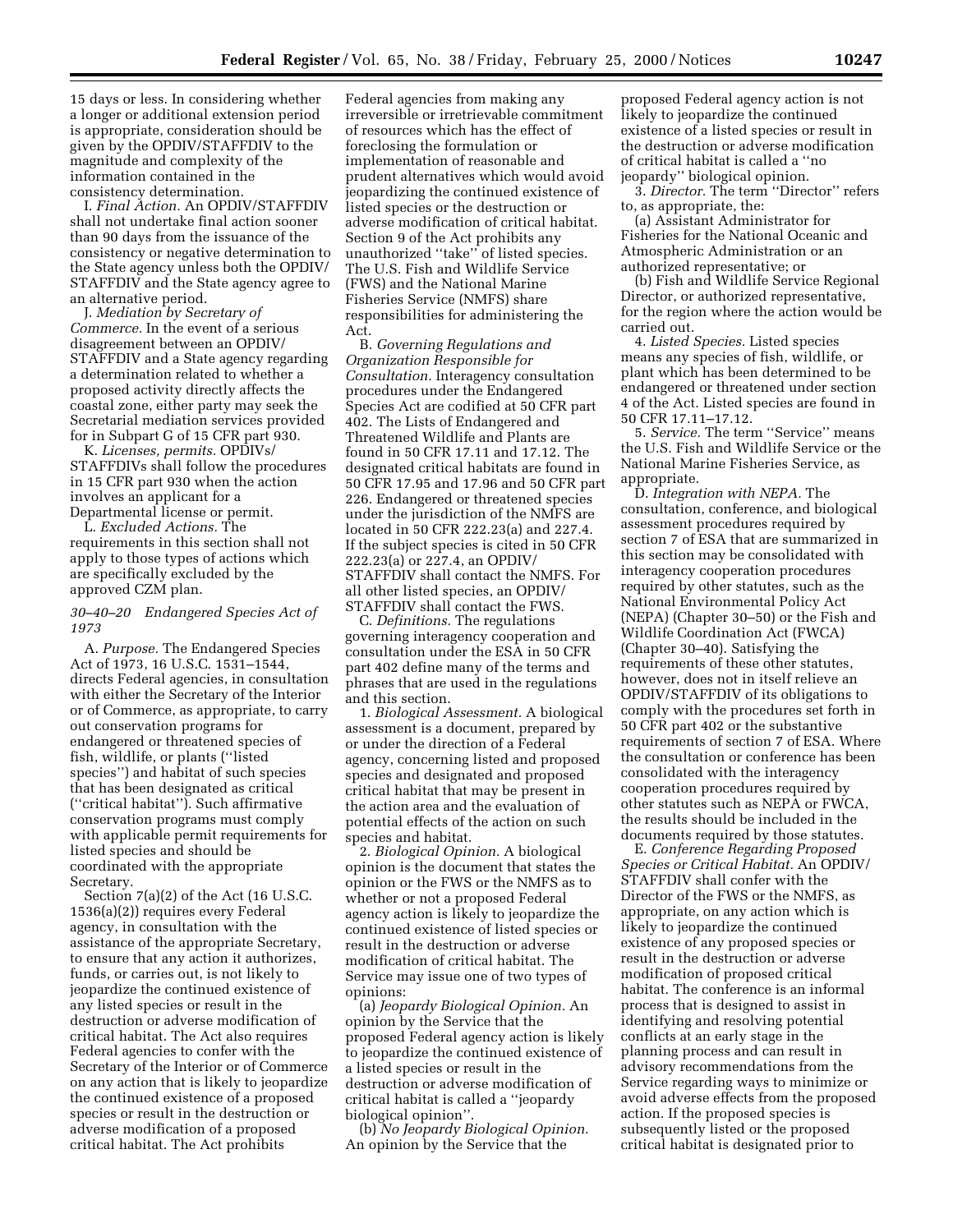completion of an HHS action, the responsible OPDIV/STAFFDIV shall review the action to determine whether formal consultation is required. An OPDIV/STAFFDIV may request that a conference be conducted in accordance with the formal consultation procedures in 50 CFR 402.14.

The conclusions reached during a conference and any recommendations will be documented by the Service and provided to the OPDIV/STAFFDIV. The results of the conference shall be included in the HHS organization's appropriate documentation if the proposed action is being reviewed in accordance with NEPA procedures in Chapter 30–50.

F. *Biological Assessment*

1. *Purpose.* An OPDIV/STAFFDIV shall use the biological assessment in determining whether a conference is required with the Service. If the biological assessment indicates that the action is not likely to jeopardize the continued existence of proposed species or result in the destruction or adverse modification of proposed critical habitat, and the Director concurs, then a conference is not required. The Director may use the results of the biological assessment in (1) determining whether to request the OPDIV/ STAFFFDIV to initiate a conference, (2) formulating a biological opinion, or (3) formulating a preliminary biological opinion.

2. *Requirement.* A biological assessment shall be prepared for all major construction activities. The biological assessment shall be completed before any contract for construction is entered into and before construction is begun.

3. *Request for information.* The OPDIV/STAFFDIV shall convey to the Director either (1) a written request for a list of any listed or proposed species or designated or proposed critical habitat that may be present in the action area; or (2) a written notification of the species and critical habitat that are being included in the biological assessment. Within 30 days of receipt of the notification of, or the request for, a species list, the Director shall either concur with or revise the list. If the Director advises that no listed species or critical habitat may be present, a biological assessment and further consultation is not required. If only proposed species or proposed critical habitat may be present in the action area, the OPDIV/STAFFDIV must confer with the Service if required under 50 CFR 402.10, but preparation of a biological assessment is not required unless the proposed listing and/or designation becomes final.

4. *Contents.* The contents of a biological assessment are at the discretion of the submitter and will depend on the nature of the Federal action. The following may be considered for inclusion:

(a) The results of an on-site inspection of the area affected by the action to determine if listed or proposed species are present or occur seasonally;

(b) The view of recognized experts on the species at issue;

(c) A review of the literature and other information;

(d) An analysis of the effects of the action on the species and habitat, including consideration of cumulative effects, and the results of any related studies;

(e) An analysis of alternate actions considered by the Federal agency for the proposed action.

5. *Submission of Biological Assessment.* The OPDIV/STAFFDIV shall submit the completed biological assessment to the Director for review within 180 days after its initiation. The Director will respond in writing within 30 days as to whether or not the Director concurs with the findings of the biological assessment. An OPDIV/ STAFFDIV, at its option, may request that formal consultation be initiated concurrently with the submission of the assessment.

G. *Formal Consultation Process for Listed Species and Critical Habitat*

1. *Consultation Requirement.* An OPDIV/STAFFDIV shall review its actions at the earliest possible time to determine whether any action may affect listed species or critical habitat. If such a determination is made, formal consultation is required, except as noted in this subsection. An OPDIV/ STAFFDIV need not initiate formal consultation if, as a result of the preparation of a biological assessment under 50 CFR 402.12 or as a result of information consultation with the Service under 50 CFR 402.13, the OPDIV/STAFFDIV determines, with the written concurrence of the Director of the Service, that the proposed action is not likely to adversely affect any listed species or critical habitat. Formal consultation shall not be initiated by an OPDIV/STAFFDIV until any required biological assessment has been completed and submitted to the Director in accordance with 50 CFR 402.12.

2. *Contents of Request.* A written request to initiate formal consultation shall be submitted to the Director of the Service and shall include:

(a) A description of the action to be considered;

(b) A description of the specific area that may be affected by the action;

(c) A description of any listed species or critical habitat that may be affected by the action;

(d) A description of the manner in which the action may affect any listed species or critical habitat and an analysis of any cumulative effects;

(e) Relevant reports, including any environmental impact statement, environmental assessment, or biological assessment prepared; and

(f) Any other relevant available information on the action, the affected listed species, or critical habitat.

An OPDIV/STAFFDIV that requests formal consultation shall provide the Service with the best scientific and commercial data available or which can be obtained during the consultation for an adequate review of the effects that an action may have upon listed species or critical habitat.

H. *Irreversible or Irretrievable Commitment of Resources.* After initiation or reinitiation of consultation required under ESA, and OPDIV/ STAFFDIV shall make no irreversible or irretrievable commitment of resources with respect to the proposed action which has the effect of foreclosing the formulation or implementation of any reasonable and prudent alternatives which would avoid violating ESA. This prohibition remains in force during the consultation process and continues until the requirements of section 7(a)(2) of ESA are satisfied.

**Note:** The prohibition in this subsection does not apply to the conference requirement for proposed species or proposed critical habitat under section 7(a)(4) of the Act.

I. *Duration and Extension of Formal Consultation.* Formal consultation concludes within 90 days after its initiation unless extended in accordance with 50 CFR 402.14(e). If the Service does not respond within 90 days, the Department may reach its own conclusion with respect to whether the proposed action will jeopardize the continued existence of a species or result in the destruction or adverse modification of a critical habitat.

J. *Issuance of Biological Opinion.* The Service will provide a biological opinion to the OPDIV/STAFFDIV at the end of the consultation process as to whether the proposed action, taken together with cumulative effects, would be likely to jeopardize the continued existence of a listed species or result in the destruction or adverse modification of a critical habitat. A ''jeopardy'' biological opinion by the Service will include reasonable and prudent alternatives, if any, to the proposed agency action that can be taken by the OPDIV/STAFFDIV to avoid violation of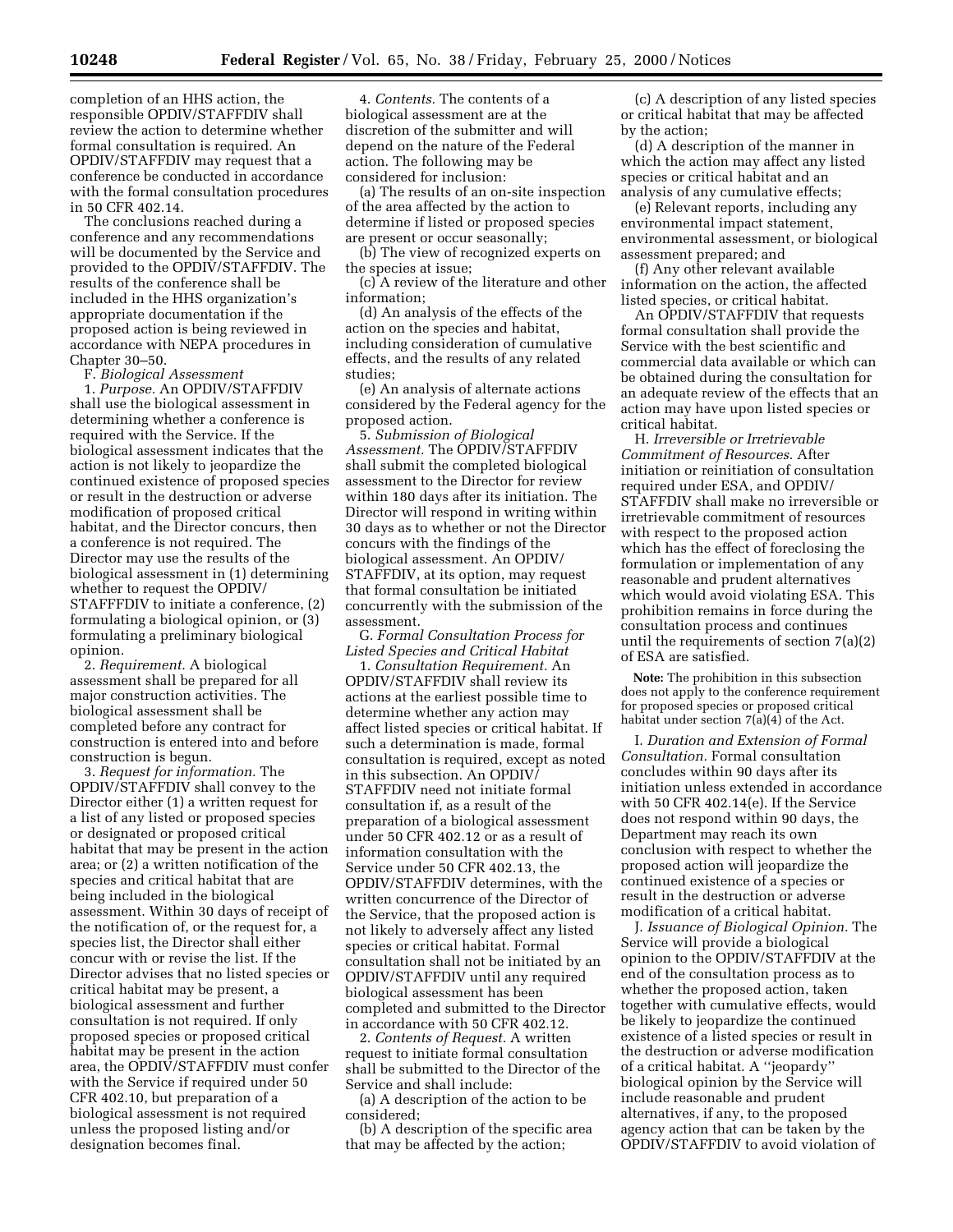ESA. If the Service is unable to develop such alternatives, it will indicate that to the best of its knowledge, there are no reasonable and prudent alternatives. The Service may also formulate discretionary conservation recommendations, if any, which will assist the OPDIV/STAFFDIV in reducing or eliminating the impacts that its proposed action may have on listed species or critical habitat.

The Service's ''no jeopardy'' or ''jeopardy'' biological opinion shall be included in any documentation required under NEPA procedures if the proposed action is being assessed in accordance with NEPA and the procedures in Chapter 30–50.

K. *Termination of Consultation Process.* Formal consultation is terminated with the issuance of the biological opinion or if, during any stage of consultation, an OPDIV/STAFFDIV determines, with the concurrence of the Director, that its proposed action is not likely to adversely affect any listed species or critical habitat. If an OPDIV/ STAFFDIV determines that its proposed action is not likely to occur, it may terminate the consultation process by written notice to the Service.

L. *Responsibilities After Issuance of Biological Opinion.* Following the issuance of a biological opinion, an OPDIV/STAFFDIV shall determine whether and in what manner to proceed with the action in light of its ESA Section 7 obligations and the Service's biological opinion.

If a jeopardy biological opinion is issued, the OPDIV/STAFFDIV shall notify the Service of its final decision on the action. If the OPDIV/STAFFDIV determines that it cannot comply with the requirements of section 7(a)(2) of ESA after consultation with the Service, it may apply for an exemption. Procedures for exemption applications by Federal agencies and others are found in 50 CFR part 451. No action shall occur unless or until the OPDIV/ STAFFDIV has received approval of the exemption.

M. *Emergencies.* The interagency cooperation regulation in 50 CFR part 402 provides that where emergency circumstances mandate the need to consult in an expedited manner, consultation may be conducted informally through alternative procedure that the Director determines to be consistent with the requirements of sections 7(a)–(d) of the Act. This provision applies to situations involving acts of God, disasters, casualties, national defense or security emergencies. An OPDIV/STAFFDIV may request expedited consultation by submitting information on the nature of

the emergency action(s), the justification for the expedited consultation, and the impacts to endangered or threatened species and their habitats. Formal consultation is to be initiated as soon as practicable after the emergency is under control.

N. *Exemptions.* ESA provides procedures for granting exemptions from the requirements of section 7(a)(2). Regulations governing the submission of exemption applications are found at 50 CFR part 451, and regulations governing the exemption process are found at 50 CFR parts 450, 452, and 453.

O. *Applicant Procedures.* ESA and the implementing procedures in 50 CFR part 402 provide for participation in the conference and consultation processes by any person (as defined in section 3(13) of the Act) who requires formal approval or authorization from HHS as a prerequisite to conducting the action.

## *30–40–30 Fish and Wildlife Coordination Act*

A. *Purpose.* The Fish and Wildlife Coordination Act, 16 U.S.C. 661–666c, provides for equal consideration of wildlife with other features of water resource development programs with a view toward conservation of wildlife resources. The Act requires Federal agencies involved in actions that will result in the control or modification of any natural stream or body of water, for any purpose, to take action to protect the fish and wildlife resources which may be affected by the action and to affirmatively provide development and improvement of the wildlife resources in connection with the proposed action.

B. *Responsibilities and Consultation Requirements*

1. An OPDIV/STAFFDIV shall consult, in accordance with 16 U.S.C. 662, with the United States Fish and Wildlife Service, Department of the Interior, and with the head of the State agency exercising administration over wildlife resources, before taking or approving an action that would control or modify any natural stream or other body of water for any purpose.

2. As part of the consultative process, OPDIVs/STAFFDIVs shall submit to the United States Fish and Wildlife Service and the State wildlife agency the appropriate environmental documentation, if needed for the consultation, that describes the possible effects of the proposed action on a natural stream or body of water.

3. An OPDIV/STAFFDIV shall determine, through the consultative process, the means and measures necessary to conserve wildlife resources by preventing loss of and damage to such resources, as well as providing for

the development and improvement of the wildlife resources in connection with the proposed action.

4. OPDIVs/STAFFDIVs shall give full consideration to the report and recommendations of the U.S. Fish and Wildlife Service and to any report of the State agency on the wildlife aspects of a proposed action. Any plans for the proposed action shall include such justifiable means and measures for wildlife purposes as the OPDIV/ STAFFDIV finds should be adopted to obtain maximum overall project benefits. All reports and recommendations of the U.S. Fish and Wildlife Service wildlife agencies shall constitute an integral part of any environmental report prepared pursuant to the action.

5. Reports and recommendations of the Secretary of Interior or State wildlife agencies shall be incorporated into any environmental documents that may be associated with the proposed action. 16 U.S.C. 662(b).

6. No further action shall take place pending receipt of a report from the U.S. Fish and Wildlife Service and State wildlife agency.

#### *30–40–40 Floodplain Management*

A. *Purpose.* Executive Order 11988, Floodplain Management, 42 FR 26951 (1977), as amended by Executive Order 12148, FR 43239 (1979), 42 U.S.C. 4321 note, directs each Federal agency to avoid the long and short term adverse impacts associated with the occupancy and modification of floodplains, including the direct and indirect support of floodplain development, whenever there is a practicable alternative. Floodplains are those areas identified as such according to a Federal Emergency Management Agency (FEMA) floodplain map. Guidance for implementation of Executive Order 11988 is provided in the U.S. Water Resources Council Floodplain Management Guidelines, 43 FR 6030. See also FEMA's ''Further Advice on Executive Order 11988 Floodplain Management'' (GPO 1987).

B. *Definitions.*

1. *Base Flood.* ''Base Flood'' means that flood which has a one percent of greater chance of occurrence in any given year.

2. *Floodplain.* "Floodplain" means the lowland and relatively flat areas adjoining inland and coastal waters, including flood-prone areas of offshore islands, including at a minimum, that area subject to a one percent or greater chance of flooding in any given year.

3. *Critical Action.* ''Critical Action'' means any activity for which even a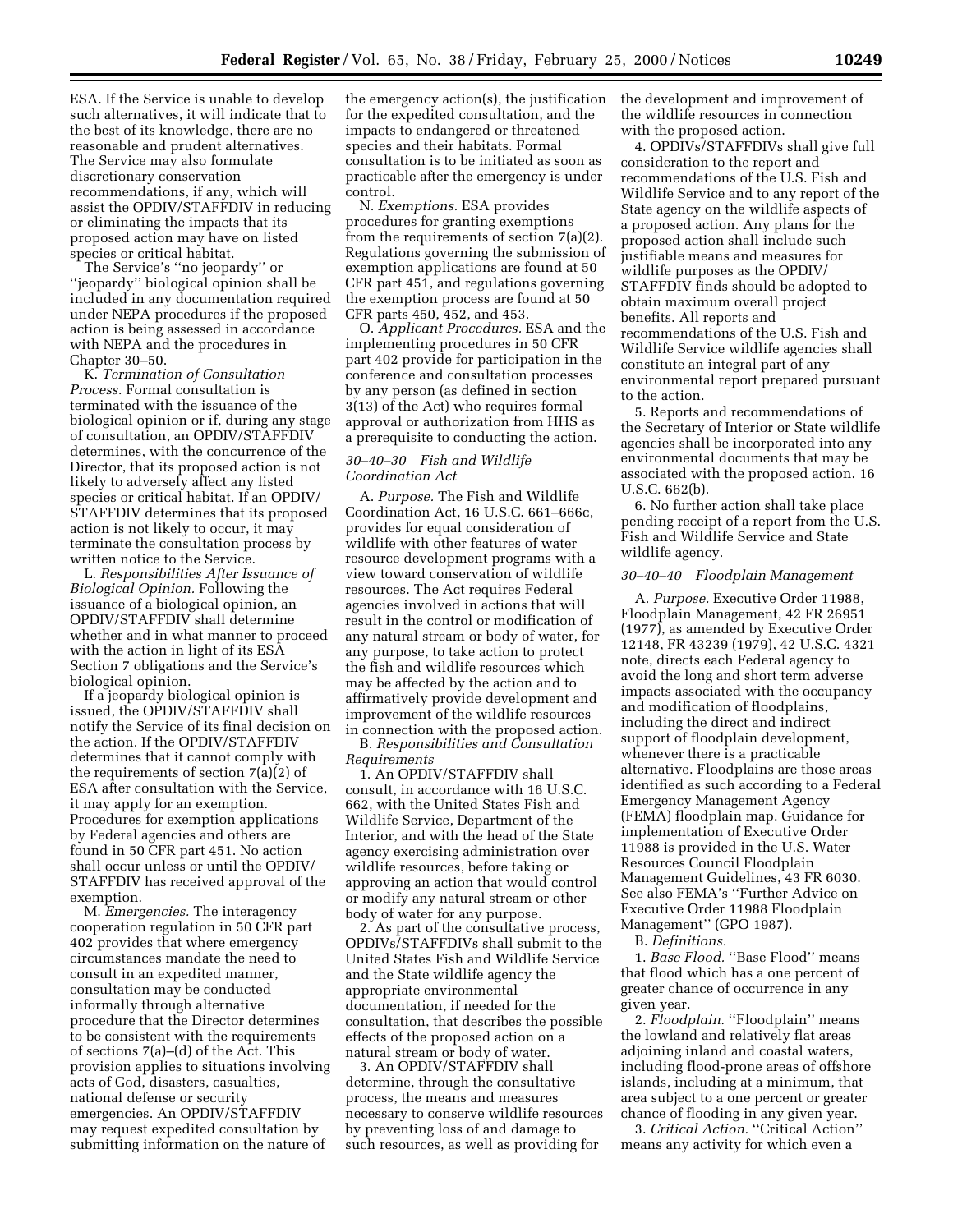slight chance of flooding is too great, *e.g.* elderly housing proposals.

C. *Responsibilities.* Each OPDIV/ STAFFDIV has the responsibility under Executive Order 11988 to take action to reduce the risk of flood loss, to minimize the impact of floods on human safety, health, and welfare, and to restore and preserve the natural and beneficial values served by floodplains in carrying out its responsibilities for:

1. Acquiring, managing, and disposing of Federal lands and facilities;

2. Providing Federally undertaken, financed, or assisted construction and improvements; and

3. Conducting Federal activities and programs affected land use, including but not limited to, water and related land resources planning, regulating, and licensing activities.

Each OPDIV/STAFFDIV shall evaluate the potential effects of any actions it may take in a floodplain in accordance with the procedures in this section. It must also ensure that its planning programs and budget requests reflect consideration of flood hazards and floodplain management.

D. *Floodplain Determination.* Before taking an action, each OPDIV/ STAFFDIV shall determine whether the proposed action will occur in a floodplain. OPDIVs/STAFFDIVs shall utilize the Flood Insurance Rate Maps (FIRMs) or the Flood Hazard Boundary Maps (FHBMs) prepared by the Federal Insurance Administration of FEMA to determine if a proposed action is located in a base or critical action floodplain. When a proposed action would be located in an area of predominantly Federal or State land holdings, and FIRM or FHBM maps are not available, OPDIVs/STAFFDIVs shall obtain information from the land administering agency (*e.g.,* Bureau of Land Management or Soil Conservation Service) or from agencies with floodplain analysis expertise.

E. *Integration With NEPA.* OPDIVs/ STAFFDIVs are to evaluate the potential effects of a proposed action in a floodplain in accordance with the procedures for National Environmental Policy Act (NEPA) review in Chapter 30–50. If an environmental assessment (EA) or environmental impact statement (EIS) is required to be prepared for the proposed action, a floodplain assessment, described in 30–40–40D, shall be included in the EA or EIS.

F. *Floodplain Assessment (Executive Order 11988).*

1. *Proposed Action.* The floodplain assessment shall describe the nature and purpose of the proposed action and the reasons for locating the action in the floodplain.

2. *Floodplain Map.* A map of the affected floodplain indicating the location of the proposed action shall be included in the assessment.

3. *High Hazard Areas.* High hazard areas in the floodplain shall be delineated and the nature and extent of the proposed hazard shall be discussed.

4. *Floodplain Effects.* The effects of the proposed action on the floodplain shall be discussed in the assessment. The discussion shall include an evaluation of the long-and short-term effects of the proposed action on people, property, natural and beneficial floodplain values, and any other relevant direct or indirect effects.

5. *Alternatives and Mitigation Measures.* The floodplain assessment shall discuss alternatives to the proposed action that may avoid adverse effects and incompatible development in the floodplain, including the alternatives of no action or location at an alternate site. The assessment shall also discuss measures that mitigate the adverse effects of the proposed action.

6. *Conformity to Applicable State or Local Standards.* The floodplain assessment shall include a statement indicating whether the proposed action conforms to applicable State or local floodplain protection standards.

7. *Flood Insurance Program Standards.* An action taken in a floodplain must incorporate design features consistent with the standards in the Flood Insurance Program of the Federal Insurance Administration to minimize substantial harm to the floodplain.

G. *Public Review.* Circulation of draft environmental impact statements shall include the public and other interested individuals, including concerned Federal, non-Federal and private organizations. Interested parties shall have a period of 60 days for review and comment on draft environmental impact statements.

H. *Secretarial Approval.* No action shall take place without a finding by the HHS Secretary that the only practicable alternative consistent with the law and with the policy set forth in Executive Order 11988 requires siting in a floodplain. The action proposed for Secretarial approval shall be designed to minimize potential harm to or within the floodplain. The Secretary shall approve proposed actions requiring environmental impact statements on projects affecting floodplains. I. *Notice of Finding*.

1. *Contents.* After Secretarial approval and prior to taking action, an OPDIV/ STAFFDIV shall prepare and circulate a notice of finding containing an explanation of why the action is

proposed to be located in a floodplain. The notice shall not exceed three pages and shall include a location map. The notice shall include (a) the reasons why the action is proposed to be located in a floodplain; (b) a statement indicating whether the action conforms to applicable State or local floodplain protection standards; and (c) a list of the alternatives considered.

2. *Public Review.* For programs subject to Executive Order 12372, the notice of finding shall be sent to the appropriate state and local reviewing agencies the geographic areas affected. A public review period of 30 days after the issuance of notice of finding shall be allotted before any action is taken.

J. *Licenses, permits, loans, or grants.* Each OPDIV/STAFFDIV shall take floodplain management into account when formulating or evaluating any water and land use plans and shall require land and water resources use appropriate to the degree of hazard involved. Adequate provision shall be made for the evaluation and consideration of flood hazards in the regulations and operating procedures for the licenses, permits, loan, or grant-inaid programs that an OPDIV/STAFFDIV administers. OPDIVs/STAFFDIVs shall also encourage and provide appropriate guidance to applicants to evaluate the effects of their proposal in floodplains prior to submitting applications for Federal licenses, permits, loans, or grants.

K. *Authorizaiton or Appropriation Requests.* OPDIVs/STAFFDIVs shall indicate in any requests for new authorizations or appropriations whether the proposed action is in accord with Executive Order 11988 if the proposed action will be located in a floodplain.

*30–40–50 Marine Protection, Research, and Sanctuaries Act of 1972*

A. *Purpose.* Title III of the Marine Protection, Research and Sanctuaries Act prohibits Federal Departments from taking actions which will affect a Marine Sanctuary unless the Secretary of Commerce certifies that the activity is consistent with the purposes of the Act. Listings of sanctuaries are designated by the Secretary of Commerce and maps of sanctuaries appear in the Federal Register.

B. *Responsibilities and Consultation Requirements.*

1. If the proposed action will create an environmental effect on a marine sanctuary, OPDIVs/STAFFDIVs shall prepare an appropriate environmental document and forward it to the Secretary of Commerce.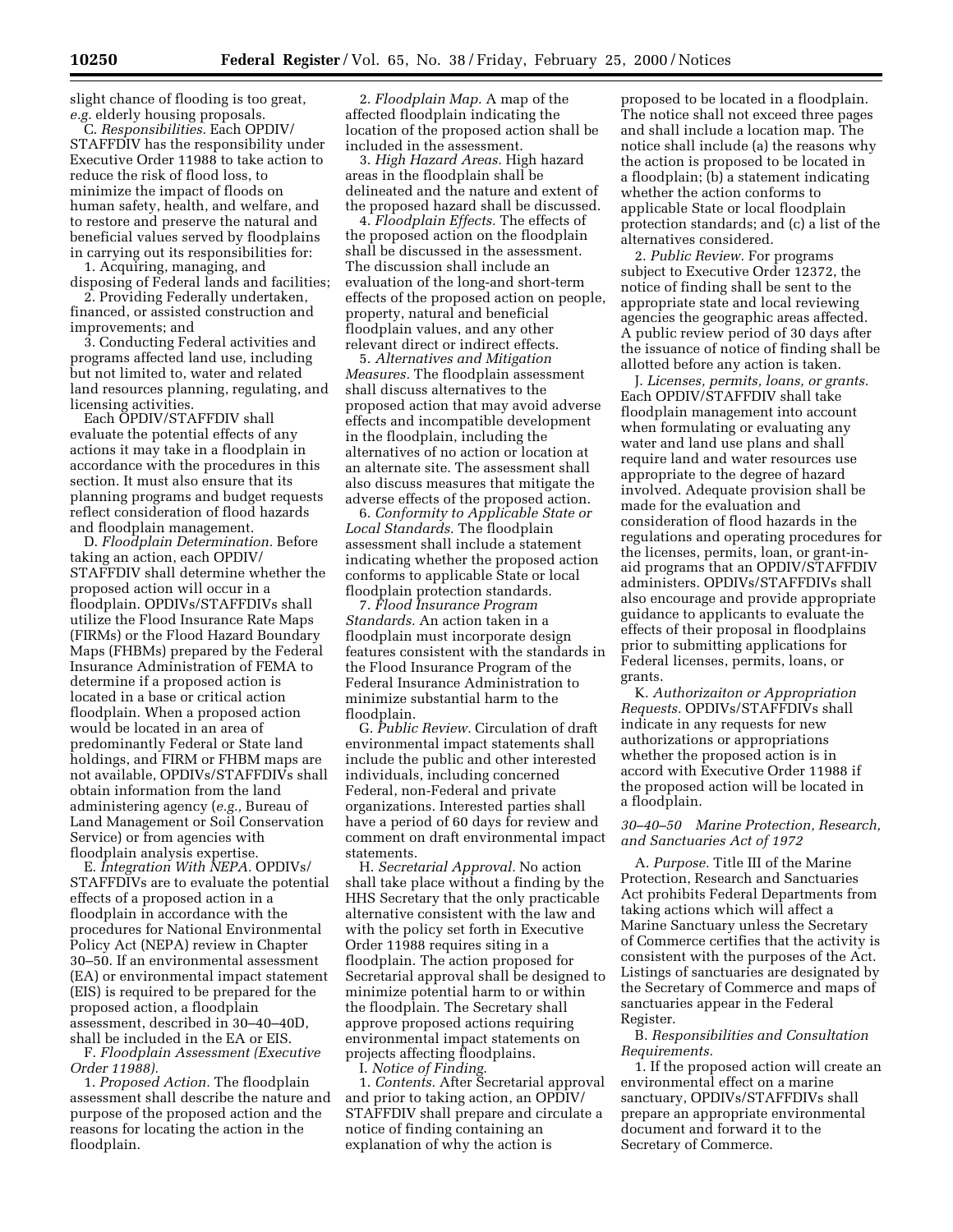2. No further action shall take place unless and until the Secretary certifies that the action is consistent with the purposes of the Act.

## *30–40–60 Safe Drinking Water Act (Sole Source Aquifers)*

A. *Requirement.* Section 1424(e) of the Safe Drinking Water Act (42 U.S.C. 300h–3(e)), provides for the protection of those aquifers which have been designated by the Administrator of the EPA as the sole or principal source of drinking water for an area. No commitment for Federal financial assistance (through a grant, contract, loan guarantee, or otherwise) may be entered into for any project which the Administrator determines may contaminate such aquifer through a recharge zone so as to create a significant hazard to public health. A commitment for Federal financial assistance may, if authorized under another provision of law, be entered into to plan or design the project to assure that it will not so contaminate the aquifer.

B. *Responsibilities and Consultation Requirements.*

1. OPDIVs/STAFFDIVs shall determine if a proposed action will directly or indirectly affect a sole or principal source aquifer designated by the Administrator of EPA in accordance with section 1424(e) of the Safe Drinking Water Act (42 U.S.C. 300h– 3(e)).

2. If the action will affect a designated aquifer, OPDIVs/STAFFDIVs shall send the appropriate environmental document to the EPA Regional Administrator for a determination as to whether the proposed action may potentially contaminate the aquifer through its recharge zone so as to create a significant hazard to public health.

3. The action shall not proceed unless and until the Administrator of the Environmental Protection Agency determines that the proposed action will not contaminate the designated aquifer so as to create a significant hazard to public health.

#### *30–40–70 Wetlands Protection*

A. *Purpose:* Executive Order 11990, Protection of Wetlands, 42 FR 26961 (1977), as amended by Executive Order 12608, 52 F 34617 (1987), 42 U.S.C. 4321 note, directs each Federal agency to minimize the destruction, loss, or degradation of wetlands and to preserve and enhance such wetlands in carrying out their program responsibilities. Consideration must include a variety of factors, such as water supply, erosion and flood prevention, maintenance of

natural systems, and potential scientific benefits.

B. *Definitions.*–*Wetlands.* The term ''wetlands'' means those areas that are inundated or saturated by surface or ground water at a frequency and duration sufficient to support, and that under normal circumstances do support, a prevalence of vegetation or aquatic life that requires saturated or seasonally saturated soil conditions for growth and reproduction. Wetlands generally include swamps, marshes, bogs, and similar areas.

C. *Wetlands Determination.* OPDIVs/ STAFFDIVs shall utilize information available from the following sources when appropriate to determine the applicability of the wetlands protection requirements of this section:

1. U.S. Department of Agriculture Soil Conservation Service Local Identification Maps;

2. U.S. Fish and Wildlife Service National Wetlands Inventory;

3. U.S. Geological Survey Topographic Maps;

4. State wetlands inventories; and

5. Regional or local governmentsponsored wetland or land use inventories.

D. *Responsibilities.* OPDIVs/ STAFFDIVs are to evaluate the potential effects of a proposed action in wetlands in accordance with the procedures for National Environmental Policy Act (NEPA) review in Chapter 30–50. If an environmental assessment (EA) or environmental impact statement (EIS) is required to be prepared for the proposed action, a wetlands assessment, described in 30–40–70E, shall be included in the EA or EIS.

E. *Wetlands Assessment (Executive Order 11990).*

1. *Proposed Action.* The wetlands assessment shall describe the nature and purpose of the proposed action and the reasons for locating the action in the wetlands.

2. *Wetlands Map.* A map of the affected wetlands indicating the location of the proposed action shall be included in the assessment.

3. *Wetlands Effects.* The effects of the proposed action on the wetlands shall be discussed in the assessment. The discussion shall include an evaluation of the long- and short-term effects of the proposed action on the survival, quality, and natural and beneficial values of the wetlands, and any other relevant direct or indirect effects.

4. *Alternatives and Mitigation Measures.* The wetlands assessment shall discuss alternatives to the proposed action that may avoid adverse effects and incompatible development in the wetlands, including the

alternatives of no action or location at an alternate site. The assessment shall also discuss measures that mitigate the adverse effects of the proposed action. No further action shall take place until the OPDIV/STAFFDIV makes a decision that the proposed action includes all reasonable measures to minimize harm to the wetlands as a result of the proposed action.

5. *Conformity to Applicable State or Local Standards.* The wetlands assessment shall include a statement indicating whether the proposed action conforms to applicable State or local wetlands protection standards.

F. *Public Review.* Circulation of draft environmental impact statements shall include the public and other interested individuals, including concerned Federal, non-Federal and private organizations. Interested parties shall have a period of 60 days for review and comment on draft environment impact statements.

G. *Secretarial Review.* No further action shall take place until the Secretary of HHS determines that there is no practicable alternative to construction in wetlands and that the proposed action includes all practicable measures to minimize harm to the wetlands. The Secretary shall approve proposed actions requiring environmental impact statements for new construction in wetlands.

H. *Licenses and Permits.* These requirements do not apply to the issuance to individuals of permits and licenses and the allocation of funds made to individuals.

## *30–40–80 Wild and Scenic Rivers Act*

A. *Purpose.* The purpose of the Act is to preserve selected free-flowing rivers, along with their immediate environments, for the benefit of immediate and future generations. These include river components and potential components of the National Wild and Scenic River System and study areas designated by the Secretaries of Agriculture and Interior. (Environmental officers keep a list of these rivers and related study areas). Designations used to describe these components, or parts thereof, include the following: (1) Wild; (2) scenic; and (3) recreational.

B. *Requirement.* Section 7 of the Wild and Scenic Rivers Act (16 U.S.C. 1278), provides for the protection of the freeflowing, scenic, and natural values of rivers designated as components or potential components of the National Wild and Scenic Rivers Systems from the effects of construction of any water resources project. The Wild and Scenic Rivers Act provides that no license,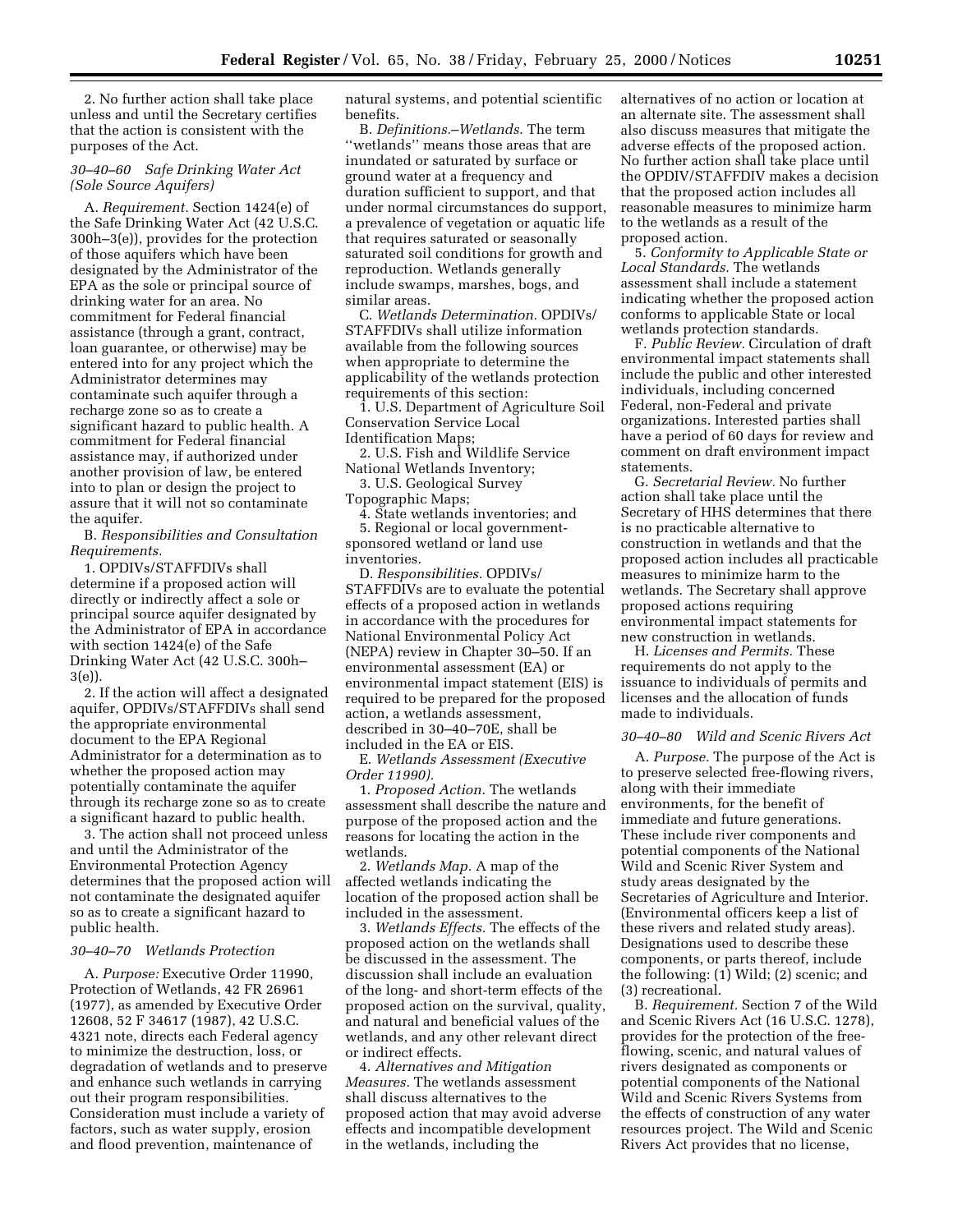permit, or other authorization can be issued for a Federally assisted water resources project on any portion of a Wild and Scenic River or Study River (nor can appropriations be requested to begin construction of such projects) without prior notice to the Secretary of Agriculture and the Secretary of the Interior, and a determination in accordance with section 7 of the Act. The Secretary of Agriculture and the Secretary of the Interior have issued Federal agency consultation procedures that are codified at 36 CFR part 297.

C. *Definitions.*

1. *Free-flowing.* "Free-flowing" is defined by section 16(b) of the Act as ''existing or flowing in natural condition without impoundment, diversion, straightening, riprapping, or other modification of the waterway'' (16 U.S.C. 1286(b)).

2. *Study Period.* ''Study period'' means the time during which a river is being studied as a potential component of the Wild and Scenic Rivers System and such additional time as provided in section 7(b)(ii) of the Act not to exceed 3 additional years during which a report recommending designation is before Congress, or such additional time as may be provided by statute.

3. *Study River.* "Study river" means a river and the adjacent area within one quarter mile of the banks of the river which is designated for study as a potential addition to the National Wild and Scenic Rivers System pursuant to section 5(a) of the Act.

4. *Water Resources Project.* ''Water resources project'' means any dam, water conduit, reservoir, powerhouse, transmission line, or other project works under the Federal Power Act (41 Stat. 1063) as amended, or other construction of developments which would affect the free-flowing characteristics of a Wild and Scenic River or Study River.

5. *Wild and Scenic River.* ''Wild and scenic river'' means a river and the adjacent area within the boundaries of a component of the National Wild and Scenic Rivers System pursuant to section 3(a) or 2(a)(ii) of the Act.

D. *Responsibilities and Consultation Requirements.* When a proposed action will have an effect upon an environment within or including a portion of a component, potential component, or study area, program personnel shall send a notice to the Secretary of the Interior for review.

E. *Contents of Notice.* The notice shall include the following information:

1. Name and location of affected river;

- 2. Location of the project;
- 3. Nature of the permit or other authorization proposed for issuance;

4. A description of the proposed activity; and

5. Any relevant information, such as plans, maps, and environmental studies, assessments, or environmental impact statements.

6. The notice shall also provide any additional factual information that will assist the Secretary in determining whether:

(a) the water resources project will have a direct and adverse effect on the values for which a Wild and Scenic River or Study River was designated, when any portion of the project is within the boundaries of said river; or,

(b) the effects of the water resources project will invade or unreasonably diminish the scenic, recreational, and fish and wildlife values of a Wild and Scenic River, when any portion of the project is located above, below, or outside the Wild and Scenic River; or,

(c) whether the effects of the water resources project will invade or diminish the scenic, recreational, and fish and wildlife values of a Study River when the project is located above, below, or outside the Study River during the study period.

F. *Examples.* The following are examples of circumstances which can affect a river component or study area:

1. Destruction or alteration to all or part of the free-flowing nature of the river;

2. Introduction of visual, audible, or other sensory intrusions which are out of character with the river or alter its setting;

3. Deterioration of water quality; or

4. Transfer or sale of property adjacent to an inventoried river without adequate conditions or restrictions for protecting the river and its surrounding environment.

G. *Response.* If the Department of the Interior does not respond within 30 calendar days or states that the proposed action will not directly or adversely affect the area, the Department is in compliance with the review requirements of the Act. However, in those instances where the Department of the Interior does not respond, programs shall take care to always avoid or mitigate adverse effects on river components and study areas.

If the Department of the Interior determines that the proposed action will directly and adversely affect the area, no further action shall take place whenever the proposed action involves the construction of a water resources project.

The above requirements do not apply to types of actions excluded from the review process by appropriate

Department of Interior or Agriculture regulations.

H. *Integration with NEPA.* The determination of the effects of a proposed water resources project shall be made in compliance with the National Environmental Policy Act (NEPA). To the extent possible, OPDIVs/ STAFFDIVs should ensure that any environmental studies, assessments, or environmental impact statements prepared for a water resources project adequately address the environmental effects on resources protected by the Wild and Scenic Rivers Act, and that the Department of Agriculture is apprised of ongoing analyses so as to facilitate coordination and identification of Wild and Scenic River related issues.

To the extent practicable, impacts on Wild and Scenic River values will be considered in the context of other review procedures as provided by law. OPDIVs/STAFFDIVs are encouraged to consult with the Forest Service in order to identify measures which could eliminate any direct and adverse effects, thereby increasing the likelihood of securing consent.

## **Subject: National Environmental Policy Act (NEPA) Review**

- 30–50–00 Background
- 30–50–05 Definitions and Acronyms
- 30–50–10 Applicability
- 
- 30–50–15 Responsibilities Purpose, Content, and Availability of Environmental Documents
- 30–50–25 Actions That Are Excluded from the Requirement to Prepare an Environmental Assessment
- 30–50–30 Actions Requiring Preparation of an Environmental Assessment
- 30–50–35 Categories of Actions Requiring Preparation of an Environmental Impact
- **Statement**
- 30–50–40 Environmental Assessments
- 30–50–45 Findings of No Significant Impact 30–50–50 Public Availability of Environmental Assessments and Findings of No Significant Impact
- 30–50–55 Notice of Intent and Scoping 30–50–60 Environmental Impact
- Statements 30–50–65 Contents of an Environmental
- Impact Statement
- 30–50–70 Public Involvement and Circulation of Environmental Impact Statements
- 30–50–75 Environmental Effects Abroad of Major Agency Actions
- 30–50–80 Reviewing External Environmental Impact Statements

#### *30–50–00 Background*

The National Environmental Policy Act of 1969 (NEPA), 42 U.S.C. 4321– 4370d, establishes policy and requirements governing all Federal Departments and agencies with respect to protecting the environment. This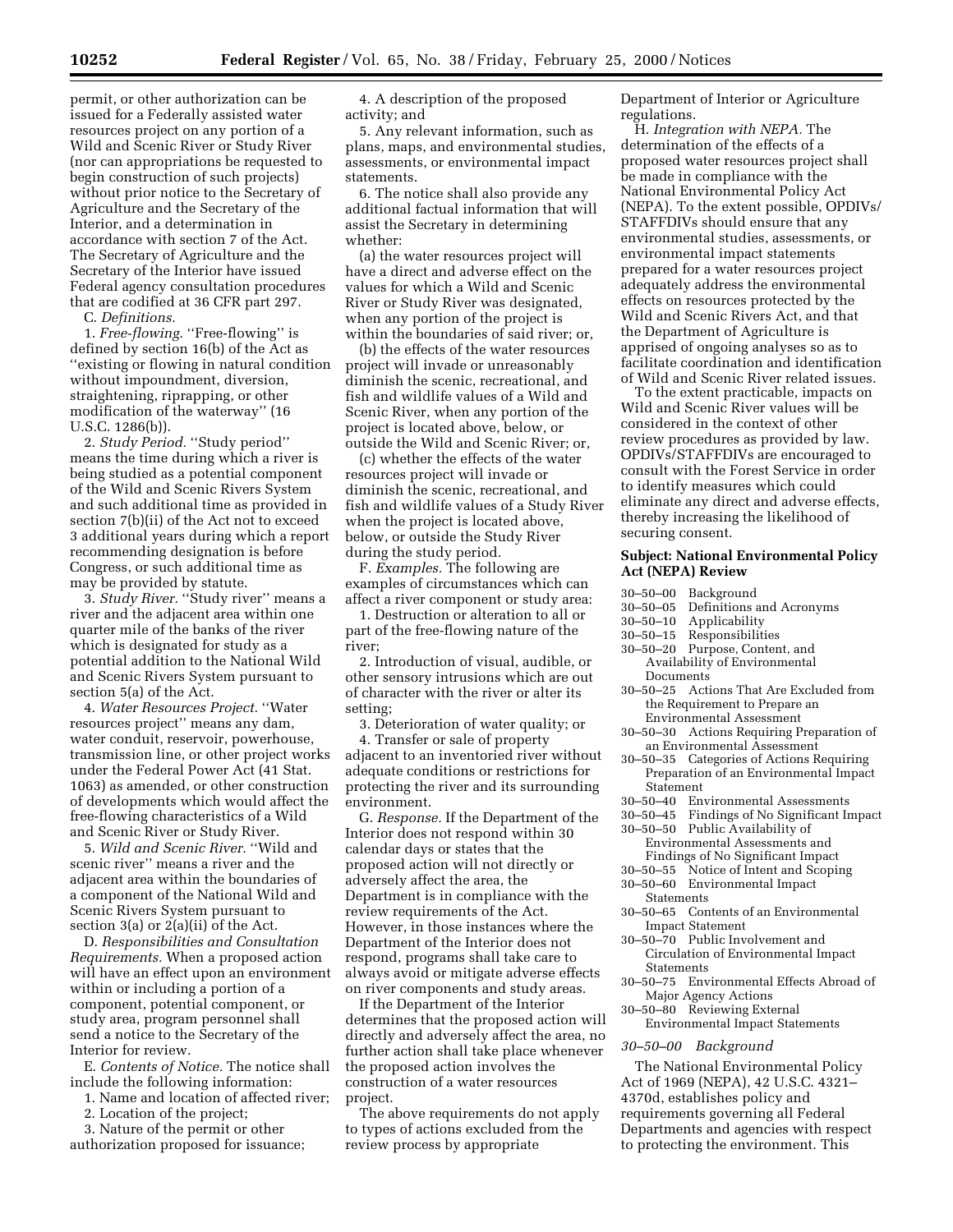chapter supplements specific requirements established by NEPA and by the associated implementing regulations promulgated by the Council on Environmental Quality (CEQ) (40 CFR parts 1500–1508). This chapter also establishes Department policy and procedures with respect to the implementation of NEPA and provides guidance to HHS Staff Divisions (STAFFDIVs) and Operating Divisions (OPDIVs) in establishing additional regulations for implementing NEPA that are unique to each OPDIV/STAFFDIV.

NEPA requires all Federal Departments and agencies to assess, as an integral part of their decision making process, the potential environmental impacts of their actions prior to initiation of those actions. NEPA establishes environmental policy, set goals (Section 101), and provides procedures (Section 102) for carrying out the policy. Specifically, Section  $102(2)(\overline{C})$  of NEPA requires all agencies of the Federal Government to include an environmental statement ''in every recommendation or report on proposals for legislation and other major Federal actions significantly affecting the quality of the human environment

 $\frac{1}{x}$  \* \*" The purpose of this and other requirements is to ensure that environmental information is available to public officials and citizens before Federal agencies make decisions to take actions which could significantly affect the quality of the human environment.

#### *30–50–05 Definitions and Acronyms*

A. *CEQ Regulations Definitions.* Definitions that apply to the terms used in this chapter are set forth in the CEQ regulations under 40 CFR part 1508. The terms and the sections of 40 CFR part 1508 in which they are defined follow: Categorical Exclusion (40 CFR 1508.4) Cooperating Agency (40 CFR 1508.5) Cumulative Impact (40 CFR 1508.7) Effects (40 CFR 1508.8)

Environmental Assessment (EA) (40 CFR 1508.9)

- Environmental Document (40 CFR 1508.10)
- Environmental Impact Statement (EIS) (40 CFR 1508.11)
- Federal Agency (40 CFR 1508.12) Finding of No Significant Impact

(FONSI) (40 CFR 1508.13) Human Environment (40 CFR 1508.14) Jurisdiction by Law (40 CFR 1508.15) Lead Agency (40 CFR 1508.16) Legislation (40 CFR 1508.17) Major Federal Action (40 CFR 1508.18) Mitigation (40 CFR 1508.20) NEPA Process (40 CFR 1508.21) Notice of Intent (40 CFR 1508.22) Proposal (40 CFR 1508.23) Scope (40 CFR 1508.25)

## Significantly (40 CFR 1508.27)

B. *Chapter 30–50 Definitions.* The following terms are defined solely for the purpose of implementing the supplemental procedures provided by this chapter and are not necessarily applicable to any other statutory or regulatory requirements. To the extent that a definition of one of these terms should conflict with a definition in an applicable statute, regulation or Executive Order, that statute, regulation or Executive Order definition shall supersede the GAM definition.

'Department'' means the U.S. Department of Health and Human Services (HHS).

''Pollution Prevention'' includes, but is not limited to, reducing or eliminating hazardous or other polluting inputs, which can contribute to both point and non-point source pollution; modifying manufacturing, maintenance, or other industrial practices; modifying product designs; recycling (especially in-process, closed loop recycling); preventing the disposal and transfer of pollution from one media to another; and increasing energy efficiency and conservation. Pollution prevention can be implemented at any stage—input, use or generation, and treatment—and may involve any technique—process modification, waste stream segregation, inventory control, good housekeeping or best management practices, employee training, recycling, and substitution. Any reasonable mechanism which successfully avoids, prevents, or reduces pollutant discharges or emissions other than by the traditional method of treating pollution at the discharge end of a pipe or stack should, for purposes of this chapter, be considered pollution prevention. (This definition of ''pollution prevention'' has been adopted by CEQ. See Council on Environmental Quality, ''Memorandum to Heads of Federal Departments and Agencies Regarding Pollution Prevention and the National Environmental Policy Act,'' 58 FR 6478 (1993).)

**Note:** A definition of ''pollution prevention'' that has been developed by the U.S. Environmental Protection Agency is used in Chapters 30–60 through 30–90.

''Responsible official'' means the Secretary, the Departmental decisionmaker designated by the Secretary of Health and Human Services or the Secretary's designated representative, or the Head of an OPDIV/STAFF, or an official designated by the Head of an OPDIV/STAFFDIV, or the Federal agency official who makes the decision to irreversibly and irretrievably commit the agency's resources to execute the proposed action.

C. *Acronyms.* The following acronyms are used in this chapter:

CEQ—Council on Environmental **Ouality** 

CFR—Code of Federal Regulations EA—Environmental Assessment EIS—Environmental Impact Statement EPA—Environmental Protection Agency FONSI—Finding of No Significant Impact

HHS—U.S. Department of Health and Human Services

- NEPA—National Environmental Policy Act of 1969
- NOI—Notice of Intent

OPDIV—HHS Operating Division ROD—Record of Decision

STAFFDIV—HHS Staff Division

U.S.C.—United States Code

#### *30–50–10 Applicability*

This chapter applies to all organizational elements of HHS. This chapter applies to any HHS action affecting the quality of the environment of the United States, its territories, or possessions. HHS actions having environmental effects outside of the United States, its territories or possessions are subject to the provisions of Executive Order 12114, Environmental Effects Abroad of Major Federal Actions, 44 FR 1957 (1979), 42 U.S.C. 4321 note. HHS guidelines implementing Executive Order 12114 are located at Section 30–50–75.

#### *30–50–15 Responsibilities*

All HHS policies and programs will be planned, developed, and implemented so as to achieve the policies declared by NEPA and required by the CEQ regulations to ensure responsible stewardship of the environment for present and future generations.

Environmental impact consideration is an integral part of HHS's planning and decision-making process. For actions initiated by the Department or one of its OPDIVs/STAFFDIVs, the process begins when an issue is identified that requires action under the statutes it administers. The identifying organization also may issue a public call for environmental data or otherwise consult with affected individuals or groups when a contemplated action in which it is or may be involved poses potentially significant environmental impacts.

Assessment of environmental factors continues throughout planning and is integrated with other program planning at the earliest possible time. Assessment of environmental factors includes the identification of the parts of the environment that may be affected by the action, the evaluation of pertinent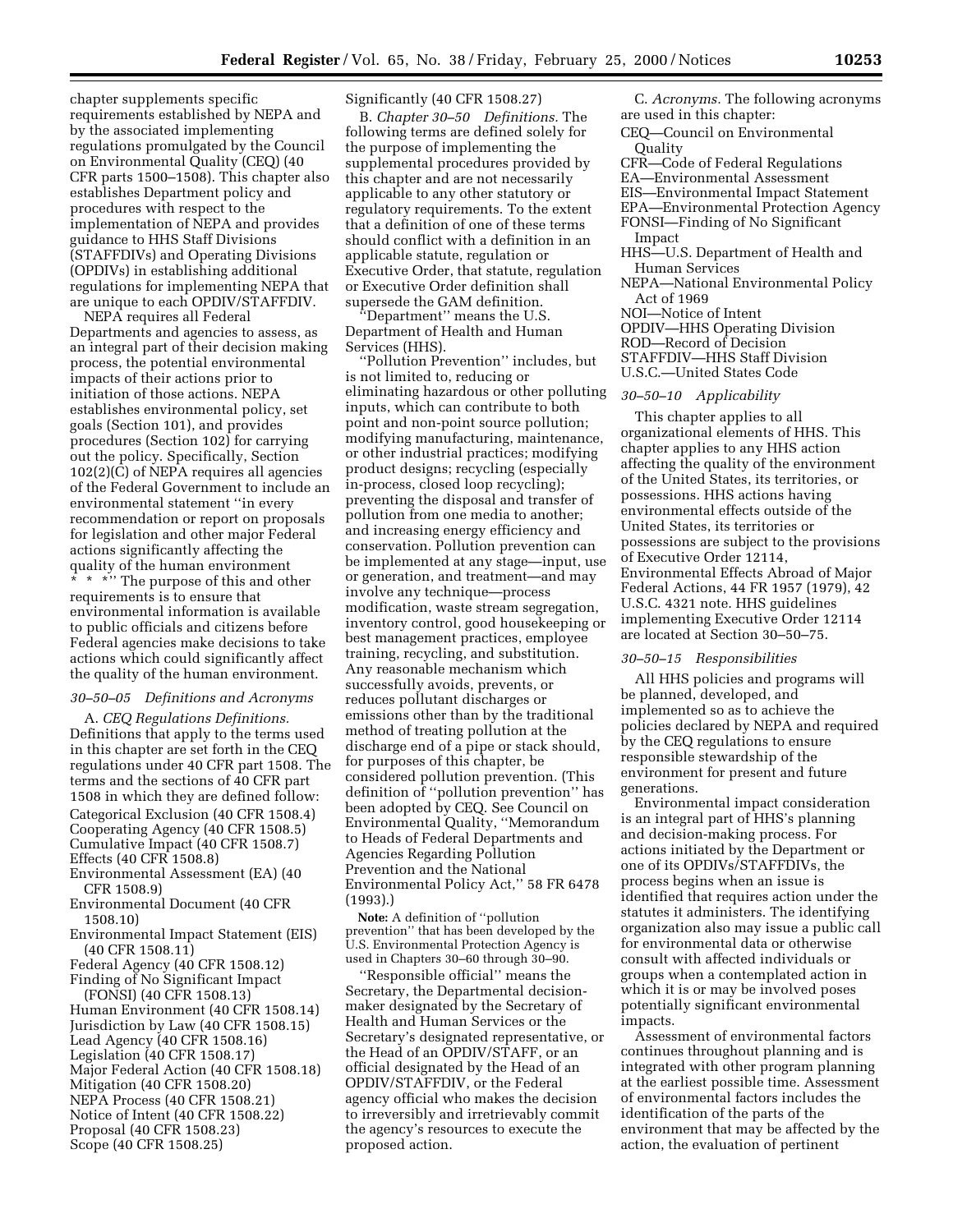environmental data, and the consideration of alternatives consistent with 40 CFR 1502.14.

NEPA and the CEQ regulations establish a mechanism for building environmental considerations into federal agency decision-making. This mechanism will be used to incorporate pollution prevention into the early planning stages of a proposal.

OPDIVs/STAFFDIVs shall determine, utilizing the procedures in the CEQ regulations and this chapter, whether any HHS proposal:

1. Is categorically excluded from preparation of an EIS or an EA (30–50– 25; 30–20–40);

2. Requires preparation of an EA (30– 50–30);

3. Requires preparation of an EIS (30– 50–35).

OPDIVs/STAFFDIVs may choose to prepare a NEPA document for any HHS action at any time to further the purposes of NEPA.

OPDIVs/STAFFDIVs shall determine for each major federal action (hereinafter ''action'') not categorically excluded, the data needed for an environmental assessment and a system for acquiring such data. OPDIVs/ STAFFDIVs shall prepare an environmental assessment for each proposed action not categorically excluded and, as a result of its findings prepare a Finding of No Significant Impact (FONSI) or an Environmental Impact Statement (EIS).

#### *30–50–20 Purpose, Content, and Availability of Environmental Documents*

Sections 30–50–40 through 30–50–65 describe the environmental documents that may be required during the process of considering the environmental aspects of an action. These sections describe the various types of NEPA documents including their purposes and contents. OPDIVs/STAFFDIVs may publish in the **Federal Register** additional requirements for the preparation of environmental documents under their responsibility. Data and information that are protected from disclosure by 18 U.S.C. 1905 or 21 U.S.C. 331(j) or 360j(c) or other applicable laws shall not be included in environmental documents prepared under this chapter. When such data and information are pertinent to the environmental review of a proposed action, an applicant or petitioner shall submit such data and information separately as a confidential section of the application or petition, but shall summarize the confidential data and information in the environmental document to the extent possible.

## *30–50–25 Actions That May Be Excluded From the Requirement To Prepare an Environmental Assessment or an Environmental Impact Statement*

*Categorical Exclusions.* Actions within a class that individually or cumulatively have been determined under Section 30–20–40 not to significantly affect the quality of the human environment ordinarily are excluded from the preparation of an EA or EIS. To find that a proposed action is categorically excluded, OPDIVs/ STAFFDIVs shall determine if:

1. The proposal fits within a class of actions described in 30–20–40 or a categorical exclusion developed by the OPDIV/STAFFDIV in accordance with 30–20–30; and

2. No extraordinary circumstances are related to the proposed action that may affect the significance of the environmental effects of the proposal.

## *30–50–30 Other Actions Requiring Preparation of an Environmental Assessment (EA) or an Environmental Impact Statement (EIS)*

Any proposed action of a type specified in this section ordinarily requires the preparation of an EA, unless it qualifies for exclusion under Section 30–20–40. Such actions include:

1. Major recommendations or reports made to Congress on proposals for legislation in instances where the Department or OPDIV/STAFFDIV has primary responsibility for the subject matter involved; and

2. Actions Involving Extraordinary Circumstances. As provided by 40 CFR 1508.4, and EA or an EIS will be required for any specific action that ordinarily is excluded if the OPDIV/ STAFFDIV has sufficient evidence to establish that the specific proposed action may significantly affect the quality of the human environment. OPDIVs/STAFFDIVs shall prepare an EA when there are extraordinary circumstances in which a normally excluded action may have a significant environmental effect. Extraordinary circumstances include the following:

(a) Unique situations presented by specific proposals, such as scientific controversy about the environmental effects of the proposal;

(b) Uncertain effects or effects involving unique or unknown risks; or

(c) Unresolved conflicts concerning alternate uses of available resources within the meaning of Section 102(2)(E) of NEPA.

3. Actions Involving Cumulative Impacts. The CEQ regulations require consideration of three types of actions when determining the scope of

environmental impact statements. These actions are: (1) Connected actions; (2) cumulative actions; and (3) similar actions. An action may have three types of impacts: (1) Direct; (2) indirect; or (3) cumulative. A determination that an action is categorically excluded will be precluded if the action is connected to another action that may require an environmental impact statement or when viewed with other proposed actions may have cumulatively significant impacts. CEQ defines ''connected actions'' and ''cumulative actions'', at 40 CFR 1508.25, as follows:

(a) *Connected Actions.* ''Connected'' actions means actions that are closely related and therefore should be discussed in the same impact statement. Actions are connected if they:

(i) Automatically trigger other actions which may require environmental impact statements;

(ii) Cannot or will not proceed unless other actions are taken previously or simultaneously; or

(iii) Are interdependent parts of a larger action and depend on the larger action for their justification.

(b) *Cumulative Actions.* ''Cumulative actions'' are actions which, when viewed with other proposed actions, have cumulatively significant impacts and should therefore be discussed in the same impact statement.

## *30–50–35 Categories of Actions Requiring Preparation of an Environmental Impact Statement (EIS)*

EIS's are prepared for HHS organization actions when:

1. Evaluation of data in an Environmental Assessment (EA) leads to a finding by the responsible official that a proposed action may significantly affect the quality of the human environment under the criteria in 40 CFR 1508.14 and 1508.27; or

2. Initial evaluation by the responsible official of any action, including any action for which an EA would otherwise be required, establishes that significant environmental effects may be associated with one or more of the probable courses of action being considered.

#### *30–50–40 Environmental Assessments*

A. *Purpose.* As defined by CEQ in 40 CFR 1508.9, an Environmental Assessment (EA) is the public document in which environmental and other pertinent information on a proposed action are presented, providing a basis for a determination whether to prepare an Environmental Impact Statement (EIS) or a Finding or Significant Impact (FONSI).

An EA shall be prepared for each action not excluded pursuant to Section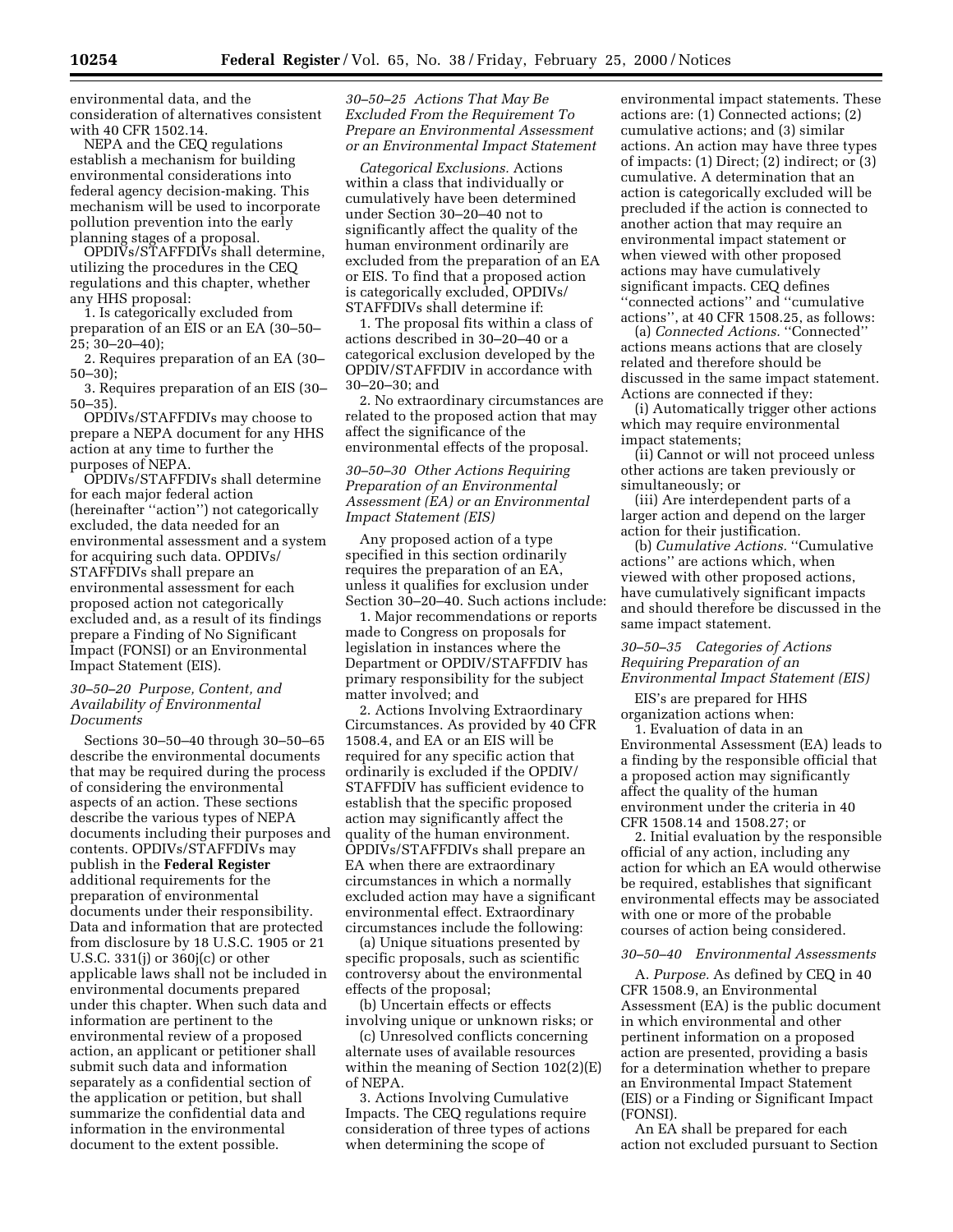30–20–40. The EA shall be a complete, objective, and well-balanced document that allows the public to understand the HHS organization's decision.

B. *Contents.* The EA shall:

1. Briefly provide sufficient evidence and analysis for determining whether to prepare an EIS or FONSI;

2. Briefly discuss the need for the proposed action;

3. Describe the potential

environmental impacts of the proposed action;

4. Describe measures, including suitable pollution prevention techniques, which would be taken to avoid or mitigate potential environmental impacts associated with the proposed action;

5. Describe in detail the environmental impact of reasonable alternatives to the proposed action (including no action), particularly those that will enhance the quality of the environment and avoid some or all of the adverse environmental effects of the proposed action;

6. Include a comparative analysis of environmental benefits and risks of the proposed action and alternatives, identifying the preferred action based on environmental factors;

7. Include, if appropriate, a floodplain/wetlands assessment prepared under Sections 30–40–40 or 30–40–70 and analyses needed for other environmental determinations;

8. List those persons preparing the assessment and their areas of expertise and persons and agencies consulted; and

9. List complete citations for all referenced documents and include copies of referenced articles that are not generally available.

Consistent with 40 CFR 1500.4(j) and 1502.21, EAs may incorporate by reference information presented in other documents that are reasonably available to HHS and to the public within the time to comment.

OPDIVs/STAFFDIVs may specify formats and additional content of EAs that are required to be prepared for proposed actions within their responsibility. A notice of the availability of OPDIV/STAFFDIV formats and instructions for preparation of environmental assessments shall be published in the **Federal Register**.

C. *Criteria.* In determining whether a proposed action will or will not 'significantly affect the quality of the human environment.'' OPDIVs/ STAFFDIVs should evaluate the expected environmental consequences of a proposed action by means of the following steps, utilizing the guidance provided in 40 CFR 1508.27:

*Step One—Identify those things that will happen as a result of the proposed action.* An action normally produces a number of consequences. For example, a grant to construct a hospital may terminate human services; will involve destruction and construction; will provide a service. Actions may be connected, cumulative, or similar (see 40 CFR 1508.25(a)).

*Step Two—Identify the ''human environments''* that the proposed action will affect. In accordance with 40 CFR 1508.27, the significance of an action must be analyzed in several contexts, such as society as a whole (human, national), the affected region, the affected interests, and the locality. The significance of an action will vary with the setting of the proposed action. Environments may include terrestrial, aquatic, subterranean, and aerial environments, such as islands, cities, rivers or parts thereof.

*Step Three—Identify the kinds of effects that the proposed action will cause on these ''human environments.''* A change occurs when a proposed action causes the ''human environment'' to be different in the future than it would have been, absent the proposed action. These changes involve the introduction of various ''resources'' (including those often characterized as waste).

*Example:* A decrease in the amount of soil entering a stream; the introduction of a new chemical compound to natural environments.

In addition to organisms, substances, and compounds, the term ''resources'' include energy (in various forms), elements, structures, and systems (such as a trash collection service in a city). Present environmental impacts and reasonably foreseeable future environmental impacts must be considered.

In identifying changes caused by the proposed action, OPDIVs/STAFFDIVs should identify the magnitude of the changes likely to be caused within smaller and larger ''human environments'' affected (*e.g.,* part of a city, the whole city, the metropolitan area).

The impacts resulting from the proposed action may be direct, indirect, or cumulative (see 40 CFR 1508.25(c)).

Step Four—Identify whether these changes are significant. The following points should be considered in conjunction with 40 CFR 1508.8 (effects), 40 CFR 1508.14 (human environment), and 40 CFR 1508.27 (''significantly'') in making a decision concerning significance:

• A change in the characterization of an environment is significant (*e.g.,* from terrestrial to aquatic);

• The establishment of a species in or removal of a species from an

environment may be significant; • The more dependent an environment becomes on external resources, the larger the magnitude of change (and the more likely it is to be significant);

• The larger the environment under consideration, the lower the amount of change needed before the change may be significant.

The CEQ regulations in 40 CFR 1508.27 describe a number of factors that should be considered in evaluating severity (intensity) of an impact. OPDIVs/STAFFDIVs should consider the cumulative effect of the proposed action. An action may be individually insignificant but cumulatively significant when the action is related to other actions. Significance exists if it is reasonable to anticipate a cumulatively significant impact on the environment. Significance cannot be avoided by terming an action temporary or by breaking it down into small component parts.

*Step Five—Consider alternatives to the proposed action.* Alternatives to the proposed action include:

• No action alternative:

• Other reasonable courses of action; and

• Mitigation measures.

*30–50–45 Findings of No Significant Impact*

A. *Purpose.* A Finding of No Significant Impact (FONSI) is a document prepared by an OPDIV/ STAFF that briefly presents the reasons why an action, not otherwise excluded (see 30–20–40), will not have a significant effect on the human environment and for which, therefore, an EIS will not be prepared (40 CFR 1508.13).

B. *Responsibilities.* The responsible official will evaluate the information contained in the EA to determine whether it is accurate and objective, whether the proposed action may significantly affect the quality of the human environment, and whether an EIS will be prepared. The responsible official will examine the environmental effects of the proposed action and the alternative courses of action, select a course of action, and ensure that any necessary mitigating measures are implemented as a condition for approving the selected course of action. When the responsible official has determined that the proposed action will not have a significant effect on the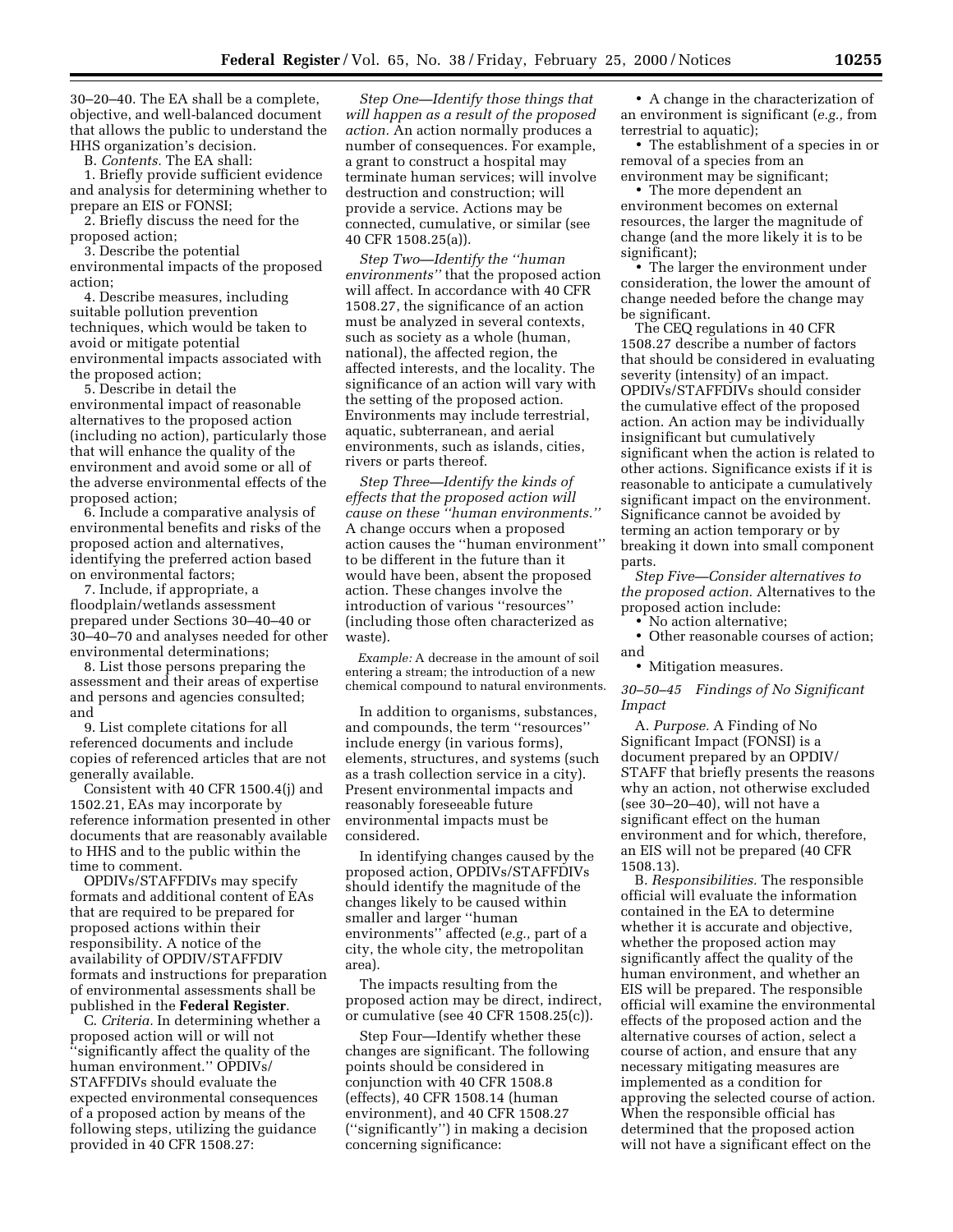human environment, the responsible official will sign the FONSI, thereby establishing that the official approves the conclusion not to prepare an EIS for the action under consideration.

A FONSI shall be prepared only if the related EA supports the finding that the proposed action will not have a significant effect on the quality of the human environment. The environmental assessment (or a summary of the EA) shall be included as a part of the FONSI.

If significant effects requiring the preparation of an EIS are identified, a Notice of Intent (NOI) to prepare an EIS will be published in the **Federal Register** in accordance with § 30–50–55. If an EA does not support a FONSI, an EIS shall be prepared and a Record of Decision (ROD) issued before action is taken on the proposal addressed by the EA, except as permitted under 40 CFR 1506.1.

C. *Contents.* The FONSI shall include the following:

1. The supporting EA or a summary of it (including a brief description of the proposed action and alternatives considered in the EA, environmental factors considered, projected impacts);

2. References to any other related environmental documents (40 CFR 1501.7(a)(5));

3. Any mitigation measures that will render the impacts of the proposed action not significant;

4. Any findings required by Sections 30–40–40 or 30–40–70 in conneciton with floodplain or wetlands environmental reviews;

5. The date of issuance; and

6. The signature of the approving official.

If the assessment is included, the FONSI need not repeat any of the discussion in the assessment but may incorporate it by reference.

D. *Proposed Action.* An OPDIV/ STAFFDIV may proceed with the proposed action after the FONSI is issued, subject to any mitigation measures identified in the FONSI that are essential to render the impacts of the proposed action not significant.

## *30–50–50 Public Availability of Environmental Assessments and Findings of No Significant Impact*

A. *Public Availability of FONSI and EA.* OPDIVs/STAFFDIVs shall make a FONSI and its related EA available to the public as provided in the CEQ regulations at 40 CFR 1500.6, 1501.4(e)(1) and 1506.6, including making copies available for inspection in public reading rooms or other appropriate locations for a reasonable time.

B. *Public Availability of FONSI.* For a limited number of actions, the proposed FONSI and its related EA will be made available for public review (including review by state and area-wide information clearinghouses) for 30 days before a final determination is made whether to prepare an EIS and before the action may begin. This procedure will be followed when the proposed action is, or is closely similar to, one that normally requires an EIS or when the proposed action is one without precedent (40 CFR 1501.4(e)). OPDIVs/ STAFFDIVs may issue a proposed FONSI for public review and comment in other situations as well.

C. *Revised FONSI.* If a FONSI is revised, it is subject to the public availability requirements of this section.

## *30–50–55 Notice of Intent and Scoping*

A. *Purpose.* The Notice of Intent (NOI) notifies the public that an EIS will be prepared and considered (40 CFR 1508.22). This determination may be based on information contained in an EA or on other available information which indicates that potentially significant effects may be associated with a proposed action.

B. *Responsibilities.* When an environmental assessment indicates that a significant environmental impact may occur and significant adverse impacts can not be eliminated by making changes in the project, an NOI shall be published in the **Federal Register** as soon as practicable after the responsible official has made a decision to prepare an EIS and before the scoping process. When the responsible official finds that there will be a lengthy period between the decision to prepare an EIS and the time of actual preparation, the NOI may be published at a reasonable time in advance of preparation of the draft EIS. C. *Contents.* As required by 40 CFR

1508.22, the NOI will:

1. Describe the proposed action and possible alternatives;

2. Describe the proposed scoping process, which may include a request for information or suggestions regarding the scope of the EIS;

3. State whether a public scoping meeting will be held, and the location, date, and time of such meeting; and

4. State the identification of persons within the HHS organization to contract for information about the proposed action and the EIS.

D. *Scoping.* Publication of the NOI in the **Federal Register** begins the scoping process. Scoping is an early and open process for determining the scope of issues to be addressed and for identifying the significant issues related to a proposed action (40 CFR 1501.7).

The scoping process for an EIS shall be undertaken in accordance with the procedures in 40 CFR 1501.7. An NOI shall be made available to the public in accordance with 40 CFR 1500.6 and 1506.6. OPDIVs/STAFFDIVs shall allow a minimum of 30 days for the receipt of public comments during the scoping process.

E. *Public Scoping Meetings.* A public scoping meeting normally will be conducted whenever an NOI has been published, except that a public scoping process is optional for supplemental EISs (40 CFR 1502.9(c)(4)). Public scoping meetings shall not be held until at least 15 days after public notification. 40 CFR 1506.6(c)(2).

F. *Scoping Issues.* Pollution prevention should be considered an issue in the scoping process because it will encourage those outside the HHS organization to provide insights into pollution prevention technologies that might be available for use in connection with the proposal or its possible alternatives.

#### *30–50–60 Environmental Impact Statements*

A. *General.* An OPDIV/STAFFDIV responsible for carrying out a specific action is responsible for preparation of an EIS, if one is required. The final text of an EIS will be prepared by the responsible official after comments on the draft statement have been addressed and received full consideration in the OPDIV/STAFFDIV's decision-making process.

B. *Cooperation With Other Federal Agencies.* In cases in which HHS participates with other Federal agencies in a proposed action, one agency will be the lead agency and will supervise preparation of an EIS if one is required. A Memorandum of Understanding among all involved agencies may be useful in summarizing the relative responsibilities of all involved agencies. Lead agency responsibility should be determined in accordance with 40 CFR 1501.5.

HHS will act as a cooperating agency if requested. HHS may request to be designated as a cooperating agency if proposed actions may affect areas of HHS responsibility. As a cooperating agency, HHS will comply with the procedures in 40 CFR 1501.6(b) to the extent possible, depending on program commitments and the availability of funds and personnel.

Within the Department, lead or cooperating agency responsibility will be exercised by the OPDIV/STAFFDIV that is responsible for the subject matter of the proposed action. If a proposed action affects more than one OPDIV/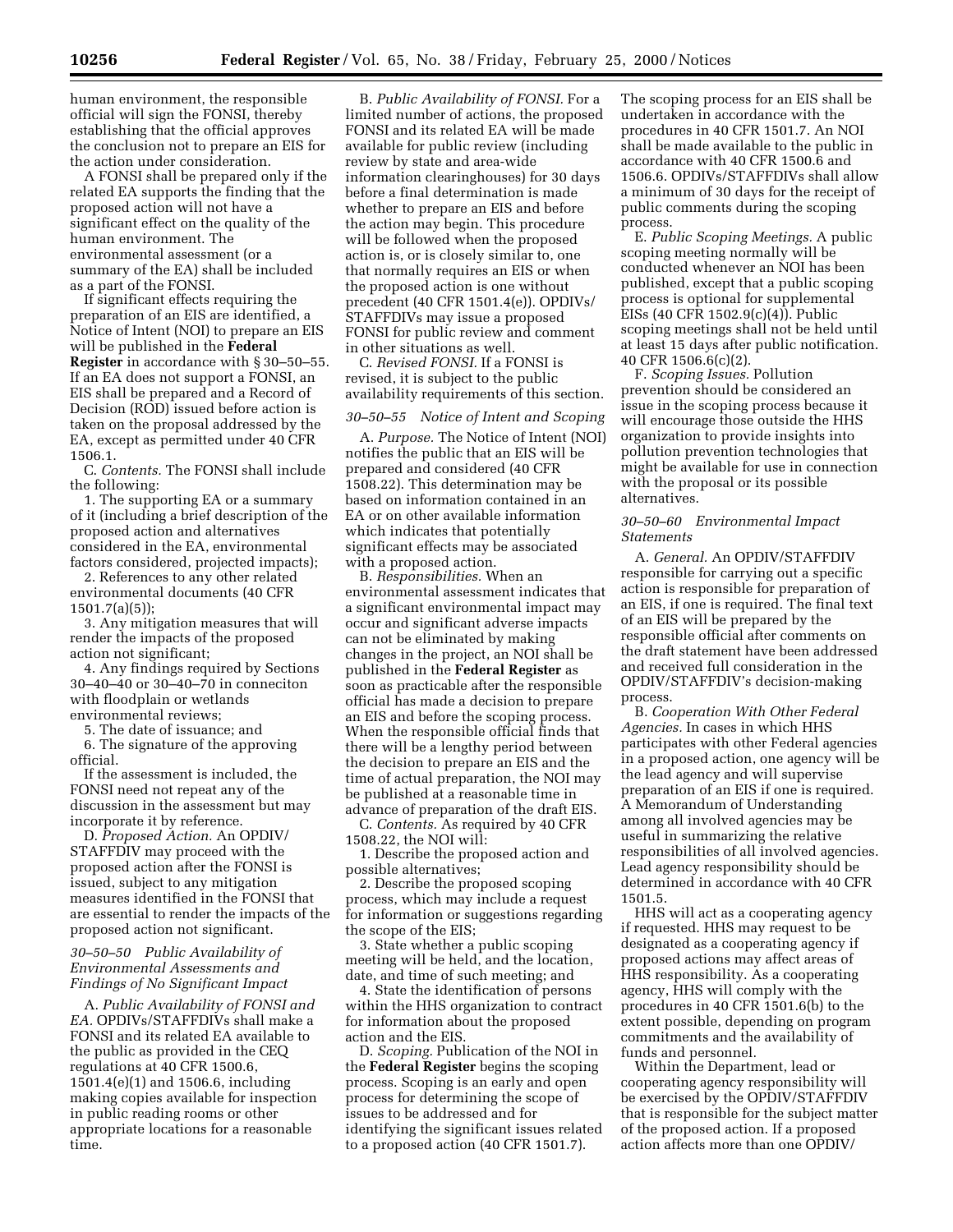STAFFDIV, the Secretary will designate one of the OPDIVs/STAFFDIVs to be responsible for coordinating the preparation of required environmental documentation.

C. *Cooperation With States.* In cases in which an OPDIV/STAFFDIV participates with state and local governments in a proposed action, the OPDIV/STAFFDIV is responsible for preparing an EIS. However, a state agency may jointly prepare the statement if it has state-wide jurisdiction and HHS participates in its preparation, including soliciting the views or other state or Federal agencies affected by the statement.

D. *Proposals for Legislation.* A legislative EIS must be prepared for any legislative proposal developed by HHS which would significantly affect the quality of the human environment. A legislative EIS shall be submitted to Congress at the time the legislation is proposed to Congress or up to 30 days afterwards. Except as provided in 40 CFR 1506.8, a draft EIS shall accompany a legislative proposal. A scoping process is not required for a legislative EIS.

E. *Responsibilities.* Except for proposals for legislation, OPDIVs/ STAFFDIVs shall prepare EISs in two stages: Draft and final. The responsible official will ensure that:

1. All reasonable alternatives (including no action) are rigorously explored and objectively evaluated,

2. There is balancing of environmental impacts with the OPDIV's/STAFFDIV's objective in choosing an appropriate course of action;

3. Appropriate mitigation measures are included in the proposed action or alternatives;

4. Diligent efforts are made to provide an opportunity for the public to participate in the environmental review process;

5. Comments on a draft EIS are carefully assessed and considered; and

6. The preferred alternative is the alternative which the OPDIV/STAFFDIV believes would fulfill its statutory mission and responsibilities giving consideration to economic, environmental, technical and other factors.

F. *OPDIV/STAFFDIV Action.* Except as provided at 40 CFR 1506.1 and 1506.10(b) and this section, no HHS OPDIV/STAFFDIV decision on the proposed action shall be made or recorded until at least 30 days after the publication by EPA of notice that the particular EIS has been filed with EPA. If the subject of a final statement is also the subject of a regulation published in the **Federal Register**, this requirement

may be met by simultaneous publication of the regulation and of a Notice of Availability of the final statement and the Record of Decision, provided that the regulation becomes effective no sooner than 30 days after the date of publication, unless such regulation is subject to formal internal appeal. For regulations subject to formal internal appeal, the period for formal appeal of the decision and the 30 day period may run concurrently.

G. *Record of Decision.* A Record of Decision (ROD) shall be prepared by the responsible official when an HHS organization decides to take action on a proposal covered by an EIS. See 40 CFR 1505.2. No action shall be taken until the decision has been made public, except as provided at 40 CFR 1500.6 and 1506.1. The contents of a ROD are specified in 30–50–65. (See further discussion in 30–50–65)

H. *Emergency Actions.* There are certain HHS organization actions which, because of their immediate importance to the public health, make adherence to the requirements of the CEQ regulations and this section concerning minimum periods of public review impractical. Compliance with the requirements for environmental analysis under NEPA is impossible where emergency circumstances require immediate action to safeguard the public health. For such actions, the responsible official shall consult with the CEQ about alternative arrangements before the action is taken, or after the action is taken if time does not permit prior consultation with CEQ. OPDIVs/STAFFDIVs shall, in accordance with 40 CFR 1506.11, limit such arrangements to actions necessary to control the immediate impacts of the emergency. Other actions remain subject to NEPA review. An OPDIV/STAFFDIV shall document, including publishing a notice in the **Federal Register**, an emergency action covered by this paragraph within 30 days after such action occurs. The documentation shall identify any adverse impacts from the actions taken; any further mitigation that is necessary; and any NEPA documents that may be required.

I. *Monitoring.* As described in 40 CFR 1505.3, an OPDIVISTAFFDIV may provide for monitoring to ensure that its decisions, any mitigating measures, and other conditions are carried out.

#### *30–50–65 Contents of an EIS*

A. *Format.* The format used for an EIS shall encourage good analysis and clear presentation of the proposed action, alternatives to the proposed action, their environmental effects and, when there is an interrelationship between economic or social and natural or

physical environmental effects, their economic, and social impacts. See 40 CFR 1508.14. The CEQ regulations (40 CFR part 1502) provide detailed requirements for the preparation of an EIS.

The following CEQ recommended standard format for EIS's (40 CFR 1502.10) shall be used unless the responsible official determines that there is a compelling reason to do otherwise:

## 1. Cover Sheet;

2. Summary;

3. Table of Contents;

4. Purpose of and need for action;

5. Alternatives including proposed action;

6. Affected environment;

7. Environmental consequences;

8. List of preparers;

9. List of agencies, organizations, and persons to whom copies of the EIS are sent;

10. Index; and

11. Appendices (if any).

If a different format is used, it shall include paragraphs 1–3, 8–10, and shall include the substance of paragraphs 4– 7 and 11, in any appropriate format.

B. *Cultural or Natural Assets.* If a proposed action will also affect a cultural or natural asset, the EIS shall incorporate the material required by the applicable statute or Executive Order.

C. *Pollution Prevention.* Pollution prevention should be an important component of mitigation of the adverse impacts of a Federal action. To the extent practicable, pollution prevention considerations should be included in the proposed action and in the reasonable alternatives to the proposal, and should be addressed in the environmental consequences section of the EIS (40 CFR 1502.14(f), 1502.16(h), and 1508.20).

D. *Draft EIS.* Draft environmental impact statements shall be prepared in accordance with the scope decided upon in the scoping process and shall satisfy to the fullest extent possible the requirements established for final EISs. All substantive comments received during the comment period held as part of the public scoping process shall be considered in determining the scope of the EIS. The draft statement should discuss all major points of view on the environmental impacts of the alternatives, including the proposed action.

E. *Final EIS.* A final EIS shall be prepared following the public comment period and hearing on the draft EIS. The HHS organization's responses to comments shall be made in accordance with 40 CFR 1503.4. A final EIS shall contain any additional relevant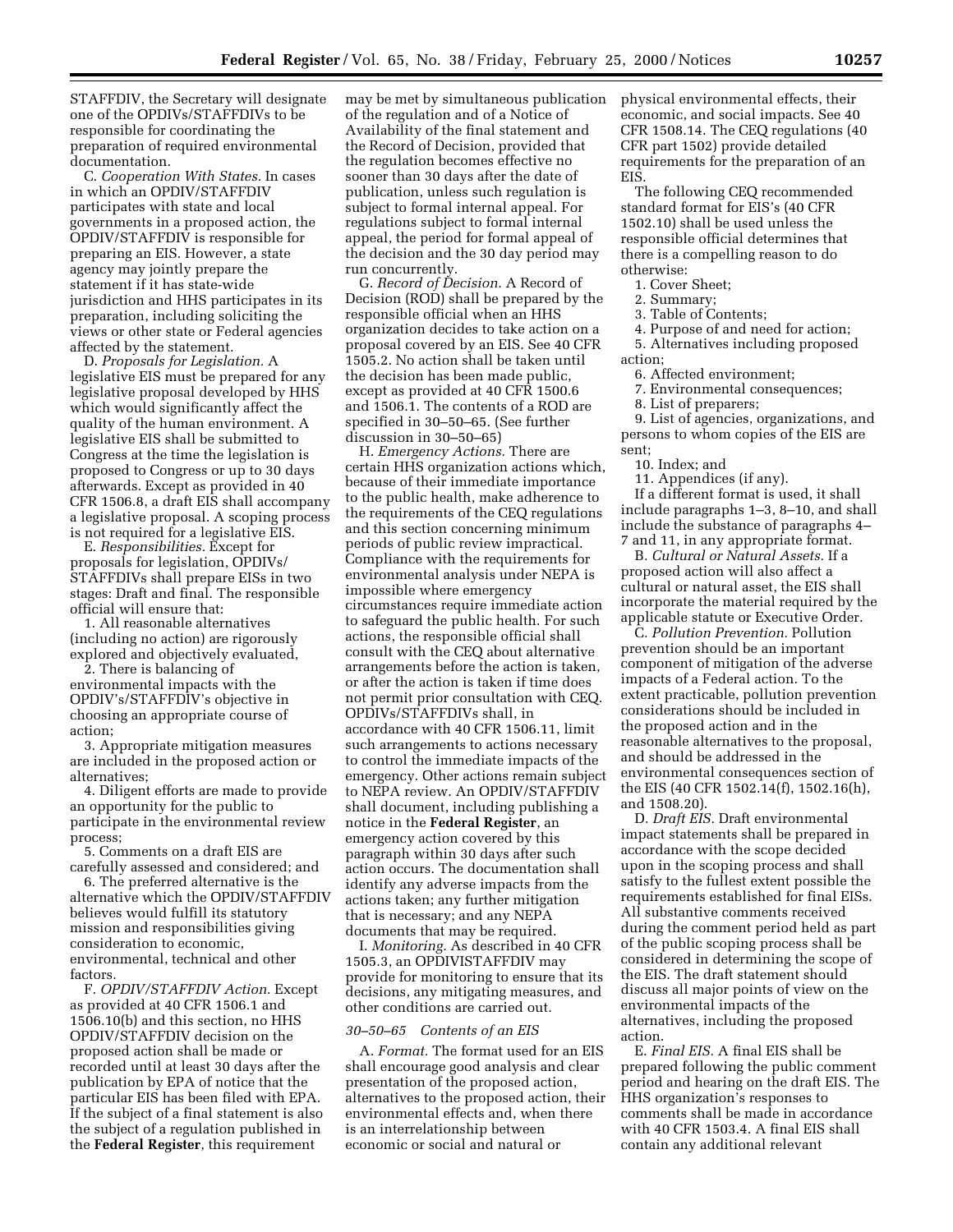information gathered after the publication of the draft EIS, a copy of or a summary of oral and written comments received during the public review of the draft EIS, and the HHS organization's responses to the comments. Any responsible opposing view that was not adequately discussed in the draft statement shall be addressed in the final EIS. A final EIS shall also include any mitigation measures necessary to make the recommendation alternative environmentally acceptable and any findings required by Sections 30–40–40 or 30–40–70 in connection with floodplain or wetlands environmental reviews.

F. *Consideration of Comments on the Draft EIS.* Comments received on the draft EIS shall be carefully assessed and considered. The final EIS shall respond to oral and written comments received during public review of the draft EIS, as provided by 40 CFR 1503.4.

G. *Supplemental Statement.* OPDIVs/ STAFFDIVs shall prepare supplements to either draft or final statements if there are substantial changes in the proposed action which are relevant to environmental concerns bearing on the proposed action, if significant new information becomes available, or new circumstances occur. Preparation and circulation of supplements is the same as that for draft and final EISs.

H. *Record of Decision.* When an OPDIV/STAFFDIV reaches a decision on a proposed action after preparing an EIS, the responsible official shall prepare a concise public record of decision which includes:

1. The decision;

2. All alternatives considered, specifying the alternative or alternatives which were considered to be environmentally preferable;

3. A discussion of factors which were involved in the decision, including any essential considerations of national policy which were balanced by the organization in making its decision and a statement of how those considerations entered into its decision;

4. A statement of whether all practicable means to avoid or minimize potential environmental harm from the alternative selected have been adopted, and if not, why they were not;

5. A description of mitigation measures that will be undertaken to make the selected alternative environmentally acceptable;

6. A discussion of the extent to which pollution prevention is included in the decision and how pollution prevention measures will be implemented; and

7. A summary of any monitoring and enforcement program adopted for any mitigation measures.

## *30–50–70 Public Involvement and Circulation of Environmental Impact Statements*

A. *Public Notice.* The public has the opportunity to offer comments and otherwise participate in the NEPA process as set forth in 40 CFR 1506.6 from the time the decision is made to prepare an EIS. A Notice of Intent (30– 50–55) to prepare an EIS is published in the **Federal Register** and serves as the first public notification that an EIS will be prepared. The scoping process (30– 50–55), as announced in the Notice of Intent, allows the public, Indian tribes, Federal agencies, States, and local governments to participate in determining the issues to be considered in the EIS.

OPDIVs/STAFFDIVS shall make diligent efforts to involve the public in the environmental review process by providing public notice of NEPA-related hearings, public meetings, and the availability of environmental documents so as to inform those persons and agencies who may be interested or affected. The responsible official shall ensure that public notice is provided for in accordance with 40 CFR 1500.6 and 1506.6(b). Notice shall be made through direct mail, the **Federal Register,** local media, or other means appropriate to the scope, issues, and extent of public concern. In all cases, notice shall be given to those who have requested it on an individual action. Public notice shall include the name and location of a contact official through whom additional material may be obtained. EPA will publish in the **Federal Register** a Notice of Availability of HHS draft and final EISs.

OPDIVs/STAFFDIVs must give public notice in the following instances:

1. Prior to preparing a draft statement in order to solicit public participation; and

2. Prior to any public hearings. B. *Public Hearings.* OPDIVs/ STAFFDIVs shall hold public hearings as part of the NEPA environmental review process when hearings will assist substantially in forming environmental judgments. The hearings shall be conducted in a manner that is consistent with OPDIV/STAFFDIV program requirements. The responsible official shall conduct a public hearing on a draft EIS and shall ensure that the draft EIS is made available to the public and the hearing announced at least 15 days in advance of the hearing. The announcement shall identify the subject of the draft EIS and include the location, data, and time of the public hearing.

C. *Availability of Draft EIS.* Draft EISs will be prepared, forwarded to EPA for

filing, and made available to the public early enough in the consideration of the proposed action to permit meaningful review of the environmental issues involved. A draft EIS will be sent to any party having an interest in the document, and will be available to the public upon request for the purpose of receiving substantive comment, corrections, and additional information on the issues covered by the statement. Copies of draft statements shall be provided to:

1. U.S. Environmental Protection Agency;

2. Council on Environmental Quality; 3. Other Federal agencies having

related special expertise or jurisdiction by law;

4. Appropriate local and national organizations;

5. Appropriate State and local agencies, including those authorized to develop and enforce environmental standards;

6. Indian tribes, as appropriate, and 7. Others requesting a copy of the draft statement.

D. *Comments on Draft EIS.* After preparing a draft EIS and before preparing a final EIS, the responsible official shall obtain the comments of Federal agencies, Indian tribes, State and local government agencies, and the public in accordance with 40 CFR 1503.1. The responsible official shall respond to comments in the final EIS in accordance with 40 CFR 1503.4. There shall be a 45-day minimum comment period for a draft EIS after EPA publishes a Notice of Availability of the document in the **Federal Register** (40 CFR 1506.10(c)). Procedures for the preparation and circulation of a supplemental statement are contained in 30–50–65G.

E. *Proposed Rulemaking.* If the subject of a draft EIS is also the subject of a notice of proposed rulemaking, the **Federal Register** notice of proposed rulemaking will state that the draft EIS is available upon request, and will solicit comments from all interested persons.

F. *Final EIS.* Copies of final statements shall be provided in accordance with the list subsection C and to all agencies, persons, or organizations who submitted comments regarding the draft statement. Copies of each final EIS will be available upon request, and the responsible HHS organization will make copies of the final statement available for public inspection in public reading room(s).

G. *Record of Decision.* The responsible official shall publish the ROD in the **Federal Register** and disseminate the ROD to the public as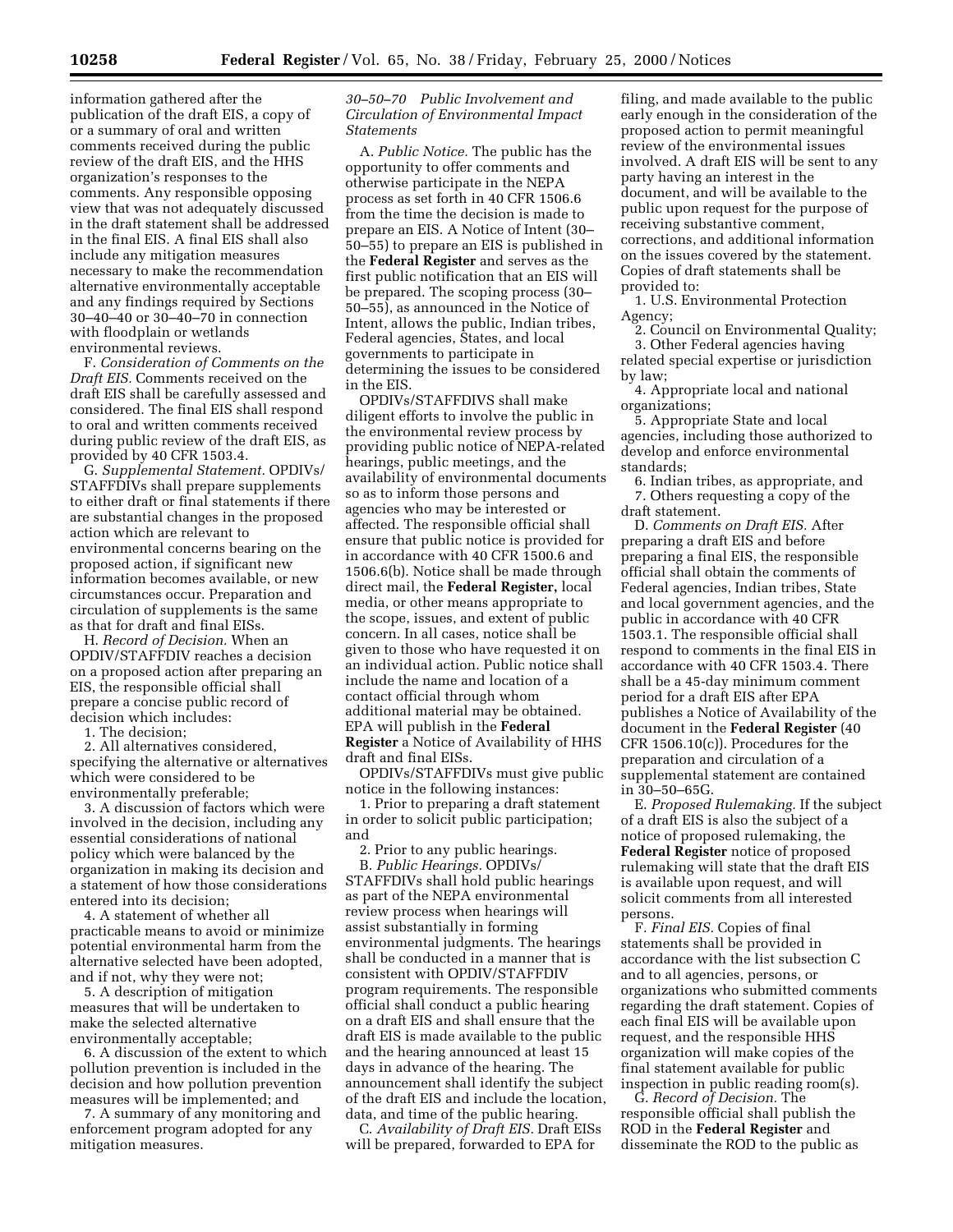provided in 40 CFR 1506.6, except as provided in 40 CFR 1507.3(c).

## *30–50–75 Environmental Effects Abroad of Major Agency Actions*

A. *Consideration of Environmental Effects.* In accordance with Executive Order 12114, Environmental Effects Abroad of Major Federal Actions, 44 FR 1957 (1979), 42 U.S.C. 4321 note, the responsible official shall consider the environmental effects abroad of a major action by the Department or one of its OPDIVs/STAFFDIVs, including whether the action involves:

1. Potential environmental effects on the global commons and areas outside the jurisdiction of any nation, *e.g.,* oceans, Antarctica, and the upper atmosphere;

2. Potential environmental effects on a foreign nation not participating with or otherwise involved with the United States and not otherwise involved in an HHS organization activity;

3. The export of products (or emissions or effluent) that in the United States are prohibited or strictly regulated because their effects on the environment create a serious public health risk; or

4. Potential environmental effects on natural and ecological resources of global importance designated under the Executive Order.

Before deciding on any action falling into the categories specified in subsection A of this section, the responsible official shall determine in accordance with Section 2–3 of the Executive Order whether such actions may have a significant environmental effect abroad.

B. *Type of Environmental Review.* If the responsible official determines that an action may have a significant environmental effect abroad, the responsible official shall determine in accordance with Section 2–4(a) and (b) of the Executive Order whether the subject action calls for:

1. An EIS;

2. A bilateral or multilateral environmental study; or

3. A concise environmental review.

C. *Preparation of Environmental Documents.* In preparing environmental documents under this section, the responsible official shall:

1. Determine, as provided in Section 2–5 of the Executive Order, whether proposed actions are subject to the exemptions, exclusions, and modification in contents, timing, and availability of documents; and

2. Coordinate all communications with foreign governments concerning environmental agreements and other

arrangements in implementing the Executive Order.

#### *30–50–80 Reviewing External Environmental Impact Statements*

HHS has a responsibility under section 102(2)C of NEPA to review and comment on draft EISs developed by other Federal agencies. In accordance with 40 CFR 1503.2, HHS must comment on each EIS on issues for which it has ''jurisdiction by law or special expertise.''

A. *Jurisdiction by Law.* An OPDIV/ STAFFDIV reviewing a draft EIS should review each alternative action discussed in an EIS in terms of the Departments statutory responsibilities. For example, the reviewer should examine:

1. Potential effects on the delivery or quality of health, social, or welfare services;

2. Potential effects associated with the manufacture, transportation, use, storage, and disposal of chemicals or other hazardous or radioactive materials;

3. Potential changes in plant or animal populations (This includes examination of the potential effects the proposed action may have on human health. Changes in natural predator populations may upset the ecological balance to the extent that an increased incidence of morbidity or mortality will occur unless offsetting safeguards are instituted); and

4. Potential changes in the physical environment that could affect human health or welfare (*e.g.,* air pollution, change in land use). (This shall also include an examination of the availability and quality of water, sewage, and solid waste disposal facilities.)

B. *Jurisdiction by Special Expertise.* Individuals reviewing EISs may comment, in addition, in areas beyond their immediate job responsibilities when they have special expertise which may be appropriate. For example, a veterinarian employed in a disease prevention program can comment on an EIS discussion about the effects of a forestry project on animal populations.

C. *Types of Comments.* Comments on an EIS or on a proposed action shall be as specific as possible and may address either the adequacy of the statement or the merits of the alternatives discussed or both. A reviewer's comment on an external EIS can address one or more of the following:

1. That data are missing or inaccurate; 2. That the organization of the EIS precludes a valid review;

3. That the projections or descriptions of effects are not complete or are inaccurate;

4. That the reviewer does not concur with the projections (stating reasons);

5. That certain safeguards will lessen the extent of an effect or the magnitude of an impact;

6. A preference for an action alternative (or no action); or

7. An objection to a federal agency's preferred alternative (if one is identified in the draft EIS) and recommend adoption of new or existing alternatives.

Objections to a federal agency's alternative should be lodged on the basis of the direct or indirect effects on HHS programs or mission. When an objection or reservation about the proposal is made on grounds of environmental impacts, an OPDIV/ STAFFDIV shall specify the mitigation measures it considers necessary to allow it to grant or approve applicable permit, license, or related requirements or concurrences (40 CFR 1503.3).

If a lead federal agency's predictive methodology is criticized, the OPDIV/ STAFFDIV should describe the alternative methodology which it prefers and the rationale for its preference. An OPDIV/STAFFDIV shall specify in its comments whether it needs additional information to fulfill other applicable environmental reviews or consultation requirements and what information it needs. In particular, an OPDIV/STAFFDIV shall specify any additional information it needs to comment adequately on the draft statements analysis of significant sitespecific effects associated with the granting or approving of necessary Federal permits, licenses, or entitlements.

D. *Resolution of Comments.* If an OPDIV/STAFFDIV objects to all or part of a Federal agency's proposed action and, after consultation with the agency, is unable to resolve its differences, it shall determine if the proposed action meets the criteria for referral in 40 CFR 1504.2. If the criteria are met, the OPDIV/STAFFDIV head shall refer the objection to CEQ within 25 days of the date that the final EIS is made available to EPA in accordance with 40 CFR 1504.3.

## **Subject: Emergency Planning and Community Right-to-Know Act of 1986 (EPCRA) Requirements**

| $30 - 60 - 00$ | Background                          |
|----------------|-------------------------------------|
| 30–60–05       | Applicability                       |
| 30–60–10       | Responsibilities                    |
| 30–60–20       | <b>Emergency Planning</b>           |
|                | 30-60-30 Notification of Release of |
|                | Extremely Hazardous Substance       |
|                | 30–60–40 Material Safety Data Sheet |
|                |                                     |

Reporting 30–60–50 Emergency and Hazardous

30–60–60 Treatment of Mixtures in MSDS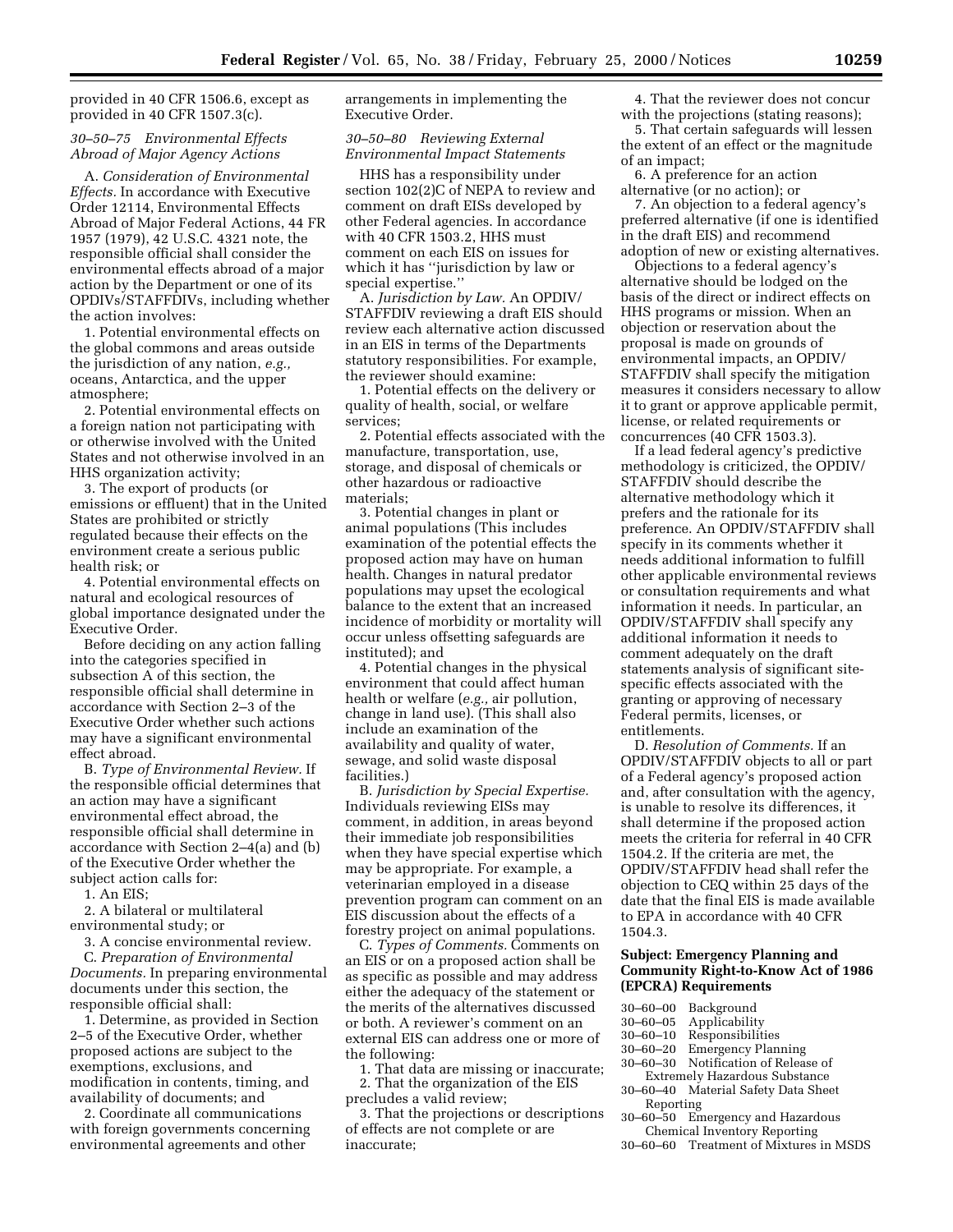and Inventory Reporting 30–60–70 Toxic Chemical Release

Inventory Reporting 30–60–80 Public Availability of

Information; Withholding and Disclosure of Trade Secrets

30–60–90 Compliance 30–60–100 Civil and Criminal Penalties

#### *30–60–00 Background*

EPCRA was enacted in 1986 as Title III of the Superfund Amendments and Reauthorization Act (SARA), Pub. L. No. 99–499, 100 Stat. 1729 (codified at 42 U.S.C. 11001–11050 (1988)). Although they are sometimes connected by their emergency notification and reporting requirements, EPCRA is a separate act from the ''Superfund'' law or, as it is officially titled, the Comprehensive Environmental Response, Compensation, and Liability Act of 1980 (CERCLA).

EPCRA's provisions form two primary programs: (1) emergency planning, and (2) community right-to-know. EPCRA establishes a mechanism for providing the public with important information on the hazardous and toxic chemicals in their communities, and it creates emergency planning and notification requirements to protect the public in the event of a release of extremely hazardous substances. The law requires local communities to prepare plans for dealing with emergencies relating to the release of extremely hazardous substances from facilities within those communities. EPCRA also provides the public and local and state governments with the right to obtain information concerning the types, amount, location, storage, use, disposition, and possible health effects from the release of hazardous and extremely hazardous substances from facilities that are in their communities.

Facilities that are subject to EPCRA are required to provide information and reports to EPA and state and local groups. Five distinct reporting requirements are contained in EPCRA:

1. Emergency planning (30–60–20);

2. Notification of release (30–60–30);

3. Material safety data sheet

submission (30–60–40);

4. Emergency and hazardous chemical inventory reporting (30–60–50), and 5. Toxic chemical release reports (30– 60–70).

Each of these reporting requirements and other facility responsibilities are described in the following sections.

#### *30–60–05 Applicability*

A. *Executive Order 12856.* EPCRA applies to ''persons''. The term ''person'' is defined in the act to include individuals, partnerships, corporations, states, and municipalities. The

definition does not cover most United States government agencies. EPCRA is made applicable to federal agencies by Executive Order 12856. E.O. 12856 incorporates by reference all definitions found in EPCRA and EPA implementing regulations, except that it modifies the term ''person'' to include Federal executive agencies as defined in 5 U.S.C. 105 (1988). Executive agencies are Executive Departments, government corporations, and independent establishments of the United States. HHS is an executive Department and is subject to EPCRA because of Executive Order 12856.

B. *Agency Facilities.* Executive Order 12856 provides that EPCRA applies to all Federal executive agencies that either own or operate a ''facility'' as that term is defined in EPCRA, if such facility meets the statute's threshold requirements for compliance. The statutory definition of facility is:

All buildings, equipment, structures, and other stationary items which are located on a single site or on contiguous or adjacent sites and which are owned or operated by the same person (or by any person which controls, is controlled by, or under common control with, such person). For purposes of [emergency release notification], the term includes motor vehicles, rolling stock, and aircraft (42 U.S.C. 11049(4)).

EPA regulations revise the statutory definition of facility to include ''manmade structures in which chemicals are purposefully placed or removed through human means such that it functions as a containment structure for human use.'' (40 CFR 355.20, 370.2). The purpose of the revision was to clarify that the definition applies to certain subsurface structures.

C. *Covered Facilities.* Each Federal agency must apply all of the provisions of Executive Order 12856 to each of its covered facilities, including those facilities which are subject, independent of the Executive order, to the provisions of EPCRA (*e.g.,* certain Governmentowned/contractor-operated facilities (GOCO's) for chemicals meeting EPCRA thresholds). Executive Order 12856 does not apply to Federal agency facilities outside the customs territory of the United States, such as United States diplomatic and consular missions abroad. EPA may be consulted to determine the applicability of Executive Order 12586 to particular OPDIV/ STAFFDIV facilities.

D. *Preliminary List of Covered Facilities.* The Secretary was required by Executive Order 12856 to provide the EPA Administrator by December 31, 1993, with a preliminary list of facilities that potentially meet the requirements

for reporting under the threshold provisions of EPCRA.

#### *30–60–10 Responsibilities*

A. *HHS.* Executive Order 12856 makes the Secretary responsible for ensuring HHS compliance with emergency planning and community right-to-know provisions established pursuant to all implementing regulations issued pursuant to EPCRA. The Order requires Federal agencies to report in a public manner toxic chemicals entering any waste stream from their facilities, including any releases to the environment, and to improve local emergency planning, response, and accident notification. The objective of Executive Order 12856 is to make the Federal Government a good neighbor to local communities by becoming a leader in providing information to the public concerning toxic and hazardous chemicals and extremely hazardous substances at Federal facilities, and in planning for and preventing harm to the public through the planned or unplanned releases of chemicals.

B. *OPDIVs/STAFFDIVs.* The head of each OPDIV/STAFFDIV is responsible for compliance with the provisions of EPCRA as described in this chapter and Executive Order 12856. An OPDIV/ STAFFDIV must comply with provisions set forth in sections 301 through 312 of EPCRA, all implementing regulations, and future amendments to these authorities, in light of any applicable guidance as provided by EPA. Dates for compliance with individual sections of EPCRA vary and are set forth in the appropriate sections below. Executive Order 12856 provides that the compliance dates are not intended to delay implementation of earlier timetables already agreed to by Federal agencies and are inapplicable to the extent they interfere with those timetables. Compliance with EPCRA means compliance with the same substantive, procedural, and other statutory and regulatory requirements that would apply to a private person.

C. *Agency Contractors.* Executive Order 12856 requires each Federal agency to provide, in all appropriate future contracts, for the contractor to supply all information the Federal agency deems necessary for it to comply with the order. To the extent that compliance with the Executive Order is made more difficult due to lack of information from existing contractors, OPDIVs/STAFFDIVs must take practical steps to obtain the information needed to comply with the Executive Order from such contractors. Nothing in Executive Order 12856 alters the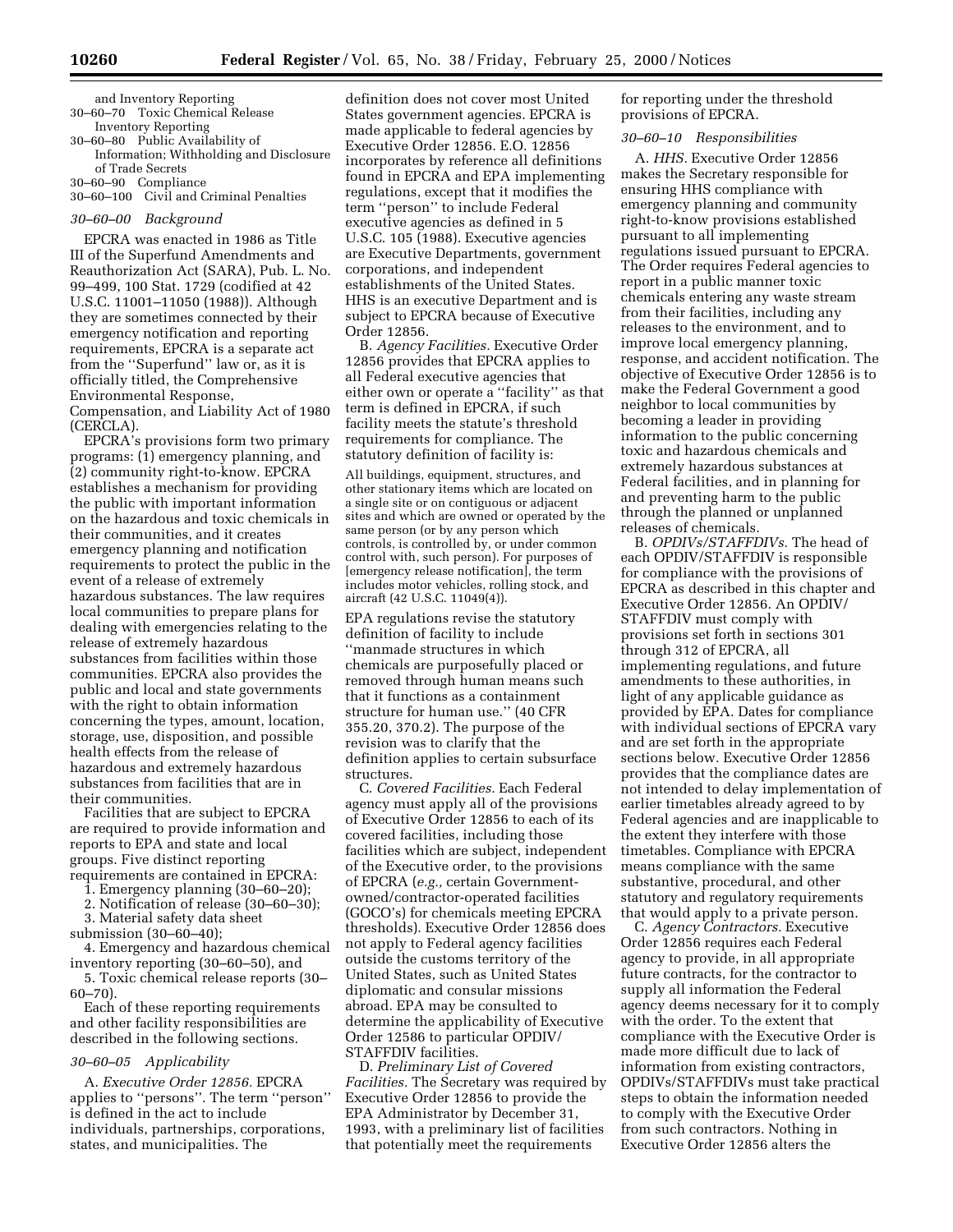obligations which GOCO's and Government corporation facilities have under EPCRA independent of the Executive Order or subjects such facilities to EPCRA if they are otherwise excluded. However, each OPDIV/ STAFFDIV shall include the releases and transfers from all such facilities when meeting all of the organization's responsibilities under Executive Order 12856.

## *30–60–20 Emergency Planning (EPCRA Sections 301–30; 42 U.S.C. 11001–30)*

A. *Basic Requirement.* Facilities that are covered by EPCRA must notify the State emergency response commission that they are subject to the Act's emergency planning provisions. A local emergency planning committee, comprised of state and local officials, community organizations, and facility representatives, must prepare an emergency plan for responding to the release of extremely hazardous substances in the local community. A covered facility must provide any information that is necessary for developing the local emergency plan. The facility must also notify the local committee of relevant changes at the facility that may affect the emergency plan and designate an emergency planning coordinator who will participate in the emergency planning process. EPA regulations governing emergency planning and notification under EPCRA are contained in 40 CFR part 355.

B. *Applicability of Requirement.* A facility is subject to the EPCRA emergency planning requirements if an amount of any extremely hazardous substance equal to or in excess of the threshold planning quantity (TPQ) established for that substance is present at the facility. An ''amount of any extremely hazardous substance'' means the total amount of an extremely hazardous substance present at any one time at a facility at concentrations greater than one percent by weight, regardless of location, number of containers, or method of storage.

E.O. 12856 makes the EPCRA emergency planning requirements in Sections 302 and 303 of the Act applicable to Federal agencies. A Governor or a State commission may designate additional facilities in the State which shall be subject to the EPCRA emergency planning requirements. The authority of a Governor or a State commission to designate additional facilities does not extend to Federal executive agencies (except government corporations).

C. *Extremely Hazardous Substances and Threshold Planning Quantities.* An ''extremely hazardous substance'' is defined in EPA regulations to mean a substance that is listed in Appendices A (in alphabetical order) and B (by CAS number) of 40 CFR part 355. The Appendices contain tables which indicate the threshold planning quantity (TPQ) for each extremely hazardous substance.

EPCRA authorizes EPA to modify the list and TPQ of extremely hazardous substances from time to time based on the toxicity, reactivity, volatility, dispersability, combustibility, and flammability of a substance. Because extremely hazardous substances are periodically removed or added to the list, and threshold quantities may be revised, facilities must be sure that the list of extremely hazardous substances they consult is current. EPA regulations in 40 CFR 355.30(e) (1992) set forth the rules and techniques for calculating the TPQ of extremely hazardous substances that are solids or present in mixtures, solutions, and molten materials.

D. *State and Local Planning Groups.* EPCRA requires the Governor of each State or Chief Executive Officer of an Indian Tribe to appoint an Emergency Response Commission (''commission''). The commission must designate emergency planning districts in order to facilitate preparation and implementation of an emergency plan. The commission must also appoint local emergency planning committees (''committee'') in each emergency planning district and supervise and coordinate the activities of such committees.

Local committees include, at a minimum, representatives from each of the following groups or organizations: elected State and local officials; law enforcement, civil defense, firefighting, first aid, health, local environmental, hospital, and transportation personnel; broadcast and print media; community groups; and owners and operators of facilities subject to EPCRA.

E. *Local Emergency Plan.* Each local emergency planning committee was to have completed preparation of a local emergency plan no later than October 17, 1988. The committee must review such plan once a year, or more frequently as changed circumstances in the community or at any facility may require. The rules of the committee must include provisions for public notification of committee activities, public meetings to discuss the emergency plan developed by the committee, public comments on the emergency plan and response to such comments by the committee, and

distribution of the emergency plan. EPCRA requires that each local emergency plan prepared by a local committee shall include (but is not limited to) each of the following:

1. Identification of facilities subject to the EPCRA's requirements that are within the emergency planning district, identification of routes likely to be used for the transportation of substances on the list of extremely hazardous substances, and identification of additional facilities contributing or subjected to additional risk due to their proximity to facilities subject to EPCRA requirements, such as hospitals or natural gas facilities;

2. Methods and procedures to be followed by facility owners and operators and local emergency and medical personnel to respond to any release of such substances;

3. Designation of a community emergency coordinator and facility emergency coordinators, who shall make determinations necessary to implement the plan;

4. Procedures providing reliable, effective, and timely notification by the facility emergency coordinators and the community emergency coordinator to persons designated in the emergency plan, and to the public, that a release has occurred (consistent with the emergency notification requirements of EPCRA Section 11004);

5. Methods for determining the occurrence of a release, and the area or population likely to be affected by such release;

6. A description of emergency equipment and facilities in the community and at each facility in the community subject to EPCRA requirements, and an identification of the persons responsible for such equipment and facilities;

7. Evacuation plans, including provisions for a precautionary evacuation and alternative traffic routes;

8. Training programs, including schedules for training of local emergency response and medical personnel; and

9. Methods and schedules for exercising the emergency plan.

F. *Review of Emergency Plans.* After completion of an emergency plan for an emergency planning district, the local emergency planning committee must submit a copy of the plan to the State emergency response commission of each State in which such district is located. The commission must review the plan and make recommendations to the committee on revisions of the plan that may be necessary to ensure coordination of such plan with emergency response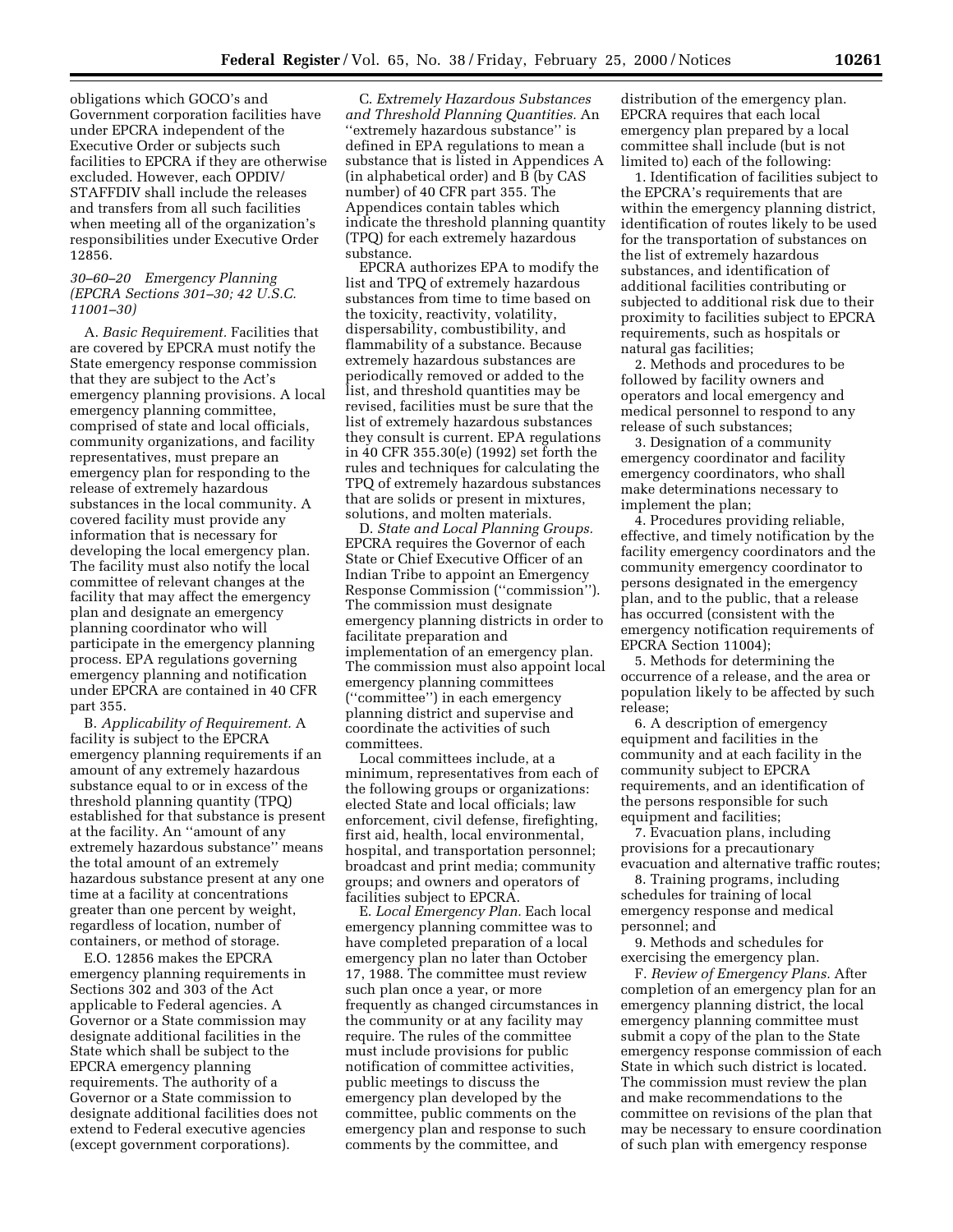plans of other emergency planning districts.

Regional response teams, as established pursuant to CERCLA's National Contingency Plan (42 U.S.C. 9605), may review and comment upon an emergency plan or other issues related to preparation, implementation, or exercise of such a plan upon request of a local emergency planning committee. Such review may not delay implementation of the plan. The national response team must publish guidance documents for preparation and implementation of emergency plans.

G. *Emergency Planning Notification.* Each covered facility shall notify the commission for the state in which the facility is located that the facility is subject to EPCRA emergency planning requirements.

Thereafter, if a substance on the list of extremely hazardous substances first becomes present at the facility in excess of the TPQ established for such substance, or if there is a revision of the list of extremely hazardous substances and the facility has present a substance on the revised list in excess of the TPQ established for such substance, the covered facility shall notify the state emergency response commission and the local emergency planning committee within 60 days after such acquisition or revision that the facility is subject to the EPCRA emergency planning requirements. (EPCRA, 302(c)).

H. *Facility Emergency Response Coordinator.* A facility representative shall be designated for each facility who will participate in the local emergency planning process as a facility emergency response coordinator. The name of the facility emergency response coordinator shall be provided to the local emergency planning committee of the State (or the Governor if there is no committee) in which the facility is located.

I. *Provision of Information and Technical Assistance.*

1. *Provision of Information.* Upon request of the local committee, the facility must promptly provide to the committee any information necessary for development or implementation of the local emergency plan. Executive Order 12856 provides that all information necessary for the applicable local committee to prepare or revise the local emergency plan must also be provided. A covered facility shall inform the local emergency planning committee of any changes occurring at the facility which may be relevant to emergency planning.

EPCRA section 322 (42 U.S.C. 11042) provides for the withholding of certain trade secret information, provided the claim of trade secrecy is substantiated in accordance with EPA regulations. Withholding and disclosure of trade secret information is discussed in section 30–60–80.

2. *Technical Assistance.* OPDIVs/ STAFFDIVs, to the extent practicable, shall provide technical assistance, if requested, to local emergency planning committees in the development of emergency plans and in fulfillment of their community right-to-know and risk reduction responsibilities.

## *30–60–30 Notification of Release of Extremely Hazardous Substance (EPCRA Section 304; 42 U.S.C. 11004)*

A. *Basic Requirement.* A facility must immediately notify the local committee for any area likely to be affected, and the commission of any state likely to be affected, or off-site spills or any releases from the facility of a ''reportable quantity'' (RQ) of an EPCRA ''extremely hazardous substance'' or a CERCLA ''hazardous substance''. The initial report must be made by such means as telephone, radio, or in person. A followup written report must be furnished to the committee and commission. EPA regulations governing notification of release of an extremely hazardous substance are contained in 40 CFR Part 355.

B. *Applicability.* The EPCRA emergency release notification requirements apply to any facility:

1. At which a hazardous chemical is produced, used, or stored; and

2. At which there is release of a reportable quantity of any extremely hazardous substance or CERCLA hazardous substance.

Executive Order 12856 provides that the release notification requirements in EPCRA section 304 (42 U.S.C. 11004) shall be effective beginning January 1, 1994.

OPDIVs/STAFFDIVs should be aware that the release notification requirements of EPCRA section 304 covers more facilities than the emergency planning requirements of EPCRA sections 301–303. An OPDIV/ STAFFDIV facility must notify the local emergency planning committee of a release under section 304 even if a section 302(b) ''threshold planning quantity'' of a substance is not present. Furthermore, section 304 is the only section of EPCRA that applies to ''transportation facilities.''

C. *Reportable Quantities.* EPA regulations in 40 CFR part 355 establish the list of extremely hazardous substances, threshold planning quantities, and facility notification responsibilities necessary for the development and implementation of state and local emergency response

plans. The reportable quantities for extremely hazardous substances are set out in 40 CFR part 355, Appendices A (alphabetical order) and B (by CAS number).

D. *CERCLA Release Reporting.* The EPCRA notification of release requirements are in addition to the release reporting requirements imposed by CERCLA section 103(42 U.S.C. 9603). Under CERCLA section 103(a), the person in charge of a vessel or facility from which a hazardous substance has been released in a quantity that equals or exceeds its reportable quantity must immediately notify the National Response Center of the release. The purpose of the CERCLA notification requirement is to inform the government of a release so that Federal personnel can evaluate the need for a Federal removal or remedial action and undertake any necessary action in a timely manner. Under section 104 of CERCLA, the Federal government may respond whenever there is a release or substantial threat of a release of a hazardous substance into the environment. Response activities are to be taken, to the extent practicable, accordance with the National Oil and Hazardous Substances Pollution Contingency Plan (40 CFR part 300).

Releases of CERCLA hazardous substances are subject to the release reporting requirements that are codified at 40 CFR part 302. The list of CERCLA hazardous substances and their reportable quantities is found at 40 CFR 302.4. The National Response Center telephone number for release reporting is (800) 424–8802.

**Note:** Currently, only releases of those extremely hazardous substances that are also CERCLA hazardous substances are required to be reported to the National Response Center under CERCLA section 103. Discrepancies exist between the substances on the list of EPCRA extremely hazardous substances and those on the list of CERCLA hazardous substances. Moreover, the reportable quantity of the same substance may differ between lists. EPA has published a proposed rule to designate 226 non-CERCLA extremely hazardous substances as CERCLA hazardous substances (54 FR 3388 (1989). The purpose of the proposed rule is to eliminate potential confusion concerning the different EPCRA (notification to state and local officials only) and CERCLA (notification to the National Response Center in addition to notification to state and local officials) requirements. EPA has also published a proposed rule to adjust the reportable quantities for 225 substances on the EPCRA extremely hazardous substances list, which EPA has proposed for designation as CERCLA hazardous substances, and 19 substances that are CERCLA hazardous substances (54 FR 35988 (1989)).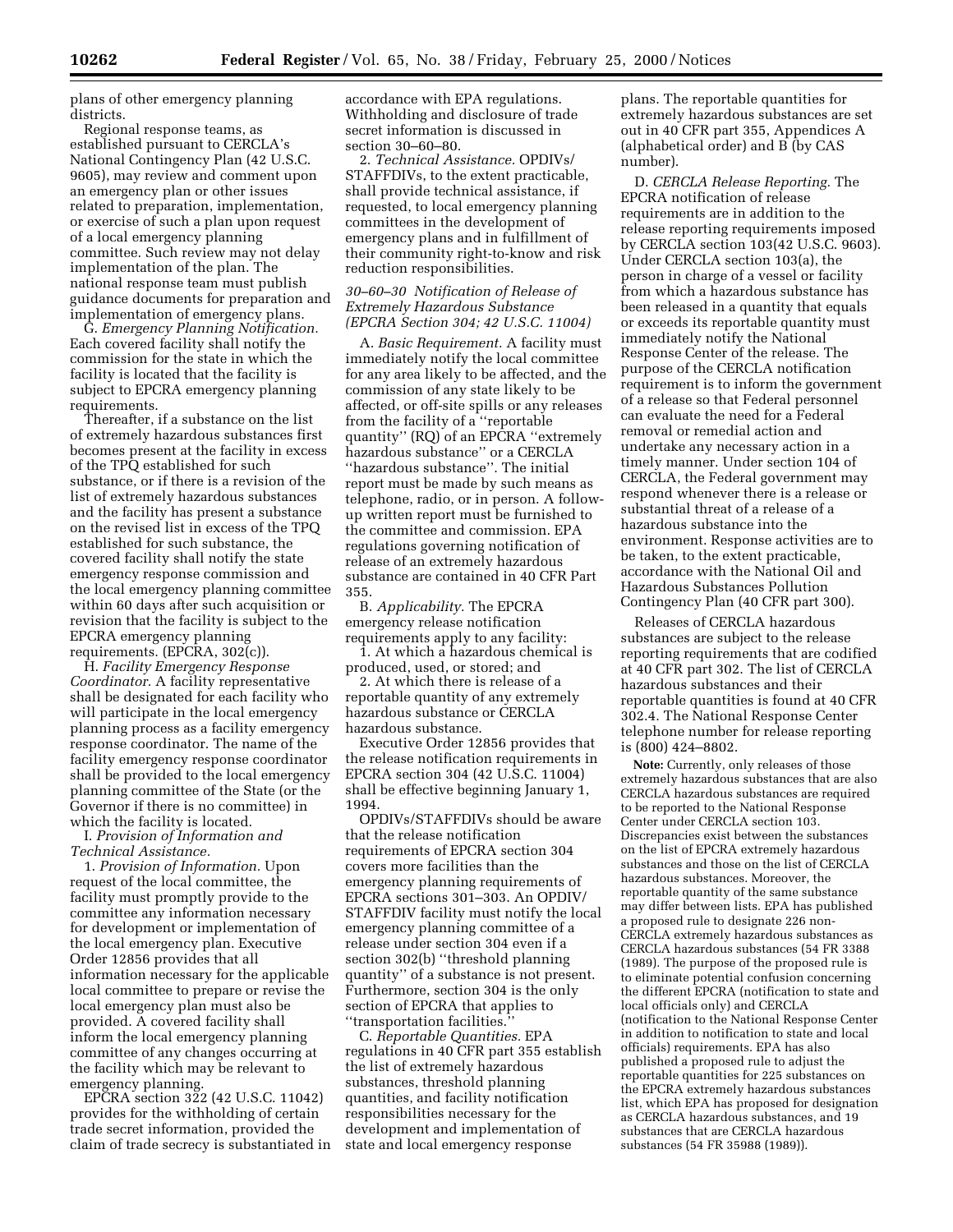E. *Comparison of EPCRA and CERCLA Release Reporting Requirements.* Table 1 indicates the differences in reporting a release of a reportable quantity of a CERCLA

hazardous substance or an EPCRA extremely hazardous substance.

**Note:** A petroleum release that contains a reportable quantity of an extremely hazardous substance as a constituent is

exempt under CERCLA but not under EPCRA section 304. The petroleum exclusion under CERCLA does not apply to EPCRA (52 FR 13378, 13385 (1987)).

## TABLE 1. COMPARISON OF CERCLA AND EPCRA RELEASE NOTIFICATION REQUIREMENTS

| Substance only on<br>CERCLA list of haz-<br>ardous substances (40<br>CFR § 302.4) | Substance only on EPCRA list of extremely<br>hazardous substances (40 CFR Part 355,<br>Appx A & B) | Substance on<br><b>CERCLA and EPCRA</b><br>lists   |
|-----------------------------------------------------------------------------------|----------------------------------------------------------------------------------------------------|----------------------------------------------------|
| Yes                                                                               | to persons solely within the boundaries of<br>the facility).                                       |                                                    |
| Yes<br>Yes                                                                        |                                                                                                    | Yes<br>Yes-CERCLA Re-<br>port; No-EPCRA<br>Report  |
|                                                                                   |                                                                                                    | Yes (unless release results in exposure only   Yes |

F. *Notice Requirements.* A facility shall immediately notify the community emergency coordinator for the local emergency planning committee of any area likely to be affected by the release and the state emergency response commission of any state likely to be affected by the release. If there is no local emergency planning committee, notification shall be provided to relevant local emergency response personnel.

Emergency release notice requirements for a transportation-related release may be satisfied by providing the information indicated in subsection G. *Notice Contents* by telephone to the 911 operator, or in the absence of a 911 emergency telephone number, to the operator. A ''transportation-related release'' means a release during transportation, or storage incident to transportation if the stored substance is moving under active shipping papers and has not reached the ultimate consignee.

G. *Notice Contents.* The emergency release notice shall include the following to the extent known at the time of notice and so long as no delay in notice or emergency response results:

1. The chemical name or identity of any substance involved in the release.

2. An indication of whether the substance is an extremely hazardous substance.

3. An estimate of the quantity of any such substance that was released into the environment.

4. The time and duration of the release.

5. The medium or media into which the release occurred.

6. Any known or anticipated acute or chronic health risks associated with the emergency and, where appropriate, advice regarding medical attention necessary for exposed individuals.

7. Proper precautions to take as a result of the release, including evacuation (unless such information is readily available to the community emergency coordinator pursuant to the emergency plan).

8. The names and telephone number of the person or persons to be contacted for further information.

H. *Following Emergency Notice.* As soon as practicable after a release which requires notice under subsection F. *Notice Requirements,* a written followup emergency notice (or notices, as more information becomes available) setting forth and updating the information required in subsection G. *Notice Contents* and including additional information with respect to:

1. Actions taken to respond to and contain the release;

2. Any known or anticipated acute or chronic health risks associated with the release; and

3. Where appropriate, advice regarding medical attention necessary for exposed individuals.

I. *Transportation Exemption Not Applicable.* EPCRA generally exempts from its requirements the transportation, including the storage incident to such transportation, of any substance or chemical subject to EPCRA. This transportation exemption does not apply to this section (30–60–30) or EPCRA's requirements for notification of the release of an extremely hazardous substance (EPCRA section 304; 42 U.S.C. 11004).

Refer to subsection F. *Notice Requirements* for requirements pertaining to transportation-related releases.

J. *Exempted Releases.* The notification requirements of this section (30–60–30) do not apply to:

1. Any release which results in exposure to persons solely within the boundaries of the facility (note: CERCLA does not contain a similar exemption);

2. Any release which is a ''Federally permitted release" as defined in section 101 (10) of CERCLA (42 U.S.C. 9601  $(10)$ :

3. Any release that is continuous and stable in quantity and rate under the definitions in 40 CFR 302.8(b).\* Exemption from notification under this subsection does not include exemption from:

(a) Initial telephone or written notifications of a continuous release as defined in 40 CFR 302.8(d) and (e);

(b) Notification of a ''statistically significant increase,'' defined in 40 CFR 302.8(b) as any increase above the upper bound of the reported normal range, which is to be submitted to the community emergency coordinator for the local emergency planning committee for any area likely to be affected by the release and to the State emergency response commission of any State likely to be affected by the release;

(c) Notification of a ''new release'', defined in 40 CFR  $302.8(g)(1)$  as any change in the composition or source(s) of the release; or

(d) Notification of a change in the normal range of the release as required under 40 CFR 302.8(g)(2).\*\*

\*\*''The normal range of a release is all releases (in pounds or kilograms) of a hazardous substance reported or occurring over any 24-hour period under normal operating conditions during the preceding year. Only releases that are both Continued

<sup>\*</sup>The referenced definitions that apply to the notification of a continuous release state: ''A continuous release is a release that occurs without interruption or abatement or that is routine, anticipated, and intermittent and incidental to normal operations or treatment processes. \*  $\,$   $^{\ast}$ routine release is a release that occurs during<br> $\frac{1}{2}$   $\frac{1}{2}$   $\frac{1}{2}$   $\frac{1}{2}$   $\frac{1}{2}$   $\frac{1}{2}$   $\frac{1}{2}$   $\frac{1}{2}$   $\frac{1}{2}$   $\frac{1}{2}$   $\frac{1}{2}$   $\frac{1}{2}$   $\frac{1}{2}$   $\frac{1}{2}$   $\frac{1}{2}$   $\frac{1}{2}$   $\frac{1}{2}$   $\frac$ normal operating procedures or processes. \* \* \* A release that is stable in quantity and rate is a release that is predictable and regular in amount and rate of emission.'' (40 CFR 302.8(b)).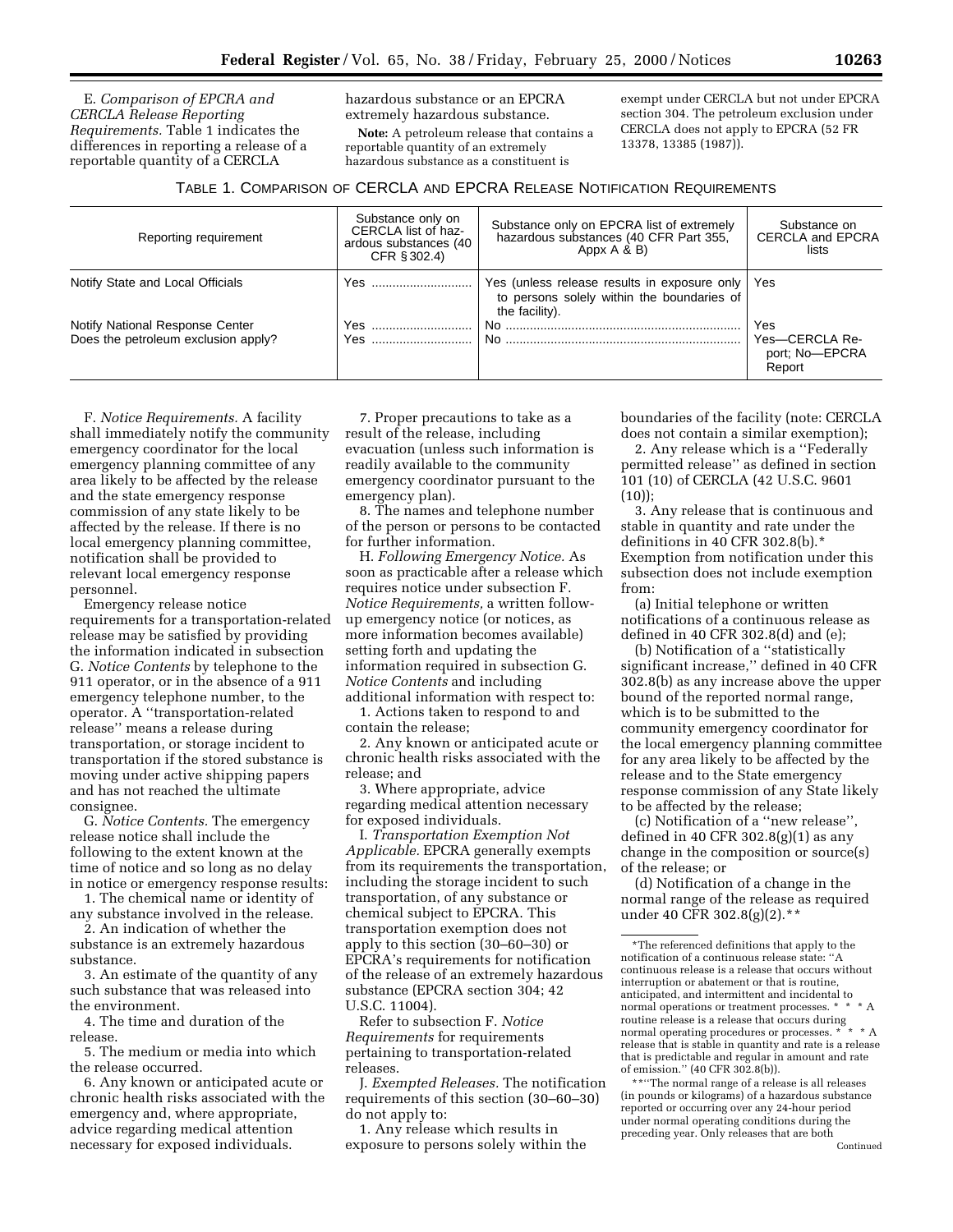4. Any release of a pesticide product exempt from CERCLA section 103(a) (42 U.S.C. 9603(a)) reporting under CERCLA section 103(e) (42 U.S.C. 9603(e)) (CERCLA exempts from its notification requirements the application of a pesticide product registered under FIFRA or the handling and storage of such a pesticide product by an agricultural producer);

5. Any release not meeting the definition of release under section 101 (22) of CERCLA (42 U.S.C. 9601(22)), and therefore exempt from CERCLA section 103(a) reporting (42 U.S.C. 9603(a)) (*e.g.,* engine exhaust emissions, certain nuclear material releases, the normal application of fertilizer); and

6. Any radionuclide release which occurs:

(a) Naturally in soil from land holdings such as parks, golf courses, or other large tracts of land;

(b) Naturally from the disturbance of land for purposes other than mining, such as for agricultural or construction activities;

(c) From the dumping of coal and coal ash at utility and industrial facilities with coal-fired boilers; and

(d) From coal and coal ash piles at utility and industrial facilities with coal-fired boilers.

## *30–60–40 Material Safety Data Sheet Reporting (EPCRA 311; 42 U.S.C. 11021)*

A. *Basic Requirement.* A material safety data sheet (MSDS) or a list of hazardous chemicals shall be provided to the local emergency planning committee, the State emergency planning commission, and the fire department with jurisdiction over the facility for each hazardous chemical present at the facility according to the minimum threshold schedule provided in 40 CFR 370.20(b) (see subsection D. *Minimum Thresholds for Reporting).* An MSDS must include such information as the hazardous chemical's common and chemical names, physical and chemical characteristics, physical and health hazards, primary routes of entry, exposure limits, possible carcinogenic effects, safe handling and use precautions, control measures, and emergency and first aid procedures. (29 CFR 1910.1200(g)(2)). EPA regulations governing MSDS reporting are contained in 40 CFR part 370.

**Note:** Requirements for the reporting of mixtures is contained in section 30–60–60.

B. *Applicability.* The requirement in section 311 of EPCRA to submit a MSDS or list of hazardous chemicals applies to each facility that is required to prepare

or have available a MSDS for a hazardous chemical under the Occupational Safety and Health Act of 1970 (29 U.S.C. 651 *et seq.*) and regulations promulgated under that Act (see 29 CFR 1910.1200(g)). The Act requires a facility to have a MSDS for each hazardous chemical it uses, produces, or imports (29 CFR 1910.1200(g)(1)).

C. *Alternative Reporting.* In lieu of the submission of an MSDS for each hazardous chemical, the following may be submitted:

1. A list of the hazardous chemicals for which an MSDS is required, grouped by hazard category as defined by 40 CFR 370.2 (*e.g.,* ''immediate (acute) health hazard'' or ''delayed (chronic) health hazard'');

2. The chemical or common name of each hazardous chemical as provided on the MSDS; and

3. Except for reporting of mixtures under 40 CFR 370.28(a)(2) (see section 30–60–60, subsection A.2.), any hazardous component of each hazardous chemical as provided on the MSDS.

D. *Minimum Threshold Levels for MSDS Reporting.* Except in response to certain requests for submission of an MSDS, an MSDS shall be submitted:

1. For all hazardous chemicals present at the facility at any one time in amounts equal to or greater than 10,000 pounds (or 4,540 kgs.); and

2. For all extremely hazardous substances present at the facility in an amount greater than or equal to 500 pounds (or 227 kgs. approximately 55 gallons) or the TPQ, whichever is lower.

The minimum threshold for reporting in response to a request for submission of an MSDS by a local emergency planning committee (see subsection H. *Submission of MSDS Upon Committee Request)* shall be zero.

E. *Definition of ''Hazardous Chemical''.* The term ''hazardous chemical'', as defined in 29 CFR 1910.1200(c), means any chemical which is a physical hazard or a health hazard, except that such term does not include the following substances:

1. Any food, food additive, color additive, drug, or cosmetic regulated by the Food and Drug Administration;

2. Any substance present as a solid in any manufactured item to the extent exposure to the substance does not occur under normal conditions of use;

3. Any substance to the extent it is used for personal, family, or household purposes, or is present in the same form and concentration as a product packaged for distribution and use by the general public;

4. Any substance to the extent it is used in a research laboratory or a hospital or other medical facility under the direct supervision of a technically qualified individual; and

5. Any substance to the extent it is used in routine agricultural operations or is a fertilizer held for sale by a retailer to the ultimate customer.

**Note:** The definition of ''hazardous chemical'' in this section (30–60–40) is broader than ''hazardous substance'' under CERCLA or ''extremely hazardous substance'' under EPCRA (see sections 30–60–20, 30–60– 30).

F. *Reporting Period.* Executive Order 12856 provides that to the extent that a facility is required to maintain MSDSs under any provisions of law or Executive order, information required under section 311 of EPCRA shall be submitted no later than August 3, 1994. Thereafter, a facility shall submit an MSDS for a hazardous chemical or a list within three months after a hazardous chemical requiring an MSDS becomes present in an amount exceeding the threshold established in 40 CFR 370.20(b) (see subsection D. *Minimum Threshold Levels for Reporting).*

G. *Supplemental Reporting.* A revised MSDS shall be provided to the local emergency planning committee, the State emergency planning commission, and the fire department with jurisdiction over the facility within three months after discovery of significant new information concerning the hazardous chemical for which the MSDS was submitted.

H. *Submission of MSDS Upon Committee Request.* A facility that has not submitted the MSDS for a hazardous chemical present at the facility shall submit the MSDS for any such hazardous chemical to the local emergency planning committee upon its request. The MSDS shall be submitted within 30 days of the receipt of such request. The minimum threshold for reporting in response to a request for submission of an MSDS by a local committee shall be zero.

I. *Public Request for MSDS Information.* EPA regulations permit any person to obtain an MSDS with respect to a specific facility by submitting a written request to the local emergency planning committee. If the committee does not have the MSDS in its possession, the EPA regulations authorize the committee to request a submission of the MSDS from the owner or operator of the facility that is the subject of the request and make the sheet available to the requester.

J. *Withholding of Trade Secret Information.* EPCRA section 322 (42 U.S.C. 11042) provides that any person

continuous and stable in quantity and rate may be included in the normal range.'' (40 CFR 302.8(b)).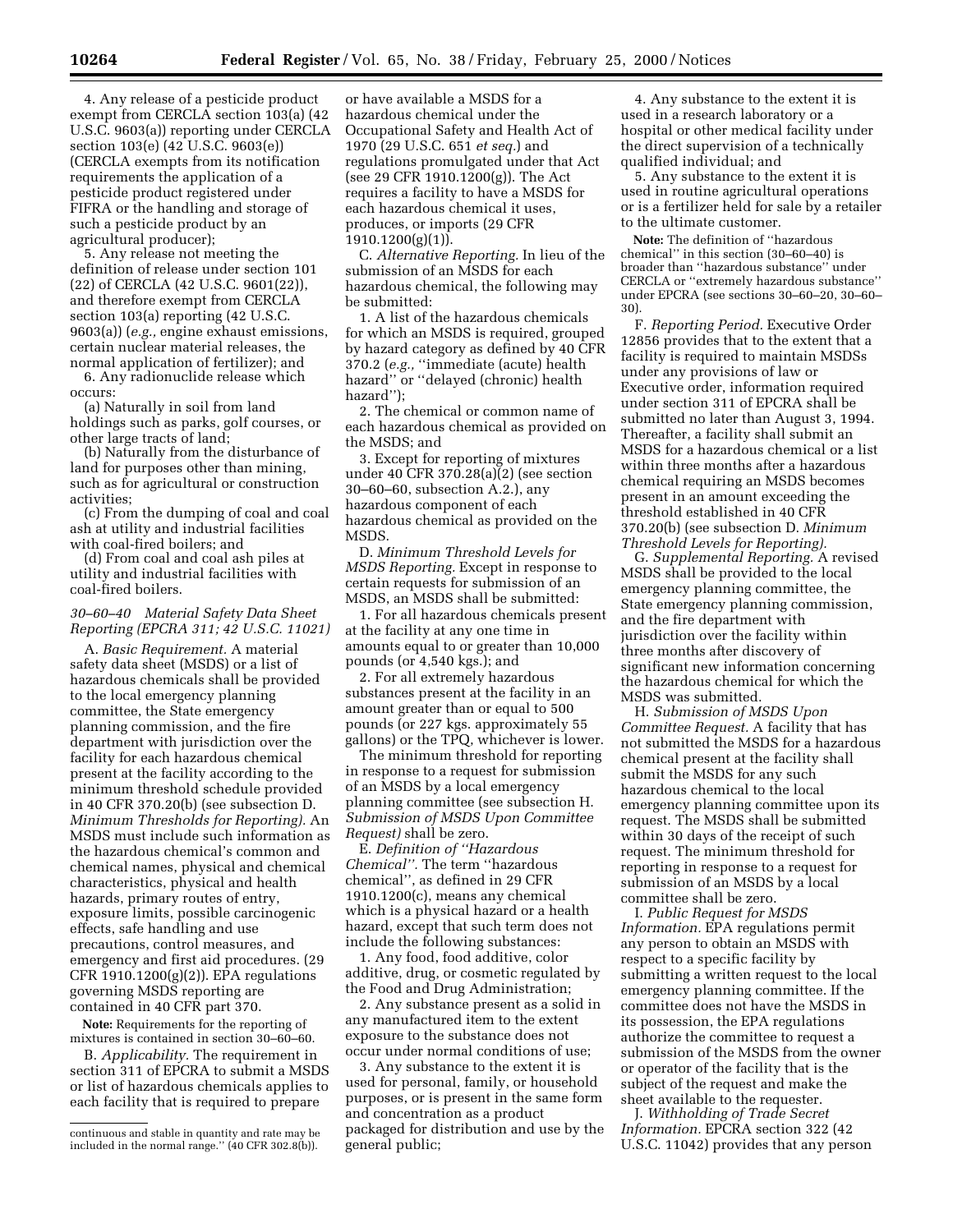may withhold from the submittal of an MSDS the specific chemical identity (including the chemical name and other specific identification) of a hazardous chemical when such information is a trade secret and the claim of trade secrecy is substantiated in accordance with EPA regulations. Withholding and disclosure of trade secret information is discussed in section 30–60–80.

## *30–60–50 Emergency and Hazardous Chemical Inventory Reporting (EPCRA 312; 42 U.S.C. 1022)*

A. *Basic Requirement.* A facility shall submit annually an Emergency and Hazardous Chemical Inventory Reporting Inventory Form (Tier I form) to the local emergency planning committee, the State emergency response commission, and the fire department with jurisdiction over the facility for hazardous chemicals present at the facility during the preceding calendar year that are above the minimum threshold levels established for those chemicals (see subsection D. *Minimum Threshold Levels for Tier I or Tier II Form Reporting).* The Tier I form provides aggregate information on the categories, amounts, and general location of the hazardous chemicals at the facility. EPA regulations governing annual inventory reporting are contained in 40 CFR part 360.

**Note:** Requirements for the reporting of mixtures is contained in section 30–60–60.

B. *Alternative Reporting.* With respect to any specific hazardous chemical at the facility, a Tier II form (see subsection G. *Contents of Tier II Form)* may be submitted in lieu of the Tier I information.

C. *Applicability of the Requirement.* The requirement in section 312 of EPCRA to submit an emergency and hazardous chemical inventory form applies to each facility that is required to prepare or have available an MSDS for a hazardous chemical under OSHA and regulations promulgated under that Act. OSHA requires facilities that use, distribute, produce, or import chemicals to have a material safety data sheet for each hazardous chemical which they use (29 CFR 1910.1200(g)(1)).

D. *Minimum Threshold Levels for Tier I or Tier II Form Reporting.* Except in response to certain requests for submission of a Tier II form, a Tier I (or Tier II) form shall be submitted covering:

1. All hazardous chemicals present at the facility at any one time during the preceding calendar year in amounts equal to or greater than 10,000 pounds (or 4,540 kgs.); and

2. Extremely hazardous substances present at the facility in an amount greater than or equal to 500 pounds (or 227 kgs.—approximately 55 gallons) or the TPQ, whichever is lower.

The minimum threshold for reporting in response to a request for submission of a Tier II form by a State emergency response commission, local emergency planning committee, or fire department having jurisdiction over the facility (see subsection H. *Submission of Tier II Information to State Commissions, Local Committees, or Fire Departments)* shall be zero.

E. *Annual Reporting Period.* An inventory form containing Tier I (or Tier II) information on hazardous chemicals present at the facility during the preceding calendar year above the threshold levels established in 40 CFR 370.20(b) (see subsection D. *Minimum Threshold Levels for Tier I or Tier II Form Reporting* shall be submitted on or before March 1 each year. Executive Order 12856 provides that the first year of compliance with this reporting requirement for federal agencies shall be no later than the 1994 calendar year, with reports due on or before March 1, 1995.

F. *Content of Tier I Form.* The Tier I Emergency and Hazardous Chemical Inventory Form (with instructions) is set out in 40 CFR 370.40(b). In lieu of the form, a facility may submit a State or local form that contains identical content. The Tier I Inventory Form requires a facility to provide the following information in aggregate terms for hazardous chemicals in categories of health and physical hazards as set forth under OSHA and regulations promulgated under that Act.

1. An estimate (in ranges) of the maximum amount of hazardous chemicals in each category present at the facility at any time during the preceding calendar year.

2. An estimate (in ranges) of the average daily amount of hazardous chemicals in each category present at the facility during the preceding calendar year.

3. The general location of hazardous chemicals in each category.

The EPA regulations consolidate 23 hazard categories defined in the OSHA Hazard Communication Standard, 29 CFR 1910.1200, into two health hazard and three physical hazard categories. The five Tier I Form hazard categories are: fire hazards; sudden release of pressure hazards; reactivity hazards; immediate (acute) health hazards; and delayed (chronic) health hazards.

G. *Contents of Tier II* Form. Tier II Emergency and Hazardous Chemical Inventory Forms (with instructions) is set out in 40 CFR 370.41(b). In lieu of the form contained in the EPA regulations, a facility may submit a state or local form that contains identical content. The Tier II Inventory Form requires the following additional information for each hazardous chemical present at the facility:

1. The chemical name or the common name of the chemical as provided on the MSDS.

2. An estimate (in ranges) of the maximum amount of the hazardous chemical present at the facility at any time during the preceding calendar year.

3. An estimate (in ranges) of the average daily amount of the hazardous chemical present at the facility during the preceding calendar year.

4. A brief description of the manner of storage of the hazardous chemical.

5. The location at the facility of the hazardous chemical.

6. An indication of whether the facility elects to withhold information regarding the location of the hazardous chemical from disclosure to the public under 42 U.S.C. 11044 (see subsection L. *Withholding Certain Information From Public Disclosure.*

H. *Submission of Tier II information to State Commissioners, Local Committees, or Fire Departments.* Upon request by a State emergency response commission, a local emergency planning committee, or a fire department with jurisdiction over the facility, a facility shall provide Tier II information to the person making the request. Any such request shall be with respect to a specific facility. The Tier II Form shall be submitted within 30 days of the receipt of each request. The minimum threshold for reporting in response to a request for submission of a Tier II form by a State commission, local committee, or fire department shall be zero.

I. *Availability of Tier II Information to Other State and Local Officials.* A State or local official acting in his or her official capacity may have access to Tier II information by submitting a request to the State emergency response commission or the local emergency planning committee. Upon receipt of a request for Tier II information, the State commission or local committee is authorized by EPA regulations to request the facility for the Tier II information and make available such information to the official.

J. *Availability of Tier II Information to General Public.* Any person may request Tier II information with respect to a specific facility by submitting a written request to the State commission or local committee in accordance with EPA requirements in 40 CFR 370.30(b). If the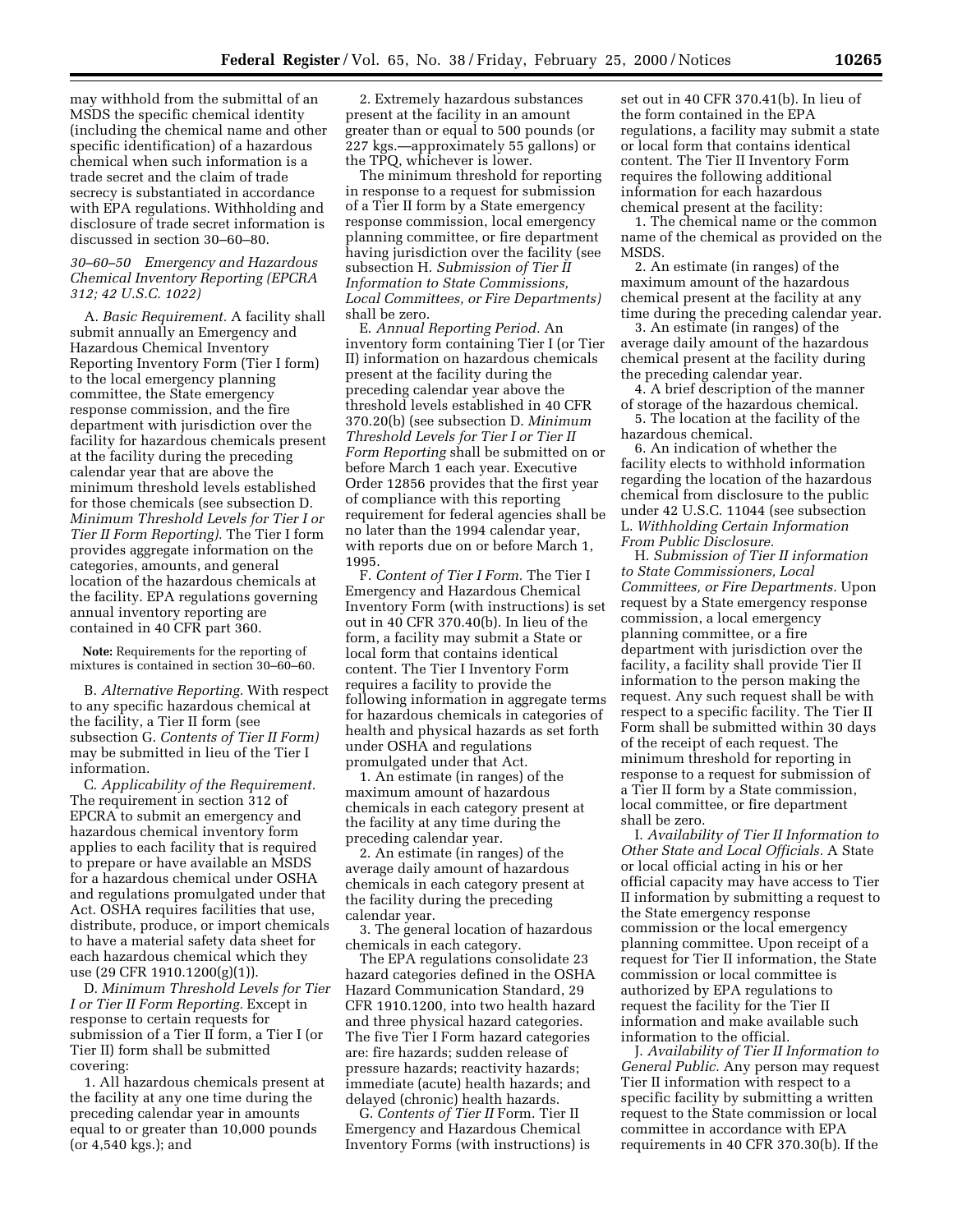committee or commission does not have the Tier II information in its possession, EPA regulations authorize it to request a submission of the Tier II form from the facility that is the subject of the request, provided that the request is limited to hazardous chemicals stored at the facility in an amount in excess of 10,000 pounds. If the request is for Tier II information on chemicals present at a facility in an amount less than 10,000 pounds, the requestor must include a general statement of need in the request. The location of any chemical shall be withheld by the State commission or local committee upon request of the facility (see subsection L. *Withholding Certain Information From Public Disclosure).*

EPCRA requires a State commission or local committee to respond to a request for Tier II information no later than 45 days after the date of receipt of the request.

K. *Fire Department Inspection.* A facility that has submitted an inventory form shall allow on-site inspection by the fire department having jurisdiction over the facility upon request of the department, and shall provide to the department specific location information on hazardous chemicals at the facility.

L. *Withholding Certain Information From Public Disclosure.*

1. *Physical Location of Hazardous Chemical.* All information obtained from a facility in response to a public request to a State commission or local committee for a Tier II form must be made available to the person submitting the request, provided, upon request of the facility, the commission or committee shall withhold from disclosure the location of any specific chemical identified in the Tier II form.

2. *Trade Secret Information.* EPCRA section 322(42 U.S.C. 11042) provides that any person may withhold from a submittal of an emergency and hazardous chemical inventory reporting form the specific chemical identify (including the chemical name and other specific identification) of a hazardous chemical when such information is a trade secret and the claim of trade secrecy is substantiated in accordance with EPA regulations. Withholding and disclosure of trade secret information is discussed in section 30–60–80.

## *30–60–60 Treatment of Mixtures in MSDS and Inventory Reporting*

A. *Basic Reporting.* A facility may meet the MSDS reporting requirements of 40 CFR 370.21 (see 30–60–40) and the inventory reporting requirements of 40 CFR 370.25 (see 30–60–50) for a

hazardous chemical that is a mixture of hazardous chemicals by:

1. Providing the required information on each component in the mixture which is a hazardous chemical\*; or

2. Providing the required information on the mixture itself.

**\*Note:** If more than one mixture has the same component, only MSDS or listing on the inventory form for the component is necessary.

B. *Same Manner of Reporting.* Where practicable, the reporting of mixtures by a facility shall be in the same manner of MSDS (see 30–60–40) and inventory (see 30–60–50) reporting.

C. *Calculation of the Quantity.* If the reporting is on each component of the mixture which is a hazardous chemical, then the concentration of the hazardous chemical, in weight percent (greater than 1% or 0.1% if carcinogenic) shall be multiplied by the mass (in pounds) of the mixture to determine the quantity of the hazardous chemical in the mixture. If the reporting is on the mixture itself, the total quantity of the mixture shall be reported.

D. *Aggregation of Extremely Hazardous Substances.* To determine whether the reporting threshold for an extremely hazardous substance has been equaled or exceeded, the owner or operator of a facility shall aggregate the following:

1. The quantity of the extremely hazardous substance present as a component in all mixtures at the facility, and

2. All other quantities of the extremely hazardous substance present at the facility.

If the aggregate quantity of an extremely hazardous substance equals or exceeds the reporting threshold, the substance shall be reported.

If extremely hazardous substances are being reported and are components of a mixture at a facility, the owner or operator of a facility may report either:

1. The mixture, as a whole, even if the total quantity of the mixture is below its reporting threshold; or

2. The extremely hazardous substance component(s) of the mixture.

## *30–60–70 Toxic Chemical Release Inventory Reporting (EPCRA 313; 42 U.S.C. 11023)*

A. *Basic Requirement.* A facility that is subject to the EPCRA section 313 reporting requirement shall submit annually a Toxic Chemical Release Inventory Reporting Form (Form R) to EPA and to affected States and Indian tribes. The purpose of this reporting is to inform the general public and the communities surrounding covered

facilities about releases of toxic chemicals, to assist research, and to aid in the development of regulations, guidelines, and standards.

A completed Form R must be submitted for each toxic chemical manufactured, processed, or otherwise used at the facility in excess of the threshold quantity established for that chemical. The facility must report the activities and uses of the toxic chemical at the facility, quantity released to the environment (air, water, or land), maximum amount on-site during the calendar year, and amount contained in wastes transferred off-site. The facility must also provide certain treatment and pollution prevention data. Mandatory source reduction and recycling data reporting requirements were added to Form R after enactment of the Pollution Prevention Act of 1990 (42 U.S.C. 13101–13109). Reporting of source reduction and recycling data is discussed in chapter 30–80.

Suppliers must also notify persons to whom they distribute mixtures or trade name products containing toxic chemicals that they contain such chemicals.

EPA regulations governing annual toxic chemical release inventory reporting and supplier notification are contained in 40 CFR part 372.

B. *Applicability of the Reporting Requirement.* Section 313 of EPCRA requires that toxic chemical release inventory (TRI) reports be filed by facilities that meet all three of the following criteria during a calendar year.

1. The facility has ten or more fulltime employees;

2. The facility is included in Standard Industrial Classification (SIC) Codes 20 through 39 (Note: Executive Order 12856 requires Federal facilities to comply with section 313 without regard to standard industrial classification); and

3. The facility manufactured (including imported), processed, or otherwise used any listed toxic chemical in excess of the established threshold quantity of that chemical (see subsection D. *Reporting Threshold*).

Executive Order 12856 provides that the head of each Federal agency shall comply with the provisions set forth in section 313 of EPCRA, all implementing regulations, and future amendments to these authorities, in light of applicable guidance as provided by EPA. The head of each Federal agency shall comply with these provisions without regard to the Standard Industrial Classification (SIC) delineations that apply to the Federal agency's facilities, and such reports shall be for all releases,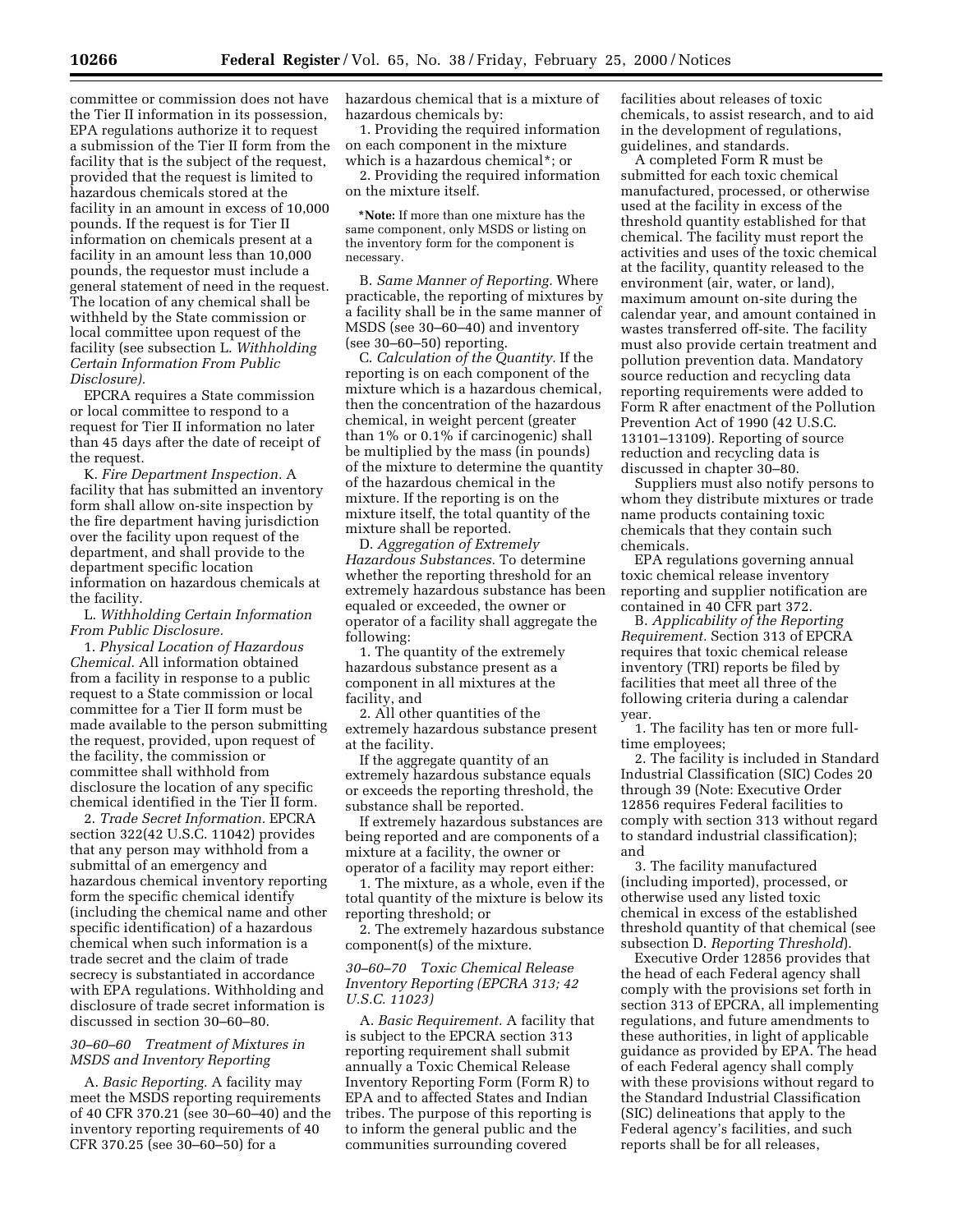transfers, and wastes at such Federal agency's facility without regard to the SIC code of the activity leading to the release, transfer, or waste. All other existing statutory or regulatory limitations or exemptions on the application of EPCRA section 313 shall apply to the reporting requirements set forth in section 3–304(a) of the Order.

40 CFR 372.38(f) addresses reporting where two or more organizations operate establishments within a single facility on leased property without common ownership or control.

**Note:** The TRI reporting requirement is different from the reporting requirements in the preceding sections, because a section 313 report is not triggered by the release of a certain amount of a toxic chemical. The criteria for reporting under section 313 is based on the amount of a toxic chemical that a facility uses in a year. If a facility uses more than a certain amount of a listed toxic chemical in a year, all releases of that chemical must be reported (unless the use of release is exempted).

#### C. *Information Required To Be Reported.*

1. *Toxic Chemical Release Inventory.* Information elements that are reportable on EPA Form R or equivalent magnetic media format (see subsection I. *Form R Availability)* include the following:

(a) Name and CAS number (if applicable) of the chemical reported. The toxic chemicals that are subject to EPCRA section 313 reporting are listed in 40 CFR 372.65. The EPA regulations contain three listings of the toxic chemicals: (a) An alphabetical order listing of those chemicals that have an associated Chemical Abstracts Service (CAS) Registry number; (b) a CAS number order list of the same chemicals; and (c) an alphabetical listing of the chemical categories for which reporting is required.

(b) An indication of the activities and uses the chemical at the facility.

(c) An indication of the maximum amount of the chemical on site at any point in time during the reporting year.

(d) An estimate of total releases in pounds per year from the facility plus an indication of the basis of estimate for the following:

(1) Fugitive or non-point air emissions.

(2) Stack or point air emissions.

(3) Discharges to receiving streams or water bodies including an indication of the percent of releases due to stormwater (and the name(s) of receiving stream(s) or water body to which the chemical is released).

(4) Underground injection on site.

(5) Releases to land on site.

(e) Information on transfers of the

chemical in wastes to off-site locations.

(f) Information relative to waste treatment.

(g) If the chemical identity is claimed trade secret, a generic name for the chemical.

(h) A mixture component identity if the chemical identity is not known.

Within the ''Instructions for Completing EPA Form R'', EPA warns that **because a complete Form R consists of at least nine unique pages, any submission containing less than nine unique pages will not be** considered a valid submission. A complete report for any listed toxic chemical that is not claimed as a trade secret consists of the following completed parts:

Part I with an original signature on the certification statement (section 2); and Part 11 (section 8 is now mandatory).

The instructions to Form R contain guidance for voluntary revision of a previously-submitted Form R.

**Note:** Reporting requirements for a current calender year may differ from previous years. Changes from the previous year are described in the instructions for Form R and should be carefully noted. Significant changes to the reporting requirements may occur because chemicals are added to the toxic chemical list for the current reporting year or have been delisted and are not covered for the reporting year. **See the Form R Reporting Instructions for the names and CAS number of chemicals that have been delisted from, or added to, the toxic chemical list.**

2. *Source Reduction and Recycling Data.* Section 8 of EPA Form R asks for data related to source reduction and recycling. Reporting requirements for source reduction and recycling data are described in chapter 30–80.

3. *Facility Identifying Information.* Certain identifying information about the facility must be reported on Form R, including facility name and address; main business activity; all facility identifiers (I.D.) (*e.g.,* EPA RCRA I.D. Number, NPDES permit number; Underground Injection Well Code (UIC) I.D., TRI facility I.D.); name and telephone number for both a technical contact and a public contact; and latitude and longitude coordinates for the facility.

4. *Certification by Senior Management Official.* A senior management official of the facility shall sign the Form R and make the following certification: ''I hereby certify that I have reviewed the attached documents and, to the best of my knowledge and belief , the submitted information is true and complete and that amounts and values in this report are accurate based upon reasonable estimates using data available to the preparer of the report.''

D. *Reporting Threshold.* 40 CFR 372.25 contains threshold amounts for reporting chemicals. If more than 25,000 pounds of a listed toxic chemical is manufactured (including imported) or processed at a facility in a calendar year, the chemical must be reported. If more than 10,000 pounds of a listed toxic chemical is not manufactured or processed but is otherwise used at a facility in a given calendar year, the chemical must be reported. When more than one threshold applies to an activity at a facility, the facility must report if it exceeds any applicable threshold and must report on all activities at the facility involving the chemical, unless exempted (see subsection F. *Exemptions from Reporting).*

When a facility manufactures, processes, or otherwise uses more than one member of a chemical category listed in 40 CFR 372.65(c), the facility must report if it exceeds any applicable threshold for the total volume of all the members of the category involved in the applicable activity. Any such report must cover all activities at the facility involving members of the category.

A facility may process or otherwise use a toxic chemical in a recycle/reuse operation. To determine whether the facility has processed or used more than an applicable threshold of the chemical, the facility shall count the amount of the chemical added to the recycle/reuse operation during the calendar year. In particular, if the facility starts up such an operation during a calendar year, or in the event that the contents of the whole recycle/reuse operation are replaced in a calendar year, the facility shall also count the amount of the chemical replaced into the system at these times.

If a toxic chemical is listed in 40 CFR 372.65 with the notation that only persons who manufacture the chemical, or manufacture it by a certain method, are required to report, a facility that solely processes or uses such a chemical is not required to report for that chemical. Only a facility that manufactures that chemical in excess of the threshold applicable to such manufacture is required to report. In completing the reporting form, the manufacturing facility is only required to account for the quantity of the chemical so manufactured and releases associated with such manufacturing, but not releases associated with subsequent processing or use of the chemical at that facility.

E. *Toxic Chemical Components of a Mixture or Trade Name Product.* A report is required on a toxic chemical that is known to be present as a component of a mixture or trade name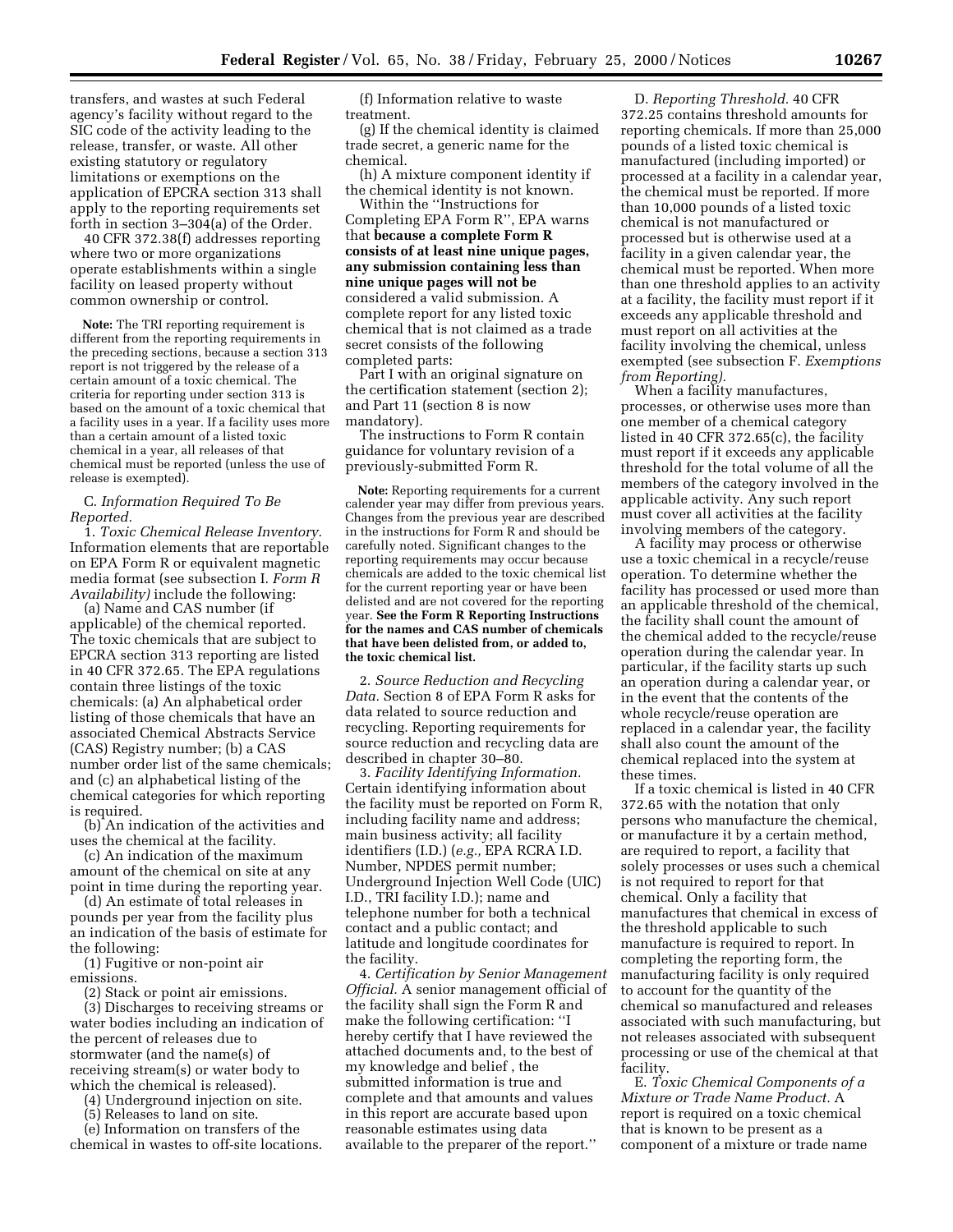product which is received from another person, if that chemical is imported, processed, or otherwise used by the receiving facility in excess of an applicable threshold quantity as part of that mixture or trade name product. For purposes of EPA regulations, knowledge that a toxic chemical is present as a component of a mixture or trade name product exists if the operator of the facility:

1. Knows or has been told the chemical identity or Chemical Abstracts Service Registry Number of the chemical and the identity or Number corresponds to an identity or Number in 40 CFR 372.65, or

2. Has been told by the supplier of the mixture or trade name product that the mixture or trade name product contains a toxic chemical subject to EPCRA section 313.

Guidance in determining whether a toxic chemical which is a component of a mixture or trade name product has been imported, processed, or otherwise used in excess of an applicable threshold at the facility can be found at 40 CFR 372.30(b)(3).

F. *Exemptions from Reporting.* 1. *Laboratory Activities.* Toxic chemicals manufactured, processed, or used in a laboratory at a covered facility under the supervision of a technically qualified individual as defined in 40 CFR 720.3(ee)\* do not have to be considered in determining whether a threshold has been met unless the laboratory is engaged in:

(a) Specialty chemical production; (b) Manufacture, processing, or use of

toxic chemicals in pilot plant-scale operations; or

(c) Activities conducted outside the laboratory.

\* 40 CFR 720.3(ee) defines ''technically qualified individual'' as ''a person or persons (1) who, because of education, training, or experience, or a combination of these factors, is capable of understanding the health and environmental risks associated with the chemical substance which is used under his or her supervision; (2) who is responsible for enforcing appropriate methods of conducting scientific experimentation, analysis, or chemical research to minimize such risks; and (3) who is responsible for the safety assessments and clearances related to the procurement, storage, use, and disposal of the chemical substance as may be appropriate or required within the scope of conducting a research and development activity.''

2. *Other Uses.* If a toxic chemical is used at a covered facility for one of the following purposes, the facility is not required to consider the quantity of the toxic chemical used for such purpose when determining whether an applicable threshold has been met or determining the amount of releases to be reported:

(a) Use as a structural component of the facility;

(b) Use of products for routine janitorial or facility grounds maintenance (*e.g.*, use of janitorial cleaning supplies, fertilizers, and pesticides similar in type or concentration to consumer products);

(c) Personal use by employees or other persons at the facility of foods, drugs, cosmetics, or other personal items containing toxic chemicals, including supplies of such products within the facility such as in a facility operated cafeteria, store, or infirmary;

(d) Use of products containing toxic chemicals for the purpose of maintaining motor vehicles operated by the facility;

(e) Use of toxic chemicals present in process water and non-contact cooling water as drawn from the environment or from municipal sources, or toxic chemicals present in air used either as compressed air or as part of combustion.

**Note:** If the toxic chemical is also manufactured (including imported), processed, or otherwise used at the covered facility other than as described in this subsection, in excess of an applicable threshold quantity, the facility is required to report under 40 CFR 372.30.

3. *De Minimis Concentrations of a Toxic Chemical in a Mixture.* A facility is not required to consider the quantity of a toxic chemical present in a mixture of chemicals when determining whether an applicable threshold has been met or determining the amount of release to be reported if the toxic chemical is in a concentration in the mixture which is:

(a) Below 1 percent of the mixture; or (b) Below 0.1 percent of the mixture

in the case of a toxic chemical which is a carcinogen as defined in 29 CFR 1910.1200(d)(4).

This exemption applies whether the facility received the mixture from another person or the facility produced the mixture, either by mixing the chemicals involved or by causing a chemical reaction which resulted in the creation of the toxic chemical in the mixture.

**Note:** If the toxic chemical is also manufactured (including imported), processed, or otherwise used at the covered facility other than as part of the mixture or in a mixture at higher concentrations, in excess of an applicable threshold quantity, the facility is required to submit a Form R.

4. *Articles.* The quantity of a toxic chemical present in an article at a

covered facility need not be considered when determining whether an applicable threshold has been met or determining the amount of release to be reported. ''Article'' means a manufactured item which:

(a) Is formed to a specific shape or design during manufacture;

(b) Has end-use functions dependent in whole or in part upon its shape or design during end-use; and

(c) Does not release a toxic chemical under normal conditions of processing or use of that item at the facility or establishments.

This exemption applies whether the facility received the article from another person or the facility produced the article. However, this exemption applies only to the quantity of the toxic chemical present in the article. If the toxic chemical is manufactured (including imported), processed, or otherwise used at the covered facility other than as part of the article, in excess of an applicable threshold quantity, the facility is required to submit a Form R. If a release \* of a toxic chemical occurs as a result of the processing or use of an item at the facility, that item does not meet the definition of ''article''.

5. *Ownership of Leased Real Estate.* EPA regulations provide that the owner of a covered facility ''is not subject to TRI reporting if such owner's only interest in the facility is ownership of the real estate upon which the facility is operated.'' (40 CFR 372.38(e)). This exemption applies to owners of facilities, such as industrial parks, all or part of which are leased to persons who operate establishments within SIC code through 39 where the owner has no other business interest in the operation of the covered facility.

G. *Annual Reporting Period.* Reports are due annually and contain data on releases during the previous calendar year. The report for any calendar year must be submitted on or before July 1 of the following year. Executive Order 12856 provides that the first year of compliance for Federal agencies with the reporting in EPCRA Section 313 shall be no later than for the 1994 calendar year, with reports due on or before July 1, 1995.

H. *Reporting for Establishments Within a Facility.* For purposes of submitting a Form R, a ''covered facility'' may consist of more than one

<sup>\*</sup> ''Release'' means ''any spilling, leaking, pumping, pouring, emitting, emptying, discharging, injecting, escaping, leaching, dumping, or disposing into the environment (including the abandonment or discarding of barrels, containers, and other closed receptacles) of any toxic chemical.'' (40 CFR 372.3)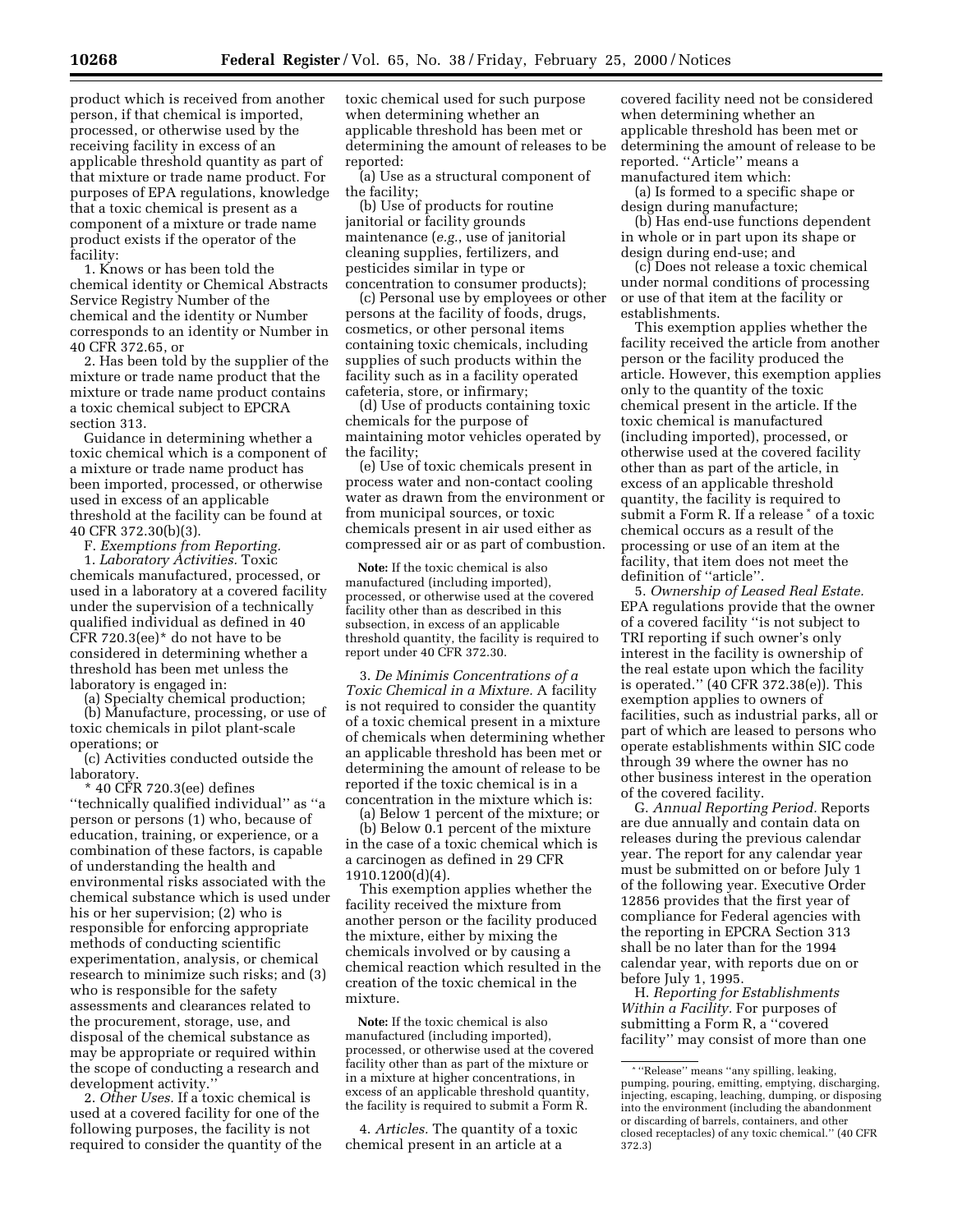establishment. A separate Form R may be submitted for each establishment or for each group of establishments within the facility, provided that activities involving the toxic chemical at all the establishments within the covered facility are reported. If each establishment or group of establishments files separate reports, then separate reports must be submitted for all other chemicals subject to reporting at that facility. An establishment or group of establishments does not have to submit a report for a chemical that is not manufactured (including imported), processed, otherwise used, or released at that establishment or group of establishments.

I. *Form R Availability.* Reports under 313 of EPCRA are made on EPA Form R (EPA Form 9350–1), the *Toxic Chemical Release Inventory (TRI) Reporting Form.* Form R is submitted to EPA, affected States, and Indian tribes. A completed Form R must be submitted for each toxic chemical manufactured, processed, or otherwise used at each covered facility in excess of an applicable threshold.

**EPA encourages facilities to submit the required information to EPA by using magnetic media (computer disk or tape) in lieu of Form R. Instructions for submitting and using magnetic media may also be obtained from the address given in this subsection.**

The most current version of EPA Form R, including instructions for Form R, and related documents may be obtained from: Section 313 Document Distribution Center, P.O. Box 12505, Cincinnati, OH 45212.

EPA Form R and instructions also may be obtained by calling the EPCRA Information Hotline. Questions about completing Form R may be directed to the EPCRA Information Hotline at the following address or telephone numbers: Emergency Planning and Community Right-to-Know (EPCRA) Information Hotline, Environmental Protection Agency, 401 M Street, SW (OS–120), Washington, DC 20460, 800– 535–2002 or 703–920–9877 from 8:30 a.m. to 7:30 p.m. Eastern Time, (Mon-Fri, except Federal holidays.)

The toll-free number is accessible throughout the United States, including Washington, DC, and Alaska. EPA Regional Staff may also be of assistance.

EPA has developed a package called the *Toxic Chemical Release Inventory Reporting System.* The diskette comes with complete instructions for use. It also provides prompts and messages to help report according to EPA instructions. For copies of the diskette, call the EPCRA Hotline.

J. *Where Reports Are To Be Sent.* Reports are to be sent to EPA and to the State-designated Sec. 313 contact for the State in which the facility is located or the designated official of an Indian tribe if it is located on Indian land.

Send reports to EPA by mail to: EPCRA Reporting Center, P.O. Box 23779, Washington, DC 20026–3779, Attn: Toxic Chemical Release Inventory.

To submit a Form R via hand delivery or certified mail, the EPCRA Information Hotline may be called to obtain the street address of the EPCRA Reporting Center. The Form R instructions include appropriate State submission addresses. Note that ''state'' also includes the District of Columbia, the Commonwealth of Puerto Rico, Guam, American Samoa, the U.S.-Virgin Islands, the Northern Mariana Islands, and any other territory or possession over which the United States has jurisdiction. The Form R instructions also include information on sending copies to the applicable Indian tribe and submission of reports in magnetic media and computer-generated facsimile forms.

K. *Supplied Notification Requirement.* 1. *Basic Requirement.* EPA regulations provide that a facility that manufactures (including imports) or processes a toxic chemical and sells or otherwise distributes a mixture or trade name product containing the toxic chemical to a facility in Standard Industrial Classification Codes 20 through 39 that employs ten or more people, or to a person who in turn may sell or otherwise distribute such mixture or trade name product to such a facility, must provide a notification to each person to whom the mixture or trade name product is sold or otherwise distributed from the facility.

**Note:** 40 CFR 372.45 states that only those facilities that are in Standard Industrial Classification (SIC) codes 20 through 39 (see 40 CFR 372.22(b)) must provide a supplier notification. However, Executive Order 12856 states that each Federal agency is to comply with the provisions set forth in section 313 of EPCRA and all implementing regulations without regard to the SIC delineations that apply to the Federal agency's facilities.

40 CFR 372.45(h) addresses operation of separate establishments within a single facility by two organizations that do not have common ownership or control.

2. *Notification Contents.* The notification shall be in writing and shall include:

(a) A statement that the mixture or trade name product contains a toxic chemical or chemicals subject to the reporting requirements of EPCRA section 313 and 40 CFR part 372.

(b) The name of each toxic chemical, and the associated Chemical Abstracts Service registry number of each chemical if applicable, as set forth in 40 CFR 372.65.

(c) The percent by weight of each toxic chemical in the mixture or trade name product.

3. *Notification Procedure.* The written notice shall be provided to each recipient of the mixture or trade name product with at least the first shipment of each mixture or trade name product in each calendar year, beginning with the chemical's applicable effective date (see 40 CFR 372.65 for effective dates).

If an MSDS is required to be prepared and distributed for the mixture or trade name product in accordance with 29 CFR 1910.1200, the notification must be attached to or otherwise incorporated into the MSDS. When the notification is attached to the MSDS, the notice must contain clear instructions that the notifications must not be detached from the MSDS and that any copying and redistribution of the MSDS shall include copying and redistribution of the notice attached to copies of the MSDS subsequently redistributed.

4. *Exemption from Notification.* Notifications are not required in the following instances:

(a) If a mixture or trade name product contains no toxic chemical in excess of the applicable *de minimis* concentration (see subsection F. *Exemptions from Reporting).*

(b) If a mixture or trade name product is one of the following:

(1) an ''article'' (see subsection F. *Exemptions from Reporting);.*

(2) foods, drugs, cosmetics, alcoholic beverages, tobacco, or tobacco products packaged for distribution to the general public.

(3) any consumer product as the term is defined in the Consumer Product Safety Act (15 U.S.C. 1251 *et seq.*) packaged for distribution to the general public.

**Note:** EPA regulations also state that a person is not subject to the supplier notification requirement to the extent the person does not know that the facility or establishment(s) is selling or otherwise distributing a toxic chemical to another person in a mixture or trade name product. However \* \* \* a person has such knowledge if the person receives a notice \* \* \* from supplier of a mixture or trade name product and the person in turn sells or otherwise distributes that mixture or trade name product to another person.'' (40 CFR 372.45(g))

5. *Change in Mixture or Trade Name Product.* If a facility changes a mixture or trade name product for which notification was previously provided by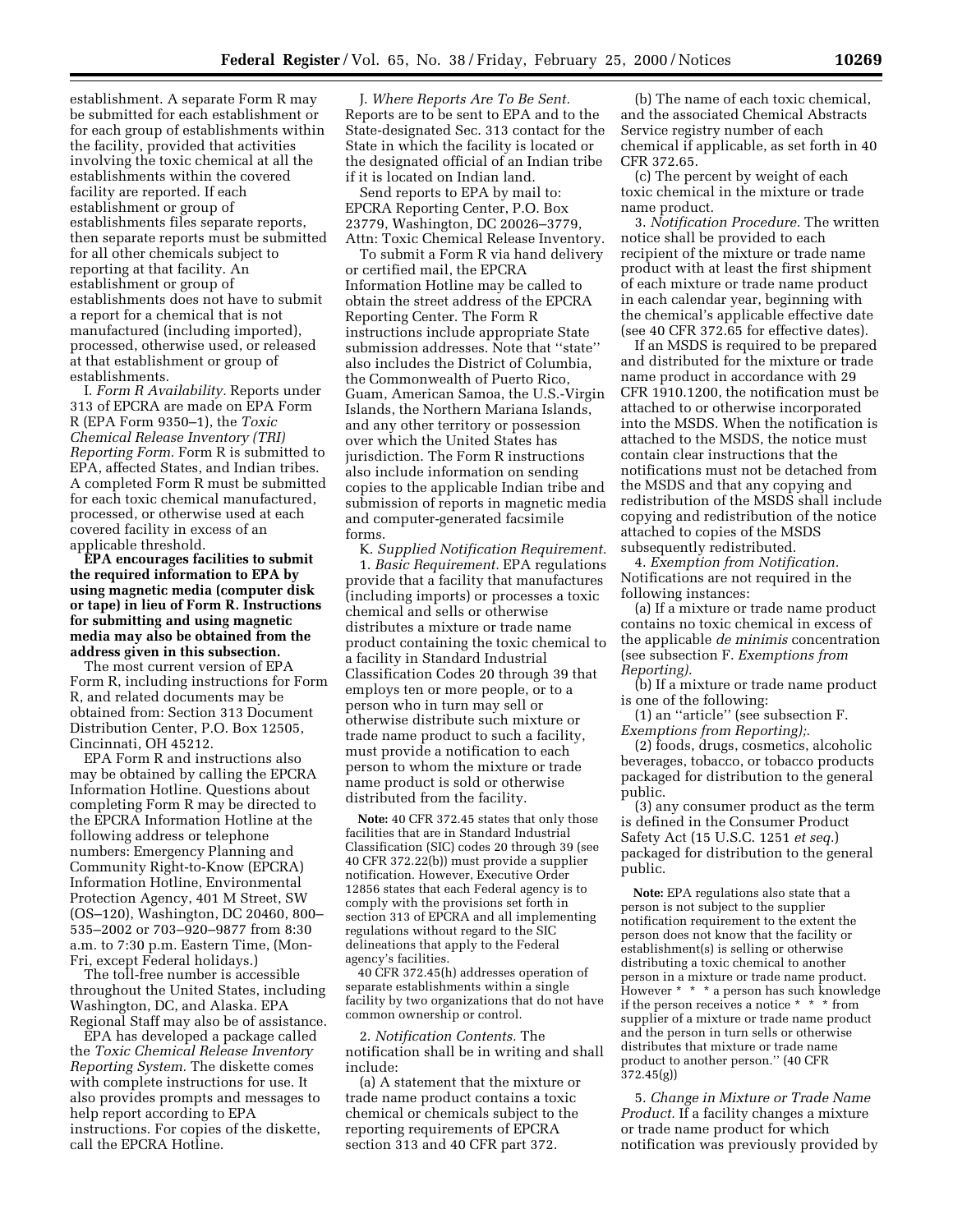adding a toxic chemical, removing a toxic chemical, or changing the percent by weight of a toxic chemical in the mixture or trade name product, the facility shall provide each recipient of the changed mixture or trade name product a revised notification reflecting the change with the first shipment of the changed mixture or trade name product to the recipient.

If a facility discovers:

(a) That a mixture or trade name product previously sold or otherwise distributed to another person during the calendar year contains one or more toxic chemicals, and

(b) That any notification provided to such other person in that calendar year either did not properly identify any of the toxic chemicals or did not accurately present the percent by weight of any of the toxic chemicals in the mixture or trade name product,

The facility shall provide a new notification to the recipient within 30 days of the discovery and identify the prior shipments of the mixture or product to which the new notification applies.

6. *Trade Secret.* If the specific identity of a toxic chemical in a mixture or trade name product is considered to be a trade secret under provisions of 29 CFR 1910.1200, the notice shall contain a generic chemical name that is descriptive of that toxic chemical.

If the specific percent by weight composition of a toxic chemical in the mixture or trade name product is considered to be a trade secret under applicable state law or under the Restatement of Torts section 757, comment b, the notice must contain a statement that the chemicals is present at a concentration that does not exceed a specified upper bound concentration value. For example, a mixture contains 12 percent of a toxic chemical. However, the supplier considers the specific concentration of the toxic chemical in the product to be a trade secret. The notice would indicate that the toxic chemical is present in the mixture in a concentration of no more than 15 percent by weight. The upper bound value chosen must be no larger than necessary to adequately protect the trade secret.

L. *Recordkeeping.*

1. *Retention of Form R Materials and Documentation.* Each facility subject to the reporting requirements of this chapter (30–60) must retain the following records for a period of 3 years from the date of the submission of a Form R.

(a) A copy of each Form R submitted by the facility;

(b) All supporting materials and documentation used to make the compliance determination that the facility is a covered facility;

(c) Documentation supporting a submitted Form R, including:

(1) Documentation supporting any determination that a claimed allowable exemption from reporting applies.

(2) Data supporting the determination of whether a threshold applies for each toxic chemical.

(3) Documentation supporting the calculations of the quantity of each toxic chemical released to the environment or transferred to an off-site location.

(4) Documentation supporting the use indications and quantity on site reporting for each toxic chemical, including dates of manufacturing, processing, or use.

(5) Documentation supporting the basis of estimate used in developing any release or off-site transfer estimates for each toxic chemical.

(6) Receipts or manifests associated with the transfer of each toxic chemical in waste to off-site locations.

(7) Documentation supporting reported waste treatment methods, estimates of treatment efficiencies, ranges of influent concentration to such treatment, the sequential nature of treatment steps, if applicable, and the actual operating data, if applicable, to support the waste treatment efficiency estimate for each toxic chemical.

2. *Retention of Supplier Notification Materials and Documentation.* Each facility subject to the supplier notification requirement (see subsection K. *Supplier Notification Requirement)* must retain the following records for a period of 3 years from the date of the submission of a notification:

(a) A copy of each notice.

(b) All supporting materials and documentation used to make the compliance determination that the facility is a covered facility.

(c) All supporting materials and documentation used by the facility to determine whether a supplier notification is required.

(d) All supporting materials and documentation used in developing each required notice.

3. *Availability of Records.* Records must be maintained at the facility to which the Form R report applies or from which a notification was provided. Such records must be readily available for purposes of inspection by EPA. According to the Form R instructions, in the event of a problem with data elements on a facility's Form R, EPA may request documentation that supports the information reported from the facility. EPA may conduct data

quality reviews of past Form R submissions. An essential component of this process would be to review a facility's records for accuracy and reliability. The Form R instructions include a list of records that a facility should maintain in addition to those that are required to be maintained.

## *30–60–80 Public Availability of Information; Withholding and Disclosure of Trade Secrets*

A. *Availability of Information to Public.* EPCRA section 324 (42 U.S.C. 11044) provides that each emergency response plan MSDS, list of hazardous chemicals, inventory form, toxic chemical release form, and follow-up emergency notice shall be made available to the general public, subject to trade secret limitations, at locations designated by the Administrator of EPA, Governor, State emergency response commission, or local emergency planning committee. Each local emergency planning committee must annually publish a notice in local newspapers indicating where members of the public may review documents that have been submitted pursuant to EPCRA. EPA also maintains a national toxic chemical inventory, based on TRI reports, in a computer data base that is available to the public on a costreimbursable basis.

The Administrator of EPA, in any case in which the identity of a toxic chemical is claimed as a trade secret, must identify the adverse health and environmental effects associated with the toxic chemical and assure that such information is included in the TRI computer database and is provided to any person requesting information about such toxic chemical. The appropriate Governor or state commission must identify the adverse health effects associated with a hazardous chemical or extremely hazardous substance, when its identity is claimed as a trade secret, and provide such health effects information to any person requesting information about the hazardous chemical or extremely hazardous substance.

Section 5–508 of Executive Order 12856 also provides that the public shall be afforded ready access to all strategies, plans, and reports required to be prepared by Federal agencies under the order by the agency preparing the strategy, plan, or report (to the extent permitted by law). When the reports are submitted to EPA, EPA is to compile the strategies, plans, and reports and make them publicly available as well. Federal agencies are encouraged by the Executive Order to provide such strategies, plans and reports to the State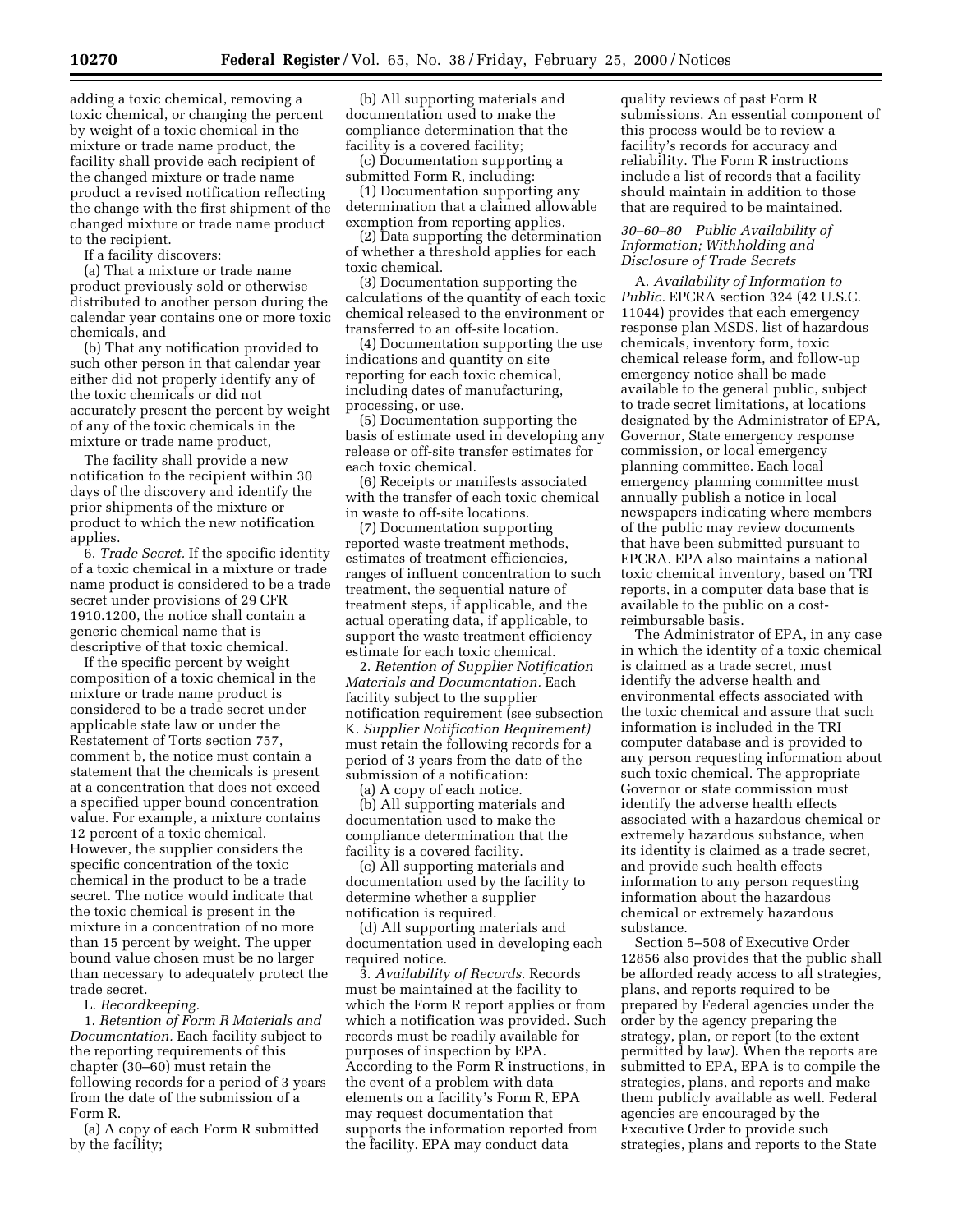and local authorities where their facilities are located for an additional point of access to the public. Section 6– 601 of Executive Order 12856 authorizes an agency to withhold certain information. (See 30–90)

B. *Trade Secret Procedures.* EPCRA section 322 (42 U.S.C. 11042) provides that a claim of trade secrecy may be made for the specific chemical identity of an extremely hazardous substance, a hazardous chemical, or a toxic chemical. Detailed information on how to submit a trade secrecy claim for information submitted pursuant to an EPCRA reporting requirement is contained in 40 CFR part 350. A trade secrecy claim may be submitted only to EPA and must be substantiated by providing specific answers to questions on an EPA form entitled ''Substantiation to Accompany Claims of Trade Secrecy'' (see 40 CFR 350.27). The submitter shall include with its EPCRA report both a sanitized and unsanitized trade secret substantiation form. The unsanitized version must contain all of the information claimed as trade secret or business confidential, properly marked in accordance with EPA regulations. The sanitized version is identical to the unsanitized version in all respects except that all of the information claimed as trade secret or business confidential is deleted, and a generic class or category to describe the trade secret chemical is included. This sanitized version is the one that is submitted to state or local authorities, as appropriate.

C. *Public Petition for Disclosure of Trade Secret Information.* The public may request the disclosure of a chemical identity claimed as trade secret by submitting a written petition to EPCRA Reporting Center, Environmental Protection Agency, P.O. Box 3348, Merrifield, Va. 22116–3348. The required contents of the petition are described in 40 CFR 350.15. This public petition process covers only requests for public disclosure of a chemical identify claimed as trade secret. Requests for disclosure of other types of information must be submitted under EPA's Freedom of Information Act regulations at 40 CFR part 2.

D. *Access by Federal Representatives or State Employees.*

1. *Authorized Federal Representative Access.* Under EPCRA section 322(f) (42 U.S.C. 11042(f)), EPA possesses the authority to disclose information to any authorized representative of the United States concerned with carrying out the requirements of EPCRA, even though the information might otherwise be entitled to trade secret or confidential treatment under EPA regulations. Such

authority will be exercised by EPA only in accordance with 40 CFR 350.23.

2. *State Employee Access.* Any State may request access to trade secrecy claims, substantiations, supplemental substantiations, and additional information submitted to EPA in accordance with 40 CFR 350.19. EPA must release this information, even if claimed confidential, to any State in response to its written request if the request is from the Governor of the State and the State agrees to safeguard the information with procedures equivalent to those which EPA uses to safeguard the information. The Governor may disclose such information only to State employees.

E. *Access by Health Professionals.* EPCRA section 323 (42 U.S.C. 11043) allows health professionals to gain access to chemical identities, including those claimed as trade secret, in the following circumstances:

• for non-emergency treatment and diagnosis of an exposed individual;

• by health professionals employed by a local government to conduct preventive research studies and to render medical treatment; or

• for emergency diagnosis and treatment.

1. *Non-emergency Access.* In all circumstances but the medical emergency, the health professional must submit a written request and a statement of need, as well as a confidentiality agreement, to the facility holding the trade secret. The statement of need verifies that the health professional will be using the trade secret information only for the needs permitted in the statute, and the confidentiality agreement ensures that the health professional will not make any unauthorized disclosures of the trade secret. The required contents of the written request for access, including a certification signed by the health professional stating that the information contained in the statement of need is true, and the confidentiality statement are contained in 40 CFR 350.40. Following receipt of a written request, the facility to which such request is made shall provide the requested information to the health professional promptly.

2. *Emergency Access.* In the event of medical emergency,\* a facility which is subject to the EPCRA reporting requirements must provide a copy of a MSDS, an inventory form, or a toxic chemical release form, including the specific chemical identity, if known, of a hazardous chemical, extremely hazardous substance, or a toxic chemical, to any treating physician or nurse who requests such information. The treating physician or nurse must have first determined that:

(a) A medical emergency exists as to the individual or individuals being diagnosed or treated;

(b) The specific chemical identity of the chemical concerned is necessary for or will assist in emergency or first-aid diagnosis or treatment; and

(c) The individual or individuals being diagnosed or treated have been exposed to the chemical concerned.

The specific chemical identity must be provided to the requesting treating physician or nurse immediately following the request, without requiring a written statement of need or a confidentiality agreement in advance. A written statement of need and confidentiality agreement may be required from the treating physician or nurse as soon as circumstances permit. The required contents of the statement of need and confidentiality agreement are specified in 40 CFR 350.40.

## *30–60–90 Compliance*

A. *Internal Reviews.* OPDIVs/ STAFFDIVs shall conduct internal reviews and audits and take such other steps as may be necessary to monitor compliance with the requirements of this chapter (30–60) and Executive Order 12856. Compliance with EPCRA means compliance with the same substantive, procedural, and other statutory and regulatory requirements that would apply to a private person.

B. *Annual Progress Report.* The Secretary will submit annual progress reports to the EPA Administrator beginning on October 1, 1995, regarding the progress that has been made in complying with all aspects of Executive Order 12856. This report and OPDIV/ STAFFDIV responsibilities are described in chapter 30–09.

C. *Technical Assistance from EPA.* OPDIVs/STAFFDIVs are encouraged to request technical advice and assistance from EPA in order to foster full compliance with Executive Order 12856 and this chapter (30–60).

D. *EPA Monitoring.* Executive Order 12856 provides that the Administrator of EPA, in consultation with the Secretary, may conduct such reviews and inspections as may be necessary to monitor compliance with the agency's EPCRA responsibilities contained in

<sup>\* &#</sup>x27;'Medical emergency'' means ''any unforeseen condition which a health professional would judge to require urgent and unscheduled medical attention. Such a condition is one which results in sudden and/or serious symptom(s) constituting a threat to a person's physical or psychological wellbeing and which requires immediate medical attention to prevent possible deterioration, disability, or death.'' (40 CFR 350.40(a)).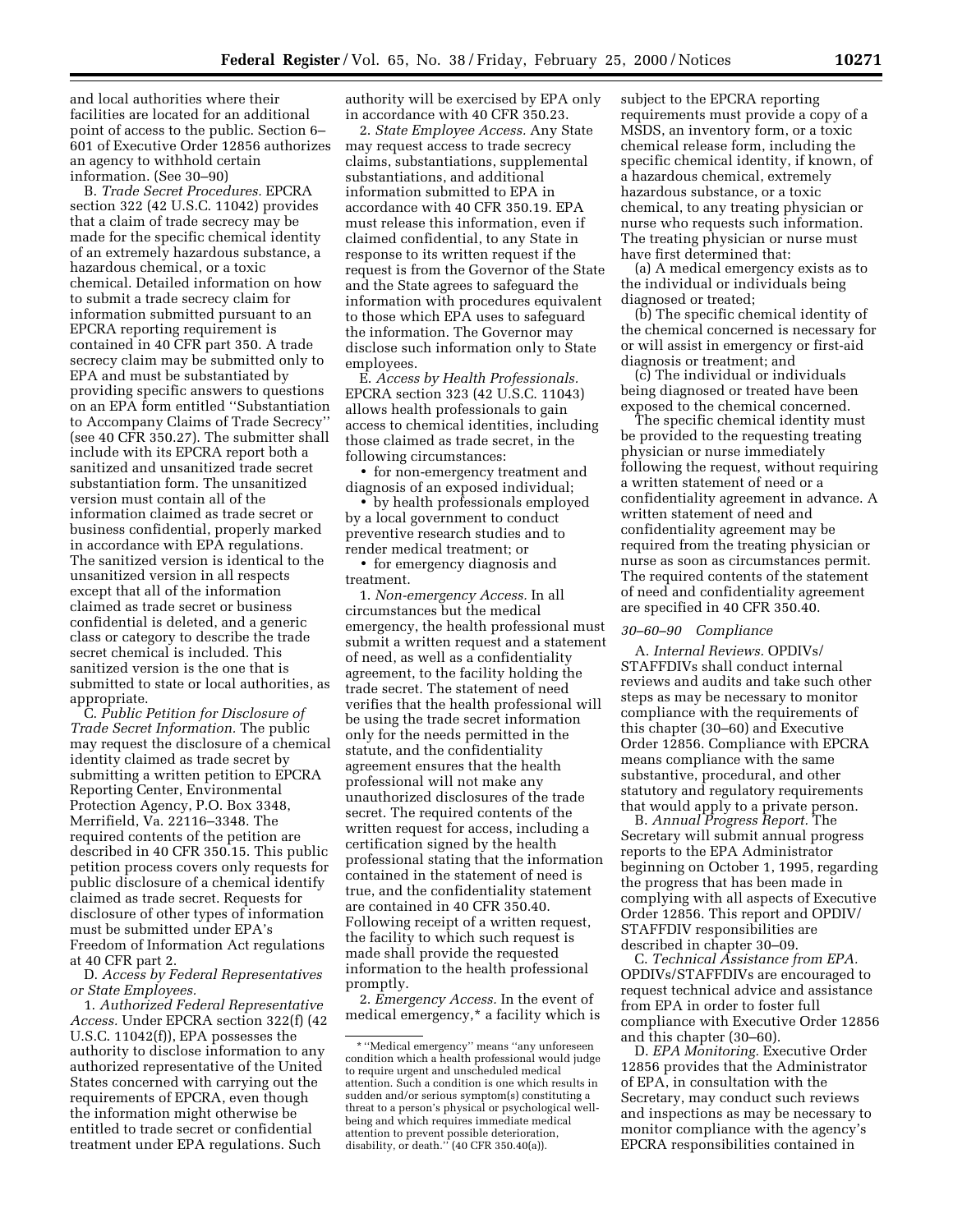sections 30–60–20 through 30–60–70 of this chapter. OPDIVs/STAFFDIVs are to cooperate fully with the efforts of the Administrator to ensure compliance with Executive Order 12856. Should the Administrator notify an OPDIV/ STAFFDIV that it is not in compliance with an applicable provision of Executive Order 12856, the OPDIV/

promptly as is practicable. E. *State and Local Right-to-Know Requirements.* OPDIVs/STAFFDIVs are encouraged to comply with all state and local right-to-know requirements to the extent that compliance with such laws

STAFFDIV shall achieve compliance as

and requirements is not otherwise already mandated.

F. *Prior Agreements for Application of EPCRA.* The compliance dates for application of EPCRA set forth in Executive Order 12856 are not intended to delay implementation of earlier timetables already agreed to by an OPDIV/STAFFDIV and are inapplicable to the extent they interfere with those timetables.

## *30–60–100 Civil and Criminal Penalties*

EPCRA section 325 (42 U.S.C. 11045) establishes administrative, civil, and

| TABLE 2.—SUMMARY OF EPCRA PENALTIES |  |  |  |
|-------------------------------------|--|--|--|
|-------------------------------------|--|--|--|

criminal penalties for violation of the Act. Table 2, following, indicates penalties that apply for specific violations. Certain section 325 penalties do not apply to government entities. Moreover, Executive Order 12856 does not make the provisions of section 325 applicable to any Federal agency or facility, except to the extent that such Federal agency or facility would independently be subject to such provision.

| Requirement                                                                                                                                                                                                                                           | Administrative penalty                                      | Civil penalty                                                                   | Criminal penalty                                                                                                                |
|-------------------------------------------------------------------------------------------------------------------------------------------------------------------------------------------------------------------------------------------------------|-------------------------------------------------------------|---------------------------------------------------------------------------------|---------------------------------------------------------------------------------------------------------------------------------|
| Emergency Planning (42 U.S.C. § 11002(c); § 11003(d))<br>Emergency Release Notification (42 U.S.C. § 11004)                                                                                                                                           | \$25,000 per day. Second<br>violation: \$75,000 per<br>day. | \$25,000 per day<br>\$25,000 per day. Second<br>violation: \$75,000 per<br>day. | \$25,000 or two (2) years<br>imprisonment or both.<br>Second conviction:<br>\$50,000 or five (5) years<br>imprisonment or both. |
| MSDS Reporting $(42 \text{ U.S.C. } § 11021)^1$<br>Inventory Reporting $(42 \text{ U.S.C. }$ §11022) <sup>1</sup><br>TRI Reporting (42 U.S.C. § 11023) <sup>1</sup><br>Provision of Information to Health Professionals (42<br>U.S.C. § 11043(b)) $1$ | \$10,000 per day<br>\$10,000 per day                        | \$10,000 per day<br>\$25,000 per day<br>\$25,000 per day<br>\$10,000 per day    |                                                                                                                                 |
| Failure to Substantiate Trade Secret Claim (42 U.S.C.<br>\$11042(a)(2))                                                                                                                                                                               | \$10,000 per day                                            | \$10,000 per day                                                                |                                                                                                                                 |
| Frivolous Trade Secret Claim<br>Disclosure of Trade Secret Information (42 U.S.C.<br>\$11042                                                                                                                                                          | \$25,000 per claim                                          | \$25,000 per claim                                                              | \$20,000 or one year im-<br>prisonment or both.                                                                                 |

<sup>1</sup> Penalty does not apply to a "government entity."

## **Subject: Pollution Prevention Act of 1990 (PPA) Requirements**

- 30–70–00 Background
- 05 Applicability
- 10 Responsibilities
- 20 Pollution Prevention Policy
- 30 Definitions
- 40 Toxic Chemical Source Reduction and Recycling Reporting
- 50 Public Availability of Source Reduction Information
- 60 Compliance
- 70 Civil and Criminal Penalties

#### *30–70–00 Background*

The Pollution Prevention Act of 1990, 42 U.S.C. 13101–13109, establishes national policy that pollution is to be prevented or reduced at the source. The Act also requires the reporting of efforts to reduce toxic chemical releases through source reduction and recycling. This reporting requirement affects all facilities required to submit Form R under section 313 of the Emergency Planning and Community Right-to-Know Act of 1986 (EPCRA) (see 30–60).

The Administrator of EPA is required by the PPA to develop a strategy to promote source reduction and to submit a biennial report to Congress that

describes the actions taken to implement the strategy and analyzes the source reduction and recycling data submitted on Form R. EPA must also promote source reduction practices in other federal agencies; review EPA regulations to determine their effect on source reduction; make matching grants to states to promote the use of source reduction techniques by businesses; and establish a Source Reduction Clearinghouse.

#### *30–70–05 Applicability*

A. *Agency Facilities.* Executive Order 12856 provides that EPCRA and the PPA apply to all Federal executive agencies that either own or operate a ''facility'' as that term is defined in EPCRA, if such facility meets the EPCRA's threshold requirements for compliance. The statutory definition of facility is:

all buildings, equipment, structures, and other stationary items which are located on a single site or on contiguous or adjacent sites and which are owned or operated by the same person (or by any person which controls, is controlled by, or under common control with, such person). For purposes of emergency release notification, the term

includes motor vehicles, rolling stock, and aircraft (42 U.S.C. 11049(4)).

EPA regulations revise the statutory definition of facility to include ''manmade structures in which chemicals are purposefully placed or removed through human means such that it functions as a containment structure for human use.'' (40 CFR 355.20, 370.2). The purpose of the revision was to clarify that the definition applies to certain subsurface structures.

Executive Order 12856 modifies the statutory definition of facility in one respect. Each OPDIV/STAFFDIV must comply with the reporting provisions of the PPA without regard to the Standard Industrial Classification (SIC) delineations that apply to the organization's facilities, and such reports shall be for all releases, transfers, and wastes at such facilities without regard to the SIC code of the activity leading to the release, transfer, or waste. All other existing statutory or regulatory limitations or exemptions on the applications on the application of EPCRA section 313 shall apply to the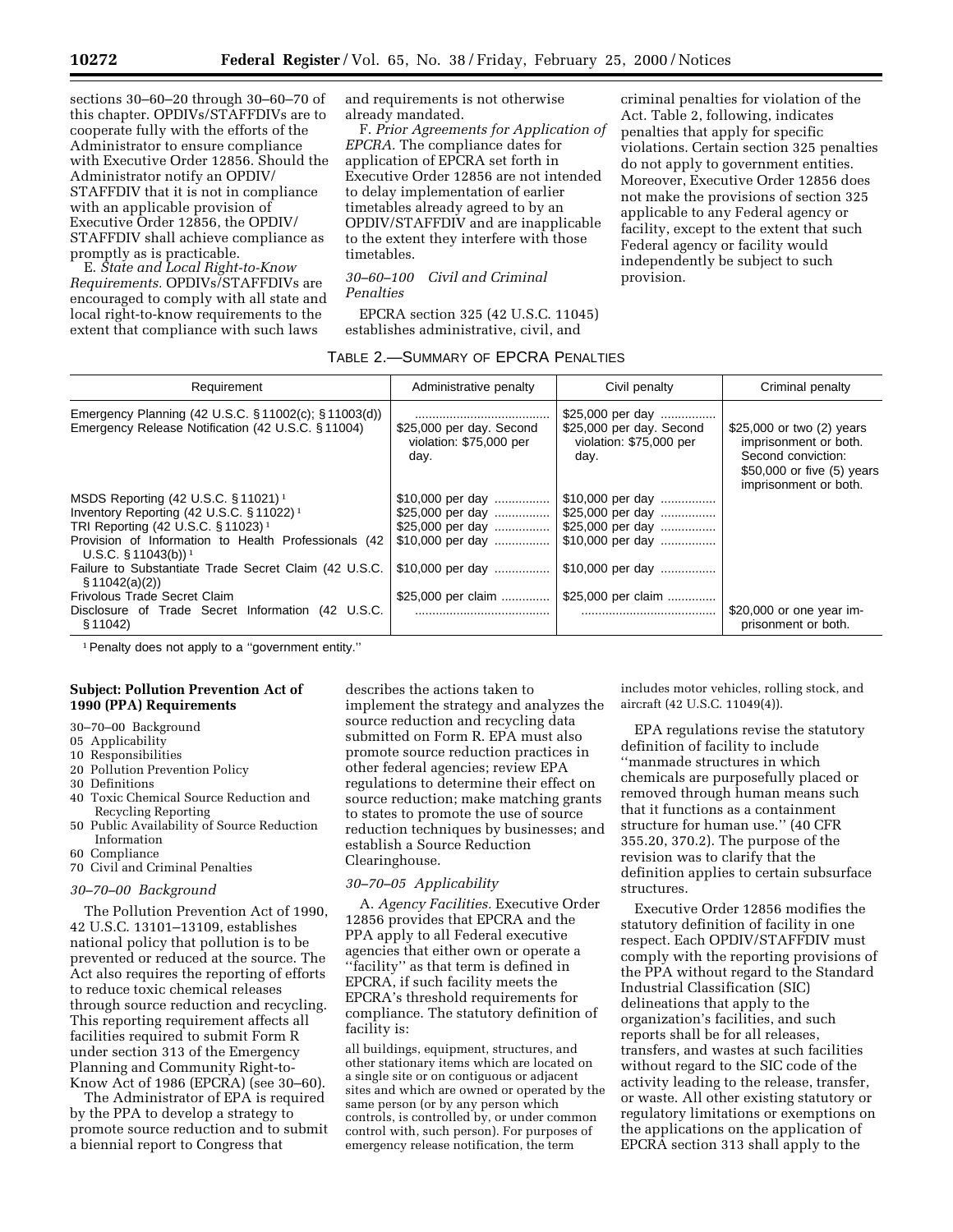PPA reporting requirements in this chapter (see 30–60–70).

B. *Covered Facilities.* The reporting requirements of this chapter apply to facilities that must submit a Toxic Chemical Release Inventory Report (Form R) under section 313 of EPCRA. A completed Form R must be submitted for each toxic chemical manufactured, processed, or otherwise used at a covered facility in excess of the threshold quantity established for that chemical (see 30–60–70). Each OPDIV/ STAFFDIV must apply all of the provisions of this chapter to each of its covered facilities, except for a federal agency facility outside the customs territory of the United States.

C. *GOCO'S.* Executive Order 12856 does not alter the obligations which government-owned, contractor-operated facilities (GOCOS) have under EPCRA and the PPA independent of that order or subjects such facilities to EPCRA or PPA if they are otherwise excluded. However, each OPDIV/STAFFDIV shall include the releases and transfers from all such facilities when meeting all of its responsibilities under this chapter.

D. *Preliminary List of Covered Facilities.* The Secretary was required by Executive Order 12856 to provide the Administrator of EPA by December 31, 1993, with a preliminary list of facilities that potentially meet the requirements for reporting under the threshold provisions EPCRA, PPA, and Executive Order 12856.

#### *30–70–10 Responsibilities*

A. *HHS.* An objective of Executive Order 12856 (see 30–80) is to ensure that all Federal agencies, conduct their facility management and acquisition activities so that, to the maximum extent practicable, the quantity of toxic chemicals entering any wastestream, including any releases to the environment, is reduced as expeditiously as possible through source reduction; that waste that is generated is recycled to the maximum extent practicable; and that any wastes remaining are stored, treated, or disposed of in a manner protective of public health and the environment. Executive Order 12856 requires the Secretary to comply with the reporting provisions set forth in section 6607 of the PPA (42 U.S.C. 13106), all implementing regulations, and future amendments to these authorities, in light of applicable guidance as provided by EPA.

B. *OPDIVs/STAFFDIVs.* The head of each OPDIV/STAFFDIV is responsible for ensuring that the OPDIV/STAFFDIV takes all necessary actions to prevent pollution in accordance with Executive

Order 12856, and for that organization's compliance with the provisions of the PPA. Compliance with the PPA means compliance with the same substantive, procedural, and other statutory and regulatory requirements that would apply to a private person. An OPDIV/ STAFFDIV should consult with EPA when a question arises as to the applicability of Executive Order 12856 to a particular facility.

#### *30–70–20 Pollution Prevention Policy*

A. *Pollution Prevention Act.* Section 6602(b) (42 U.S.C. 13101(b)) of the PPA states that it is the national policy of the United States that:

pollution should be prevented or reduced at the source whenever feasible; pollution that cannot be prevented should be recycled in an environmentally safe manner whenever feasible; pollution that cannot be prevented or recycled should be treated in an environmentally safe manner whenever feasible; and disposal or other release into the environment should be employed only as a last resort and should be conducted in an environmentally safe manner.

OPDIVs/STAFFDIVs are to incorporate the environmental management hierarchy stated in this policy into their environmental management practices and procedures.

Source reduction is fundamentally different and more desirable than waste management and pollution control. Preventing pollution before it is created is preferable to trying to manage, treat, or dispose of pollution after it is generated. OPDIVs/STAFFDIVs are encouraged to take advantage of opportunities to reduce or prevent pollution at the source through costeffective changes in production, operation, and raw materials use. Such changes can result in substantial savings in reduced raw material, pollution control, and liability costs as well as help protect the environment and reduce risks to worker health and safety.

B. *Executive Order 12856.* Executive Order 12856 indicates that the Federal government should become a leader in the field of pollution prevention through the management of its facilities, its acquisition practices, and in supporting the development of innovative pollution prevention programs and technologies. Additional policies and requirements that apply to pollution prevention are contained in chapter 30–80.

#### *30–70–30 Definitions*

A. *Pollution Prevention.* Executive Order 12856 defines ''pollution prevention'' in section 2–203 to mean ''source reduction,'' as defined in the PPA, and other practices that reduce or eliminate the creation of pollutants through:

• Increased efficiency in the use of raw materials, energy, water, or other resources; or

• Protection of natural resources by conservation.

EPA has issued a Statement of Definition of Pollution Prevention that is identical to the definition in section 2–203 of Executive Order 12856 (Memorandum from F. Henry Habicht II, Deputy Administrator, Environmental Protection Agency, Subject: EPA Definition of ''Pollution Prevention'', to All EPA Personnel (May 28, 1992)). The Statement of Definition explains that recycling, energy recovery, treatment, and disposal are not included within EPA's definition of pollution prevention. In distinguishing between prevention of pollution and recycling, EPA includes ''in-process recycling'' within the definition of ''pollution prevention.'' ''Out-of-process recycling'' is part of recycling and is not part of the definition. The Statement of Definition also comments that recycling that is conducted in an environmentally sound manner shares many of the advantages of prevention—it can reduce the need for treatment or disposal, and conserve energy and resources.

**Note:** A different definition of pollution prevention is used in guidance from the Council on Environmental Quality in NEPA matters (see 30–50–50).

B. *Source Reduction.* ''Source reduction'' is defined in PPA section 6603(6) (42 U.S.C. 13102(5)) to mean any practice that:

• Reduces the amount of any hazardous substance, pollutant, or contaminant entering any waste stream or otherwise released into the environment (including fugitive emissions) prior to recycling, treatment or disposal; and

• Reduces the hazards to public health and the environment associated with the release of such substances, pollutants, or contaminants.

The term includes equipment or technology modifications, process or procedure modifications, reformulation or redesign of products, substitution of raw materials, and improvements in housekeeping, maintenance, training, or inventory control.

The term ''source reduction'' does not include any practice that alters the physical, chemical, or biological characteristics or the volume of a hazardous substance, pollutant, or contaminant through a process or activity that is not integral to and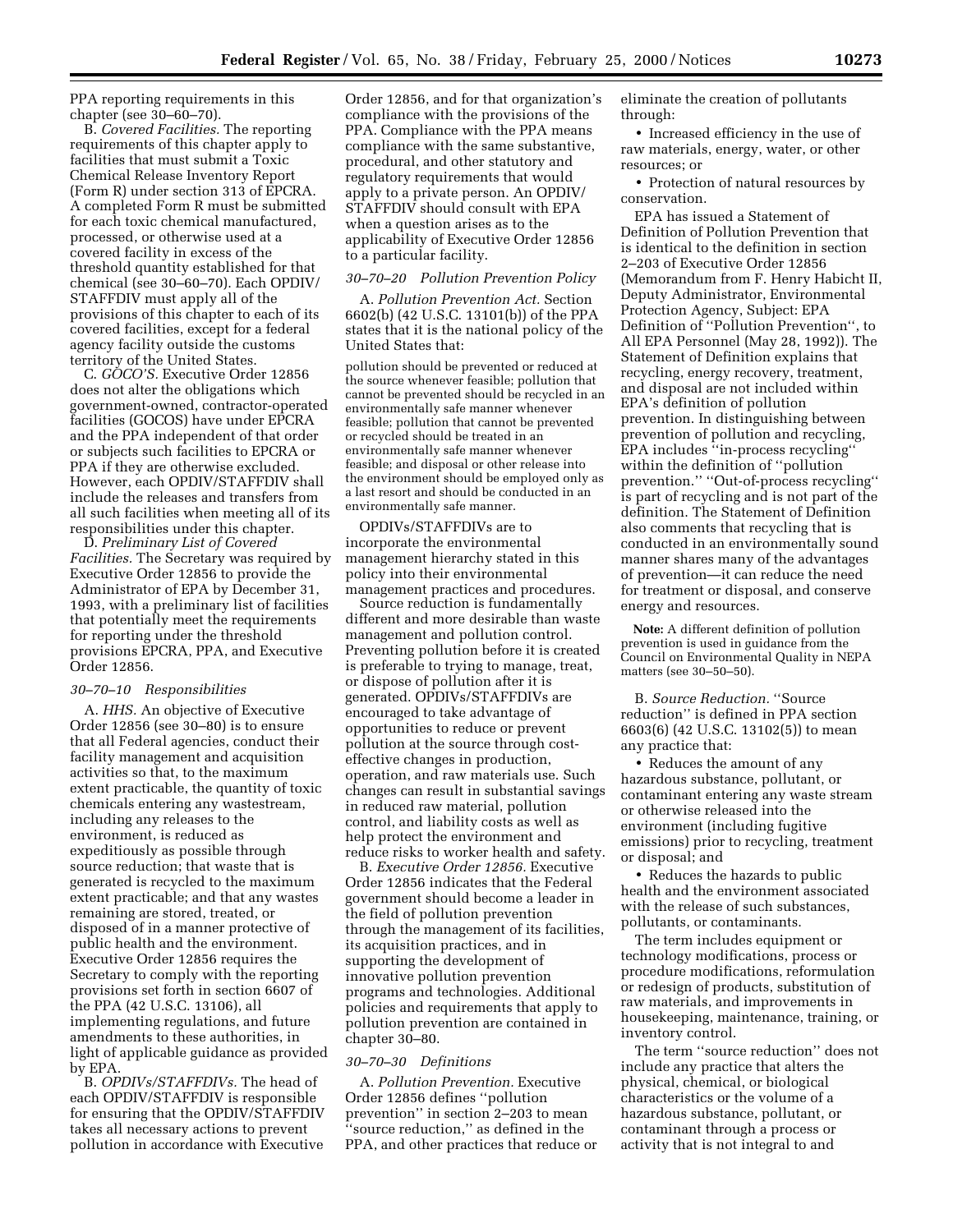necessary for producing a product or providing a service.

## *30–70–40 Toxic Chemical Source Reduction and Recycling Reporting*

A. *Requirement.* Section 6607 of the PPA (42 U.S.C 13106) directs each facility that is required to file an annual toxic chemical release form (Form R) under Sec. 313 of EPCRA to include a toxic chemical source reduction and recycling report with its toxic chemical release filing. The report must cover each toxic chemical required to be reported on Form R. Form R is discussed in 30–60–70. Reporting requirements under the PPA cover releases of toxic chemicals to all media (air, water, and land).

B. *Reporting Period.* A facility that is subject to the EPCRA section 313 and PPA section 6607 reporting requirements shall submit annually a Toxic Chemical Release Inventory Reporting Form (Form R) to EPA and to affected States and Indian tribes (see 30–60–70). Executive Order 12856 provides that the first year of compliance for Federal agencies with the PPA's reporting requirements shall be no later than for the 1994 calendar year, with reports due on or before July 1, 1995.

C. *Toxic Chemicals to be Reported.* The toxic chemicals that are subject to EPCRA section 313 and PPA section 6607 reporting are listed in 40 CFR 372.65. Additions to, or deletions from, the list are described each year in the *EPA Toxic Chemical Release Inventory Reporting Form R and Instructions* published in the **Federal Register** and available in booklet form from EPA. A completed Form R must be submitted for each toxic chemical manufactured, processed, or otherwise used at a covered facility in excess of the threshold quantity established for that chemical (see 30–60–70). Form R now includes data elements mandated by section 6607 of the PPA. A facility must provide information about source reduction and recycling activities related to each toxic chemical reported on Form R.

D. *Information to be Reported based on the ''Instructions for Completing EPA Form R''*

1. *Chemical Quantities.* Facilities must provide the following quantity information (in pounds) for each toxic chemical reported on Form R for the current reporting year, the prior year, and quantities anticipated in both the first year immediately following the reporting year and the second year following the reporting year (future estimates):

(a) Quantity of the toxic chemical (prior to recycling, treatment or disposal but not including one-time events) entering any waste stream or otherwise released \* into the environment.

(b) Quantity of the toxic chemical or a mixture containing a toxic chemical that is used for energy recovery on-site or is sent off-site for energy recovery, unless it is a commercially available fuel;

**Note:** Reportable on-site and off-site energy recovery is the combustion of a residual material containing a TRI toxic chemical when (I) the combustion unit is integrated into an energy recovery system (i.e., industrial furnaces, industrial kilns, and boilers); and (ii) the toxic chemical is combustible and has a heating value high enough to sustain combustion.

(c) Quantity of the toxic chemical or a mixture containing a toxic chemical that is recycled on-site or is sent off-site for recycling;

(d) Quantity of the toxic chemical or a mixture containing a toxic chemical that is treated on-site or is sent to an offsite location for waste treatment; and

(e) Total quantity of toxic chemical released directly into the environment or sent off-site for recycling, waste treatment, energy recovery, or disposal during the reporting year due to any of the following events:

(1) Remedial actions,

(2) Catastrophic events, such as earthquakes, fires, or floods; or

(3) One-time events not associated with normal or routine production processes.

**Note:** The PPA separates the reporting of quantities of toxic chemicals recycled, used for energy recovery, treated, or disposed that are associated with normal or routine production operations from those that are not. Other sections of Form R dealing with releases to the environment and off-site transfers must include all releases and transfers as appropriate, regardless of whether they arise from catastrophic, remedial, or routine process operations.

Information available at the facility that may be used to estimate the prior year's quantities include the prior year's Form R submission, supporting documentation, and recycling, energy recovery, or treatment operating logs or invoices. However, for the first year of reporting these data elements, prior year quantities are required only to the extent such information is available. EPA expects reasonable future quantity

estimates using a logical basis. Reporting facilities should take into account protections available for trade secrets as provided in EPCRA section 322 (42 U.S.C. 11042) (see 30–60–80).

2. *Production Ratio or Activity Index.* The facility must report a ratio of reporting year production to prior year production, or an ''activity index'' based on a variable other than production that is the primary influence on the quantity of the reported toxic chemical recycled, used for energy recovery, treated, or disposed.

3. *Source Reduction Activities.* If a facility engaged in any source reduction activity for the reported toxic chemical during the reporting year, the facility shall report the activity that was implemented. The information is to be reported only if a source reduction activity was newly implemented specifically (in whole or in part) for the reported toxic chemical during the reporting year. ''Source reduction activities'' are those actions that are taken to reduce or eliminate the amount of the reported toxic chemical released, used for energy recovery, recycled, or treated. Actions taken to recycle, threat, or dispose of the toxic chemical are not considered source reduction activities. Form R provides for the reporting of source reduction activities by category. The categories include:

- Good Operating Practices<br>• Inventory Control
- Inventory Control
- Spill and Leak Prevention
- Raw Material Modifications
- Process Modifications
- Cleaning and Degreasing

• Modified Containment Procedures for Cleaning Units

• Surface Preparation and Finishing

• Product Modifications

4. *Source Reduction Techniques.* If a facility engaged in any source reduction activity for the reported toxic chemical during the reporting year, the facility must also report the method used to identify the opportunity for the activity implemented. Methods to identify source reduction opportunities include:

• Internal or external pollution prevention opportunity audit(s)

• Materials balance audits

• Participative team management

• Employee recommendations (under a formal OPDIV/STAFFDIV Program or independent of a formal program)

• Federal or state government technical assistance program

• Trade association/industry technical assistance program

• Vendor assistance

5. *Additional Source Reduction, Recycling, or Pollution Control Information.* Form R provides an opportunity for a reporting facility to

<sup>\*</sup> Reportable releases include ''any spilling, leaking, pumping, pouring, emitting, emptying, discharging, injecting, escaping, leaching, dumping, or disposing into the environment (including the abandonment of barrels, containers, and other closed receptacles).'' (EPCRA section 329(8); 42 U.S.C. 11049(8)).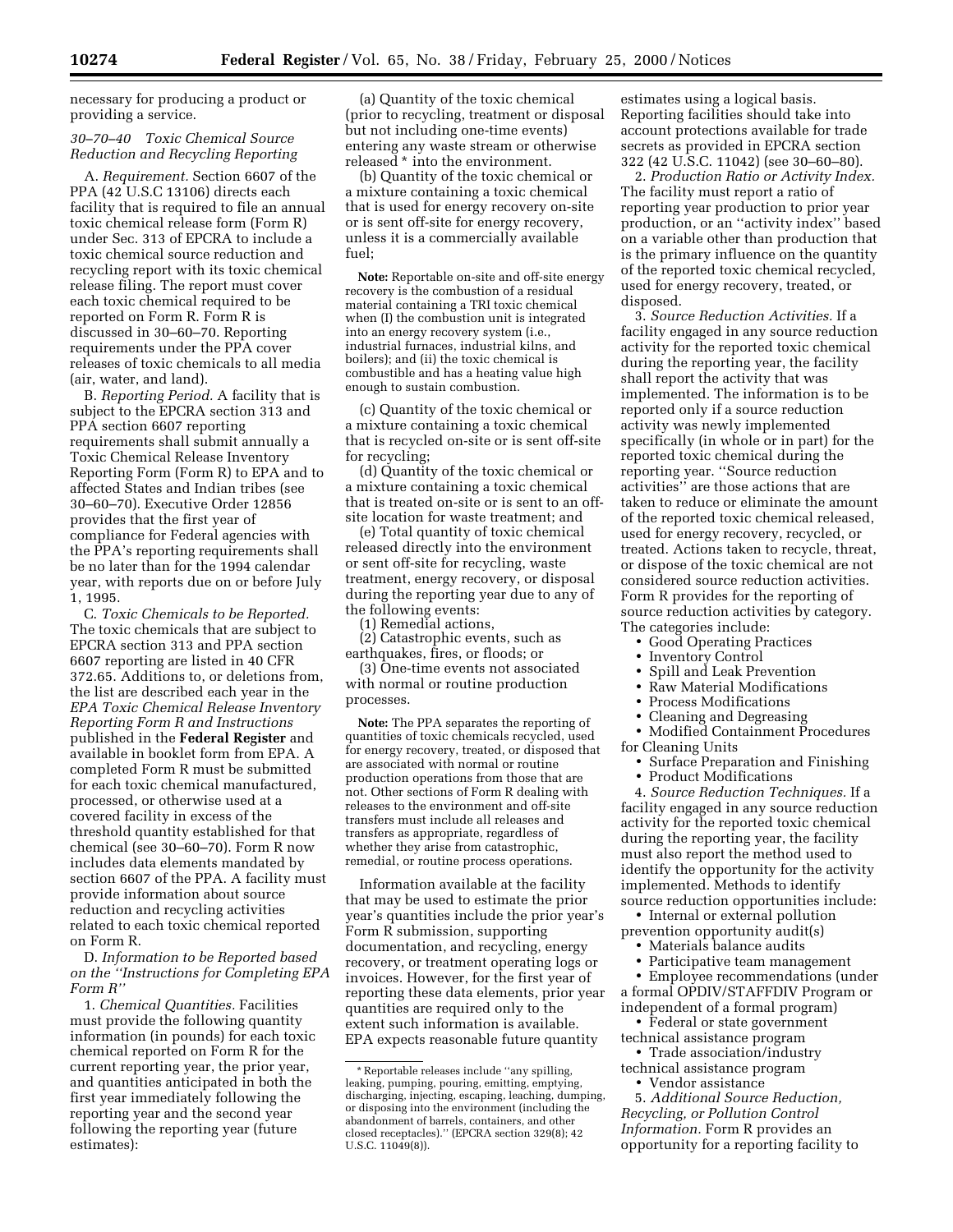indicate any additional information on source reduction, recycling, or pollution control activities implemented at the facility in the reporting year or in prior years for the reported toxic chemical.

E. *Relationship to RCRA Reporting.* The reporting categories for quantities recycled, treated, used for energy recovery, and disposed apply to completing the source reduction section as well as to the rest of Form R. According to EPA, these categories are to be used only for TRI reporting. They are not intended for use in determining, under the Resource Conservation and Recovery Act (RCRA) Subtitle C regulations, whether a secondary material is a waste when recycled. These categories (and their definitions) also do not apply to the information that may be submitted in a Hazardous Waste Report by hazardous waste generators and treatment, storage, and disposal (TSD) facilities to EPA or an authorized state under RCRA sections 3002 and 3004 (42 U.S.C. 6922, 6924). Differences in terminology and reporting requirements for toxic chemicals reported on Form R and for hazardous wastes regulated under RCRA occur because EPCRA and the PPA focus on specific chemicals, while the RCRA regulations and the Hazardous Waste Report focus on wastes, including mixtures.

F. *Form R. Availability.* Reports under EPCRA section 313 and PPA section 6607 are made on EPA Form R (EPA Form 9350–1), the *Toxic Chemical Release Inventory (TRI) Reporting Form.* EPA encourages facilities to submit the required information to EPA by using magnetic media (computer disk or tape) in lieu of Form R. More complete guidance on obtaining Form R and sources of information regarding, the submitted of Form R is contained in section 30–60–70.

G. *Where Reports Are to be Sent.* Form R is submitted to EPA, affected States, and affected Indian tribes.

Send reports to EPA by mail to: EPCRA Reporting Center, P.O. Box 23779, Washington, DC 20026–3779, Attn: Toxic Chemical Release Inventory.

To submit a Form R via hand delivery or certified mail, the EPCRA Hotline (800–535–2002) may be called to obtain the street address of the EPCRA Reporting Center.

Additional information on submitting a Form R is contained in section 30–60– 70.

H. *Trade Secrets.* The provisions of EPCRA section 322 (42 U.S.C. 11042) dealing with the protection of trade secrets apply to the reporting requirements of this section in the same

manner as to the reports required under section 313 of EPCRA (see 30–60–80).

## *30–70–50 Public Availability of Source Reduction Information*

A. *OPDIVs/STAFFDIVs.* Unless such documentation is withheld pursuant to a statutory requirement of Executive Order, the public shall be afforded ready access to all reports required to be prepared by an OPDIV/STAFFDIV under this chapter. OPDIVs/STAFFDIVs are encouraged to provide such reports to the state and local authorities where their facilities are located for an additional point of access to the public. Public availability of information submitted on Form R is also discussed in section 30–60–80.

B. *EPA.* The PPA and Executive Order 12856 require the Administrator of EPA to make available to the public the source reduction information gathered pursuant to the PPA and such other pertinent information and analysis regarding source reduction as may be available to the Administrator. Subject to the trade secret provisions of EPCRA, EPA must make the data collected on Form R, pursuant to section 6607 of the PPA, publicly available in the same manner as the data collected under EPCRA section 313. The Administrator has also established, in accordance with PPA section 6606 (42 U.S.C. 13105), a Source Reduction Clearinghouse to compile information, including a computer data base that contains information on management, technical, and operational approaches to source reduction. The data base permits entry and retrieval of information by any person.

#### *30–70–60 Compliance*

A. *Internal Reviews.* OPDIVs/ STAFFDIVs shall conduct internal reviews and audits, and take such other steps, as may be necessary to monitor compliance with the requirements of this chapter and Executive Order 12856.

B. *Annual Progress Report.* The Secretary will submit annual progress reports to the EPA Administrator beginning on October 1, 1995, regarding the progress that has been made in complying with all aspects of Executive Order 12856, including the pollution reduction requirements. This report and OPDIV/STAFFDIV responsibilities are described in Chapter 30–80.

C. *Technical Assistance from EPA.* OPDIVs/STAFFDIVs are encouraged to request technical advice and assistance from EPA in order to foster full compliance with Executive Order 12856 and this chapter.

D. *EPA Monitoring.* Executive Order 12856 provides that the Administrator of EPA, in consultation with the Secretary, may conduct such reviews and inspections as may be necessary to monitor compliance with the PPA responsibilities contained in this chapter. OPDIVs/STAFFDIVs are to cooperate fully with the efforts of the Administrator to ensure compliance with Executive Order 12856. Should the Administrator notify an OPDIV/ STAFFDIV that it is not in compliance with an applicable provision of Executive Order 12856, the OPDIV/ STAFFDIV shall achieve compliance as promptly as is practicable.

E. *State and Local Pollution Prevention Requirements.* OPDIVs/ STAFFDIVs are encouraged to comply with all State and local pollution prevention requirements to the extent that compliance with such laws and requirements is not otherwise already mandated.

F. *Funding Pollution Prevention Programs.* In accordance with Executive Order 12856, OPDIVs/STAFFDIVs shall place high priority on obtaining funding and resources needed for implementing pollution prevention strategies, plans, and assessments by identifying, requesting, and allocating funds through line-item or direct funding requests. Funding requests shall be made in accordance with the Federal Agency Pollution Prevention and Abatement Planning Process and through budget requests as outlined in Office of Management and Budget (OMB) Circulars A–106 and A–11, respectively.

G. *Life Cycle Analysis and Total Cost Accounting.* OPDIVs/STAFFDIVs should apply, to the maximum extent practicable, life cycle analysis and total cost accounting principles to all projects needed to meet the requirements of this chapter.

H. *Contractors.* All OPDIVs/ STAFFDIVs shall provide, in all future contracts between the organization and its relevant contractors, for the contractor to supply all information the OPDIV/STAFFDIV deems necessary for it to comply with this chapter. In addition, to the extent that compliance with this chapter and Executive Order 12856 is made more difficult due to lack of information from existing contractors, an OPDIV/STAFFDIV shall take practical steps to obtain the information from such contractors that is needed to comply.

I. *Prior Agreements for Application of EPCRA and PPA.* The compliance dates for application of EPCRA and PPA set forth in Executive Order 12856 are not intended to delay implementation of earlier timetables already agreed to by a Federal agency and are inapplicable to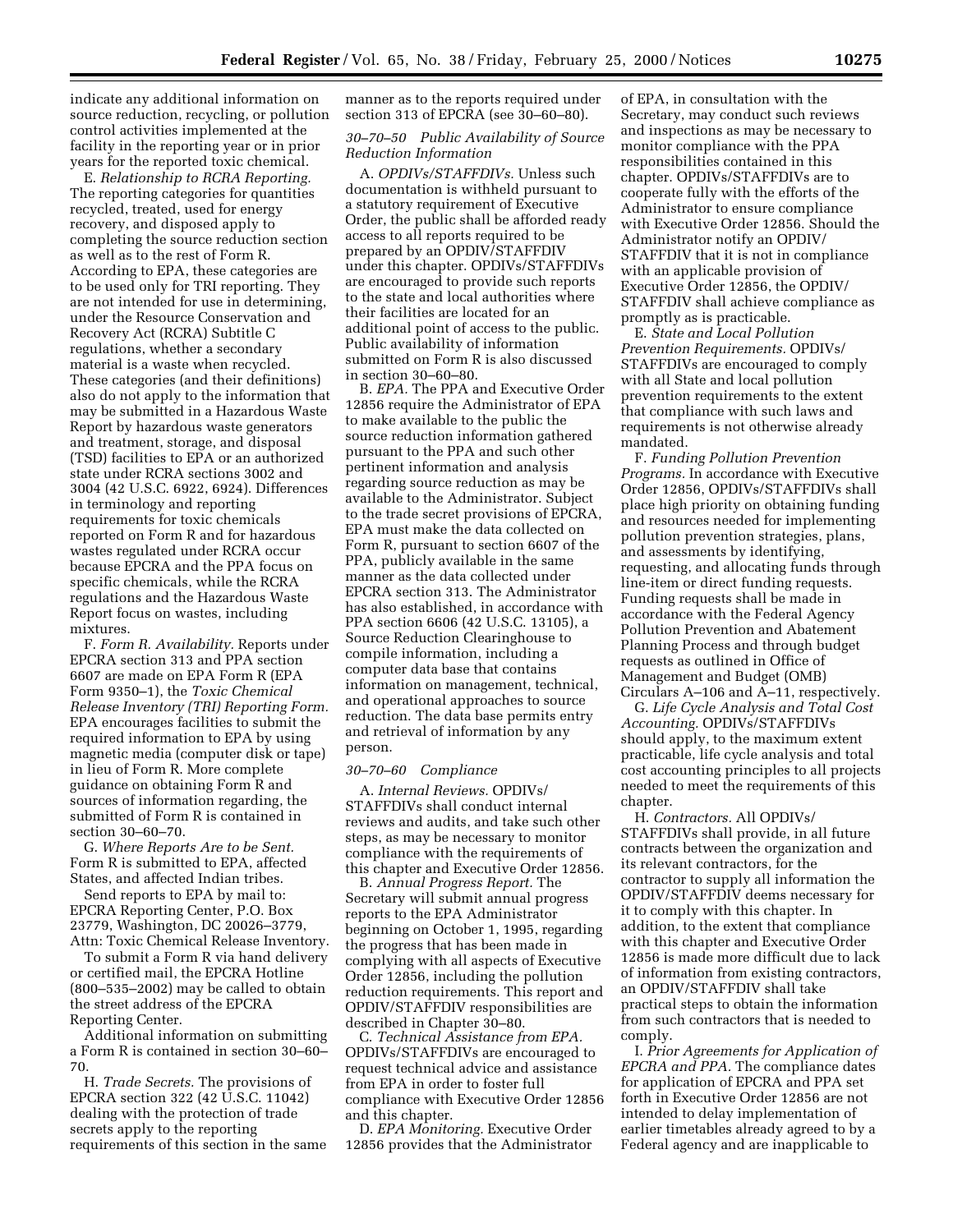the extent they interfere with those timetables.

#### *30–70–70 Civil and Criminal Penalties*

EPCRA section 325(c) (42 U.S.C. 11045(c)), which provides civil and administrative penalties for failure to report TRI information, also applies to the PPA's requirement to report toxic chemical source reduction and recycling information on Form R. The penalty for failure to file a Form R is \$25,000 for each day of violation of the law.

EPCRA section 325(c) penalties do not apply to a governmental entity. Moreover, Executive Order 12856 does not make the provisions of section 325 applicable to any Federal agency or facility, except to the extent that such Federal agency or facility would independently be subject to such provisions.

#### **Subject: Executive Order 12856, Federal Compliance With Right-to-Know Laws and Pollution Prevention Requirements**

|  | 30-80-00 Background |  |
|--|---------------------|--|
|--|---------------------|--|

| $30 - 80 - 05$ | Applicability |
|----------------|---------------|
|                |               |

| $30 - 80 - 10$ | Responsibilities |
|----------------|------------------|
|----------------|------------------|

- 30–80–15 Definitions
- 30–80–20 Pollution Prevention Strategy
- 30–80–30 Toxic Chemical Reduction Goals
- Pollution Prevention Plan
- 30–80–50 Acquisition and Procurement
- Plans and Goals 30–80–60 EPCRA and Pollution Prevention Act Responsibilities
- 30–80–70 Compliance
- 30–80–80 Public Availability of Information
- 30–80–90 Funding and Resources

#### *30–80–00 Background*

The objective of Executive Order 12856, August 3, 1993 (58 FR 41981), is to foster the Federal government as a good neighbor to local communities by becoming a leader in providing information to the public concerning toxic and hazardous chemicals and extremely hazardous substances at Federal facilities, and in planning for and preventing harm to the public through the planned or unplanned releases of chemicals. The Order also encourages the Federal government to be a leader in the field of pollution prevention through the management of its facilities, its acquisition practices, and in supporting the development of innovative pollution prevention programs and technologies. Executive Order 12856 seeks to ensure that all Federal agencies conduct their facility management and acquisition activities so that, to the maximum extent practicable:

• The quantity of toxic chemicals entering any wastestream, including any releases to the environment, is reduced

as expeditiously as possible through source reduction;

• Waste that is generated is recycled to the maximum extent practicable; and

• Any wastes remaining are stored, treated, or disposed of in a manner protective of public health and the environment.

Executive Order 12856 requires Federal agencies to comply with the requirements of the Emergency Planning and Community Right-to-Know Act of 1986 (EPCRA) (42 U.S.C. 11001–11050) and the Pollution Prevention Act of 1990 (PPA) (42 U.S.C. 13101–13109). EPCRA establishes programs to provide the public with important information on the hazardous and toxic chemicals in their communities and emergency planning and notification requirements to protect the public in the event of release of extremely hazardous substances. The order requires Federal agencies to report in a public manner toxic chemicals entering any wastestream from their facilities, including any releases to the environment, and to improve local emergency planning, response, and accident notification. Facilities that are subject to EPCRA are required to provide information and reports to EPA and state and local groups. Five distinct reporting requirements are contained in EPCRA. Each of these reporting requirements and other facility responsibilities under EPCRA and Executive Order 12856 are described in chapter 30–60.

The PPA establishes national policy that pollution is to be prevented or reduced at the source. The Act also requires the reporting of efforts to reduce toxic chemical releases through source reduction and recycling. The PPA reporting requirement and other facility responsibilities under the PPA and Executive Order 12856 are described in chapter 30–70.

Executive Order 12856 also places other responsibilities on federal agencies that are not contained in EPCRA or PPA. It requires Federal agencies to develop voluntary goals to reduce total releases of toxic chemicals to the environment and off-site transfers of such toxic chemicals for treatment and disposal; a pollution prevention strategy and plan; a plan and goals for eliminating or reducing the unnecessary acquisition of products containing extremely hazardous substances or toxic chemicals; and a plan and goals for voluntarily reducing agency manufacturing, processing, and use of extremely hazardous substances and toxic chemicals. These additional responsibilities under Executive Order 12856 are described in this chapter.

## *30–80–05 Applicability*

A. *Covered Facilities.* Executive Order 12856 is applicable to all OPDIVs/ STAFFDIVs that either own or operate a ''facility'' as that term is defined in EPCRA section 329(4) (42 U.S.C. 11049(4)), if such facility meets EPCRA's threshold requirements for compliance. Each of the threshold requirements for EPCRA compliance are discussed in chapter 30–60. The statutory definition of ''facilities:

all buildings, equipment, structures, and other stationary items which are located on a single site or on contiguous or adjacent sites and which are owned or operated by the same person (or by any person which controls, is controlled by, or under common control with, such person). For purposes of emergency release notification, the term includes motor vehicles, rolling stock, and aircraft.

EPA regulations revise the statutory definition of facility to include ''manmade structures in which chemicals are purposefully placed or removed through human means such that it functions as a containment structure for human use.'' (40 CFR 355.20, 370.2). The purpose of the revision was to clarify that the definition applies to certain subsurface structures.

Each OPDIV/STAFFDIV must apply all of the provisions of Executive Order 12856 to each of its covered facilities, including those facilities which are subject, independent of the Executive Order, to the provisions of EPCRA (e.g., certain government-owned/contractoroperated facilities (GOCOS)).

Executive Order 12856 does not apply to Federal agency facilities outside the customs territory of the United States. EPA may be consulted to determine the applicability of Executive Order 12586 to particular OPDIV/STAFFDIV facilities.

B. *Preliminary List of Covered Facilities.* The Secretary was required by Executive Order 12856 to provide the EPA Administrator by December 31, 1993, with a preliminary list of facilities that potentially meet the requirements for reporting under the threshold provisions of EPCRA, PPA, and Executive Order 12856.

#### *30–80–10 Responsibilities*

The head of each OPDIV/STAFFDIV is responsible for ensuring that all necessary actions are taken for the prevention of pollution with respect to that organization's activities and facilities, and for ensuring compliance with the appropriate pollution prevention and emergency planning and community right-to-know provisions of the PPA and EPCRA. To the maximum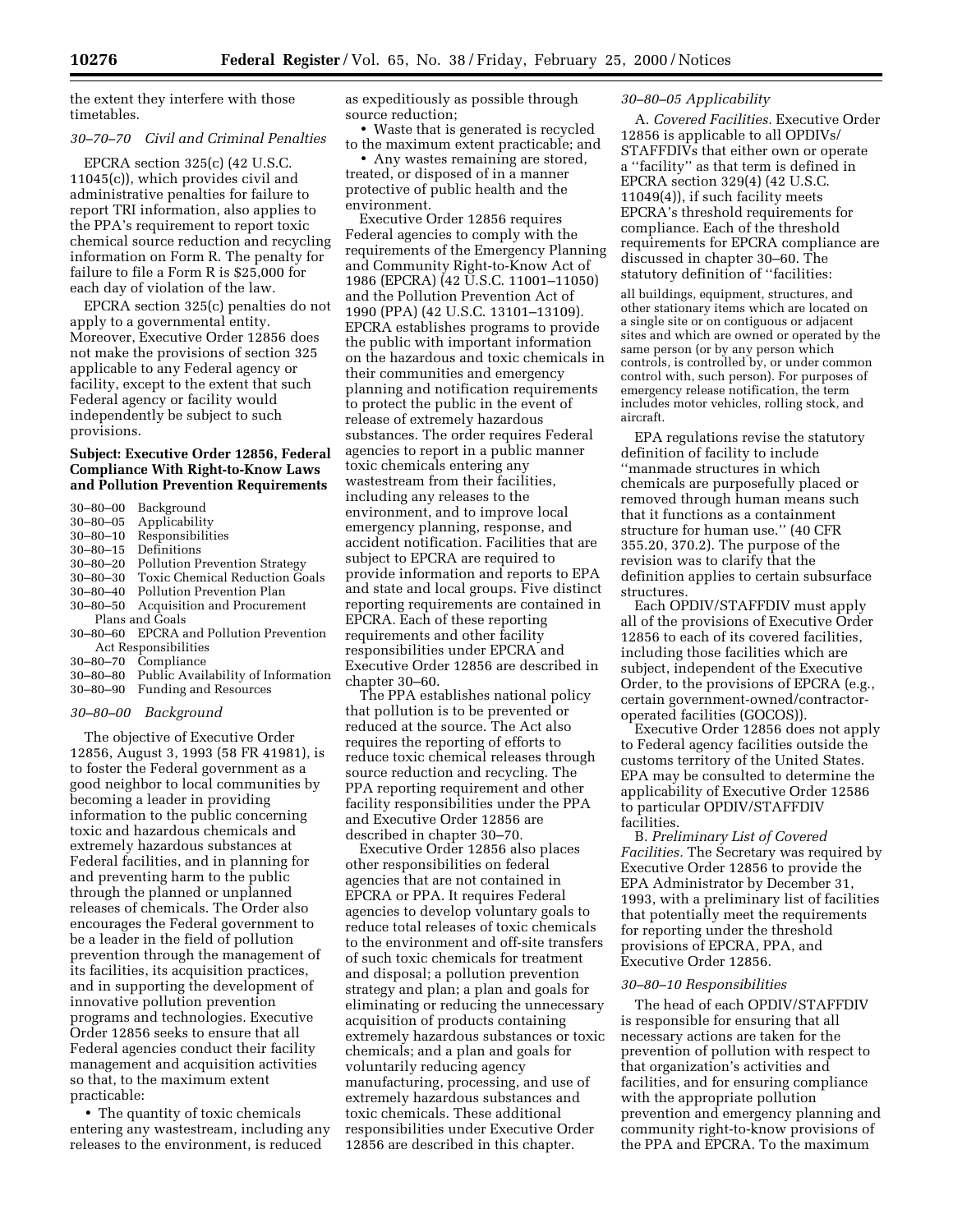extent practicable, the head of each OPDIV/STAFFDIV shall strive to comply with the purposes, goals, and implementation steps set forth in Executive Order 12856.

HHS Headquarters has developed the Pollution Prevention Strategy. The head of each OPDIV/STAFFDIV with facilities covered by the Executive Order must ensure that the organization develops, consistent with the HHS Pollution Prevention Strategy:

1. Voluntary goals to reduce the organization's total releases of toxic chemicals to the environment and offsite transfers of such toxic chemicals for treatment and disposal from facilities covered by Executive Order 12856;

2. A written pollution prevention plan;

3. A plan and goals for eliminating or reducing the unnecessary acquisition of products containing extremely hazardous substances or toxic chemicals;

4. A plan and goals for voluntarily reducing manufacturing, processing, and use of extremely hazardous substances and toxic chemicals.

The OPDIV/STAFFDIV shall submit progress reports, conduct internal reviews and audits, and take such other steps as may be necessary to monitor compliance with the requirements of this chapter and Executive Order 12856. The head of each OPDIV/STAFFDIV with facilities covered by the Executive Order shall also place high priority on obtaining funding and resources needed for implementing all aspects of this chapter and Executive Order 12856.

#### *30–80–15 Definitions*

Executive Order 12856 incorporates by reference all definitions found in EPCRA and PPA and implementing regulations (except the term ''person'', as defined in section 329(7) (42 U.S.C. 11049(7)) of EPCRA, also includes Federal agencies). The following definitions are used in this chapter and chapters 30–60 and 30–70:

A. *Extremely Hazardous Substance.* An ''extremely hazardous substance'' is defined in EPCRA section 329(3) (42 U.S.C. 11049(3)) and EPA regulations in 40 CFR 355.20 to mean a substance that is listed in Appendices A (in alphabetical order) and B (by CAS number) of 40 CFR part 355.

B. *Pollution Prevention.* Pollution prevention is defined in section 2–203 of Executive Order 12856 to mean ''source reduction,'' as defined in the PPA, and other practices that reduce or eliminate the creation of pollutants through:

• Increased efficiency in the use of raw materials, energy, water, or other resources; or

• Protection of natural resources by conservation.

EPA has issued a Statement of Definition of Pollution Prevention that is identical to the definition in Executive Order 12856 (Memorandum from F. Henry Habicht II, Deputy Administrator, Environmental Protection Agency, Subject: EPA Definition of ''Pollution Prevention'', to All EPA Personnel (May 28, 1992)). The Statement of Definition explains that recycling, energy recovery, treatment, and disposal are not included within EPA's definition of pollution prevention. In distinguishing between prevention of pollution and recycling, EPA includes ''in-process recycling'' within the definition of ''pollution prevention.'' ''Out-of-process recycling'' is part of recycling and is not part of the definition. The Statement of Definition also comments that recycling that is conducted in an environmentally sound manner shares many of the advantages of prevention—it can reduce the need for treatment of disposal, and conserve energy and resources.

**Note:** A different definition of pollution prevention is used in guidance from the Council on Environmental Quality in NEPA matters (see 30–50–50).

C. *Source Reduction.* ''Source reduction'' is defined in PPA section 6603(5) (42 U.S.C. 13102(5)) to mean any practice that:

• Reduces the amount of any hazardous substance, pollutant or contaminant entering any waste stream or otherwise released into the environment (including fugitive emissions) prior to recycling, treatment, or disposal; and

• Reduces the hazards to public health and the environment associated with the release of such substances, pollutants, or contaminants.

The term includes equipment or technology modifications, process or procedure modifications, reformulation or redesign of products, substitution of raw materials, and improvements in housekeeping, maintenance, training, or inventory control.

The term ''source reduction'' does not include any practice that alters the physical, chemical, or biological characteristics or the volume of a hazardous substance, pollutant, or contaminant through a process or activity that is not integral to and necessary for producing a product or providing a service.

D. *Toxic Chemical.* Toxic chemical means a substance on the list described in section 313(c) of EPCRA (42 U.S.C. 11023(c)) and contained in 40 CFR 372.65 (see 30–60–70).

E. *Toxic Pollutants.* Under the provisions of section 313 of EPCRA as of December 1, 1993 (see 30–60–70), OPDIVs/STAFFDIVs may choose to include releases and transfers of other chemicals, such as:

• An ''extremely hazardous substance'' as defined in section 329(3) of EPCRA (42 U.S.C. 11049(3)) and listed in 40 CFR part 355, Appendices A & B (see 30–60–20 and –30);

• A ''hazardous waste'' under section 3001 of RCRA (42 U.S.C. 6921) as defined in 40 CFR 261.3 (see section 30– 00–30); or

• A ''hazardous air pollutant'' listed under section 112(b) of the Clean Air Act (42 U.S.C. 7412(b)) (see 30–00–30).

For the purposes of establishing the OPDIV/STAFFDIV baseline under subsection C of section 30–80–30, such ''other chemicals'' are in addition to (not instead of the EPCRA section 313 chemicals. The term ''toxic pollutants'' does not include hazardous waste subject to remedial action generated prior to August 3, 1993.

#### *30–80–20 Pollution Prevention Strategy*

A. *Achievement of Executive Order 12856 Requirements.* The HHS Pollution Prevention Strategy was developed to achieve the following requirements specified in sections 3– 302 through 3–305 of Executive Order 12856:

1. *Toxic Chemical Release Reduction Goals.* Voluntary goals to reduce the Department's total releases of toxic chemicals or toxic pollutants to the environment and off-site transfers of such toxic chemicals or toxic pollutants for treatment and disposal from facilities covered under Executive Order 12856 by 50 percent December 31, 1999, utilizing, to the maximum extent practicable, source reduction practices.

2. *Acquisition and Procurement Goals and Plans.* Plans and goals for eliminating or reducing the unnecessary acquisition of products containing extremely hazardous substances of toxic chemicals and a plan and goal for voluntarily reducing manufacturing, processing, and use of extremely hazardous substances and toxic chemicals.

3. *Toxic Chemical Release Inventory and Pollution Prevention Act Reporting.* Compliance with the provisions of EPCRA section 313 (42 U.S.C. 11023) and PPA section 6607 (42 U.S.C. 13106) and all implementing regulations.

4. *Emergency Planning and Community Right-to-Know Reporting Responsibilities.* Compliance with the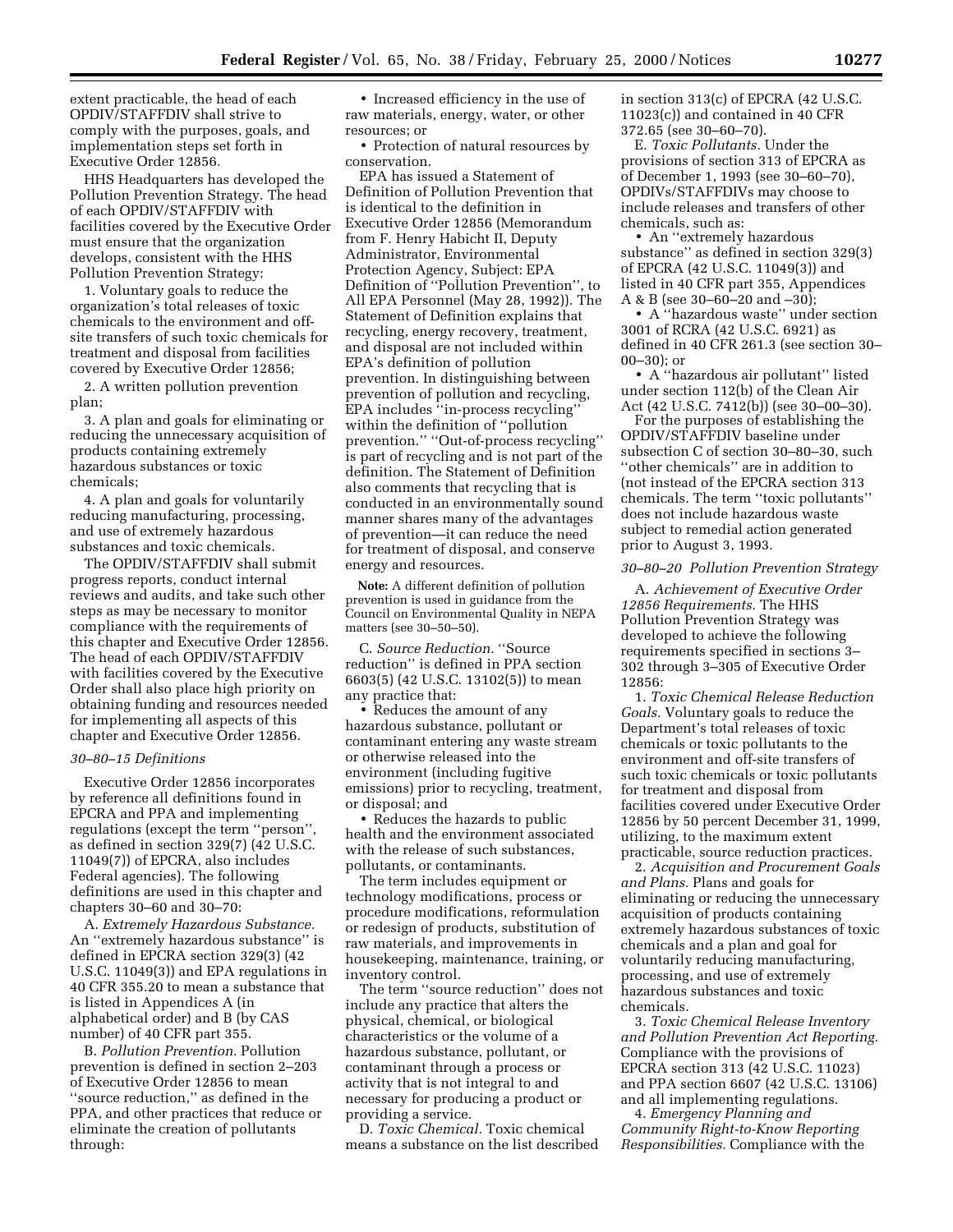provisions set forth in sections 301 through 312 of EPCRA (42 U.S.C. 11001–11022) and all implementing regulations.

B. *Strategy Contents.* The Pollution Prevention Strategy includes the following elements:

1. *Pollution Prevention Policy Statement.* The HHS Pollution Prevention Strategy contains a Pollution Prevention Policy Statement that reflects the Department's commitment to incorporate pollution prevention through source reduction in facility management and acquisition. The statement designates principal responsibilities for development, implementation, and evaluation of the strategy. The statement also identifies an individual responsible for coordinating the Department's efforts in pollution prevention.

2. *Source Reduction Commitment.* The Pollution Prevent Strategy commits the Department to utilize pollution prevention through source reduction, where practicable, as the primary means of achieving and maintaining compliance with all applicable federal, state, and local environmental requirements.

3. *Executive Order 12856 Achievement Plan.* The strategy contains plans for achieving the requirements specified in sections 3– 302 through 3–305 of Executive Order 12856, as summarized in subsection A of this section.

#### *30–80–30 Toxic Chemical Reduction Goals*

A. *OPDIV/STAFFDIV Toxic Chemical Release Reduction Goals.* Each OPDIV/ STAFFDIV having facilities covered by Executive Order 12856 shall develop voluntary goals to reduce total releases of toxic chemicals to the environment and off-site transfers of such toxic chemicals for treatment and disposal by 50 percent by December 31, 1999. To the maximum extent practicable, such reductions shall be achieved by implementation of source reduction practices.

B. *Baseline Measurement.* The baseline for measuring reductions for purposes of achieving the 50 percent reduction goal in subsection A of this section for each OPDIV/STAFFDIV is the first year in which releases of toxic chemicals to the environment and offsite transfers of such chemicals for treatment and disposal are publicly reported. The baseline amount to which the 50 percent reduction goal applies is the aggregate amount of toxic chemicals reported in the baseline year for all that OPDIV/STAFFDIV's covered facilities.

In no event shall the baseline be later than the 1994 reporting year.

C. *Alternate Toxic Pollutants Reduction Goal.* As an alternative to a 50 percent reduction goal for toxic chemicals, an OPDIV/STAFFDIV may choose to achieve a 50 percent reduction goal for toxic pollutants. In such event, the OPDIV/STAFFDIV shall delineate the scope of its reduction program in the written pollution prevention plan that is required by section 30–80–40. The baseline for measuring reductions for purposes of achieving the 50 percent reduction requirement for each OPDIV/STAFFDIV shall be the first year in which releases of toxic pollutants to the environment and off-site transfers of such chemicals for treatment and disposal are publicly reported for each of that OPDIV/ STAFFDIV's facilities encompassed by its pollution prevention plan. In no event shall the baseline year be later than the 1994 reporting year. The baseline amount as to which the 50 percent reduction goal applies shall be the aggregate amount of toxic pollutants reported by the OPDIV/STAFFDIV in the baseline year. For any toxic pollutants included by the OPDIV/ STAFFDIV in determining its baseline under this section, in addition to toxic chemicals under EPCRA, the OPDIV/ STAFFDIV shall report on such toxic pollutants annually as part of its toxic chemical release inventory report (see 30–60–70), if practicable, or through a report that is made available to the public.

#### *30–80–40 Pollution Prevention Plan*

A. *Pollution Prevention Plan.* The head of each OPDIV/STAFFDIV shall ensure that each of its covered facilities developed a written Pollution Prevention Plan. Each facility plan shall set forth the facility's contribution to the OPDIV's/STAFFDIV's toxic chemical reduction goals (see 30–90–30).

B. *Facility Assessments.* OPDIVs/ STAFFDIVs shall conduct assessments of their facilities as necessary to ensure development of facility pollution prevention plans and pollution prevention programs.

## *30–80–50 Acquisition and Procurement Plans and Goals*

A. *Plans and Goals* 1. *Toxic Chemical Acquisition Reduction Plan and Goals.* Each OPDIV/ STAFFDIV shall establish a plan and goals for eliminating or reducing the unnecessary acquisition of products containing extremely hazardous substances or toxic chemicals.

2. *Toxic Chemical Use Reduction Plan and Goal.* Each OPDIV/STAFFDIV shall

establish a plan and goal for voluntarily reducing its own manufacturing, processing, and use of extremely hazardous substances and toxic chemicals.

B. *Specifications and Standards Review.* OPDIVs/STAFFDIVs shall also review (in coordination with GSA, EPA, and other Federal agencies where appropriate) their standardized documents, including specifications and standards, and identify opportunities to eliminate or reduce the use of extremely hazardous substances and toxic chemicals, consistent with the safety and reliability requirements of their missions. All appropriate revisions to these specifications and standards shall be made by 1999.

C. *Coordination with EPA.* Each OPDIV/STAFFDIV shall establish priorities for implementing this section in coordination with EPA.

D. *Innovative Pollution Prevention Technologies.* OPDIVs/STAFFDIVs are encouraged to develop and test innovative pollution prevention technologies at their facilities in order to encourage the development of strong markets for such technologies. Partnerships should be encouraged between industry, Federal agencies, Government laboratories, academia, and others to assess and deploy, innovative environmental technologies for domestic use and for markets abroad.

## *30–80–60 EPCRA and Pollution Prevention Act Responsibilities*

A. *Emergency Planning and Community Right-to-Know Responsibilities.* The head of each OPDIV/STAFFDIV is responsible for assuring compliance with the provisions set forth in sections 301 through 312 of EPCRA (42 U.S.C. 11001–11022). Procedures for complying with these requirements are contained in chapter 30–60.

B. *Toxic Chemical Release Inventory and Pollution Prevention Act Reporting.* The head of each OPDIV/STAFFDIV is responsible for assuring compliance with the reporting requirements set forth in EPCRA section 313 (42 U.S.C. 11023) and PPA section 6607 (42 U.S.C. 13106). Procedures for complying with these reporting requirements are contained in chapters 30–60 and 30–70. In accordance with Executive Order 12856, each OPDIV/STAFFDIV shall comply with these reporting requirements without regard to the Standard Industrial Classification (SIC) delineations that apply to the organization's facilities, and such reports shall be for all releases, transfers, and wastes at such facilities without regard to the SIC code of the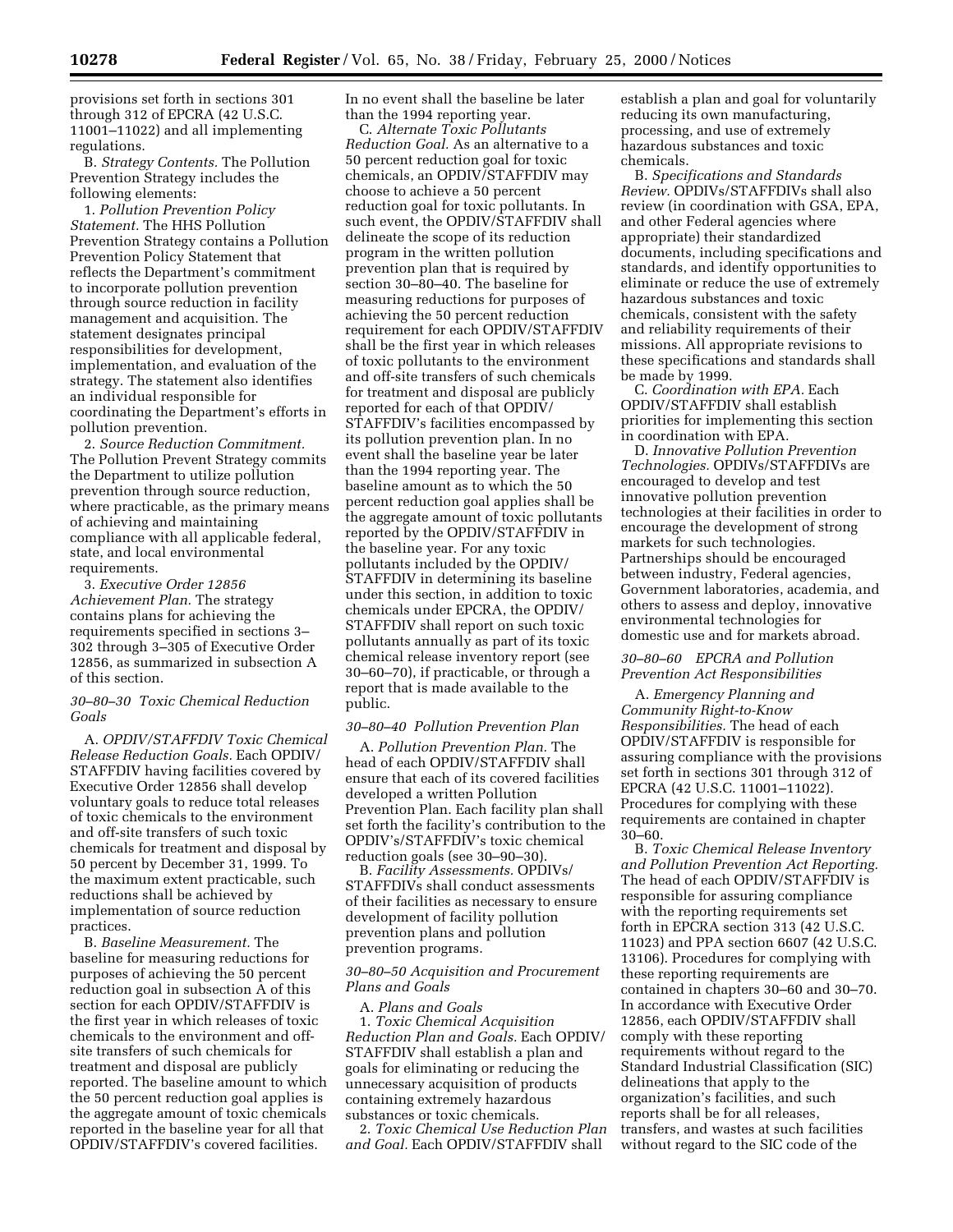activity leading to the release, transfer, or waste.

#### *30–80–70 Compliance*

A. *Scope of Compliance.* Executive Order 12856 provides that compliance with EPCRA and PPA means compliance with the same substantive, procedural, and other statutory and regulatory requirements that would apply to a private person.

B. *Internal Reviews.* OPDIVs/ STAFFDIVs shall conduct internal reviews and audits, and take such other steps as may be necessary, to monitor compliance with the requirements of this chapter and Executive Order 12856, including conducting assessments of their facilities to ensure development of facility pollution prevention plans and pollution prevention programs. C. *Annual Progress Reports*

1. *HHS Annual Report to EPA.* The Secretary will submit annual progress reports to the EPA Administrator beginning on October 1, 1995. These reports will include a description of the progress that has been made in complying with all aspects of Executive Order 12856, including pollution reduction requirements. This reporting requirement expires after the report due on October 1, 2001. All OPDIVs/ STAFFDIVs must institute procedures that will permit timely progress reporting by OPDIV/STAFFDIV facilities and the gathering of information for the Secretary's report.

2. *EPA Annual Report to President.* Executive Order 12856 requires EPA to submit an annual report to the President on Federal agency compliance with toxic chemical release inventory reporting under EPCRA section 313 and toxic chemical source reduction and recycling reporting under PPA section 6607 (see chapters 30–60 and 30–70). All OPDIVs/STAFFDIVs must institute procedures that will permit timely progress reporting to EPA for its report to the President.

D. *Contractor Reporting Responsibilities.* To facilitate compliance with Executive Order 12856, OPDIVs/STAFFDIVs shall provide, in all future contracts between the organization and its relevant contractors, for the contractor to supply to the OPDIV/STAFFDIV all information that the OPDIV/STAFFDIV deems necessary for it to comply with the order. In addition, to the extent that compliance with Executive Order 12856 is made more difficult due to lack of information from existing contractors, OPDIVs/STAFFDIVs shall take practical steps to obtain the information needed to comply with the order from such contractors. Although Executive Order

12856 does not alter the obligations which GOCOs have under EPCRA and PPA independent of the order or subjects such facilities to EPCRA or PPA if they are otherwise excluded, the releases and transfers from all such facilities are to be included when meeting all of the OPDIV's/STAFFDIV's responsibilities under Executive Order 12856.

E. *Technical Assistance from EPA.* OPDIVs/STAFFDIVs are encouraged to request technical advice and assistance from EPA in order to foster full compliance with Executive Order 12856 and this chapter.

F. *Technical Assistance to Local Emergency Planning Committees.* OPDIVs/STAFFDIVs shall provide technical assistance, if requested, to local emergency planning committees in their development of emergency response plans and in fulfillment of their community right-to-know and risk reduction responsibilities (see 30–60).

G. *EPA Review.* Executive Order 12856 provides that the Administrator of EPA, in consultation with the Secretary, may conduct such reviews and inspections as may be necessary to monitor compliance with HHS responsibilities under EPCRA (see 30– 60) and the PPA (see 30–70). OPDIVs/ STAFFDIVs are to cooperate fully with the efforts of the Administrator to ensure compliance with Executive Order 12856. Should the Administrator notify on OPDIV/STAFFDIV that it is not in compliance with an application provision of Executive Order 12856, the OPDIV/STAFFDIV shall achieve compliance as promptly as is practicable.

H. *State and Local Right-to-Know Requirements.* OPDIVs/STAFFDIVs are encouraged to comply with all State and local right-to-know and pollution prevention requirements to the extent that compliance with such laws and requirements is not otherwise already mandated.

I. *Exemption for Particular Federal Facilities.* Section 6–601 of Executive Order 12856 provides that the head of a Federal agency may request from the President in the interest of national security, an exemption from complying with the provision of any or all aspects of the order for particular Federal agency facilities, provided that the procedures set forth in CERCLA section 1200)(1) (42 U.S.C. 9620(j)(1)) are followed.

## *30–80–80 Public Availability of Information*

To the extent permitted by law, and unless such documentation is withheld pursuant to section 6–601 of Executive

Order 12856, the public shall be provided ready access to all strategies, plans, and reports required to be prepared by the Department or an OPDIV/STAFFDIV under Executive Order 12856. OPDIVs/STAFFDIVs are encouraged to provide such strategies, plans, and reports to the State and local authorities where their facilities are located for an additional point of access to the public.

#### *30–80–90 Funding and Resources*

Each OPDIV/STAFFDIV shall place high priority on obtaining funding and resources needed for implementing all aspects of this chapter and Executive Order 12856, including the pollution prevention strategies, plans, and assessments required by Executive Order 12856, by identifying, requesting, and allocating funds through line-item or direct funding requests. OPDIVs/ STAFFDIVs are to make such budget requests as required in the Federal Agency Pollution Prevention and Abatement Planning Process and through budget requests as outlined in Office of Management and Budget (OMB) Circular A–11. OPDIVs/ STAFFDIVs should apply, to the maximum extent practicable, a life cycle analysis and total cost accounting principles to all projects needed to meet the requirements of this chapter and Executive Order 12856.

#### **Subject: Greening the Government Through Waste Prevention, Recycling, and Federal Acquisition**

- 30–90–00 Background
- 
- 30–90–05 Applicability 30–90–10 Responsibilities
- Definitions
- 30–90–20 Roles of the Federal Environmental Executive and Agency Environmental Executives
- 30–90–30 Acquisition Planning and
- Affirmative Procurement Programs 30–90–40 Agency Goals and Reporting Requirements
- 30–90–50 Standards, Specifications and Designation of Items
- 30–90–60 Recycling and Recycling Awareness Programs
- 30–90–70 Real Property Acquisition and Management
- 30–90–80 Training
- 30–90–90 Compliance

#### *30–90–00 Background*

A. *Executive Order 13101.* Executive Order 13101 requires Federal agencies to strive to increase the procurement of products that are environmentally preferable or that are made with recovered materials and to set goals to maximize the number of recycled products purchased, relative nonrecycled alternatives. Each agency is to establish either a goal for solid waste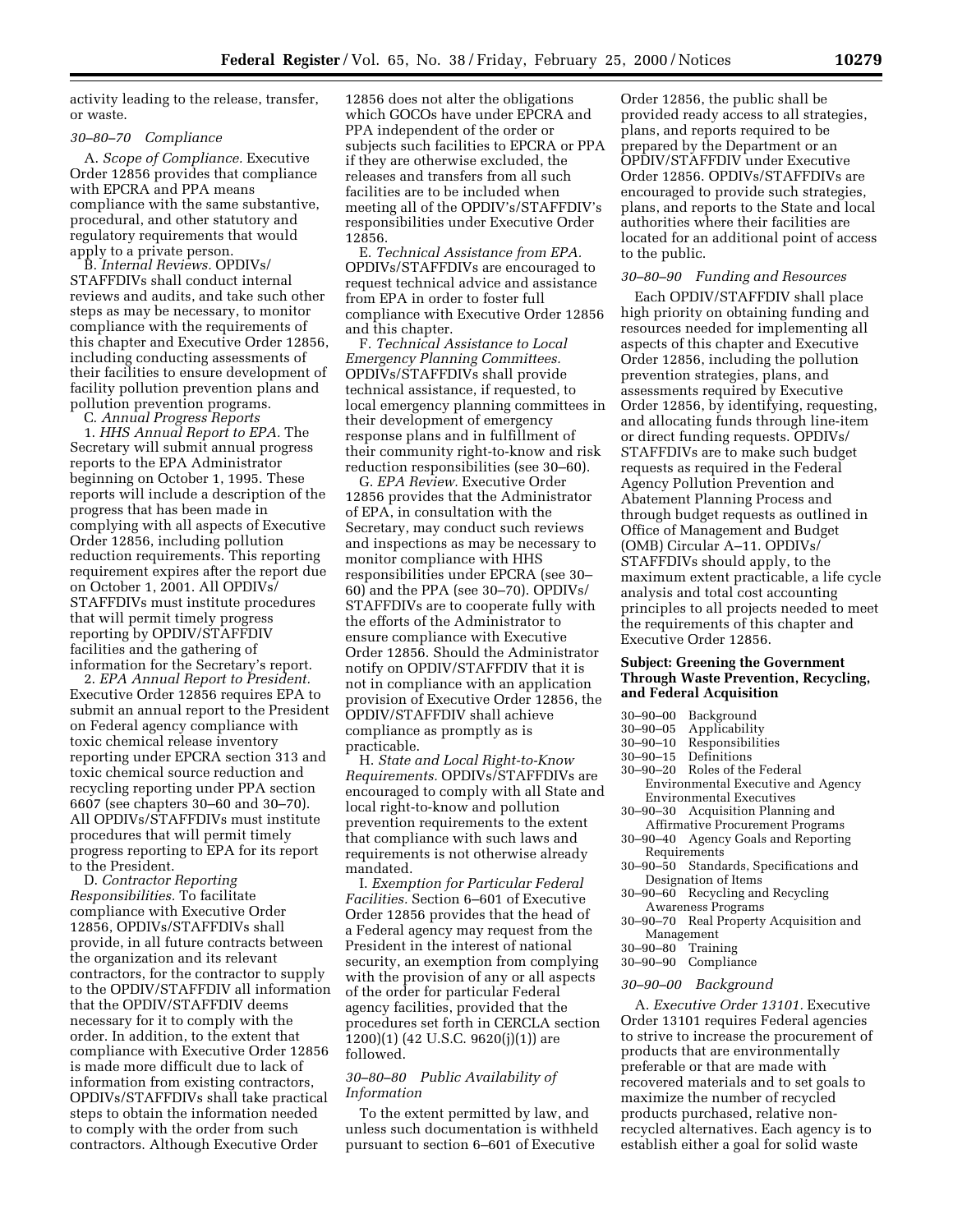prevention and for recycling or a goal for solid waste diversion. It is the national policy to prefer pollution prevention, whenever feasible.

Each Executive agency is to initiate a program, compatible with State and local requirements, to promote costeffective waste prevention and recycling of reusable materials in all of its facilities. Federal agencies are also to consider cooperative ventures with State and local governments to promote recycling, and waste reduction in the community. The order directs that in acquisition planning and in the evaluation and award contracts, agencies are to consider, among other factors, use of recovered materials, life cycle costs, and recyclability. Each Executive department and major procuring agency must establish model facility demonstration programs that include comprehensive waste prevention and recycling programs and emphasize the procurement of recycled and environmentally preferable products and services. A governmentwide award will be presented annually by the White House to the best, most innovative program implementing the objectives of Executive Order 13101 to give greater visibility to these efforts so that they can be incorporated government-wide.

The Executive Order creates a Federal Environmental Executive and establishes high-level Environmental Executive positions within each agency to be responsible for expediting the implementation of the order and statutes that pertain to the Order.

Executive Order 13101 was effective immediately upon its issuance by the President of September 14, 1998. Executive Order 13101 revokes Executive Order 12873, dated October 20, 1993.

B. *Resource Conservation and Recovery Act of 1976 (RCRA).* Executive Order 13101 requires Federal agencies to comply with the sections of RCRA that cover Federal procurement of recycled products. Section 6002(c)(1) of RCRA (42 U.S.C. 6962(c)(1)) imposes a duty on Federal agencies to procure items ''composed of the highest percentage of recovered materials practicable \* \* \* consistent with maintaining a satisfactory level of competition. \* \* \*'' The Administrator of the Environmental Protection Agency (EPA) is required by Section 6002 to develop guidelines that designate those items which are or can be produced with recovered materials and set forth recommended practices with respected to the procurement of recovered materials and items containing such materials. To assist procuring agencies

in complying with the requirements of section 6002, EPA has issued guidelines for the Federal procurement of building insulation products containing recovered materials, cement and concrete containing fly ash, paper and paper products containing recovered materials, lubricating oils containing rerefined oil, and retread tires (see 40 CFR part 247).

RCRA 6002 also requires each procuring agency to develop an affirmative procurement program which will assure that items composed of recovered materials will be purchased to the maximum extent practicable and which is consistent with applicable provisions of Federal procurement law.

C. *OFPP Policy Letter 92–4.* RCRA section 6002 (42 U.S.C 6962) requires the Office of Federal Procurement Policy (OFPP) to issue coordinated policies to maximize Federal use of recovered material. Executive Order 13101 requires Federal agencies, consistent with policies established by OFPP Policy Letter 92–4 (57 FR 53362 (1992)), to comply with executive branch policies for the acquisition and use of environmentally preferable products and services and to implement cost-effective procurement preference programs favoring the purchase of these products and services. OFPP Policy Letter 92–4, establishes Executive branch policies for the acquisition and use of environmentally-sound, energyefficient products and services. The OFPP Policy Letter also provides guidance to be followed by Executive agencies in implementing section 6002 of RCRA.

OFPP Policy Letter requires the implementation of cost-effective procurement preference programs for the purchase of environmentally-sound, energy-efficient products and services. It applies to Federal executive agencies that use appropriated Federal funds for procurement purposes. The Policy Letter provides direction for developing affirmative procurement programs and for the procurement of paper containing post-consumer waste. The letter also implements the Energy Policy and Conservation Act, 42 U.S.C. 6201–6422, and two Executive Orders.

Policy Letter 92–4 directs executive agencies to consider energy conservation and efficiency factors in the procurement of property and services. It also requires Federal agencies to give preference in their procurement programs to practices and products that conserve natural resources and protect the environment. Energy conservation and efficiency data are to be considered, along with estimated cost and other relevant factors, in the

development of purchase requests, invitations for bids and solicitations for offers. In addition, with respect to the procurement of consumer products, as defined under Part B, Title III of the Energy Policy and Conservation Act, agencies shall consider energy use/ efficiency labels (42 U.S.C. 6294) and prescribed energy efficiency standards (42 U.S.C. 6295) in making purchasing decisions.

The Policy Letter is intended to apply to all products and services. There are differing requirements for the guideline items than for other items.

#### *30–90–05 Applicability*

A. *OPDIVs/STAFFDIVs.* Consistent with the demands of efficiency and cost effectiveness, the head of each OPDIV/ STAFFDIV shall incorporate waste prevention and recycling in the organization's daily operations and work to increase and expand markets for recovered materials through greater Federal Government preference and demand for such products. Consistent with policies established by Office of Federal Procurement Policy (''OFPP'') Policy Letter 92–4, OPDIVs/STAFFDIVs shall comply with executive branch policies for the acquisition and use of environmentally preferable products and services and implement costeffective procurement preference programs favoring the purchase of these products and services.

B. *Contractor Operated Facilities.* Contracts that provide for contractor operation of a government-owned or leased facility and/or contracts, awarded after the effective date of Executive Order 13101, shall include provisions that obligate the contractor to comply with the requirements of the order within the scope of its operations. In addition, to the extent permitted by law and where economically feasible, existing contracts should be modified to include provisions that obligate the contractor to comply with the requirements of Executive Order 13101.

C. *Real Property Acquisition and Management.* Within 90 days after the date of this order, and to the extent permitted by law and where economically feasible, OPDIVs/ STAFFDIVs shall ensure compliance with the provisions of this order in the acquisition and management of Federally owned and leased space. Agencies shall also include environmental and recycling provisions in the acquisition and management of all leased space and in the construction of new Federal buildings.

D. *Retention of Funds.* The Administrator of General Services shall continue with the program that retains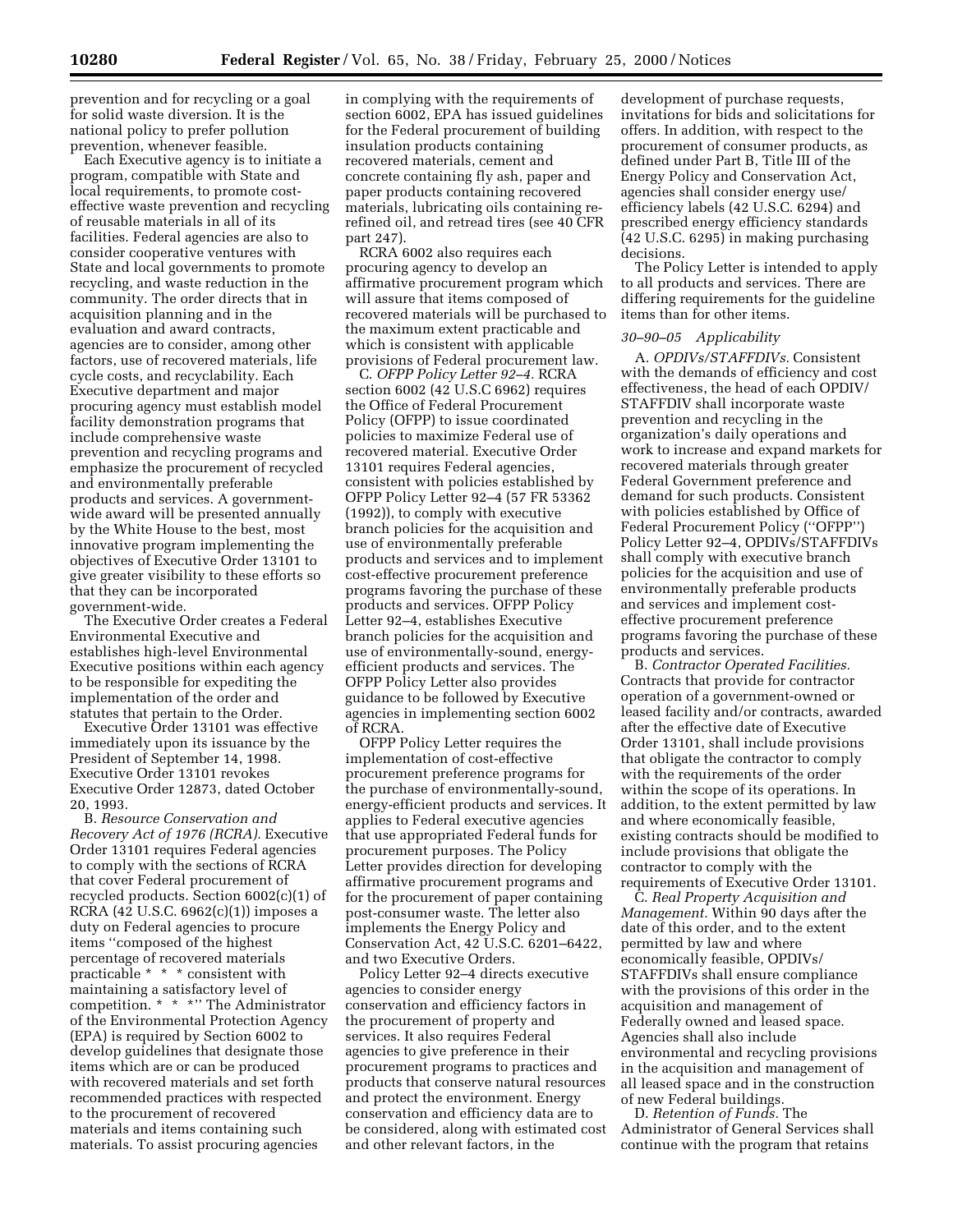for the agencies the proceeds from the sale of materials recovered through recycling or waste prevention programs and specifying the eligibility requirements for the materials being recycled.

E. *Agencies in non-GSA Managed Facilities.* OPDIVs/STAFFDIVs, to the extent permitted by law, should develop a plan to retain the proceeds from the sale of materials recovered through recycling or waste prevention programs.

F. *Model Facility Programs.* Each executive agency shall establish a model demonstration program incorporating some or all of the following elements as appropriate. Agencies are encouraged to demonstrate and test new and innovative approaches such as incorporating environmentally preferable and biobased products; increasing the quantity and types of products containing recovered materials; expanding collection programs; implementing source reduction programs; composting organic materials when feasible; and exploring public/private partnerships to develop markets for recovered materials.

G. *Recycling Programs.* Each OPDIV/ STAFFDIV shall designate a recycling coordinator for each facility or installation. The recycling coordinator shall implement or maintain waste prevention and recycling programs in the agencies' action plans. Agencies shall also consider cooperative ventures with State and local governments to promote recycling and waste reduction in the community.

#### *30–90–10 Responsibilities*

The head of each OPDIV/STAFFDIV shall develop and implement to the maximum extent practicable affirmative procurement programs in accordance with RCRA section 6002 (42 U.S.C. 6962) and Executive Order 13101.

The head of each OPDIV/STAFFDIV shall ensure that the organization meets or exceeds minimum materials content standards when purchasing or causing the purchase of printing and writing paper.

#### *30–90–15 Definitions*

A. ''Acquisition'' means the acquiring by contract with appropriated funds for supplies or services (including construction) by and for the use of the Federal Government through purchase or lease, whether the supplies or services are already in existence or must be created, developed, demonstrated, and evaluated. Acquisition begins at the point when HHS organization needs are established and includes the description of requirements to satisfy organization needs, solicitation and selection of

sources, award of contracts, contract financing, contract performance, contract administration, and those technical and management functions directly related to the process of fulfilling organization needs by contract.

B. ''Environmentally preferable'' means products or services that have a lesser or reduced effect on human health and the environment when compared with competing products or services that serve the same purpose. This comparison may consider raw materials acquisition, production, manufacturing, packaging, distribution, reuse, operation, maintenance, or disposal of the product or service.

C. ''Life Cycle Cost'' means the amortized annual cost of a product, including capital costs, installation costs, operating costs, maintenance costs, and disposal costs discounted over the lifetime of the product.

D. ''Life Cycle Assessment'' means the comprehensive examination of a products environmental and economic effects throughout its lifetime including new material extraction, transportation, manufacturing, use, and disposal.

E. ''Postconsumer material'' means a material or finished product that has served its intended use and has been discarded for disposal or recovery, having completed its life as a consumer item. ''Post-consumer material'' is a part of the broader category of ''recovered material''.

F. ''Recovered materials'' means waste materials and by-products which have been recovered or diverted from solid waste, but such term does not include those materials and by-products generated from, and commonly reused within, an original manufacturing process (42 U.S.C. 6903(19)).

Manufacturing, forest residues, and other wastes also fit within the definition of ''recovered materials''. Such wastes include dry paper and paperboard waste generated after completion of the paper-making process; finished paper and paperboard from obsolete inventories of paper and paperboard manufacturers, merchants, wholesalers, dealers, printers, converters, or others; fibrous byproducts of harvesting, manufacturing, extractive, or wood-cutting processes; wastes generated by the conversion of goods made from fibrous material; and fibers recovered from waste water which otherwise would enter the waste-stream.

G. ''Recyclability'' means the ability of a product or material to be recovered from, or otherwise diverted from, the solid waste stream for the purpose of recycling.

H. ''Recycling'' means the series of activities, including collection,

separation, and processing, by which products or other materials are recovered from the solid waste stream for use in the form of raw materials in the manufacture of new products other than fuel for producing heat or power by combustion.

I. ''Waste prevention'' means any change in the design, manufacturing, purchase or use of materials or products (including packaging) to reduce their amount or toxicity before they become municipal solid waste. Waste prevention also refers to the reuse of products or materials.

J. ''Waste reduction'' means preventing or decreasing the amount of waste being generated through waste prevention, recycling, or purchasing recycled and environmentally preferable products.

K. ''Pollution prevention'' means ''source reduction'' as defined in the Pollution Prevention Act of 1990, and other practices that reduce or eliminate the creation of pollutants through: (a) increased efficiency in the use of raw materials, energy, water, or other resources; or (b) protection of natural resources by conservation.

L. ''Biobased product'' means a commercial or industrial product (other than food or feed: that utilizes biological products or renewable domestic agricultural (plant, animal, and marine) or forestry materials.

M. ''Major procuring agencies'' shall include any executive agency that procures over \$50 million per year of goods and services.

## *30–90–20 Roles of the Federal Environmental Executive and Agency Environmental Executives*

A. *Federal Environmental Executive.* The Federal Environmental Executive is designated by the President and is located within the Environmental Protection Agency (''EPA''). The Federal Environmental Executive is authorized to take all actions necessary to ensure that Federal agencies comply with the requirements of Executive Order 13101. The Federal Environmental Executive's responsibilities include:

Identifying and recommending initiatives for government-wide implementation that will promote the purposes of Executive Order 13101, including:

(a) The development of a governmentwide Waste Prevention and Recycling Strategic Plan for implementation of Executive Order 13101 and appropriate incentives to encourage the acquisition of recycled and environmentally preferable products by the Federal Government,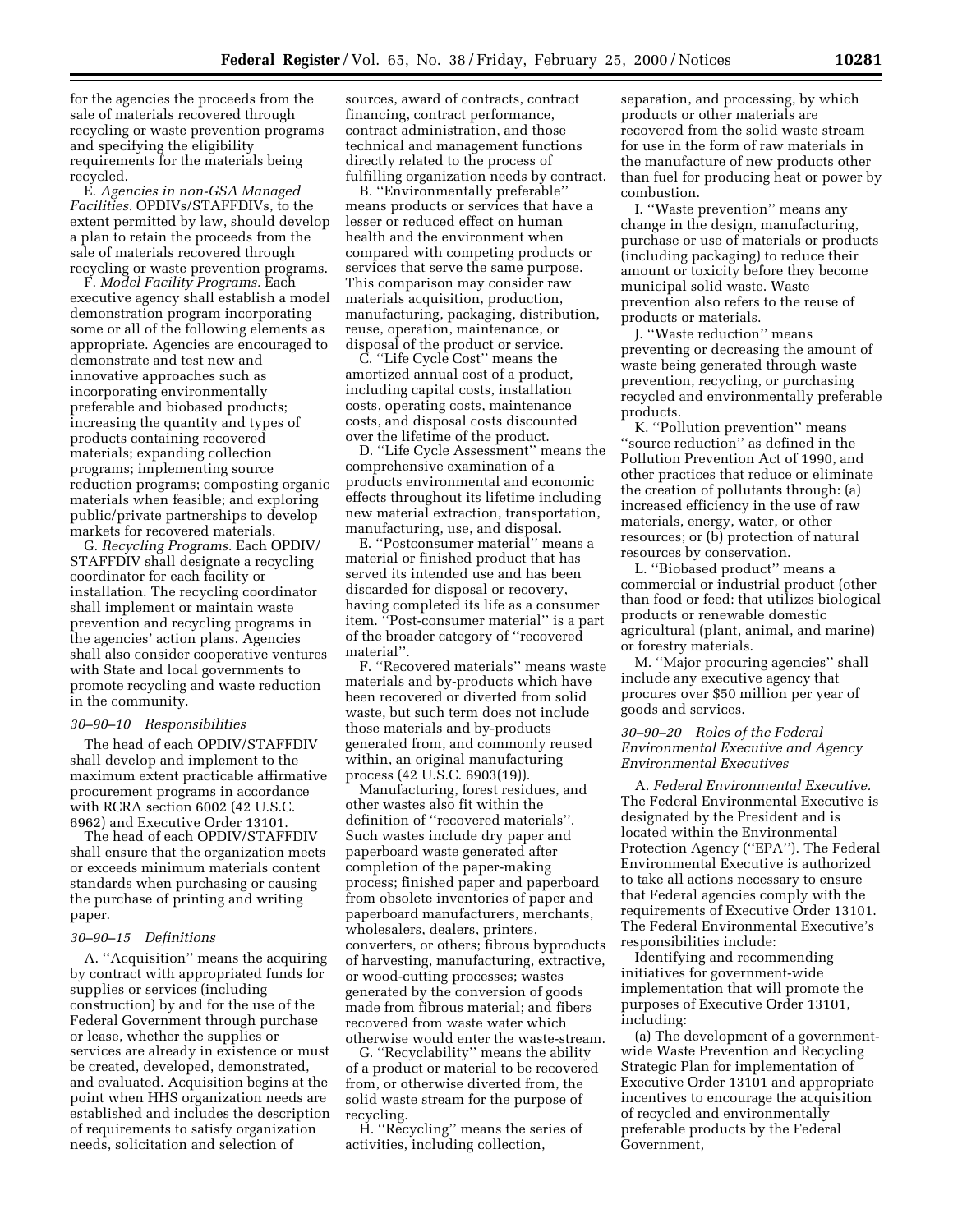(b) Chairing the Task Force under the steering committee established by Executive Order 13101, and

(c) Preparing a biennial report on this Order.

The Federal Environmental Executive will establish committees and work groups to identify, assess, and recommend actions to be taken to fulfill the goals, responsibilities, and initiatives of the Federal Environmental Executive. As these committees and work groups are created, OPDIVs/ STAFFDIVs may be requested to designate appropriate personnel in the areas of procurement and acquisition, standards and specifications, electronic commerce, facilities management, waste prevention, and recycling, and others as needed to staff and work on the initiatives of the Executive. OPDIVs/ STAFFDIVs shall make their services, personnel and facilities available to the Federal Environmental Executive to the maximum extent practicable for the performance of functions under Executive Order 13101.

B. *HHS Environmental Executive.* Executive Order 13101 requires the Secretary to designate an Agency Environmental Executive, who serves at a level no lower than at the Assistant Secretary level or equivalent. The Agency Environmental Executive is responsible for:

1. Translating the Government-wide Strategic Plan into specific agency and service plans;

2. Implementing the specific agency and service plans;

3. Reporting to the Federal Environmental Executive (FEE) on the progress of plan implementation;

D. Working with the FEE and the Task Force in furthering implementation of this order;

E. Tracking agencies' purchases of EPA-designated guideline items and reporting agencies' purchases of such guideline items to the FEE per the recommendations developed in this Order. Agency acquisition and procurement personnel shall justify in writing to the file and the Agency Environmental Executive (AEE) the rationale for not purchasing such items, above the micropurchase threshold, and submit a plan and timetable for increasing agency purchases of the designated item(s);

F. One year after a product is placed on the USDA Biobased Products List, estimating agencies' purchases of products on the list and reporting agencies' estimated purchases of such products to the Secretary of Agriculture; and

G. Reviewing Departmental programs and acquisitions to ensure compliance with this Order.

*30–90–30 Acquisition Planning and Affirmative Procurement Programs*

A. *Acquisition Planning.* In developing plans, drawings, work statements, specifications, or other product descriptions, OPDIVs/ STAFFDIVs shall consider, as appropriate, a broad range of factors including:

—Elimination of virgin material requirements;

—Use of recovered materials;

—Reuse of product;

—Life cycle cost;

—Recyclability;

—Use of environmentally preferable products;

—Waste prevention (including toxicity reduction or elimination); and

—Ultimate disposal, as appropriate. These factors should be considered in acquisition planning for all procurements and in the evaluation and award of contracts, as appropriate. Program and acquisition managers should take an active role in these activities.

B. *OPDIV/STAFFDIV Responsibilities.* In accordance with OFPP Policy Letter 924, OPDIVs/STAFFDIVs shall:

1. Identify and procure needed products and services that, all factors considered, are environmentally-sound and energy-efficient;

2. Procure products, including packaging, that contain the highest percentage of recovered materials, and where applicable, post-consumer waste, consistent with performance requirements, availability, price reasonableness, and cost effectiveness;

3. Employ life cycle cost analysis, whenever feasible and appropriate, to assist in making product and service selections;

4. Use product descriptions and specifications that reflect cost-effective use of recycled products, recovered materials, water efficiency devices, remanufactured products and energyefficient products, materials and practices;

5. Work with private standard setting organizations and participate, pursuant to OMB Circular No. A–119, in the development of voluntary standards and specifications defining environmentallysound, energy-efficient products, practices and services;

6. Require vendors to certify the percentage of recovered materials used, when contracts are awarded wholly or in part on the basis of utilization of recovered materials;

7. Assure, when drafting or reviewing specifications for required items, that the specifications:

(a) Do not exclude the use of recovered materials;

(b) Do not unnecessarily require the item to be manufactured from virgin materials; and

(c) Require the use of recovered materials and environmentally-sound components to the maximum extent practicable without jeopardizing the intended end use of the item; and

8. Arrange for the procurement of solid waste management services in a manner which maximizes energy and resource recovery. OPDIVs/STAFFDIVs that generate heat, mechanical, or electrical energy from fossil fuel in systems that have the technical capability of using energy or fuel derived from solid waste as a primary or supplementary fuel shall use such capability to the maximum extent practicable.

(C) *Affirmative Procurement Programs.* RCRA section 6002(i) (42 U.S.C. 6962(i)) requires the development of an affirmative procurement program for each item that is covered by an EPA guideline. The affirmative procurement program is to assure that items composed of recovered materials will be purchased to the maximum extent practicable, consistent with applicable provisions of Federal procurement law.

1. OPDIVs/STAFFIDVs shall establish affirmative procurement programs for each of the items covered by guidelines developed by the Environmental Protection Agency pursuant to subsection 6002(e) of RCRA (see 40 CFR part 247). For newly designated items, OPDIVs/STAFFDIVs shall revise their internal programs within one year from the date EPA designated the new items. OPDIVs/STAFFDIVs shall ensure that responsibilities for preparation, implementation and monitoring of affirmative procurement programs are shared between program personnel and procurement personnel. The responsibility to establish an affirmative procurement program applies only to purchases of guideline items costing \$10,000 or more or where the quantity of such items, or of functionallyequivalent items, acquired in the course of the preceding year was \$10,000 or more.

2. For designated EPA guideline items, excluding biobased products as described in this Executive Order, OPDIVs/STAFFDIVs shall ensure that their affirmative procurement programs require that 100 percent of their purchases of products meet or exceed the EPA guideline standards unless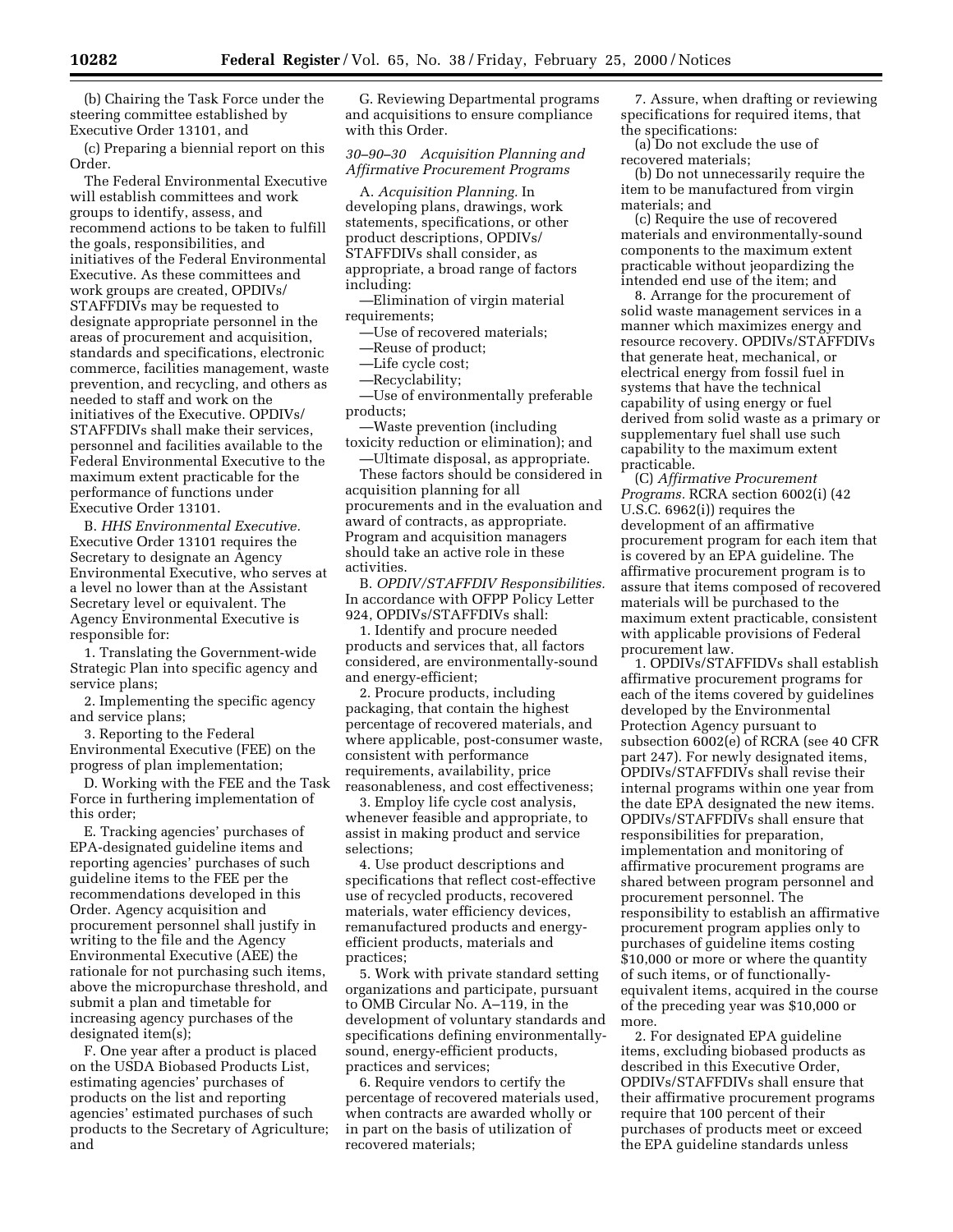written justification is provided that a product is not available competitively within a reasonable time frame, does not meet appropriate performance standards, or is only available at an unreasonable price. Written justification is not required for purchases below the micropurchase threshold. For micropurchases, agencies shall provide guidance regarding purchase of EPAdesignated guideline items. This guidance should encourage consideration of aggregating purchases when this method would promote economy and efficiency.

3. *Program Elements.* Each OPDIV/ STAFFDIV affirmative procurement program, at a minimum, must comply with RCRA subsection 6002(i) and must:

(a) State a preference for the procurement of the item covered by the EPA guideline;

(b) Promote the cost-effective procurement of the covered item;

(c) Require estimates of the total amount of the recovered item used in a contract, certification of the minimum amount actually used, where appropriate, and procedures for verifying the estimates and certifications;

(d) Provide for the annual review and monitoring of the effectiveness of the program; and

(e) Include one of the following options, or a substantially equivalent alternative, to insure that contracts for items covered by the guidelines are awarded, unless a waiver in granted, on the basis of:

• Case-by-case procurement, open competition between products made of virgin materials and products containing recovered materials; preference to be given to the latter, or

• Minimum-content standards, which identify the minimum content of recovered materials that an item must contain to be considered for award.

4. *Waiver.* OPDIVs/STAFFDIVs are to base decisions to waive, or not to procure, EPA guideline items composed of the highest percentages of recovered materials practicable on a determination that such items:

(a) Are not reasonably available within the time required;

(b) Fail to meet the performance standards set forth in applicable specifications or fail to meet the reasonable performances standards of the procuring agencies; or

(c) Are only available at an unreasonable price

5. The Agency Environmental Executive will track purchases of designated EPA guideline items and report purchases of such guideline items to the Federal Environmental Executive when requested.

A. Agencies shall implement the EPA procurement guidelines for re-refined lubricating oil and retread tires. Fleet and commodity managers shall take immediate steps, as appropriate, to procure these items in accordance with section 6002 of RCRA. This provision does not preclude the acquisition of biobased (e.g., vegetable) oils.

B. The FEE shall work to educate executive agencies about the new Department of Defense Cooperative Tire Qualification Program, including the Cooperative Approval Tire List and Cooperative Plant Qualification Program, as they apply to retread tires.

## *30–90–40 Agency Goals and Reporting Requirements*

Each OPDIV/STAFFDIV shall establish either a goal for solid waste prevention and a goal for recycling or a goal for solid waste diversion to be achieved by January 1, 2000. Each agency shall further ensure that the established goals include long-range goals to be achieved by the years 2005 and 2010. These goals shall be submitted to the FEE within 180 days after the date of this Order.

In addition to white paper, mixed paper/cardboard, aluminum, plastic, and glass, agencies should incorporate into their recycling programs efforts to recycle, reuse, or refurbish pallets and collect toner cartridges for remanufacturing. Agencies should also include programs to reduce or recycle, as appropriate, batteries, scrap metal, and fluorescent lamps and ballasts.

## *30–90–40 Standards, Specifications and Designation of Items*

A. *Designation of items that Contain Recovered Materials.* EPA shall designate Comprehensive Procurement Guidelines containing designated items that are or can be made with recovered materials. OPDIVS/STAFFDIVs shall modify their affirmative procurement programs to require that, to the maximum extent practicable, their purchases of products meet or exceed the EPA guideline standards unless written justification is provided that a product is not available competitively, not available within a reasonable time frame, does not meet appropriate performance standards, or is only available at an unreasonable price. Concurrently with the issuance of the Comprehensive Procurement Guideline, EPA will publish Recovered Material Advisory Notice(s) that present the range of recovered material content levels within which the designated recycled items are currently available.

These levels will be updated periodically to reflect changes in market conditions.

B. *Guidance for Environmentally Preferable Products.* In accordance with Executive Order 13101, EPA will issue guidance that Executive agencies should use in making determinations for the preference and purchase of environmentally preferable products. OPDIVs/STAFFDIVs are to use this guidance, to the maximum extent practicable, in identifying and purchasing environmentally preferable products and shall modify their procurement programs by reviewing and revising specifications, solicitation procedures, and policies as appropriate. OPDIVs/STAFFDIVs may develop pilot projects to provide practical information to the EPA for further updating of the guidance.

C. *Designation of Biobased Items by the USDA.* The USDA Biobased Products Coordination Council shall, in consultation with the FEE, issue a Biobased Products List. The biobased Products List shall be published in the **Federal Register** by the USDA within 180 days after the date of this Order and shall be updated biannually after publication to include additional items. Once the Biobased Products List has been published, agencies are encouraged to modify their affirmative procurement program to give consideration to those products.

D. *Minimum Content Standard for Printing and Writing Paper.* Heads of OPDIVs/STAFFDIVs heads shall ensure their organizations meet or exceed the following minimum materials content standards when purchasing or causing the purchase of printing and writing paper:

1. For high speed copier paper, offset paper, forms bond, computer printout paper, carbonless paper, file folders, white woven envelopes, writing and office paper, book paper, cotton fiber paper, and cover stock, the minimum content standard shall be no less than 30 percent post-consumer materials beginning December 31, 1998. If paper containing 30 percent post-consumer material is not reasonably available, does not meet reasonable performance requirements, or is only available at an unreasonable price, then the agency shall purchase paper containing no less than 20 percent post-consumer material. The Steering Committee, in consultation with the AEEs, may revise these levels if necessary.

2. As an alternative to meeting the foregoing standards for all printing and writing papers, the minimum content standard shall be no less than 50 percent recovered materials that are a